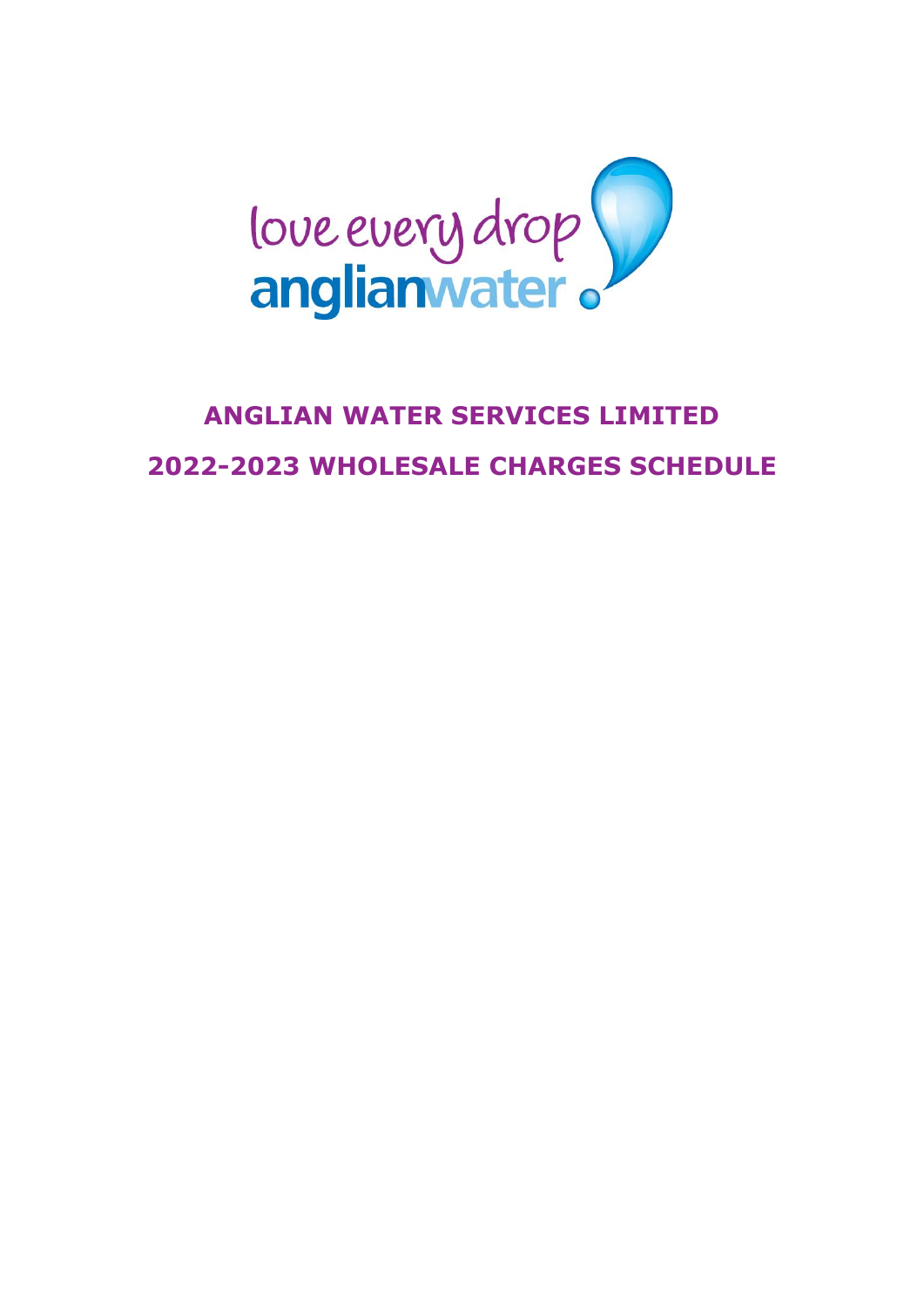# **PUBLICATIONS**

| <b>Revision number</b> | <b>Date</b> | <b>Amendment</b>                                                                                                                     |  |
|------------------------|-------------|--------------------------------------------------------------------------------------------------------------------------------------|--|
| V1                     | 13/01/2022  |                                                                                                                                      |  |
| V2                     | 21/01/2022  | Charges for Woods Meadow<br>and Northstowe insets added.<br>Trade Effluent charges for<br>Biological (B) and Sludge (S)<br>corrected |  |
| V3                     | 28/01/2022  | HH wholesale charges for<br>Woods Meadow inset added.                                                                                |  |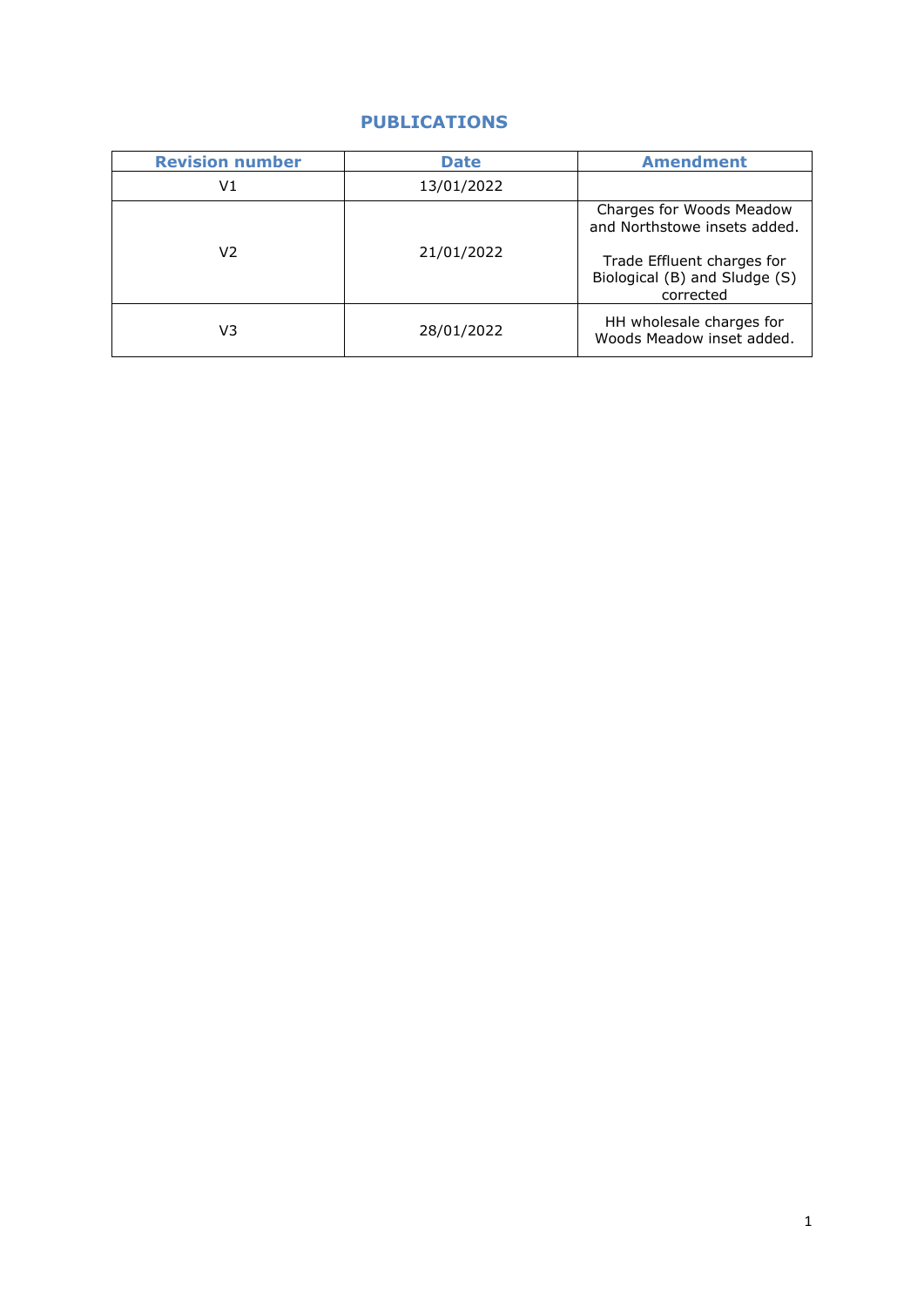## **ABOUT THIS DOCUMENT**

This document sets out the Wholesale Charges Schedule made by Anglian Water Services Limited ("Anglian Water") under the Water Industry Act 1991 (the "Act") as amended and shall operate from 1st April 2022 until 31st March 2023 inclusive.

This document has been made in accordance with wholesale charging rules issued by the Water Services Regulation Authority under section 66E of the Act (as substituted by paragraph 5 of Schedule 2 of the Water Act 2014) in relation to the charges made by a water undertaker to a water supply licensee; and section 117I of the Act (as inserted by Schedule 4 to the Water Act 2014) in relation to the charges made by a sewerage undertaker to a sewerage licensee.

This document sets out all information required to identify and calculate all payments to and from each Party, including:

- (i) Primary Charges;
- (ii) Non-Primary Charges;
- (iii) all information in respect of charges, incentives, contribution offers, adjustments, allowances and network access charges;
- (iv) the method for applying charges and calculating all payments to and from either Party; and
- (v) Special Agreements.

All Wholesale Charges shall be calculated in accordance with this document or as otherwise determined by the Authority.

This Wholesale Charges Schedule applies to all areas referred to in the Instrument of Appointment. It shows the non-household wholesale charges payable by Retailers to Anglian Water and which may form part of Retailers' charges to Customers as part of their total charge. It may also form the basis of charges to a qualifying person under section 40 and sections 110 and 110A of the Act (supplies to and discharges from other undertakers), unless our agreement states otherwise. This Wholesale Charges Schedule acts as the Wholesale Tariff document the requirement for which is set out in the Wholesale Retail Code: Part 2 Business Terms.

The Wholesale Charges Schedule only applies to the charges that wholesalers make to Retailers (plus bulk supplies and Customers as appropriate) for the provision of services to non-households. However, for the purposes of demonstrating compliance with the price controls determined by the Water Services Regulation Authority, set out in Part 20 of this document is a schedule of household wholesale charges.

This document forms one of four separate charging documents published by Anglian Water.

The other documents are:

- (i) the Household Customer Charges Scheme which details charges applicable to household customers;
- (ii) the Developer Charging Arrangements; and
- (iii) New Appointment and Variation (NAV) Charging Arrangements.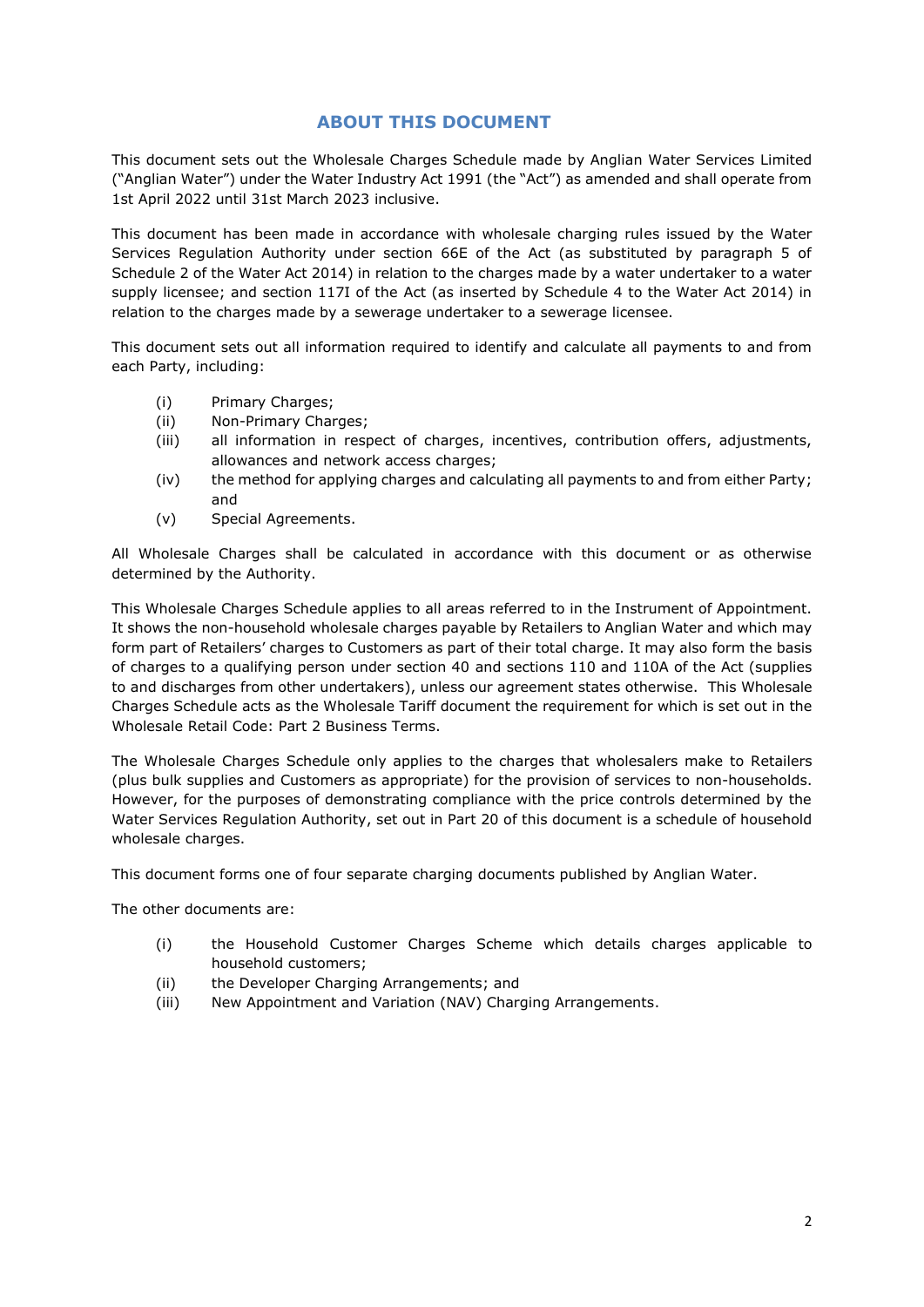## **QUICK LINKS**



These quick links are provided for convenience only. They do not necessarily encompass all references to the topic in question, and therefore are not a substitute for reading the entire Charges Schedule. As such, they may not be considered to affect the terms of the Charges Schedule in any way.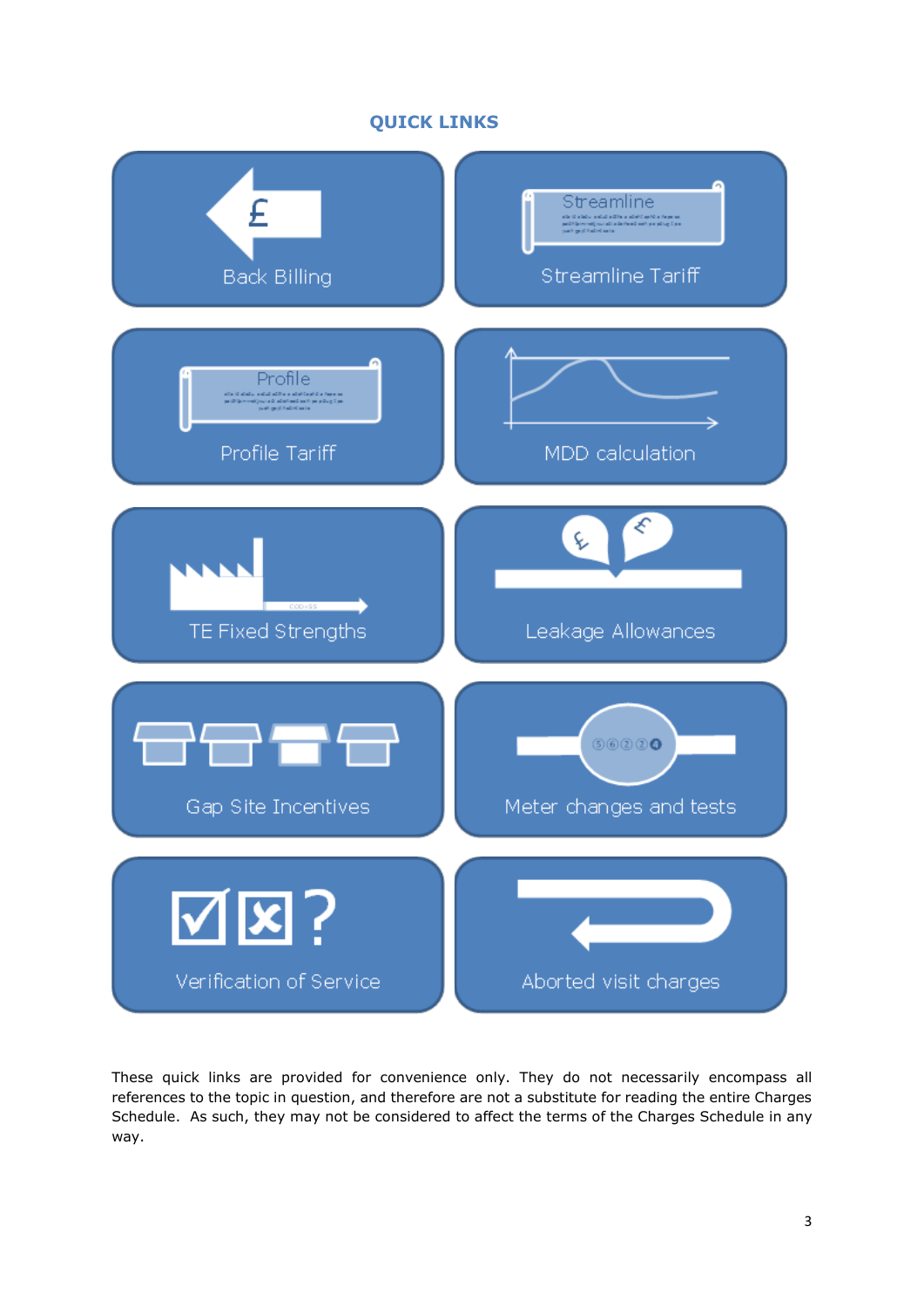## **Contents**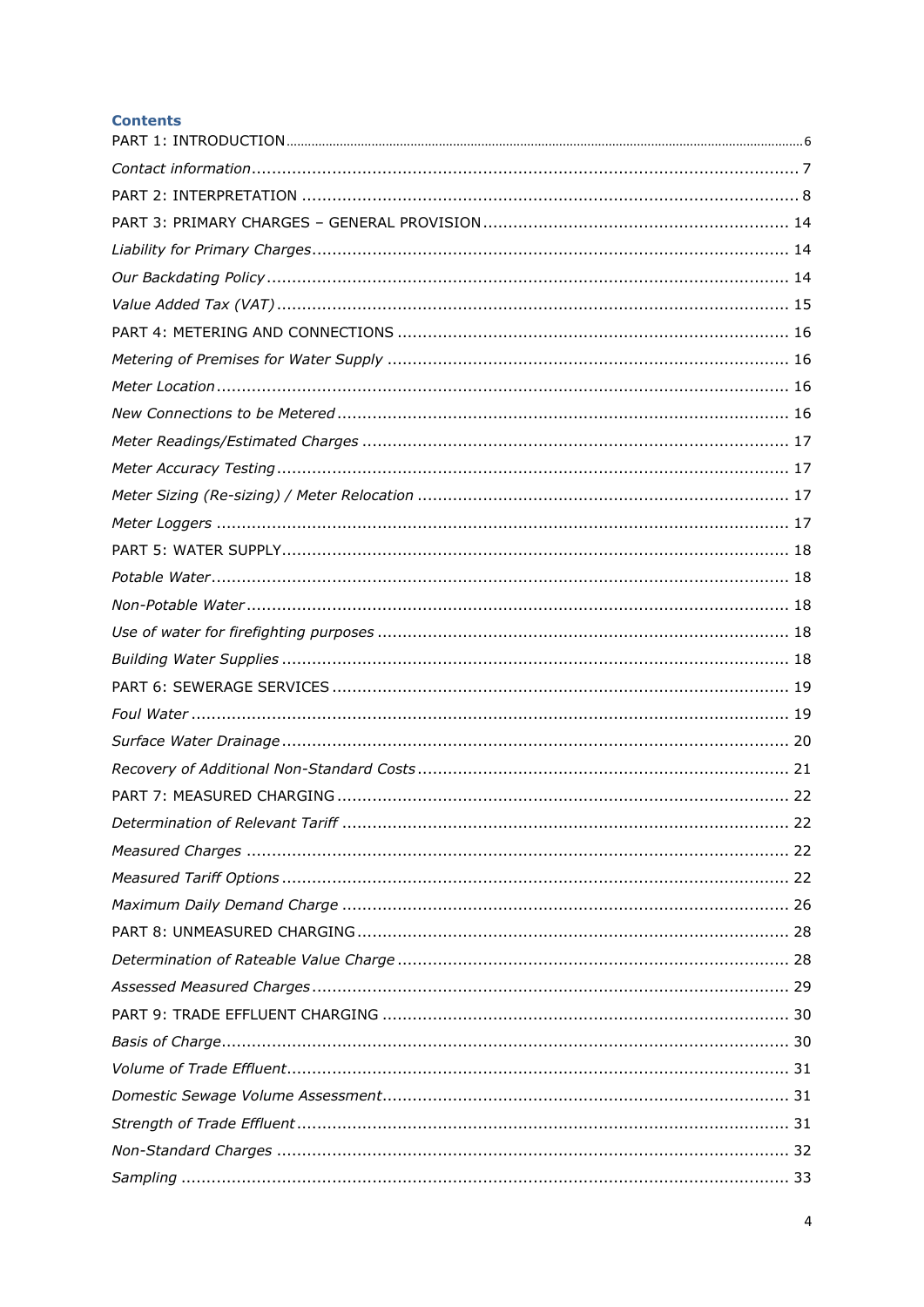| PART 13: INCENTIVE & ACCREDITED ENTITY PAYMENTS & CONTRIBUTIONS  38 |
|---------------------------------------------------------------------|
|                                                                     |
|                                                                     |
|                                                                     |
|                                                                     |
|                                                                     |
|                                                                     |
|                                                                     |
|                                                                     |
|                                                                     |
|                                                                     |
|                                                                     |
|                                                                     |
|                                                                     |
|                                                                     |
|                                                                     |
|                                                                     |
|                                                                     |
|                                                                     |
|                                                                     |
|                                                                     |
|                                                                     |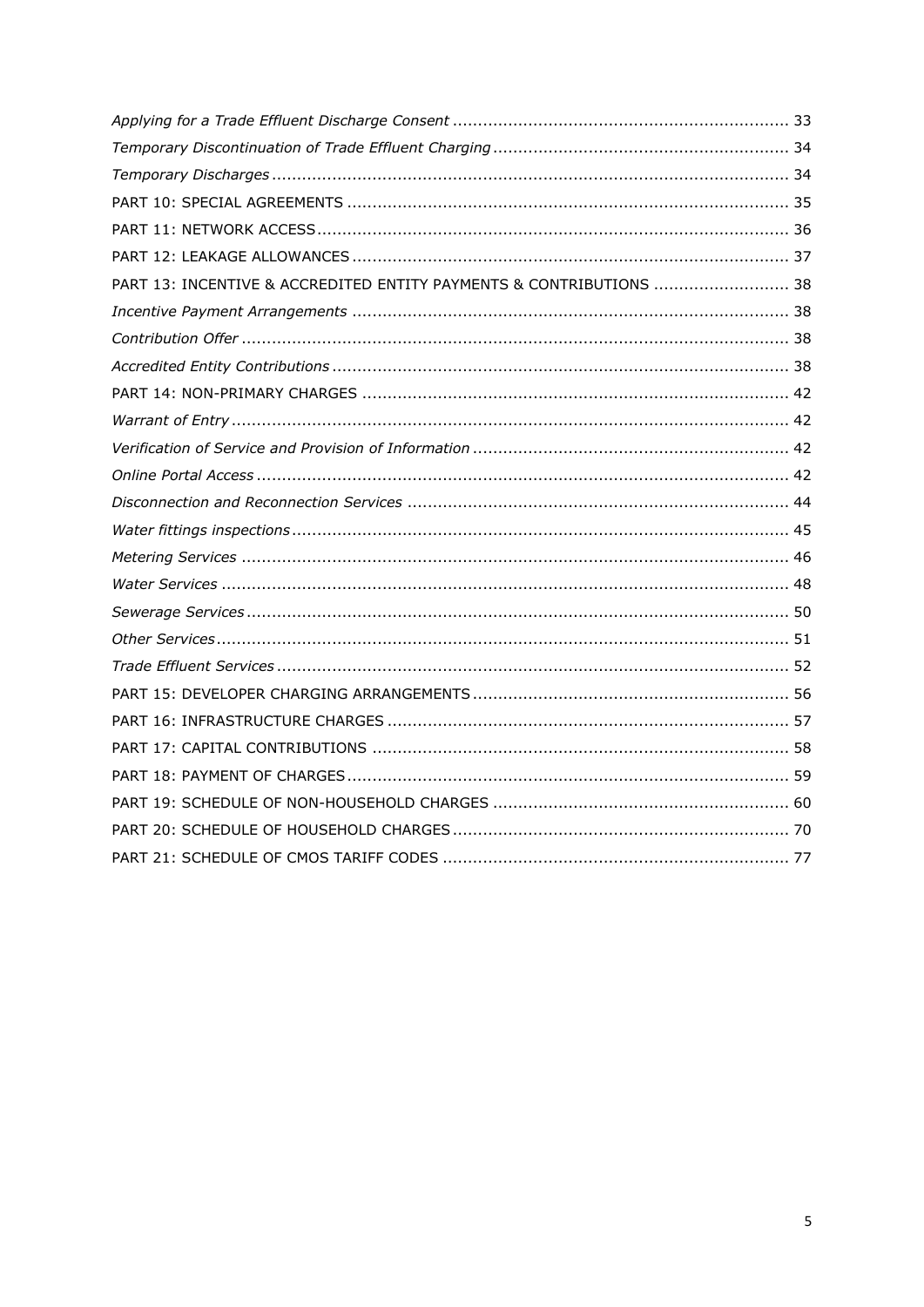## **PART 1: INTRODUCTION**

- <span id="page-6-0"></span>(1.1) This Charges Schedule applies for the charging year 2022/2023 for all Water, Sewerage Services, Trade Effluent and associated ancillary services provided to Customers under the Wholesale-Retail Code. It may also apply to certain non-primary charges for services supplied direct.
- (1.2) This Schedule shall come into effect on 1 April 2022 and shall remain in force until revoked, amended or modified by Anglian Water.
- (1.3) This document explains how charges are calculated and what the charges are. To the extent that this Charges Schedule is inconsistent with any agreement binding upon Anglian Water, the charges specified in the agreement will prevail.
- (1.4) Charges made by water and sewerage undertakers to Water Supply and Sewerage Licensees are defined as wholesale charges and are the charges that Retailers will pay wholesale water and sewerage providers in return for the provision of bundled services to support retail service provision.
- (1.5) General provisions relating to the payment for the wholesale supply of Water Supply and Sewerage Services to Retailers are set out within this Charges Schedule. Specific provisions regarding terms of billing and payment relevant to Retailers are set out in the Wholesale-Retail Code, Part 2: Business Terms.
- (1.6) The term "Retailer" may be construed as including a qualifying person as defined under section 40 or section 110A of the Act to the extent that the charges set out in this Charges Schedule are applicable to it.
- (1.7) The provisions of this Charges Schedule apply to our Water Supply and/or Sewerage Services on the following regional basis:
	- (i) Anglian Area (Water Supply and/or Sewerage);
	- (ii) Hartlepool Area (Water Supply);
	- (iii) Finningley Area (Sewerage);
	- (iv) Northstowe Area (Water Supply);
	- (v) Woods Meadow Area (Water Supply); and
	- (vi) Flixton Area (Water Supply).
- (1.8) For the avoidance of doubt, the Northstowe Area and Woods Meadows Area form part of the Anglian Area for the purposes of Sewerage Services.
- (1.9) This document is set out in parts and all parts should be read in conjunction with one another.
- (1.10) The Schedule of Charges (located at Part 19) sets out the Non-Household Wholesale Charges for each of the areas where we provide Water Supply and/or Sewerage Services.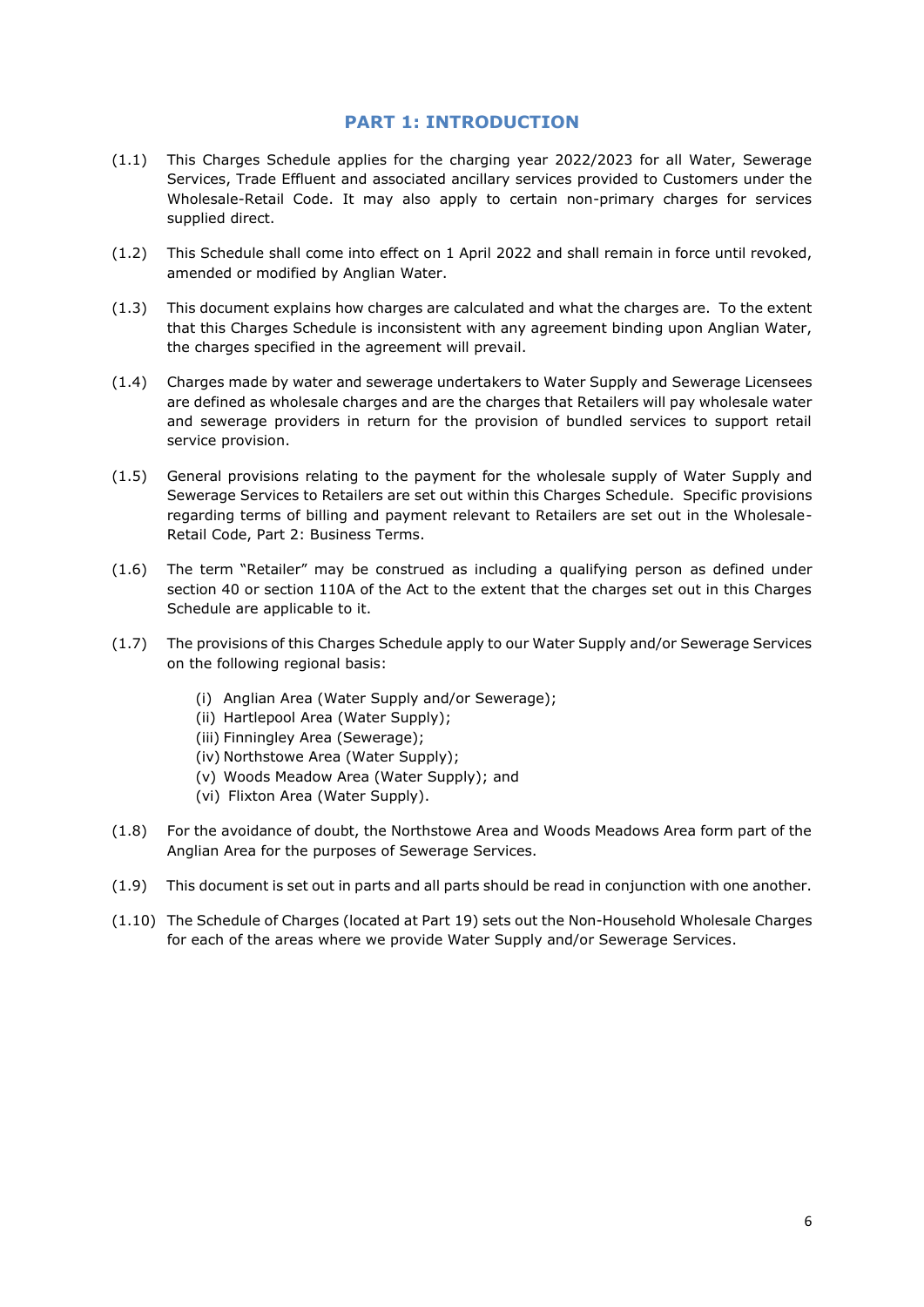# <span id="page-7-0"></span>*Contact information*

Information about Anglian Water can be obtained from our website at:

https://wholesale.anglianwater.co.uk/

or by contacting us using the details below:

## In writing:

Wholesale Service Centre, Thorpe Wood House, Thorpe Wood, Peterborough, PE3 6WT; or wsc@anglianwater.co.uk

By telephone:

0345 0265463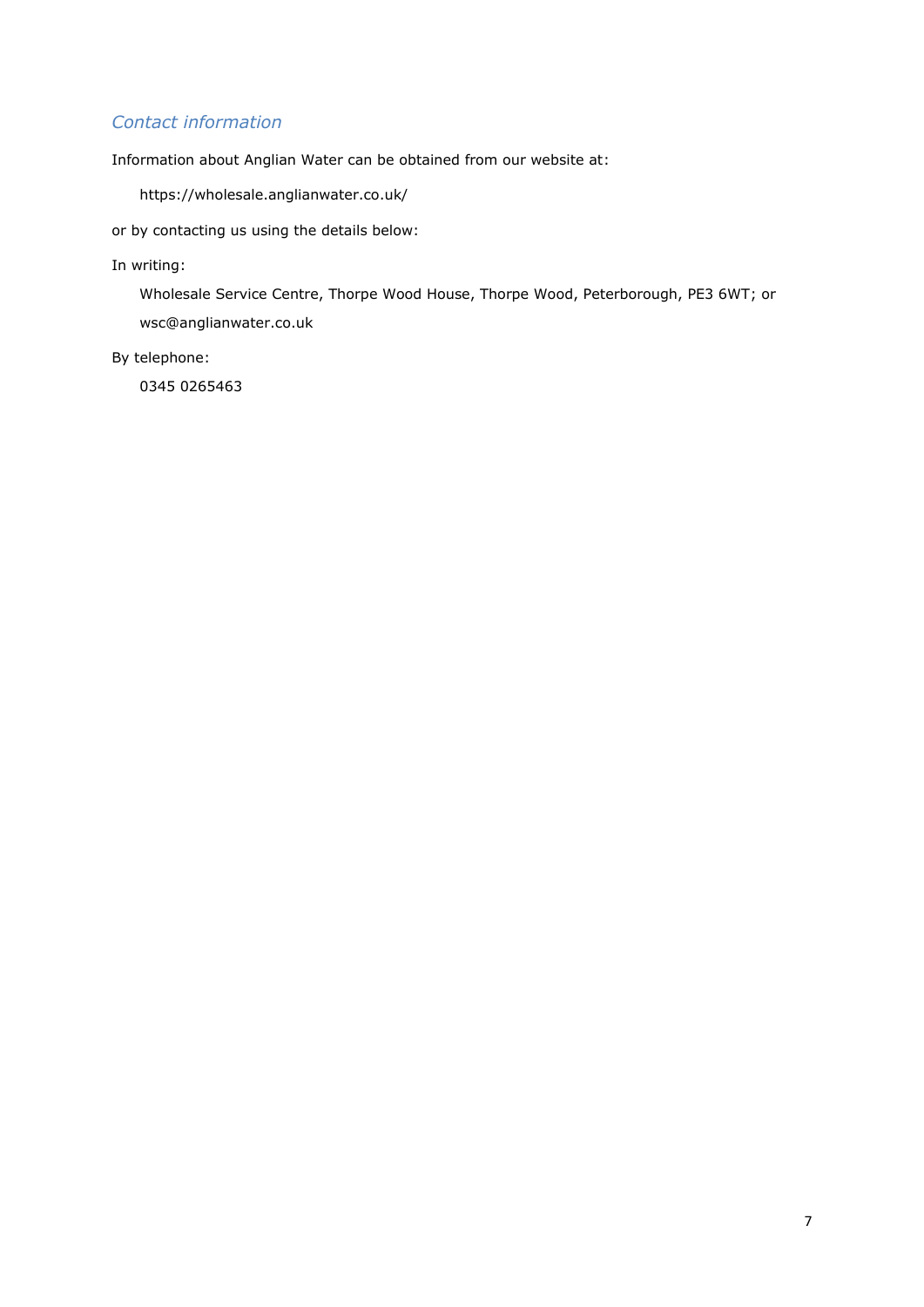# **PART 2: INTERPRETATION**

<span id="page-8-0"></span>(2.1) In this Wholesale Charges Schedule, words and phrases set out below shall be given their respective definitions as follows:

| Act                            | Water Industry Act 1991 including any statutory amendments whether made                                                                                                                                                                                                                                                                            |
|--------------------------------|----------------------------------------------------------------------------------------------------------------------------------------------------------------------------------------------------------------------------------------------------------------------------------------------------------------------------------------------------|
|                                | before or after the date of this schedule.                                                                                                                                                                                                                                                                                                         |
| Anglian Area                   | the area in respect of which Anglian Water is appointed as Water Supply and/or<br>Sewerage undertaker, which includes the Northstowe and Woods Meadow Area<br>in respect of our Sewerage Services, but excludes:                                                                                                                                   |
|                                | the Finningley Area in respect of our Sewerage Services; and<br>(i)<br>(ii) the Hartlepool, Northstowe, Flixton and Woods Meadow Areas in respect<br>of Water Supply.                                                                                                                                                                              |
|                                | Also, including any Premises in the area of another water or sewerage undertaker<br>in respect of which we provide a Cross Border Water Supply or Cross Border<br>Sewerage Services from the Anglian Area.                                                                                                                                         |
| Anglian Water                  | Anglian Water Services Limited (Company Number 2366656).                                                                                                                                                                                                                                                                                           |
| Assessed<br>Measured<br>Charge | an assessed charge where it is not reasonably practical to fit a Meter or to fit a<br>Meter would involve unreasonable expense.                                                                                                                                                                                                                    |
| Authority                      | Water Services Regulation Authority, also known as Ofwat, established by section<br>1A of the Act.                                                                                                                                                                                                                                                 |
| <b>Bulk Supply</b>             | a supply of services to a qualifying person under section 40 or section 110 or<br>110A of the Act.                                                                                                                                                                                                                                                 |
| Charges                        | the charges set out in this Wholesale Charges Schedule in respect of our Water<br>Supply and Sewerage Services, which include, as appropriate, a Measured or<br>Unmeasured Charge or a component of any such Charge, including a Fixed<br>Charge, Maximum Daily Demand Charge, Rateable Value Charge, Volumetric<br>Charge or non-primary charges. |
| Charging Year                  | the period from 1 April to 31 March.                                                                                                                                                                                                                                                                                                               |
| Cross Border                   | the provision of Water Supply and/or Sewerage Services to Premises which are<br>in the area of another person holding the appointment as the water or sewerage<br>undertaker for that area, otherwise than by means of a Bulk Supply under section<br>40 or a connection under sections 110 or 110A of the Act.                                    |
| Customer                       | a person in receipt of Water Supply and/or Sewerage Services who may be (as<br>the context and the Wholesale-Retail Code admit):                                                                                                                                                                                                                   |
|                                | identified as the customer of the Retailer for any Eligible Premises in light<br>(i)<br>of any relevant Eligibility Guidance; or<br>a Qualifying Person in respect of a Bulk Supply from Anglian Water; or<br>(ii)<br>(iii) a customer in receipt of a service direct from Anglian Water.                                                          |
| Eligibility                    | has the meaning in England of:                                                                                                                                                                                                                                                                                                                     |
| Guidance                       | any guidance issued by the Authority under paragraph $10(1)$ of schedule<br>(i)<br>2A or paragraph 4 of schedule 2B of the Act in relation to the factors that                                                                                                                                                                                     |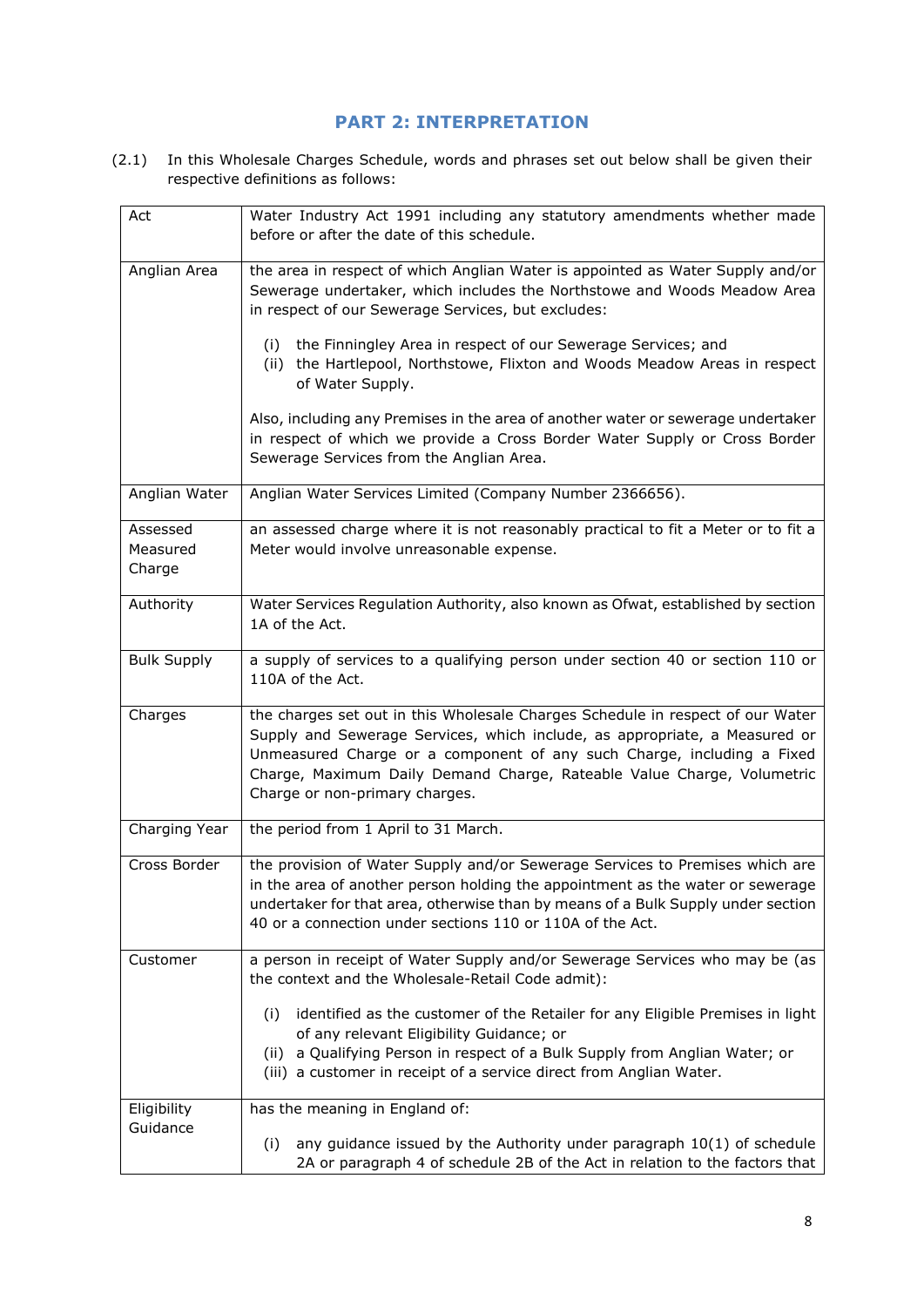|                       | are, or are not, to be taken into account in determining the extent of any                                                                                 |
|-----------------------|------------------------------------------------------------------------------------------------------------------------------------------------------------|
|                       | particular premises; and/or                                                                                                                                |
|                       | any regulations made by the Secretary of State under section 17C(3) of<br>(ii)<br>the Act as to the circumstance or factors which relate to the use of any |
|                       | premises; and/or                                                                                                                                           |
|                       | (iii) together with any further guidance as to the identification or designation                                                                           |
|                       | of a customer and/or premises which the Secretary of State, the Authority                                                                                  |
|                       | or the Market Operator may issue from time to time.                                                                                                        |
| Eligible              | means Premises whose principal use is not as a home and which is identified as                                                                             |
| Premises              | an Eligible Premises by reference to the Eligibility Guidance.                                                                                             |
| Finningley            | the area at Finningley, South Yorkshire, in respect of which we are appointed as                                                                           |
| Area                  | the sewerage undertaker, including any Premises in the area of another sewerage                                                                            |
|                       | undertaker in respect of which we provide Cross Border Sewerage Services from<br>the Finningley Area.                                                      |
|                       |                                                                                                                                                            |
| Flixton Area          | the area at 2 Sisters, Flixton, Suffolk in respect of which we were appointed as                                                                           |
|                       | the water undertaker on 28 May 1997, to the extent the supply is provided                                                                                  |
|                       | through a bulk supply agreement with Essex & Suffolk Water.                                                                                                |
| <b>Fixed Charge</b>   | a fixed charge, which forms part of the Wholesale Charges payable in respect of                                                                            |
|                       | any Premises.                                                                                                                                              |
| Gap Site              | any Eligible Premises (excluding Premises in respect of which household charges                                                                            |
|                       | are paid) which is, unknown to Anglian Water, in receipt of Water Supply and                                                                               |
|                       | where no Supply Points or incomplete Supply Points are registered in relation to                                                                           |
|                       | such Eligible Premises in the Supply Point Register.                                                                                                       |
| Hartlepool            | the Hartlepool Area served by Anglian Water Services Limited trading as                                                                                    |
| Area                  | Hartlepool Water, in respect of which we are appointed as the water undertaker,                                                                            |
|                       | including any Premises in the area of another water undertaker in respect of                                                                               |
|                       | which we provide a Cross Border Water Supply from the Hartlepool Area.                                                                                     |
| Infrastructure        | the charges applicable                                                                                                                                     |
| Charges               |                                                                                                                                                            |
|                       | (i)<br>for the first time connection of Premises, or                                                                                                       |
|                       | (ii) for the redevelopment of Premises previously connected to a public Water<br>Supply, or to a public sewer for domestic purposes.                       |
|                       |                                                                                                                                                            |
| Instrument of         | the Instrument of Appointment of Anglian Water Services Limited as a water and                                                                             |
| Appointment           | sewerage undertaker dated August 1989 (as updated).                                                                                                        |
| <b>Invoice Period</b> | is the set of days in the calendar month during which the Customer receives a                                                                              |
|                       | Water Supply and/or Sewerage Service.                                                                                                                      |
| Market                | the company established to exercise certain central market functions in relation                                                                           |
| Operator              | to the participation of Anglian Water (and other water and sewerage undertakers)                                                                           |
| Services              | and Retailers in the market for Water Supply and Sewerage Services.                                                                                        |
| Limited               |                                                                                                                                                            |
| (MOSL)                |                                                                                                                                                            |
| Market Codes          | the Market Arrangements Code and the Wholesale Retail Code administered by                                                                                 |
|                       | MOSL.                                                                                                                                                      |
|                       |                                                                                                                                                            |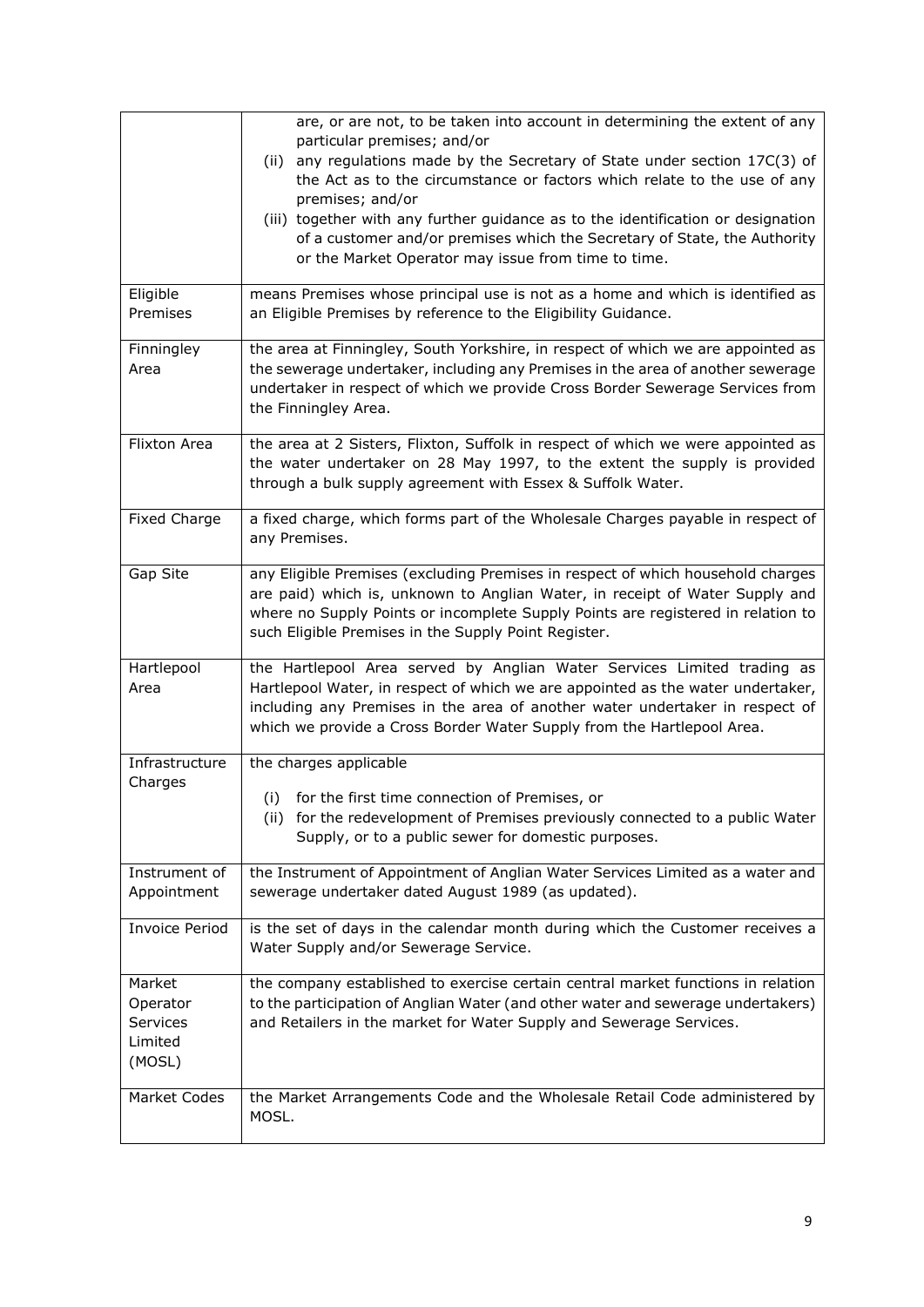| Maximum<br>Daily Demand<br>Charge | an annual charge expressed in $E$ 's per cubic metre payable as part of the Profile<br>Tariffs in respect of the Peak Requirement.                                                                                                                                                                                                                                                                                                                                                                                                                                                                                                                                                                                                                                                                                                                                                                                                                                                                                                                                                                                                                                                                                                                                                                                                                                                                                                                                                        |  |  |
|-----------------------------------|-------------------------------------------------------------------------------------------------------------------------------------------------------------------------------------------------------------------------------------------------------------------------------------------------------------------------------------------------------------------------------------------------------------------------------------------------------------------------------------------------------------------------------------------------------------------------------------------------------------------------------------------------------------------------------------------------------------------------------------------------------------------------------------------------------------------------------------------------------------------------------------------------------------------------------------------------------------------------------------------------------------------------------------------------------------------------------------------------------------------------------------------------------------------------------------------------------------------------------------------------------------------------------------------------------------------------------------------------------------------------------------------------------------------------------------------------------------------------------------------|--|--|
| Measured<br>Charges               | a charge for services that are based wholly or partly on measured quantities of<br>volume.                                                                                                                                                                                                                                                                                                                                                                                                                                                                                                                                                                                                                                                                                                                                                                                                                                                                                                                                                                                                                                                                                                                                                                                                                                                                                                                                                                                                |  |  |
| Meter                             | any apparatus for measuring or showing the volume of water to, or effluent<br>discharged from, any Premises, and includes a Meter installed by us or another<br>water undertaker or in accordance with a specification approved by us or another<br>water undertaker for the purposes of measuring the volume of water supplied to<br>Premises and thereby calculating the Charges payable in respect of such<br>Premises.                                                                                                                                                                                                                                                                                                                                                                                                                                                                                                                                                                                                                                                                                                                                                                                                                                                                                                                                                                                                                                                                |  |  |
| <b>Network</b><br>Access          | Any arrangements relating to a permit given or to be given by Anglian Water<br>under section 66B of the Act.                                                                                                                                                                                                                                                                                                                                                                                                                                                                                                                                                                                                                                                                                                                                                                                                                                                                                                                                                                                                                                                                                                                                                                                                                                                                                                                                                                              |  |  |
| Non-Primary<br>Charges            | any Wholesale Charges which are not a Primary Charge and to avoid doubt this<br>includes all charges that relate to the provision of one off or discrete services<br>performed pursuant to the Operational Terms or as otherwise set out herein in<br>relation to specific circumstances or events.                                                                                                                                                                                                                                                                                                                                                                                                                                                                                                                                                                                                                                                                                                                                                                                                                                                                                                                                                                                                                                                                                                                                                                                       |  |  |
| Normal<br><b>Working Hours</b>    | are 9:00am to 5:00pm Monday to Friday excluding Bank Holidays unless<br>otherwise stated.                                                                                                                                                                                                                                                                                                                                                                                                                                                                                                                                                                                                                                                                                                                                                                                                                                                                                                                                                                                                                                                                                                                                                                                                                                                                                                                                                                                                 |  |  |
| Northstowe<br>Area                | the area at Northstowe, Cambridgeshire, in respect of which we were appointed<br>as the water undertaker on 20 January 2015, including any Premises in the area<br>of another water undertaker in respect of which we provide a Cross Border Water<br>Supply from the Northstowe Area. (For the avoidance of doubt, the Northstowe<br>Area forms part of the Anglian Area for the purposes of Sewerage Services.)                                                                                                                                                                                                                                                                                                                                                                                                                                                                                                                                                                                                                                                                                                                                                                                                                                                                                                                                                                                                                                                                         |  |  |
| Occupier                          | Occupier means in addition to any person in actual occupation of a property, any<br>person who:<br>owns premises, which are left unoccupied for periods of time but are left<br>(i)<br>furniture so that they may be used as an office or non-household<br>premises;<br>owns premises for multiple occupation with shared facilities;<br>(ii)<br>for use as holiday, student, hostel or other<br>(iii)<br>premises<br>owns<br>accommodation;<br>owns premises used for short term occupation or letting where the<br>(iv)<br>occupation or term of the tenancy is for less than 6 months;<br>has agreed with us to pay Water Supply and/or Sewerage Services<br>(v)<br>charges in respect of any premises (e.g. a Bulk Meter Agreement);<br>is the owner of premises whilst renovation or building work is being<br>(vi)<br>undertaken in or at the premises;<br>is the owner of, or responsible for, premises which are not normally<br>(vii)<br>occupied, such as cattle troughs and car parks;<br>is the owner of premises occupied by an employee of the owner under<br>(viii)<br>the terms of a contract of employment; or<br>has sufficient control over premises to put them under a duty of care<br>(ix)<br>towards lawful visitors;<br>but does not, the absence of the above criteria, include an owner of premises<br>who has shown us that they have let the whole of those premises without<br>retaining possession or control of any part of them (including common areas). |  |  |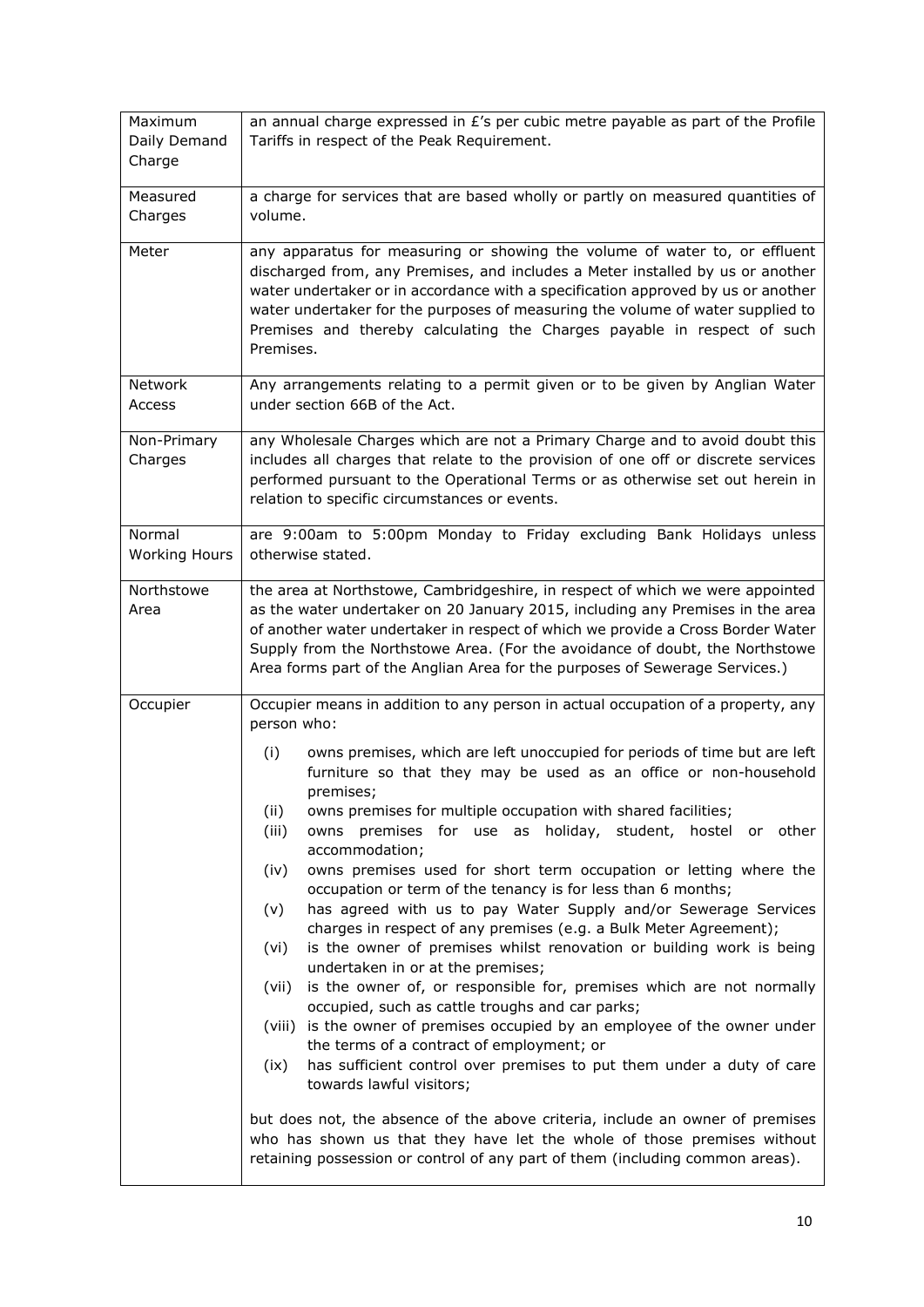|                     | Where appropriate, words such as "occupy", "occupied" and "occupation" shall<br>be construed accordingly.                                                                                                                                                                                                                                                                                                                                                                                                                                                                                           |
|---------------------|-----------------------------------------------------------------------------------------------------------------------------------------------------------------------------------------------------------------------------------------------------------------------------------------------------------------------------------------------------------------------------------------------------------------------------------------------------------------------------------------------------------------------------------------------------------------------------------------------------|
|                     | For the avoidance of doubt, if this definition is inconsistent with the definition in<br>the CSD104 guidance published by the Authority then the CSD104 definition<br>prevails in respect of Non-Household Customers.                                                                                                                                                                                                                                                                                                                                                                               |
| Peak<br>Requirement | the peak rate of flow in any 24 hour period reserved, or required, or taken, at<br>any time in the previous twelve months, by a Customer, excluding water likely<br>to have been taken or required for the purpose of:                                                                                                                                                                                                                                                                                                                                                                              |
|                     | extinguishing fires or, if used by a fire authority, for any other emergency<br>(i)<br>purpose;                                                                                                                                                                                                                                                                                                                                                                                                                                                                                                     |
|                     | (ii) testing apparatus installed or equipment used for extinguishing fires;<br>(iii) training persons for firefighting; or<br>(iv) an extraordinary event outside the normal course of the Customer's<br>business.                                                                                                                                                                                                                                                                                                                                                                                  |
| Potable Water       | drinking water compliant with the Water Supply (Water Quality) Regulations 2000<br>or any replacement statutory provision made from time to time. "Non-Potable"<br>shall be construed accordingly.                                                                                                                                                                                                                                                                                                                                                                                                  |
| Premises            | premises, to which we provide (directly or indirectly) a Water Supply and/or<br>Sewerage Services, and includes any building or part of a building which is<br>separately occupied or intended to be occupied and land or an interest in land.<br>Premises can consist of:                                                                                                                                                                                                                                                                                                                          |
|                     | Premises located within a single boundary where a single Customer<br>(i)<br>occupies the premises and has a liability for water and/or sewerage<br>charges in respect of those premises (single boundary Premises); or<br>(ii) Premises consisting of co-located buildings, other similar structures and/or<br>land which have adjoining boundaries or which are separated only by<br>transport infrastructure and a single Customer occupies the premises and<br>has a liability for water and/or sewerage charges in respect of those<br>premises (common occupation co-located premises), where: |
|                     | (a) transport infrastructure includes public highways, railways, other<br>public rights of way and watercourses.                                                                                                                                                                                                                                                                                                                                                                                                                                                                                    |
|                     | (b) co-located premises with constituent parts that are separated from<br>each other by anything other than transport infrastructure and its directly<br>associated land cannot be joined together for charging purposes.<br>Likewise, co-located premises that are separated by a combination of<br>common land and transport infrastructure cannot be joined together for<br>charging purposes because of the existence of common land.                                                                                                                                                           |
| Primary<br>Charges  | refers to all charges in the Wholesale Charges Schedule relating to Water Supply<br>and Sewerage Services both on an enduring or temporary basis, and including<br>fixed and volumetric charges and allowances but excluding,                                                                                                                                                                                                                                                                                                                                                                       |
|                     | all charges that relate to the provision of one off or discrete services<br>(i)<br>performed pursuant to the Operational Terms of the Wholesale-Retail<br>Code,<br>all such charges calculated in relation to a Special Agreement by reference<br>(ii)<br>to the relevant Factor(s) and Tariff(s).                                                                                                                                                                                                                                                                                                  |
|                     |                                                                                                                                                                                                                                                                                                                                                                                                                                                                                                                                                                                                     |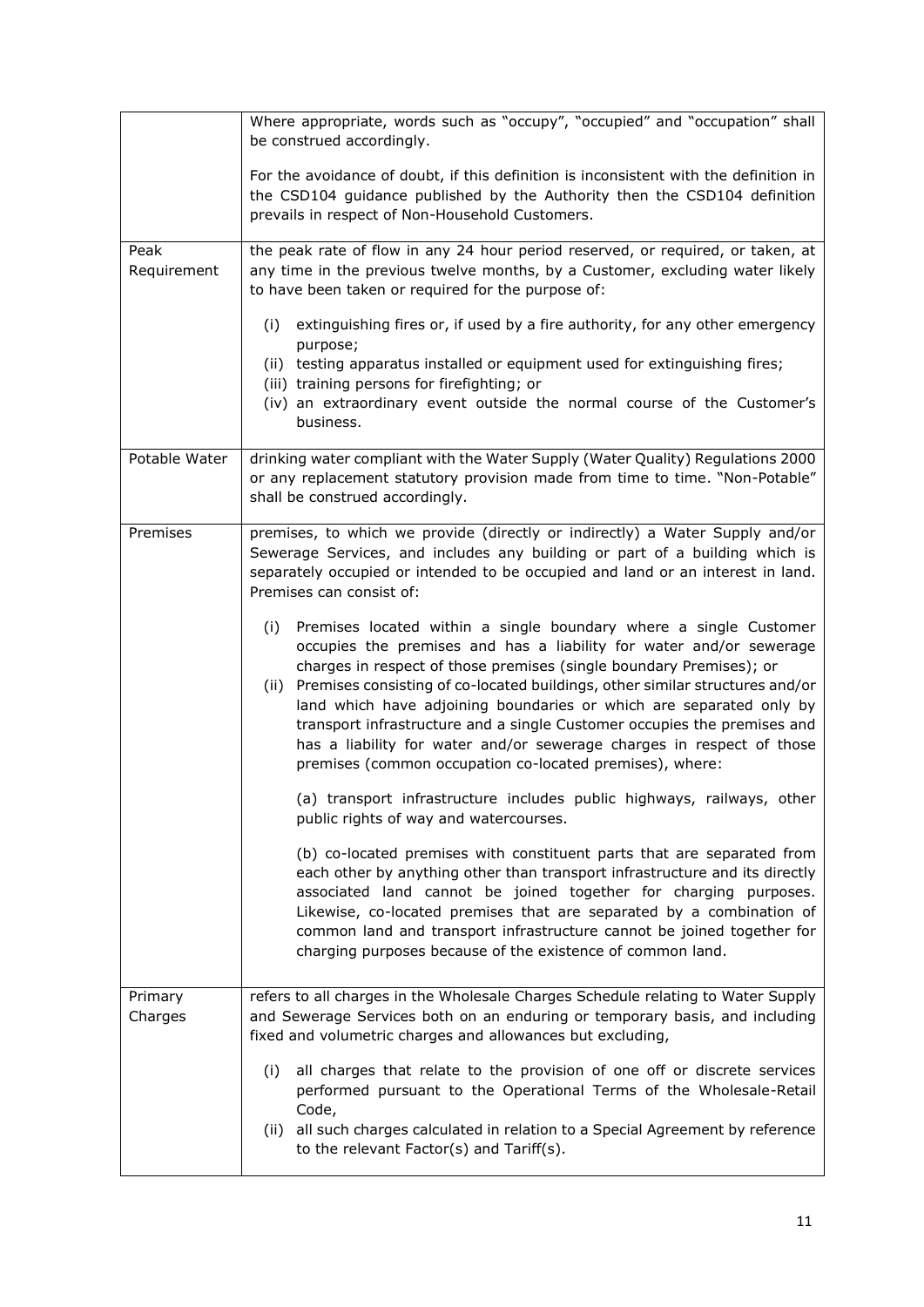| <b>Profile Tariffs</b>                 | collectively, the Profile (Potable and Non-Potable), Profile Plus (Potable and Non-<br>Potable), Profile Industrial (Non-Potable), Profile Interruptible (Potable) and<br>Profile HTL (Potable) Water Supply Tariffs and the Profile Plus Sewerage Services<br>Tariffs.                                                                                                                                                                                                                                           |
|----------------------------------------|-------------------------------------------------------------------------------------------------------------------------------------------------------------------------------------------------------------------------------------------------------------------------------------------------------------------------------------------------------------------------------------------------------------------------------------------------------------------------------------------------------------------|
| Qualifying<br>Person                   | a water undertaker;<br>(i)<br>(ii) a sewerage undertaker; or<br>(iii) a person who has made an application for an appointment or variation<br>under section 8 of the Act which has not been determined.                                                                                                                                                                                                                                                                                                           |
| Rateable<br>Value Charge               | For definition $-$ see Part 8.                                                                                                                                                                                                                                                                                                                                                                                                                                                                                    |
| Retailer<br>(including Self<br>Supply) | a Water Retailer being a holder of a Water Supply Licence and a Sewerage<br>Retailer being the holder of a Sewerage Licence or a Qualifying Person.                                                                                                                                                                                                                                                                                                                                                               |
| Return to<br>Sewer                     | the applicable adjustment to Metered Volumes to derive the Volume of Sewerage<br>Services supplied.                                                                                                                                                                                                                                                                                                                                                                                                               |
| Sewerage<br><b>Services</b>            | the provision of a drainage connection (whether direct or indirect) from Premises<br>to our sewerage network, including a connection made directly to a Sewage<br>Treatment Works (Water Recycling Centre). Where appropriate, "Sewerage"<br>includes the terms sewage, foul water, surface water, highway drainage, Trade<br>Effluent and sewage treatment, and any or all of those services provided by the<br>Contracting Wholesaler in connection with its duties under sections 117A and<br>117B of the Act. |
| Special<br>Agreement                   | means an agreement with respect to a location-specific supply, the cost of which<br>relates to a particular set of circumstances. A Special Agreement refers to how<br>the Act allows appointed companies, instead of charging in accordance with a<br>charges schedule, to enter into a special agreement.                                                                                                                                                                                                       |
| Standard<br>Sewage<br>Abatement        | an allowance to cover the volume of water supplied to the Premises that is not<br>returned to the sewer, e.g. due to evaporation and outdoor use. The Standard<br>Sewage Abatement is 10%.                                                                                                                                                                                                                                                                                                                        |
| Supply Point                           | subject to Section 4.2.2(c) and (d) of the Market Terms, in relation to any Eligible<br>Premises, the point at which Water Supply or Sewerage Services are provided<br>and (to avoid doubt):<br>any Eligible Premises that receive both Water Supply and Sewerage<br>(i)<br>Services shall have two (2) Supply Points;<br>and any Eligible Premises that receive either Water Supply or Sewerage<br>(ii)<br>Services only shall have one (1) Supply Point.                                                        |
| Tariff                                 | a band of Charges (e.g. Profile or Profile Plus).                                                                                                                                                                                                                                                                                                                                                                                                                                                                 |
| <b>Trade Effluent</b>                  | has the meaning ascribed to it by section 141(1) of the Act.                                                                                                                                                                                                                                                                                                                                                                                                                                                      |
| <b>Trade Effluent</b><br>Consent       | a consent of the type described in section 118 of the Act including, to avoid doubt,<br>temporary or time limited consents or letters of authorisation and consents in<br>relation to low risk discharges whether or not Primary Charges are payable on<br>such consents.                                                                                                                                                                                                                                         |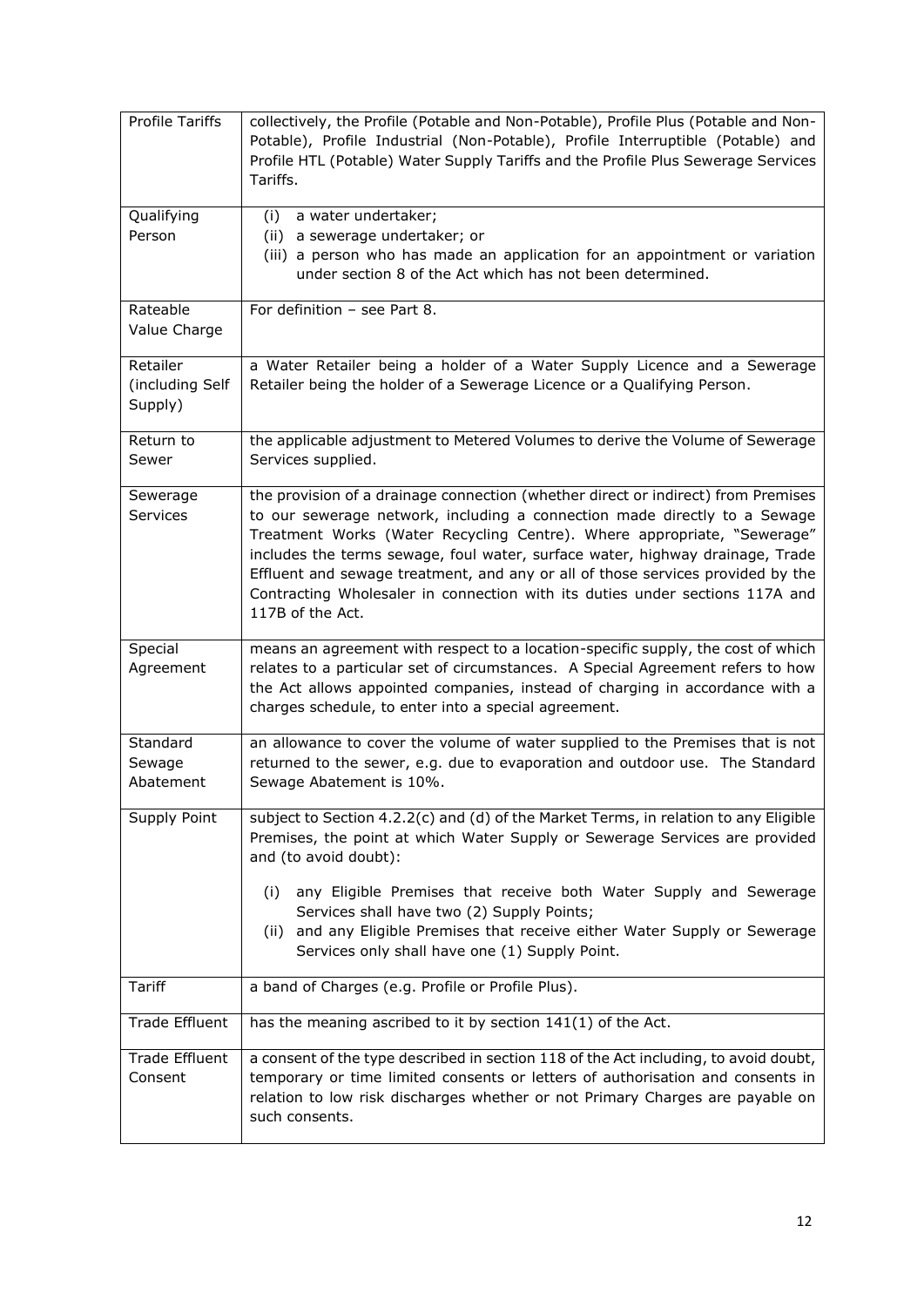| Unmeasured<br>Charges     | charges for services that are not based on measured quantities of volume to any<br>extent.                                                                                                                                                                                                                                                                                                                                                                                                                                                                                                        |
|---------------------------|---------------------------------------------------------------------------------------------------------------------------------------------------------------------------------------------------------------------------------------------------------------------------------------------------------------------------------------------------------------------------------------------------------------------------------------------------------------------------------------------------------------------------------------------------------------------------------------------------|
| Volume                    | the volume of Water Supply, Foul Sewerage Services or Trade Effluent Services<br>(or any combination of the above as the context may require) supplied in relation<br>to any Discharge Point or Supply Point, in the relevant period, whether actual or<br>estimated, as recorded by the Meter or as estimated.                                                                                                                                                                                                                                                                                   |
| Volumetric<br>Charge      | a charge fixed by reference to a reading taken from a Meter which measures the<br>volume of water supplied to any Premises or, as the case may be, by reference<br>to a reading taken from a Sewerage Meter which measures the volume of sewage<br>discharged from any Premises. Such a Volumetric Charge forms part of the<br>Wholesale Charges and, where appropriate, shall include estimated readings as<br>to the volume of water supplied to any Premises or, as the case may be, the<br>volume of sewage discharged from any Premises and shall also include Assessed<br>Measured Charges. |
| Water Supply              | the provision of a water connection (whether direct or indirect) from Premises to<br>our water network, including a connection made directly to a Water Treatment<br>Works. Where appropriate, "Water Supply" includes the terms water treatment,<br>and any or all of those services provided by the Contracting Wholesaler in<br>connection with its duties under sections 66A and 66AA of the Act.                                                                                                                                                                                             |
| Wholesale-<br>Retail Code | the code of that name issued by the Authority under sections 66DA and 117F of<br>the Act including, without limitation, the Business Terms, the Operational Terms<br>and the Market Terms and any Approved Change from time to time.                                                                                                                                                                                                                                                                                                                                                              |
| Woods<br>Meadow Area      | the area at Oulton, Suffolk, comprising the housing development known as<br>Woods Meadow, Oulton, together with the Wolseley and M S Oakes Business<br>Parks, Oulton, in respect of which we were appointed as the water undertaker on<br>2 August 2013, including any Premises in the area of another water undertaker<br>in respect of which we provide a Cross Border Water Supply from the Woods<br>Meadow Area. (For the avoidance of doubt, the Woods Meadow Area forms part<br>of the Anglian Area for the purposes of Sewerage Services.)                                                 |

- (i) Unless the contrary intention appears, words and expressions used in this Charges Schedule have the same meaning as in any provision of the Act and if not defined in the Act, have the same meaning as in any provision of the Wholesale-Retail Code.
- (ii) Any phrase introduced by the terms "including", "include", "in particular", "such as" or any similar expression shall be construed as illustrative and shall not limit the sense of the words preceding those terms.
- (iii) In this schedule words in the singular shall include the plural and vice-versa except where the context otherwise requires.
- (iv) References to "we", "us" or "our" shall be taken as references to Anglian Water.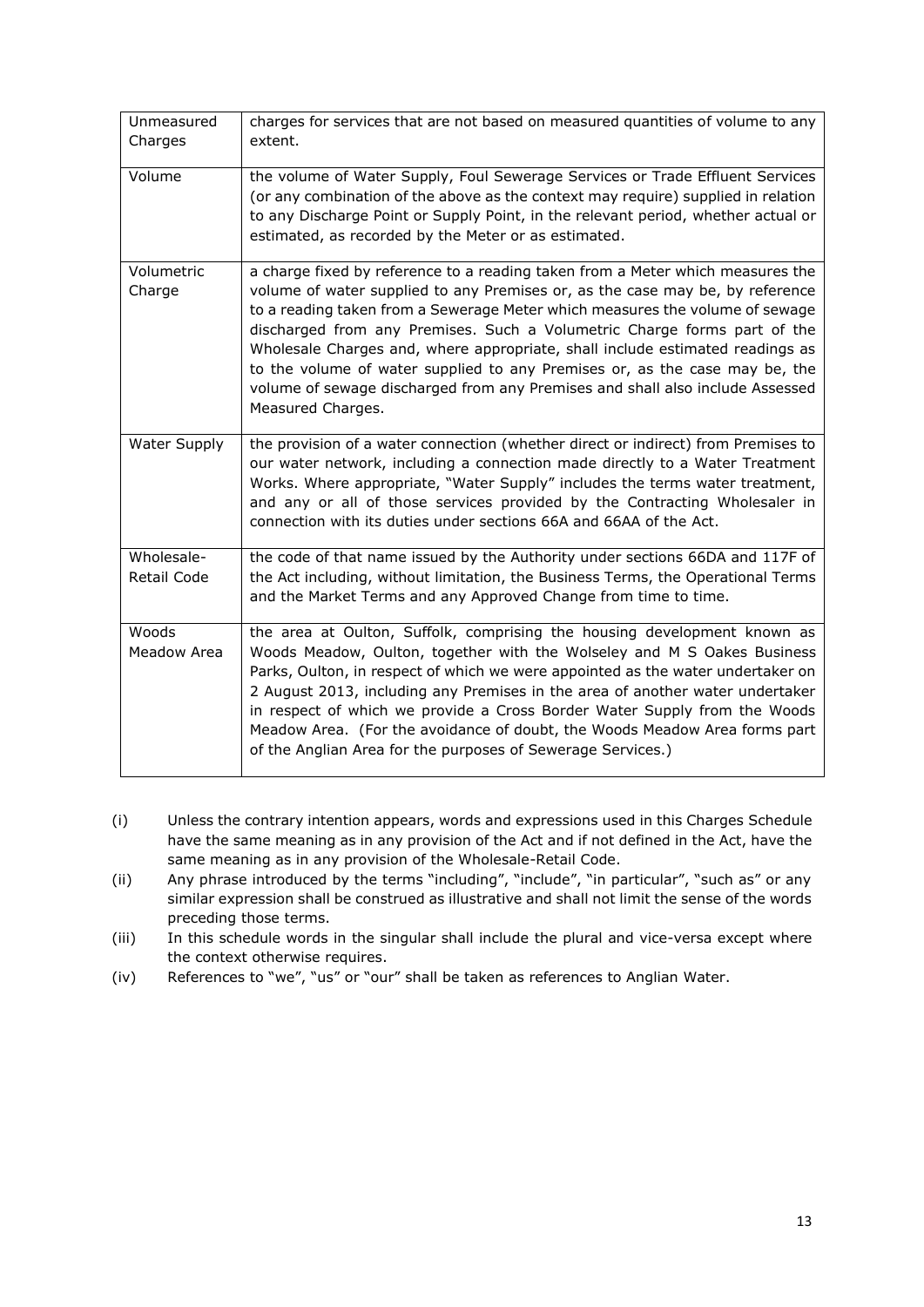## **PART 3: PRIMARY CHARGES – GENERAL PROVISION**

## <span id="page-14-2"></span><span id="page-14-1"></span>*Liability for Primary Charges*

#### *Liability of the Retailer*

<span id="page-14-0"></span>(3.1) Each Retailer will be charged for the supply of Water Supply and Sewerage Services to connected Supply Points registered to it when the services are provided. Wholesale charges, apportioned on a daily basis, will apply to Supply Points, including those where services have been temporarily disconnected, other than where the Supply Points are classified as vacant under the Market Codes and show no Volume of Water passing through them. New Supply Points allocated under the Gap Site procedure will be charged from the date the Supply Point became registered.

## *Liability for Bulk Supply*

(3.2) Qualifying Persons (as defined in section 40 and/or section 110A of the Act) are liable to us for charges in accordance with our Bulk Supply agreement(s) with them. Standard New Appointment and Variation (NAV) charges, which apply to such agreements, are set out in the NAV Charging Arrangements.

#### *Liability for common management co-located Premises*

- (3.3) A set of co-located Premises can be treated as a single set of Premises when occupied by several persons that enjoy common water distribution services with a common landlord or managing agent and a single customer is liable for water bills. For example, a developer might sell or lease plots of land to industrial and commercial users on an industrial park. The sites might together be a single set of Premises if one organisation, which is liable for water bills for all sites, manages the sites and the self-contained distribution system.
- (3.4) A single liability for water bills does not include a billing agency arrangement under which a managing agent acts as the 'post box' for the individual occupiers of the Premises and does not incur any personal liability in respect of those bills. It only applies where the managing agent is personally liable for the bills.

## *Liability following vacation of Premises*

(3.5) When Premises becomes vacant we will revert the chargeable status of a Supply Point to its basic state removing any or all of the allowances / agreements relevant to the previous occupant. Allowances or agreements which may be agreed by us include but are not limited to, return to sewer, chargeable meter size and allowances to Trade Effluent processes. On re-occupancy the Retailer will be required to apply for any allowances relevant to the new occupant.

## *Water Supply to Premises which have been disconnected*

(3.6) If the Water Supply to any Premises is disconnected for any reason but there remains a connection, direct or indirect, with a public sewer, we will charge for the appropriate Sewerage Services unless we are satisfied that the Premises have not been occupied whilst the Premises were disconnected.

## <span id="page-14-3"></span>*Our Backdating Policy*

(3.7) Where we discover that the Retailer or Customer as appropriate has been billed incorrectly for all, or part, of their Water Supply and/or Sewerage Services, we reserve the right where circumstances allow and subject to Market Codes, to make retrospective adjustments. These adjustments will be handled in the following manner: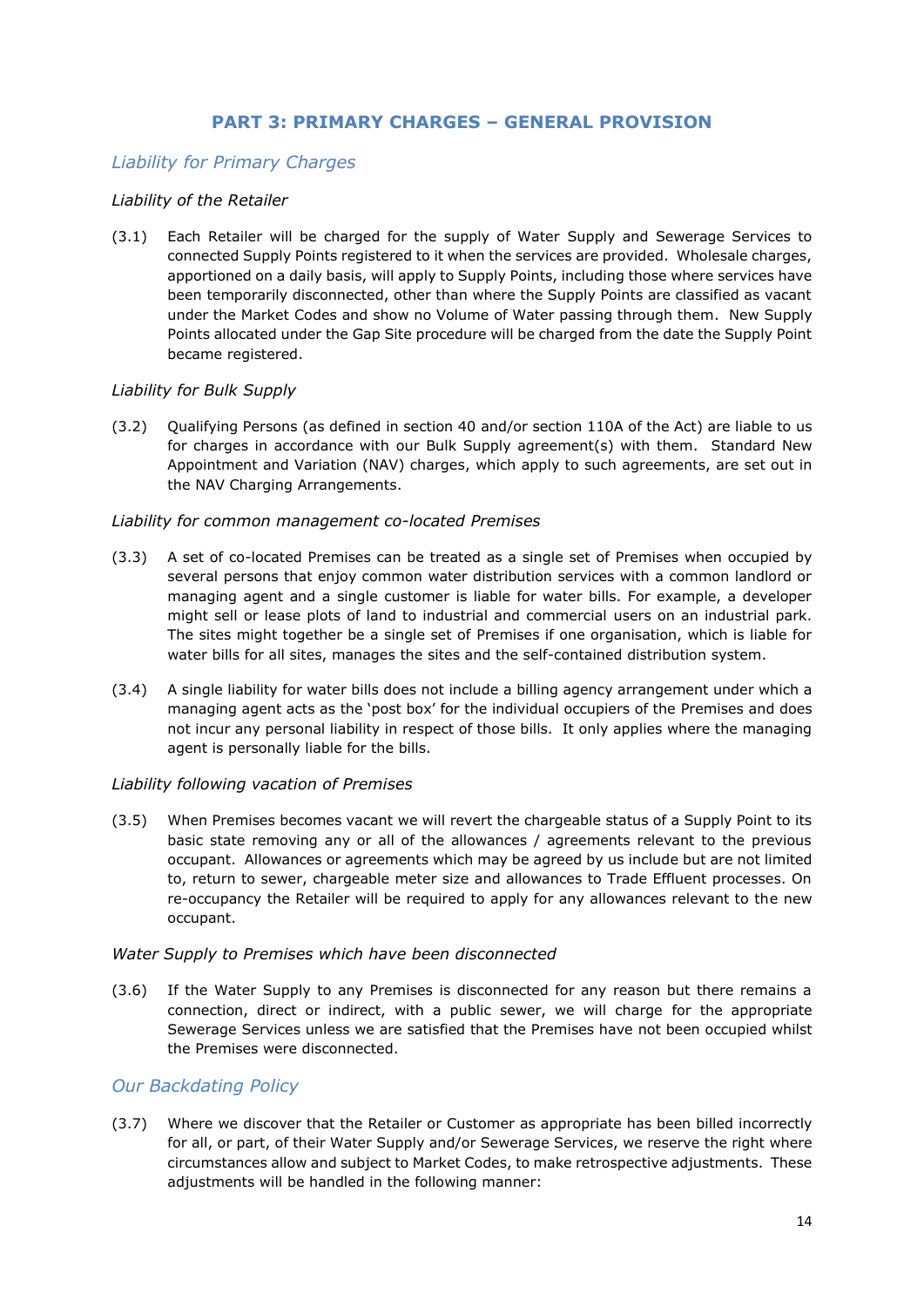- (i) If the adjustment is in the Retailer or Customer's favour, we will make retrospective adjustments,
- (ii) If the adjustment is in our favour, we will backdate the charges unless there is clear evidence in the circumstances of avoidable failure or error on our part.

# <span id="page-15-0"></span>*Value Added Tax (VAT)*

(3.8) All Charges are subject to the addition of Value Added Tax where this is payable under the relevant legislation.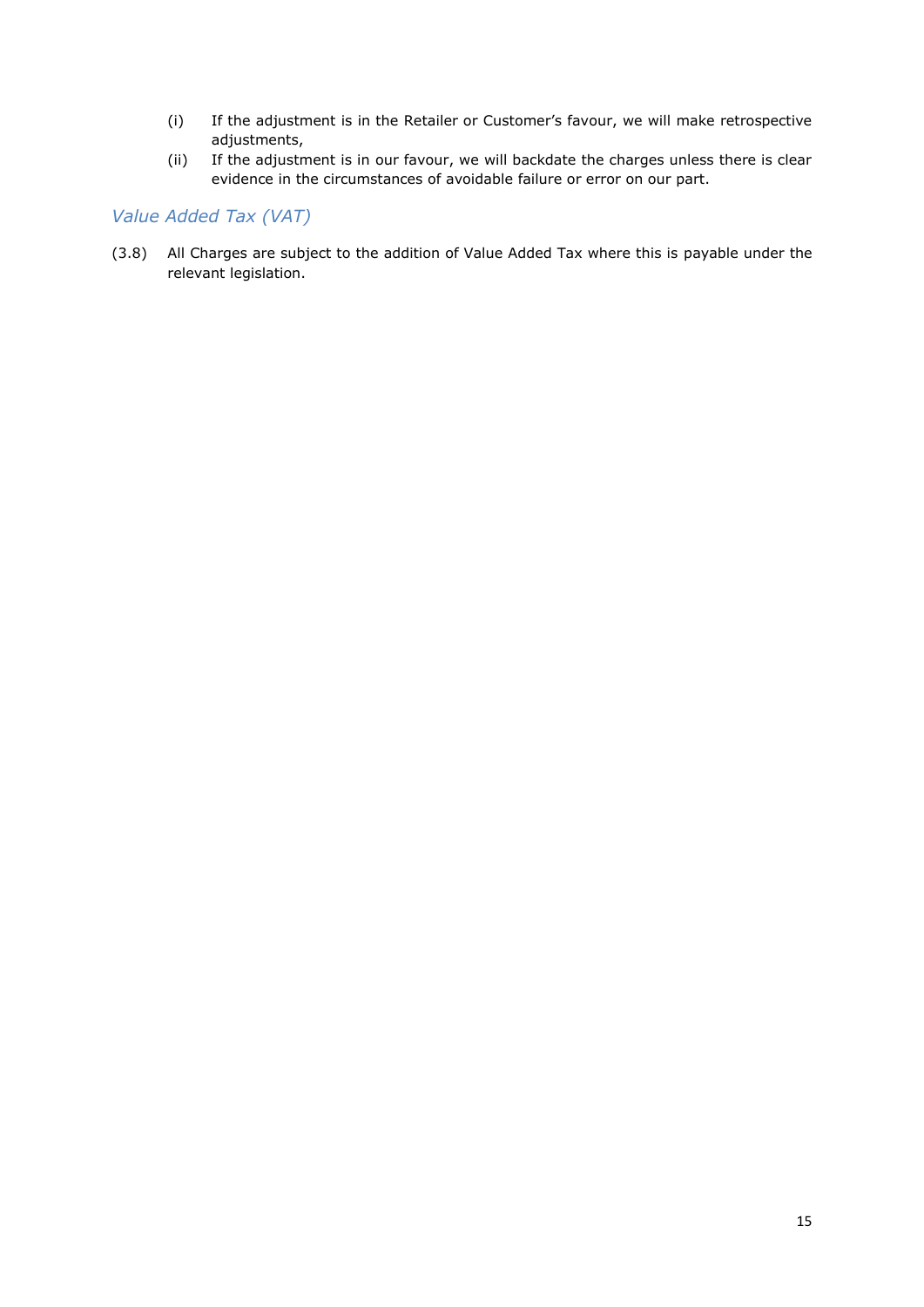## **PART 4: METERING AND CONNECTIONS**

- <span id="page-16-0"></span>(4.1) For details setting out the processes for new connections and metering in relation to our Water Supply and/or Sewerage Services, please refer to the Wholesale-Retail Code.
- (4.2) Wider developer services activities, such as capital works, are not covered by the processes. To the extent that there are any payments or charges in relation to capital works, it is expected that the Wholesaler and Customer shall settle these payments separately. It should be noted that a connection or the provision of a Water Supply cannot be provided in advance of this payment.

## <span id="page-16-1"></span>*Metering of Premises for Water Supply*

- (4.3) Our powers to install Meters are contained in section 162 of the Act.
- (4.4) A Meter should be fitted to all Eligible Premises unless we consider it impracticable to do so.
- (4.5) The Meter remains our property.
- (4.6) References to a Meter installed for a Supply Point shall be construed as including any Meter installed outside the boundary of the Eligible Premises in question (including under a public road) which is used in determining the quantity of water supplied for a Supply Point.
- (4.7) Where we initiate an installation or replacement of a Meter, it will follow the operational processes outlined in the Market Codes.
- (4.8) Alternatively, the Retailer, subject to the scope of our Accredited Entity Scheme, may arrange for an Accredited Entity to carry out the Meter installation.
- (4.9) The Retailer shall be responsible for the due care of any Meter installed at an Eligible Premises. Where such a Meter is damaged (not resulting from a Force Majeure Event) by the Retailer, Customer or its employees or agents, whether or not the Meter is within the boundary of Eligible Premises, we may recover from the Retailer the total cost of the actual work involved in repairing or replacing the Meter. The Retailer will also be liable for Wholesale Charges lost during the period of damage in accordance with the Market Terms.

## <span id="page-16-2"></span>*Meter Location*

- (4.10) The position of the Meter should be at the front of the Premises and must be reasonably accessible. We will specify where the Meter and any necessary out-reading apparatus should be sited; they must, be placed in a position that is reasonably accessible for reading, inspection, testing or maintenance.
- (4.11) We will consider an alternative location at the survey stage provided that it is reasonably accessible and meets the requirements of the Water Supply (Water Fittings) Regulations 1999. If there is an extra cost, the Customer will be invoiced for that amount but we will advise of the extra amount before we proceed.

## <span id="page-16-3"></span>*New Connections to be Metered*

(4.12) All new or redeveloped Water Supply connections to Eligible Premises must have a Meter fitted for charging purposes to measure the volume of water supplied. In the event that the Meter is installed on the request of the Retailer, with the work performed by an Accredited Entity, the position of the Meter must be agreed with us in advance and must be reasonably accessible.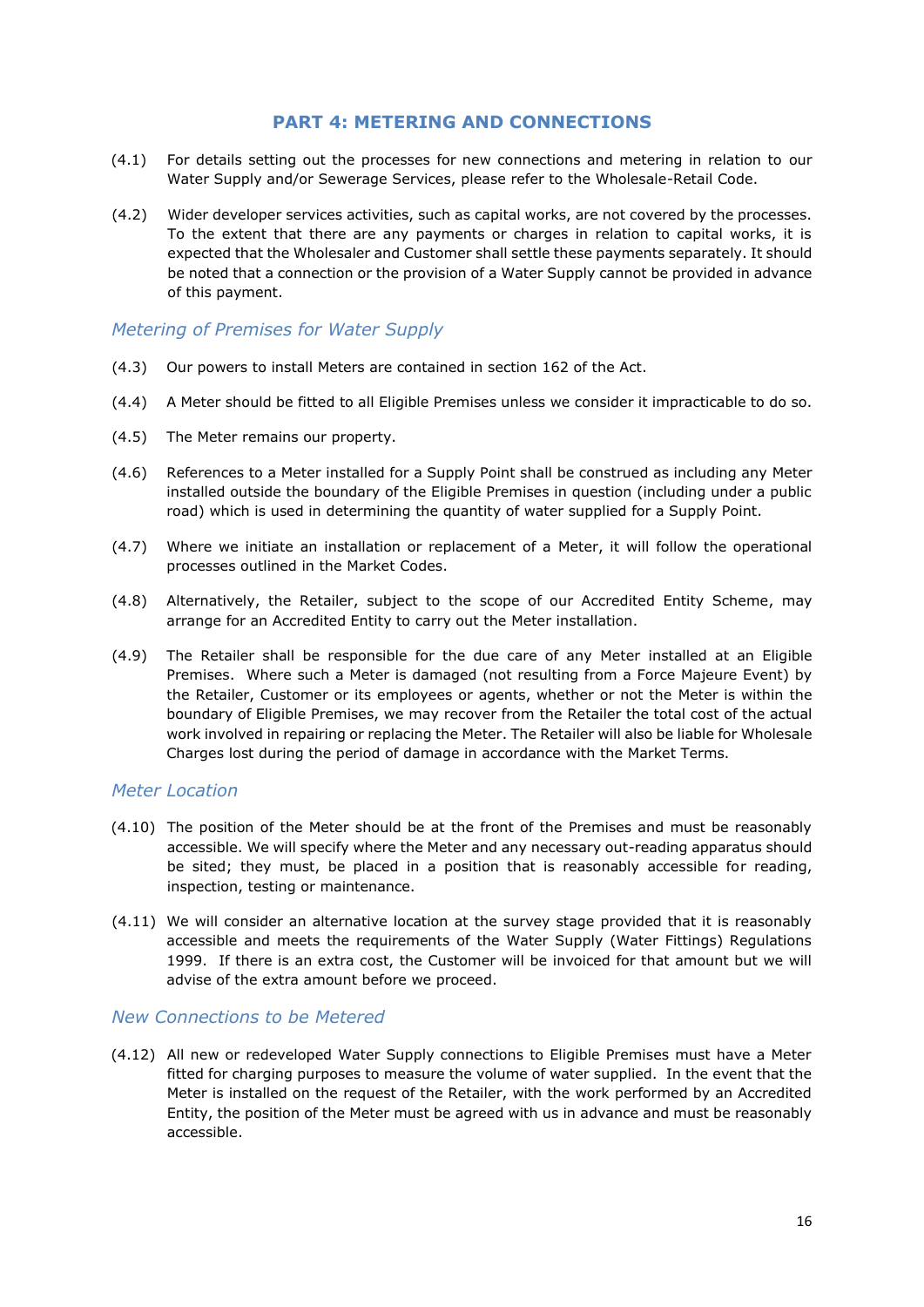(4.13) To enable us to perform our functions properly and charge efficiently, each Premises (or part thereof) which may be occupied separately should have a separate supply and should have a separate Meter fitted on each service pipe.

## <span id="page-17-0"></span>*Meter Readings/Estimated Charges*

(4.14) Metered tariffs are subject to a volume charge. Where a meter reading is not available, the volume charge will be based on an estimate, subject to Market Codes.

## <span id="page-17-1"></span>*Meter Accuracy Testing*

- (4.15) We will carry out a Meter accuracy test on our own initiative or if requested by the Retailer. Testing charges will apply when requested by the Retailer where the accuracy of the Meter falls within the prescribed limits of error.
- (4.16) Wherever a meter accuracy test shows that a meter has been recording incorrectly, we will notify the Retailer of any Volumetric Adjustment in accordance with the Wholesale-Retail Code.

# <span id="page-17-2"></span>*Meter Sizing (Re-sizing) / Meter Relocation*

- (4.17) Over time the amount of water used at the Premises may change for various reasons, including: introducing water efficient measures; change of business activity; reducing or increasing the number of occupants; and/or change to the existing size of the Premises. Accordingly, the Retailer may request for us to:
	- (i) carry out a survey to check if a Meter can be repositioned in accordance with regulation 5 of the Water (Meters) Regulations 1988; or
	- (ii) carry out a survey to check the likely water requirements and whether the existing Meter is of the appropriate size; or
	- (iii) reposition the Meter or replace it with one of the appropriate size;

All such work will be at the Retailers expense. This work may be performed by an Accredited Entity appointed by the Retailer.

- (4.18) Please note that increases in Meter size due to demand may require additional capital contributions in order to provide the required service.
- (4.19) If the Retailer requests us to replace the Meter with one of a different size without our having carried out the survey in (ii) above, and that requested Meter size is proved to be inappropriate, the Retailer will be required to pay for any necessary further works.

## <span id="page-17-3"></span>*Meter Loggers*

(4.20) No data logger may be fitted to a Meter without our consent. Applications for consent are subject to charges as detailed in the Non-Primary charge section.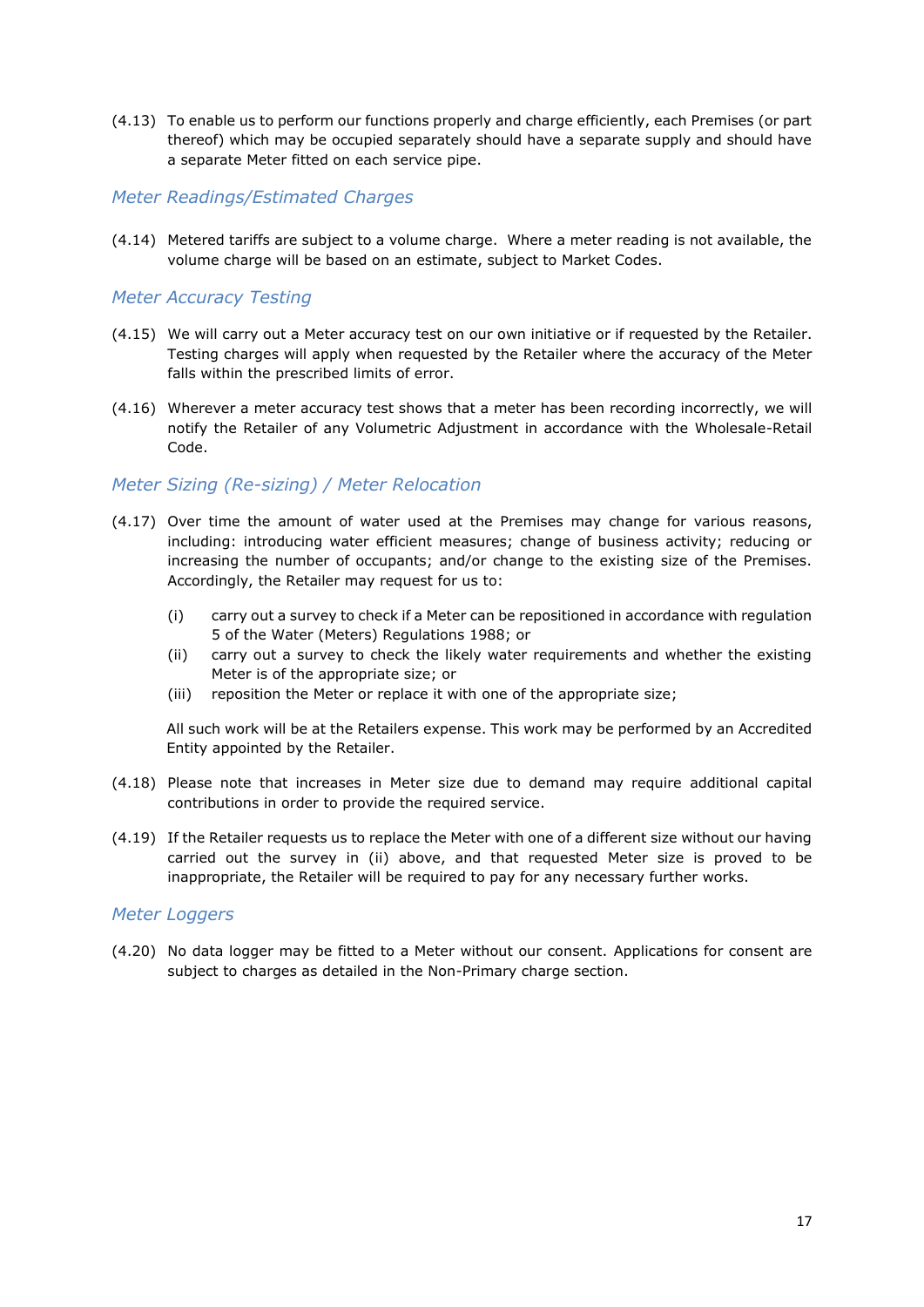## **PART 5: WATER SUPPLY**

## <span id="page-18-1"></span><span id="page-18-0"></span>*Potable Water*

(5.1) Potable water is wholesome in accordance with any regulations made pursuant to section 67 of the Act.

## <span id="page-18-2"></span>*Non-Potable Water*

- (5.2) Water supplied under a Non-Potable Water Supply Tariff will not meet the requirements of the Water Supply (Water Quality) Regulations 2000 and will be non-potable.
- (5.3) We have no obligation or requirement to provide a supply specifically of non-potable water (rather than potable water), which refers to water not treated to drinking water standards supplied to Supply Points through our raw water infrastructure and intended for use for purposes other than cooking, drinking, food preparation and washing, domestic purposes and food production.
- (5.4) Non-potable water is only available on a discrete system in the Immingham area of the Humber.

## <span id="page-18-3"></span>*Use of water for firefighting purposes*

- (5.5) No charge is made for water taken for the purposes of extinguishing fires, training personnel or for testing firefighting equipment or apparatus pursuant to section 147(1) of the Act. A charge will be made for any expenses incurred by us in providing fire hydrants.
- (5.6) Premises which have their own firefighting systems should have a separate Water Supply to the Premises designed solely for that purpose. If that is not possible, a sub-Meter should be installed to verify any claim for a rebate for water used for firefighting purposes.
- (5.7) If the firefighting supply is not separate, the Retailer may apply for an allowance in respect of water that has been used for firefighting purposes, including testing apparatus and training personnel. Full details and evidence of the volume of water used will be required.
- (5.8) No charge will be made for the discharge of water used or stored for firefighting purposes to the foul sewer network.

## <span id="page-18-4"></span>*Building Water Supplies*

(5.9) The supply will be Metered and charged at standard Tariff rates (see Part 7).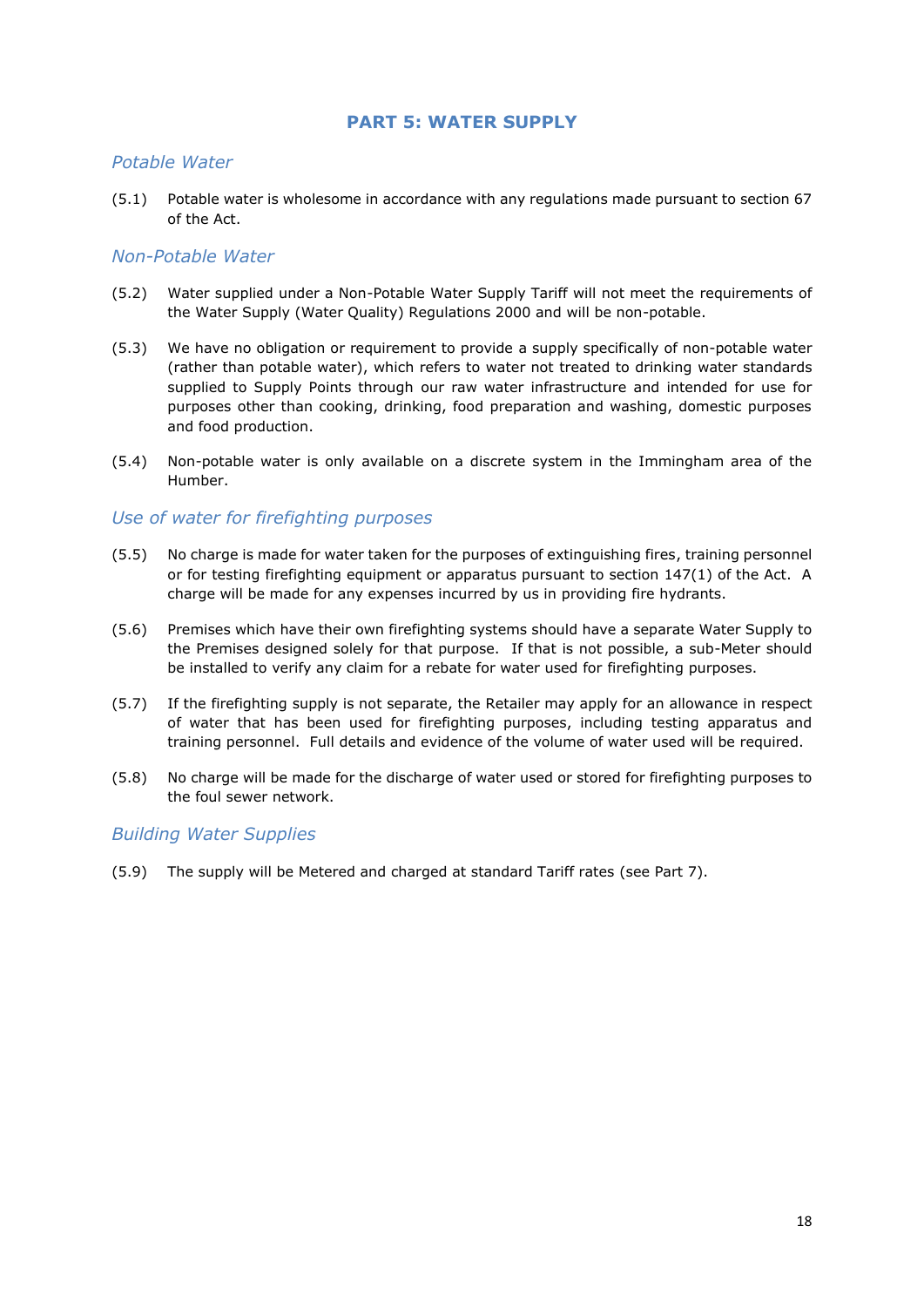## **PART 6: SEWERAGE SERVICES**

- <span id="page-19-0"></span>(6.1) Sewerage Services will be provided to Premises if they are drained by a sewer or a drain that connects directly or indirectly to a public sewer vested in us that is used for foul or surface water or both (see section 144(1) of the Act). Alternatively, services will be provided to Premises whose Occupiers have, in respect of those Premises, the benefit of facilities which drain to a sewer or drain connected to the public sewerage system. Sewerage Services Charges are payable in respect of every connected property whether this service, facility or right is in connection with:
	- (i) foul water, defined under section 116(2) of the Act;
	- (ii) surface water, which can be defined as rain and other water which drains from the surface of buildings or land;
	- (iii) highway drainage, which refers to the collection of rainwater (other than surface water) draining to public sewers; and
	- (iv) trade effluent defined under section 141 of the Act.
- (6.2) For the avoidance of doubt, highway drainage charges are payable where a foul water and/or surface water service is provided.

## <span id="page-19-1"></span>*Foul Water*

#### *Return to sewer*

- (6.3) Unless specifically metered the Volumetric Charge will based on the volume of water supplied to the Premises, minus the Standard Sewage Abatement, using calculations based on the Meter readings taken in respect of the Premises or, if appropriate, our estimates or assessment of the volume of water supplied to the Premises.
- (6.4) If demonstrated to our satisfaction that the volume of sewage discharged from any Premises is less than the volume of water supplied to the Premises minus the Standard Sewage Abatement, an allowance will be made to reflect the lesser volume. In doing so, we will take account of:
	- (i) the volume of trade effluent (if any);
	- (ii) the volume of sewage disposed of elsewhere; and
	- (iii) any other material consideration;
	- (iv) but no account will be taken of leaks on the Premises' pipes since they are already taken into account in part in the Standard Sewage Abatement and are otherwise dealt with through our leakage policy as set out in Part 12.
- (6.5) Where an application for a non-standard return to sewer has not been demonstrated to our satisfaction, or if the allowance claimed is material, then Charges will continue at the standard rate unless the Retailer secures the:
	- (i) installation and maintenance at their own expense of a Meter approved by us to measure the volume of sewage discharged; or
	- (ii) installs and maintains at their own expense a Meter approved by us to measure the volume of water not returned to the public sewer; and
	- (iii) provides us with full details recorded by said Meter, on a periodic basis, which will be used to determine the volume discharged to the sewer.
- (6.6) Retailers must inform us in writing of any changes that affect an allowance. Any allowance in excess of the Standard Sewage Abatement may be reviewed at any time and shall continue for a maximum period of two years, after which Retailers will need to re-apply.
- (6.7) For further information please see the Operational Manual on our web site.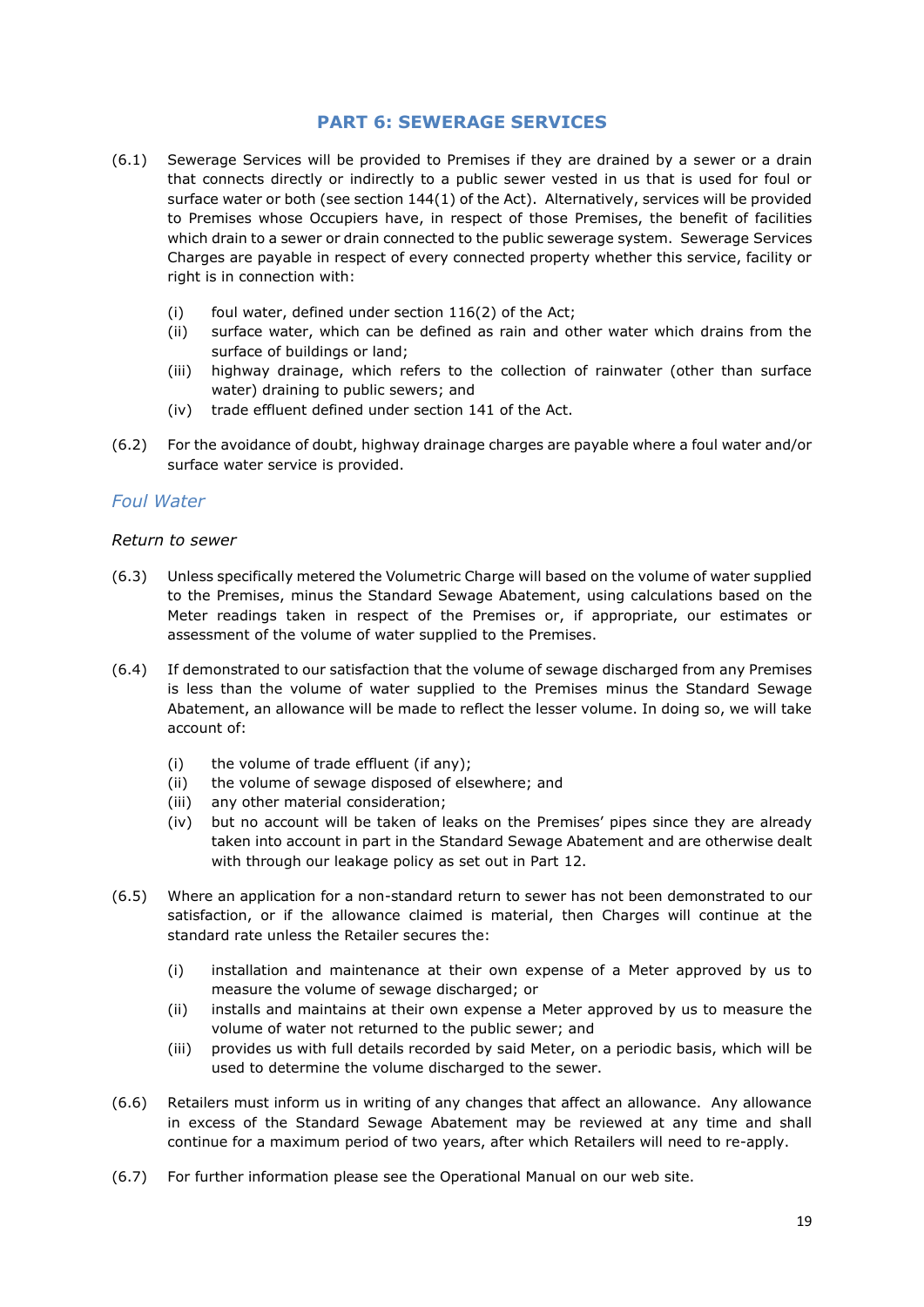## *Rainwater Harvesting and Other Additional Sources*

(6.8) If additional water is supplied by other means or from another source (e.g. a private borehole, well or a rainwater harvesting or effluent recycling scheme) or if other circumstances result in an increased discharge from the Premises to the public sewer the additional volume will also be taken into account. This may be measured by means of a Meter (as described above in paragraphs 6.5 (i) to (iii)) measuring the volume of sewage which has been discharged or by assessing the volume of sewage or water supplied which is likely to have been discharged by reference to the particular circumstances or similar properties.

## <span id="page-20-0"></span>*Surface Water Drainage*

## *Premises not connected to surface water drainage*

- (6.9) If the Premises are not connected, whether directly or through an intermediate sewer or drain, to a public sewer or public lateral drain for surface water drainage, the Retailer may apply for exemption from the surface water element of their charges. The applicant must provide such evidence as may be required to demonstrate that no surface water is discharged from the Premises to a public sewer or public lateral drain. (Please note: the exemption will not apply until the evidence has been accepted by us.)
- (6.10) If accepted, we will notify the Retailer and the exemption will apply from the start of the Charging Year six years prior to that when the application was made or the start of the Customer's occupation of the Premises or the date from which they cease to discharge, whichever is the later.
- (6.11) If the application is later found to include false or misleading information, we may cancel the exemption and full charges will be come payable for the period in question as if no application had been made or accepted.
- (6.12) The Retailer must notify us immediately if at any time the Premises become connected to a public sewer, whether directly or through an intermediate sewer or drain, for surface water drainage. Whether or not we are notified, full charges will become payable immediately from the date of the connection.
- (6.13) We reserve the right at any time to inspect the Premises and carry out tests to ascertain whether or not surface water is being discharged to a public sewer from the Premises. We will have the powers of entry for this purpose under section 172(2)(c) of the Act.

#### *Surface water drainage partial rebates*

- (6.14) We recognise that alternative ways of dealing with surface run-off have an important role to play in encouraging sustainability and strengthening resilience. However, we have not yet put in place a system of applying partial reductions in standard charges as a number of important design and implementation issues are yet to be resolved. These include, but are not limited to, how a reduction in surface water drained to the public sewer can be reliably estimated.
- (6.15) We continue to review these and other considerations in the context of wider charging policy. Any future charge will be subject to consultation with Customers, their representatives, regulators, Retailers, and other stakeholders.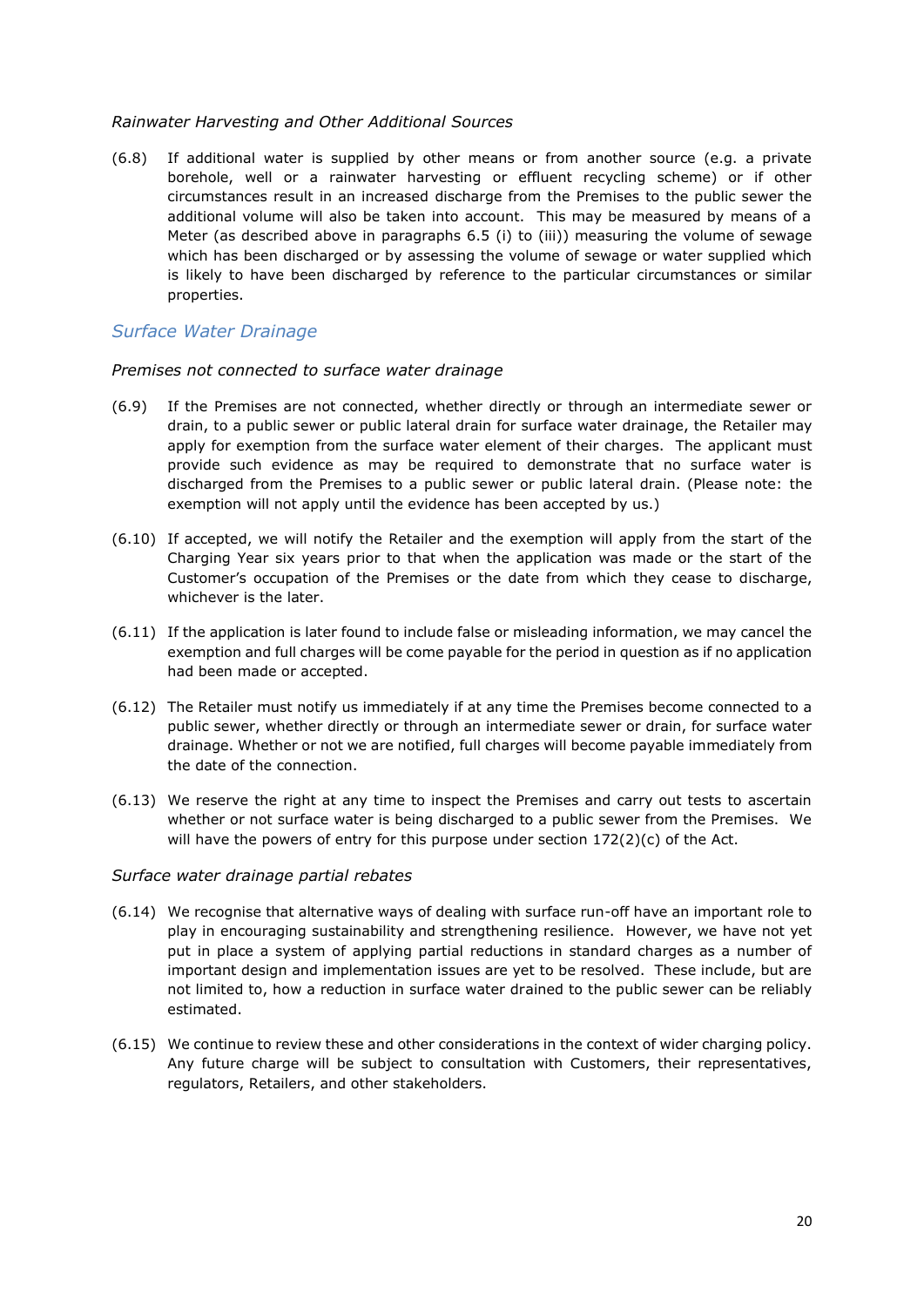#### *Charges for Community Groups*

(6.16) No reduction in surface water charges for community groups is applicable.

<span id="page-21-0"></span>*Recovery of Additional Non-Standard Costs*

- (6.17) Where it can be demonstrated that a sewage discharge from Premises resulted in extraordinary costs to us, i.e. costs not recovered through the standard Charges, we will charge the occupier of the Premises giving rise to the discharge for such costs.
- (6.18) Extraordinary costs may relate to physical damage to assets and costs arising from cleanup costs or additional sampling costs, as a result of a discharge. We may also recover the costs of pre-emptive measures taken to minimise the impact on our assets.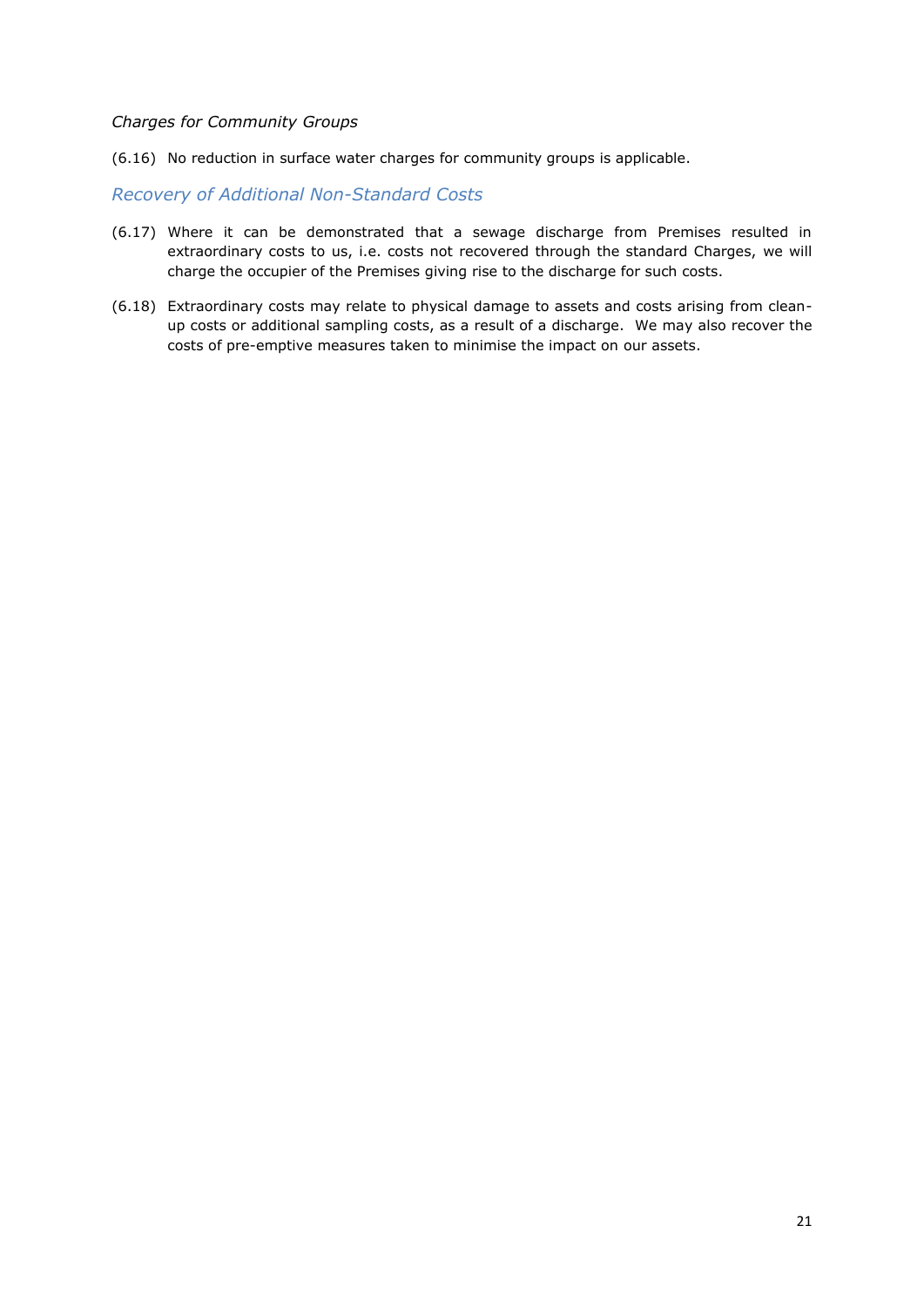# **PART 7: MEASURED CHARGING**

## <span id="page-22-1"></span><span id="page-22-0"></span>*Determination of Relevant Tariff*

- (7.1) Charges in respect of Premises lying within the:
	- (i) Anglian Area (Water and/or Sewerage);
	- (ii) Finningley Area (Sewerage);
	- (iii) Hartlepool Area (Water);
	- (iv) Northstowe Area (Water);
	- (v) Woods Meadow Area (Water); and
	- (vi) Flixton Area (Water)

will be made in accordance with the appropriate Tariffs for their area.

- (7.2) For Sewerage Services purposes, the Northstowe and Woods Meadow areas are included within the Anglian Area and Premises situated within those areas will be charged the Anglian Sewerage Tariffs.
- (7.3) Measured Charges will apply to all Premises at which a Meter has been installed.

## <span id="page-22-2"></span>*Measured Charges*

- (7.4) The measured annual Charge for each Premises will consist of:
	- (i) An annual Fixed Charge applied on a daily basis, for each Premises, plus;
	- (ii) A Volumetric Charge which is applied to all volumes recorded on the Meter(s) or, where there is an Assessed Measured Charge, the assessed volume or, where there is no reading from the Meter, the estimated volume, plus;
	- (iii) In the case of a Profile Water Tariff, the Maximum Daily Demand Charge calculated on the Peak Requirement for the Supply to the Premises, as set out below;

for each Potable Water, Non-potable Water and Sewerage Service provided.

(7.5) These measured charges will apply unless there is a special agreement between Anglian Water and the Customer of that Premises or Retailer if appropriate, to pay a different tariff.

## <span id="page-22-3"></span>*Measured Tariff Options*

- (7.6) Where there is a choice of Tariff, the Retailer may choose an alternative Tariff subject to the eligibility criteria set out below, using form H/04 as specified in the codes or our standard application form, as appropriate. If accepted, the application of the new tariff will take effect from the date it is agreed.
- (7.7) Where we provide a Water Supply and Sewerage Services to the Premises and:
	- (i) a Streamline Tariff applies to the Water Supply, then we will also apply that tariff to the Sewerage Services unless a specific alternative has been requested and agreed; or
	- (ii) a Profile Tariff applies to the Water Supply, the Streamline Blue Tariff will apply to the Sewerage Services unless the Retailer has chosen an alternative Sewerage Tariff.

## *Potable Water & Sewerage Services*

## *Streamline Tariffs*

Anglian Area Streamline Tariffs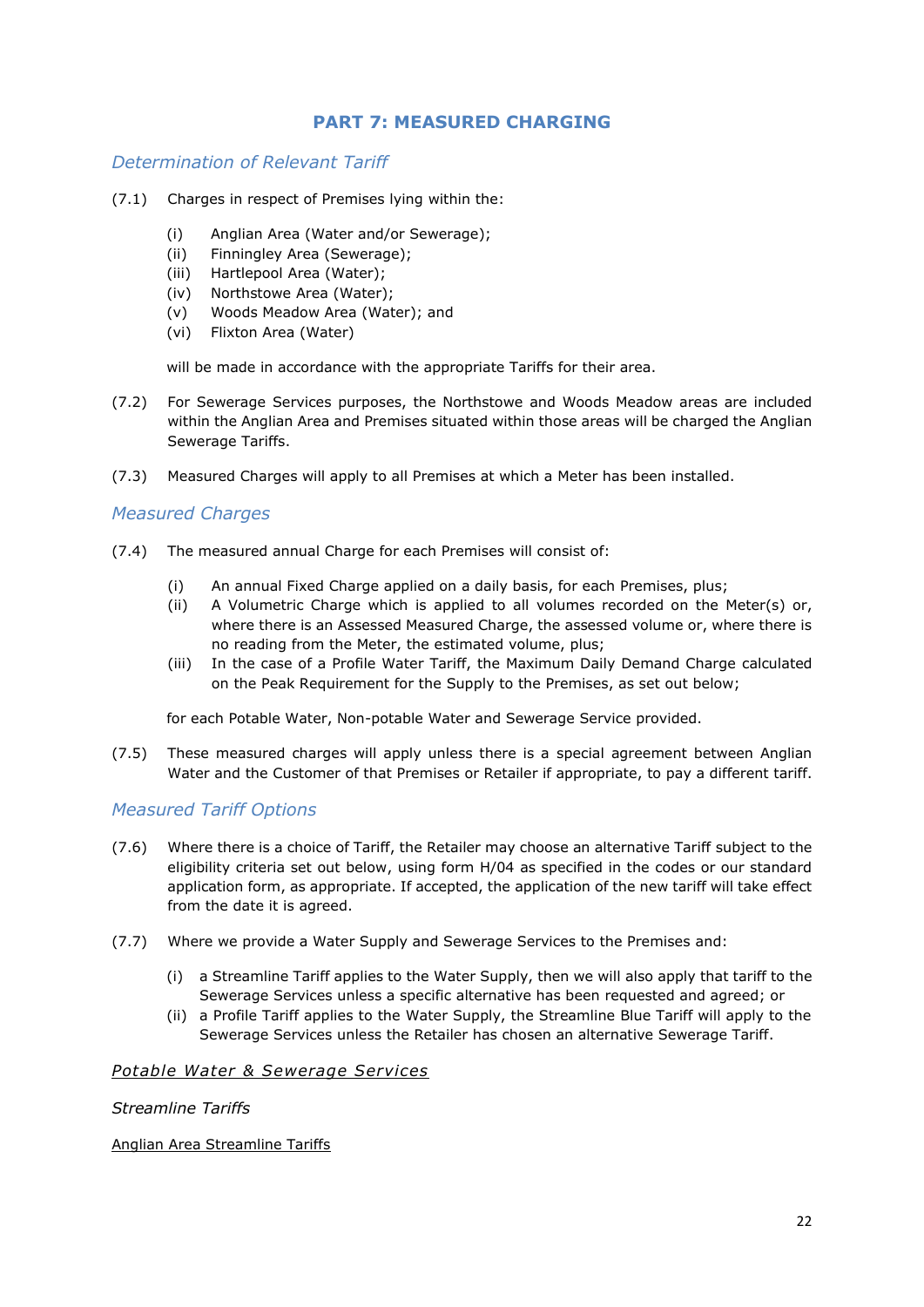- (7.8) Where a Premises in the Anglian Area is supplied with less than 0.1 Ml of water on any day in the previous 12 months or less than 10 Ml of water per annum and the Retailer does not wish to reserve a supply of 0.1 Ml or more of water per day at that Premises, the Streamline Green Water Supply Tariff will apply unless the Retailer opts for one of the following alternative Water Supply Tariffs, namely:
	- (i) Streamline Orange; or
	- (ii) Streamline Blue.

#### Hartlepool Area Streamline Tariff

(7.9) Where a Premises in the Hartlepool Area is supplied with less than 0.4 Ml of water on any day in the previous 12 months or less than 50 Ml of water per annum and the Retailer does not wish to reserve a supply of 0.4 Ml or more per day, the Streamline HTL Tariff will apply unless the Retailer opts for the Profile HTL Water Supply Tariff.

## *Profile Tariffs*

#### Anglian Area Profile Tariff

- (7.10) Where a Premises in the Anglian Area is supplied with 0.1 Ml or more of water on any day in the previous 12 months (but less than 0.2 Ml) or 10 Ml or more (but less than 25 Ml) of water per annum or the Retailer wishes to reserve the availability of a supply of 0.1 Ml or more (but less than 0.2 Ml) of water per day at that Premises, the Profile Water Supply Tariff will apply unless the Customer meets the criteria and the Retailer opts for one of the following alternative Profile Water Supply Tariffs, namely:
	- (i) Profile Plus; or
	- (ii) Profile Interruptible.
- (7.11) Where a Premises in the Anglian Area is supplied with 0.2 Ml or more of water on any day in the previous 12 months or 25 Ml or more of water per annum or the Retailer wishes to reserve the availability of a supply of 0.2 Ml or more of water per day at that Premises, the Profile Plus Water Supply Tariff will apply unless the Customer meets the criteria and the Retailer opts for the Profile Interruptible Water Supply tariff.

#### Anglian Area Profile Interruptible Tariff

- (7.12) The Profile Interruptible Water Supply Tariff will only apply to Premises where all the following conditions apply:
	- (i) the Water Supply is used predominantly for non-domestic purposes;
	- (ii) the Premises is supplied with or is likely to be supplied with 50 Ml or more of water per annum;
	- (iii) the Premises have sufficient storage facilities at all times for not less than 6 hours non-domestic water consumption (excluding firefighting purposes) at the Customer's average rate of consumption, available for use at the Premises;
	- (iv) the Customer undertakes not to take any water using a connection from our network anywhere on the Premises except for domestic or firefighting purposes, whether by means of the same or another supply pipe, during the operative period of a supply interruption notice; and
	- (v) the Customer undertakes to allow us to enter the Premises for the purpose of verifying that a supply interruption notice has been or is being observed and to install and maintain telemetry or other apparatus on the supply pipe or any other supply pipe for verification purposes.
	- (vi) A site visit will be required on first application prior to approval of a tariff change.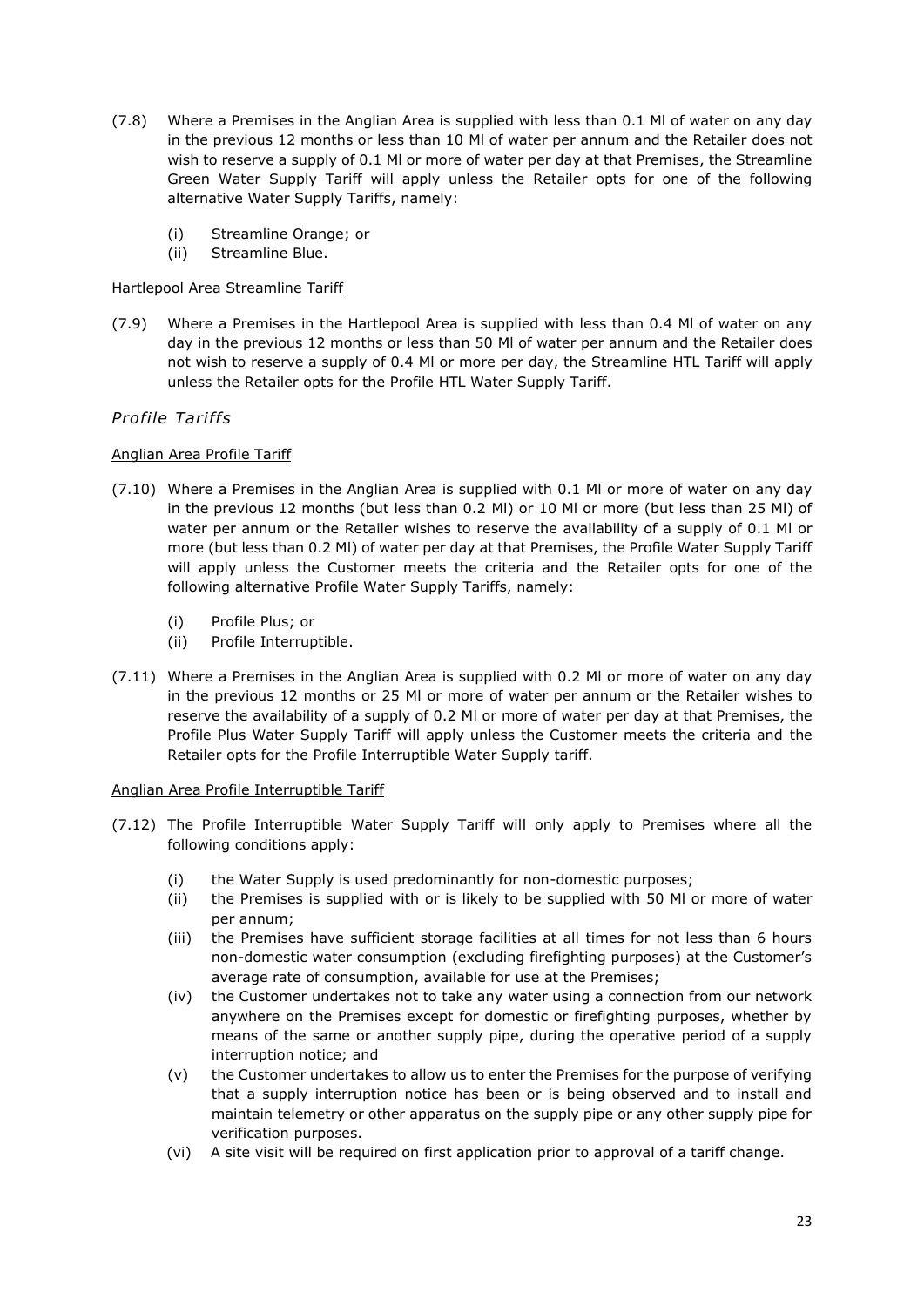- (7.13) We reserve the right not to accept an application for the Profile Interruptible Water Supply Tariff where we consider an interruptible supply to be inappropriate having regard to the use of water at the Premises for "domestic purposes" or where we consider there is limited benefit to the wider supply network from interrupting the Premises.
- (7.14) Where the Profile Interruptible Water Supply Tariff applies, a Supply Interruption Notice may be served by us on the Customer at any time and may:
	- (i) specify a period up to 4 hours duration during which water may not be taken by anyone at the Premises except for domestic or firefighting purposes;
	- (ii) take effect on a specified day or days of the week, but not on more than one occasion per day, until further notice;
	- (iii) take effect at any time being not less than one hour after it has been served on the Customer.
- (7.15) A Supply Interruption Notice will be deemed to have been served:
	- (i) if sent by email, on receipt by the sender of an acknowledgment (other than an "out of office" response); or
	- (ii) if delivered by hand, immediately.
- (7.16) If the Customer fails to comply with a supply interruption notice or to give access as required, the Premises will cease to be eligible for the Profile Interruptible Water Supply Tariff and the relevant Profile Tariff will instead apply and will be backdated to the relevant period being either the start of the Charging Year, the date they switched to the tariff or the last occasion when a supply interruption notice was complied with, whichever is the latter.

#### Hartlepool Area Profile Tariffs

(7.17) Where a Premises in the Hartlepool Area is supplied with more than 0.4 Ml of water on any day in the previous 12 months or more than 50 Ml of water per annum or wishes to reserve the availability of a supply of 0.4 Ml or more per day, the Profile HTL Water Supply Tariff will apply.

#### Profile Tariffs - Change in Circumstances

(7.18) If, for a minimum period of 12 months, the Water Supply to the Premises is taken at a rate of flow which is less than their current tariffs minimum requirements or if it can be demonstrated to our reasonable satisfaction that there has been or will be a sustained long term reduction of the Water Supply requirements to below the minimum requirements, the Retailer on behalf of a Customer may request an alternative Tariff where it meets the criteria.

## *Other Tariffs*

## Finningley Area Tariffs

(7.19) The Streamline FIN Sewerage Services Tariff applies to all Non-Household Premises in the Finningley Area.

#### Northstowe Area Tariffs

- (7.20) Subject to paragraph 7.21, the Streamline CBG Water Supply Tariff applies to all Non-Household Premises in the Northstowe Area.
- (7.21) In respect of a Premises which is likely to record an annual consumption in excess of 150 Ml in the Charging Year, Retailers may request to pay on the basis of the Profile C150 Tariff.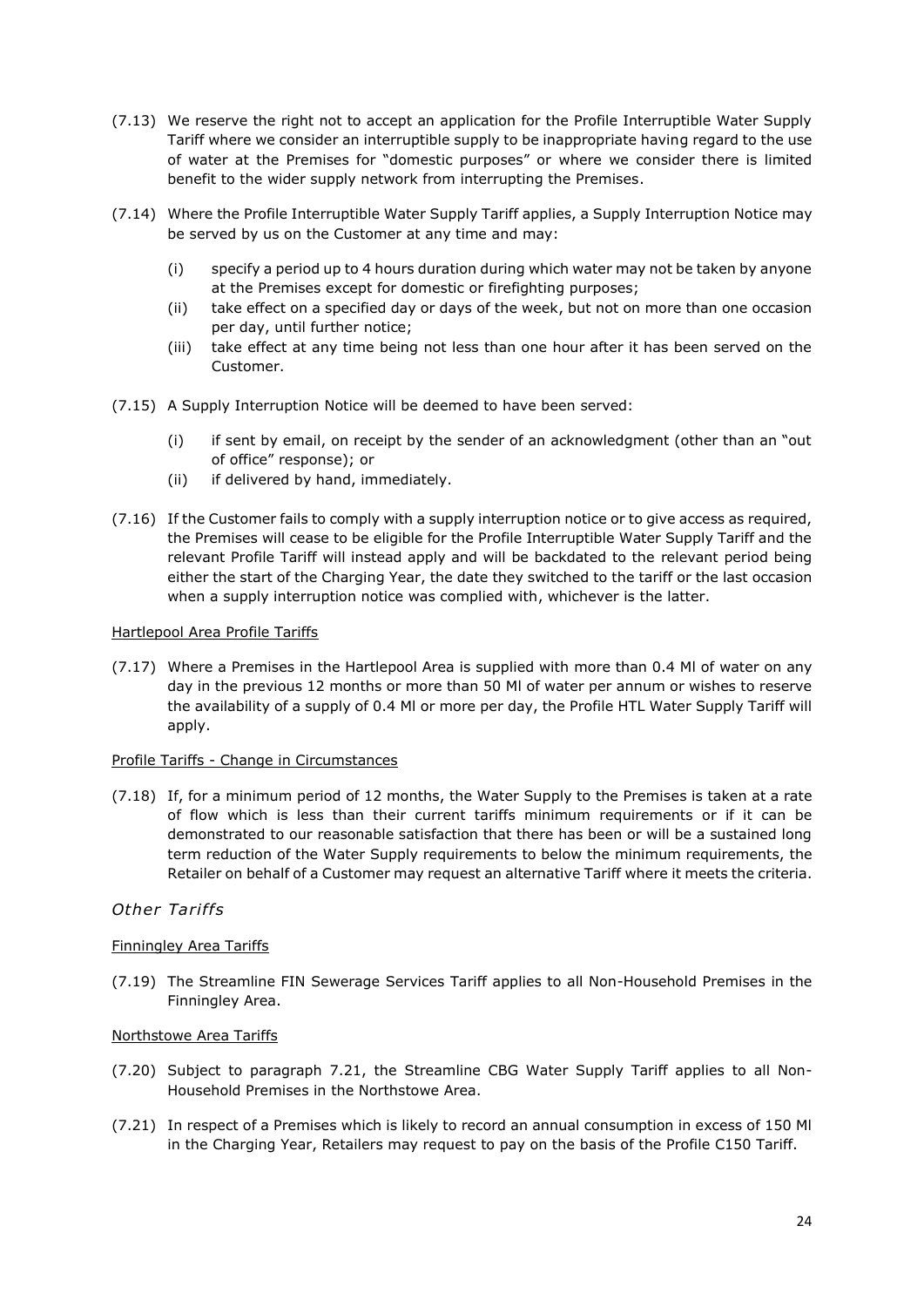(7.22) In respect of Sewerage Services, the Anglian Area Streamline Green Sewerage Charges will apply unless the Retailer chooses and satisfies any criteria for a different Anglian Area Sewerage Tariff.

#### Woods Meadow and Flixton Area Tariffs

- (7.23) Subject to paragraph 7.24, the Streamline SFK Water Supply Tariff applies to all Non-Household Premises in the Woods Meadow and Flixton Area.
- (7.24) In respect of a Premises which is likely to record an annual consumption in excess of 10 Ml in the Charging Year, Retailers may request to pay on the basis of one of the following Tariffs, namely:
	- (i) Profile S20; or
	- (ii) Profile S50; or
	- (iii) Profile S175.
- (7.25) In respect of Sewerage Services, the Anglian Area Streamline Green Sewerage Charges will apply unless the Retailer chooses and satisfies any criteria for a different Anglian Area Sewerage Tariff.

## *Non-potable water*

## *Streamline Tariffs*

#### Anglian Area Streamline Tariffs

(7.26) Where a Premises in the Anglian Area is supplied with less than 0.1 Ml of water on any day in the previous 12 months or less than 10 Ml of water per annum and the Retailer does not wish to reserve a supply of 0.1 Ml or more of water per day at that Premises, the Streamline Orange Water Supply Tariff will apply unless the Retailer opts for the Streamline Blue Water Supply Tariff.

## *Profile Tariffs*

## Anglian Area Profile Tariff

- (7.27) Where a Premises in the Anglian Area is supplied with 0.1 Ml or more of water on any day in the previous 12 months (but less than 0.2 Ml) or 10 Ml or more (but less than 25 Ml) of water per annum or the Retailer wishes to reserve the availability of a supply of 0.1 Ml or more (but less than 0.2 Ml) of water per day at that Premises, the Profile Water Supply Tariff will apply unless the Customer meets the criteria and the Retailer opts for one of the following alternative Profile Water Supply Tariffs, namely:
	- (i) Profile Plus; or
	- (ii) Profile Industrial.
- (7.28) Where a Premises in the Anglian Area is supplied with 0.2 Ml or more of water on any day in the previous 12 months or 25 Ml or more of water per annum or the Retailer wishes to reserve the availability of a supply of 0.2 Ml or more of water per day at that Premises, the Profile Plus Water Supply Tariff will apply unless the Retailer opts for the Profile Industrial Water Supply.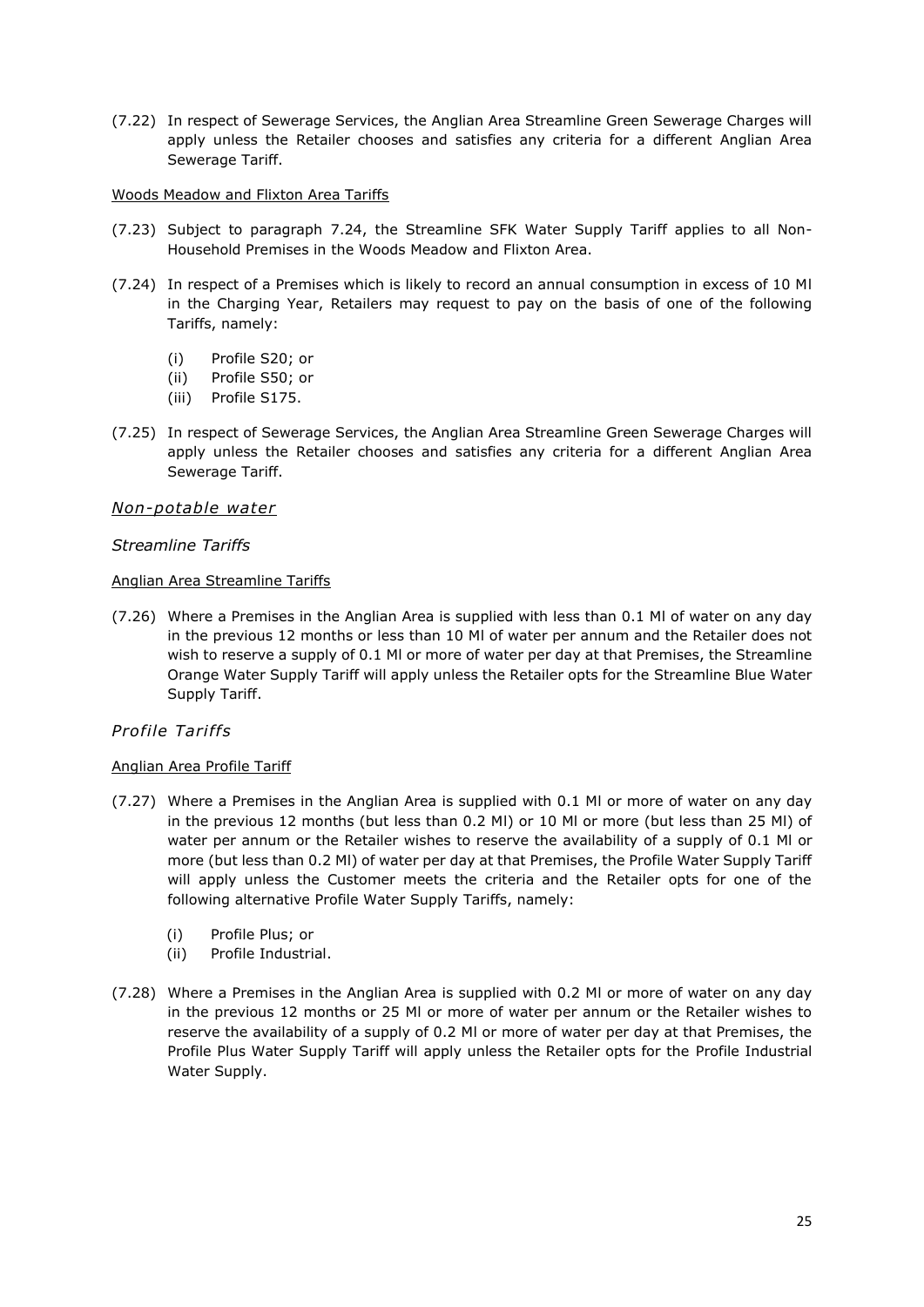#### Profile Tariffs - Change in Circumstances

(7.29) If, for a minimum period of 12 months, the Water Supply to the Premises is taken at a rate of flow which is less than their current tariffs minimum requirements or if it can be demonstrated to our reasonable satisfaction that there has been or will be a sustained long term reduction of the Water Supply requirements to below the minimum requirements, the Retailer on behalf of a Customer may request an alternative Tariff where it meets the criteria.

## <span id="page-26-0"></span>*Maximum Daily Demand Charge*

- (7.30) Each Profile Tariff in the Anglian and Hartlepool Areas, includes a Maximum Daily Demand Charge for the Water Supply.
- (7.31) The Maximum Daily Demand Charge is an annual charge based on the Peak Requirement for the Potable Water Supply to the Premises and/or, if appropriate, the Peak Requirement for the Non-Potable Water Supply to the Premises.
- (7.32) If a Peak Requirement has not been set in respect of the current use of the Premises, the Retailer will be asked to provide the expected Peak Requirement. If this is not provided, we will:
	- (i) assess the Peak Requirement by taking the maximum volume of water taken per month during the previous 12 month period and dividing that by 22; or
	- (ii) use other available information if that information is not available; or
	- (iii) take the volume of water reserved per day as the Peak Requirement, where the Customer wishes to reserve a Water Supply.
- (7.33) Once set, the Peak Requirement will be fixed for the whole of the Charging Year and will continue to apply thereafter unless it is adjusted in accordance with the paragraphs below. There is no entitlement to take water in excess of the Peak Requirement at any time. It should also be noted that we reserve the right to limit instantaneous peak demand (l/s) where demand is impacting on the efficient use of our network or on the wider customer base.
- (7.34) If a Retailer on behalf of a Customer wishes to increase the Peak Requirement (and water is available), it may do so by entering into a written agreement which sets the maximum volume and peak flows. In such circumstances, the Peak Requirement and the Maximum Daily Demand Charge will be adjusted upwards from the date agreed until it is further adjusted in accordance with paragraphs 7.35 to 7.36 below.
- (7.35) Notwithstanding paragraph 7.34 above, if water is taken at the Premises at a rate of flow in excess of the Peak Requirement over any 24 hour period, the Peak Requirement and the Maximum Daily Demand Charge shall be adjusted upwards accordingly. In such circumstances, the adjusted Peak Requirement will apply from the start of the next Invoice Period for a minimum of 12 months until it is further adjusted in accordance with paragraph 7.34 above or paragraph 7.36 below. Where the Peak Requirement is revised upwards under this paragraph, the Customer may then take water at a rate of flow up to the revised Peak Requirement if it is available. However, in these circumstances, there will continue to be no entitlement to a Water Supply in excess of the Peak Requirement that was set originally or any higher Peak Requirement set in accordance with sub-paragraph 7.34 above.
- (7.36) If, for a minimum period of 12 months, the Water Supply to the Premises is taken at a rate of flow which is less than the current Peak Requirement or if it can be demonstrated to our reasonable satisfaction that there has been or will be a sustained long term reduction of the Water Supply requirements which will reduce the peak flows below the highest daily rate of flow recorded during the preceding 12 month period, the Retailer on behalf of a Customer may request a lower Peak Requirement or to be charged on an alternative Tariff if it meets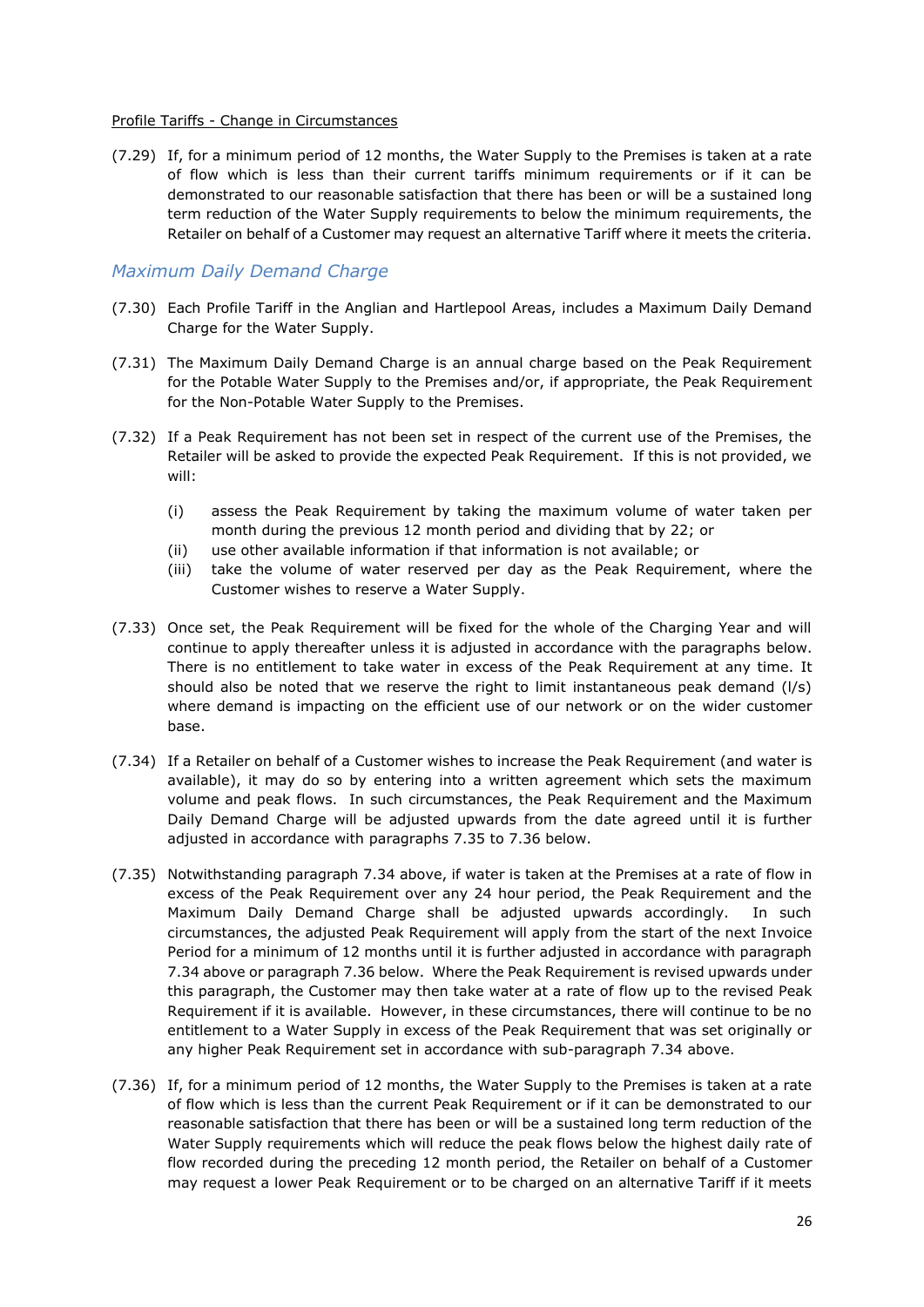the criteria. If accepted, the Peak Requirement, where relevant, will be adjusted downwards accordingly and the revised Peak Requirement will then apply from the start of the next Invoice Period until it is further adjusted in accordance with this sub-paragraph or paragraphs 7.34 to 7.35 above.

- (7.37) In the event that we accept evidence that the Peak Requirement will be reduced going forward rather than it being demonstrated by 12 months data, and as a result agree to reduce the Maximum Daily Demand charge from that level ("the original level"), but within 12 months of the reduced charge coming into effect the Maximum Daily Demand exceeds the new Peak Requirement without prior notification from the customer, then we will follow the appropriate process to correct the relevant market data item in order to back-date charges over the intervening period as if the Peak Requirement appropriate to such exceedance or the original level (whichever the lesser) had been the Peak Requirement throughout (and for these purposes an assessment of what is "appropriate" may be made as many times as shall be necessary).
- (7.38) We use demand profiles provided by Retailers on behalf of Customers to help plan our water resources. Where there is a written agreement with us regulating total volumetric and peak demand requirements and we have accepted a demand profile for the Customer's future Water Supply requirements for non-household purposes, we would expect to be able to supply water to meet that Peak Requirement and the future demand profile subject to and in accordance with the terms and conditions of the agreement. Without such an agreement, water required for non-household purposes may or may not be available.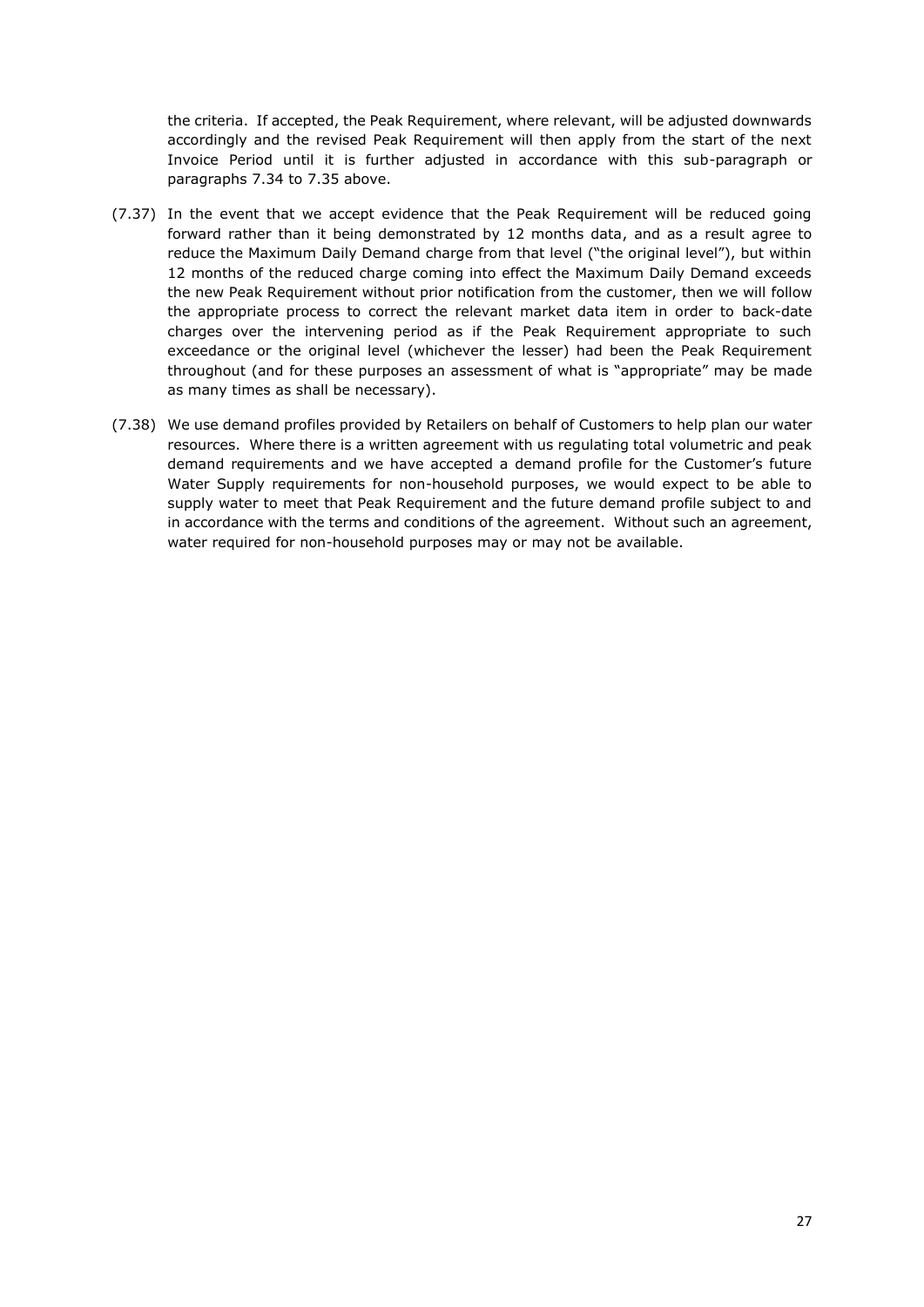## **PART 8: UNMEASURED CHARGING**

- <span id="page-28-0"></span>(8.1) For each unmeasured Water Supply and/or Sewerage Services charges are made up of two parts:
	- (i) a fixed charge for each service provided per Premises; and
	- (ii) a variable charge per  $E$  of the Rateable Value of the Premises.

## <span id="page-28-1"></span>*Determination of Rateable Value Charge*

- (8.2) For the purposes of the Unmeasured Tariffs, Rateable Value Charge means a charge fixed for a particular supply point wholly or partly by reference to a rating valuation list or otherwise determined, whether directly or indirectly, by reference to any value or other amount specified at any time in such a list or which purports to be so fixed or determined.
- (8.3) In fixing the Rateable Value Charge, we make reference to:
	- (i) the value shown in relation to the Premises in a valuation list as at 31 March 1990; or
	- (ii) where no such value is shown but a proposal for inclusion in a valuation list was made on or before 31 March 1990, the value shown in that proposal; or
	- (iii) where no value is shown and no proposal was made but the local rating authority levied rates in relation to the Premises by reference to an assessed or estimated Rateable Value, that assessed or estimated value; or
	- (iv) where a Rateable Value has become inappropriate for any reason (including redevelopment, conversion or modernisation of the Premises, the merger of two or more former Premises or parts of former Premises, the sub-division of one or more former Premises, a change in use of the Premises so that the Premises have become or have ceased to be a non-domestic hereditament for the purposes of Part III, Local Government Finance Act 1988, or because the Premises were not liable to be separately rated under the General Rate Act 1967) a value assessed by us having regard to the Rateable Values of other properties within the locality as at 31 March 1990; or
	- (v) where none of the above apply because the property was not constructed before 1 April 1990, a value assessed by us having regard to the Rateable Values of other properties within the locality as at 31 March 1990; or
	- (vi) in the Finningley Area, the Rateable Value shown in relation to those Premises in the 1973 Dwelling House Revaluation Schedules held by the Valuation Office Agency (Crown Property Unit) as adjusted by the Valuation Statutory Deductions Order 1973 with effect from 1 April 1974.
- (8.4) References to "Premises having a Rateable Value" or to "Premises not having a Rateable Value" shall be construed accordingly.

## *Our Assessment of Rateable Value*

- (8.5) Where a Rateable Value has been assessed by us in relation to Premises, any charges to be calculated in relation to those Premises (both in relation to periods before, if appropriate, and after the date of the assessment) shall be calculated by reference to that Rateable Value.
- (8.6) If, within 1 month of notification of our assessment, the Retailer notifies us in writing that they dispute that assessment, the dispute shall be referred to the decision of a valuer (who shall act as an expert and not as arbitrator) appointed, in default of agreement, by the President of the Royal Institution of Chartered Surveyors whose decision shall be final and binding and whose costs shall be payable as they decide.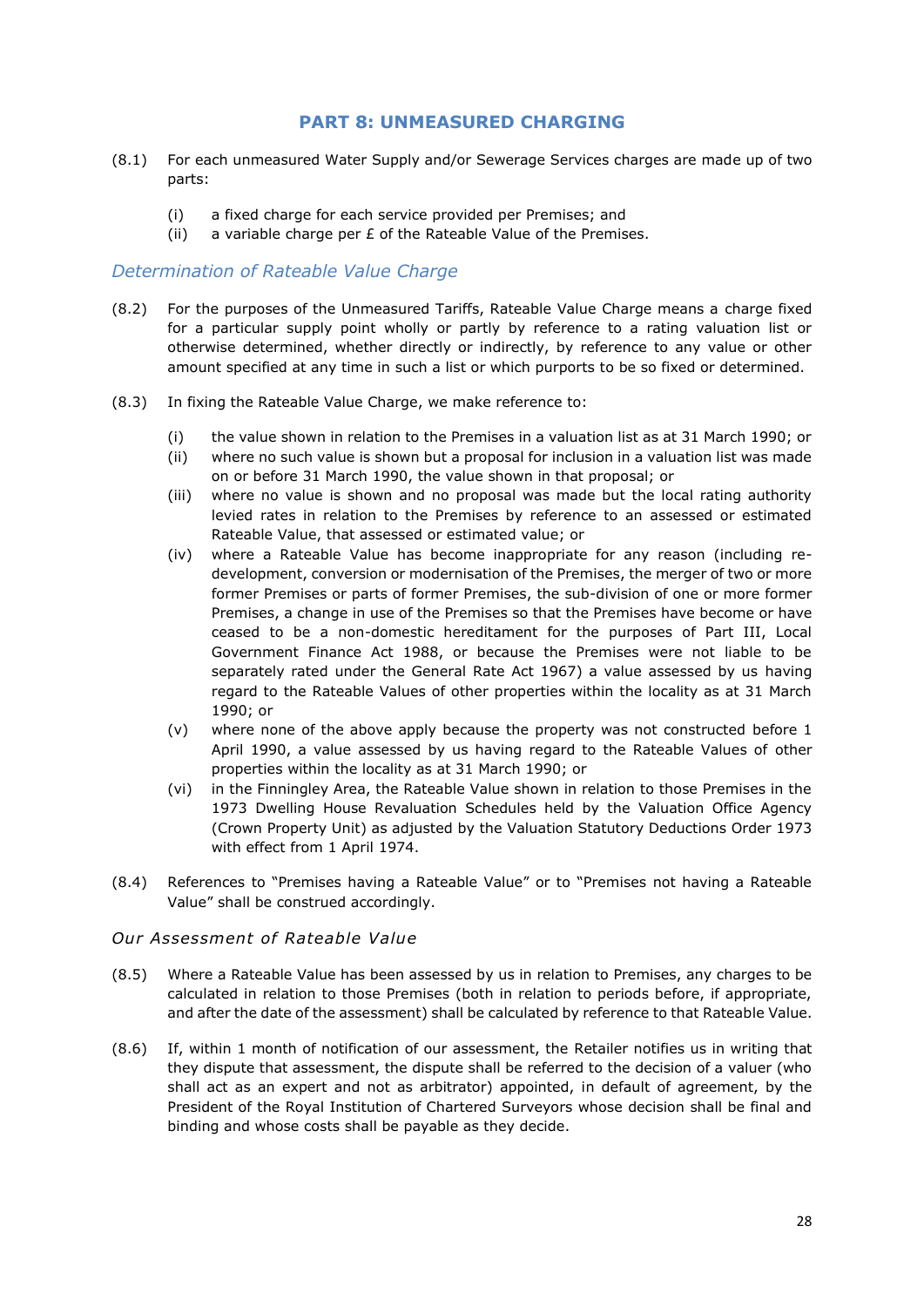- (8.7) In the event of a dispute, we shall use our original assessment until the dispute is resolved. We will then re-calculate the charges using the Rateable Value (as agreed or determined) and will adjust the next account accordingly.
- (8.8) If two or more separate Premises have a single Rateable Value, a separate Fixed Charge will be payable in respect of each Premises.

#### <span id="page-29-0"></span>*Assessed Measured Charges*

- (8.9) Where it is not reasonably practical to fit a Meter or to fit a Meter would involve unreasonable expense, we may offer an Assessed Measured Charge.
- (8.10) The Assessed Measured Charges will be based on the appropriate Measured Tariff (e.g. Streamline Green) which would have applied if a Meter had been fitted (see Part 7), taking account of the likely occupancy and nature of the Premises.
- (8.11) Assessed Measured Charges will take effect from the agreed date. Unmeasured Charges shall continue to apply until the agreed date.
- (8.12) From time to time we may, and whenever there is a change in occupation of the Premises we will, request the Retailer provide an update of the data used to assess the amount of the Assessed Measured Charges.
- (8.13) If the Retailer is paying Assessed Measured Charges, they should inform us immediately if there is a material change in consumption at the Premises (e.g. because of a change in the nature of the Premises) so that the charges can be re-assessed.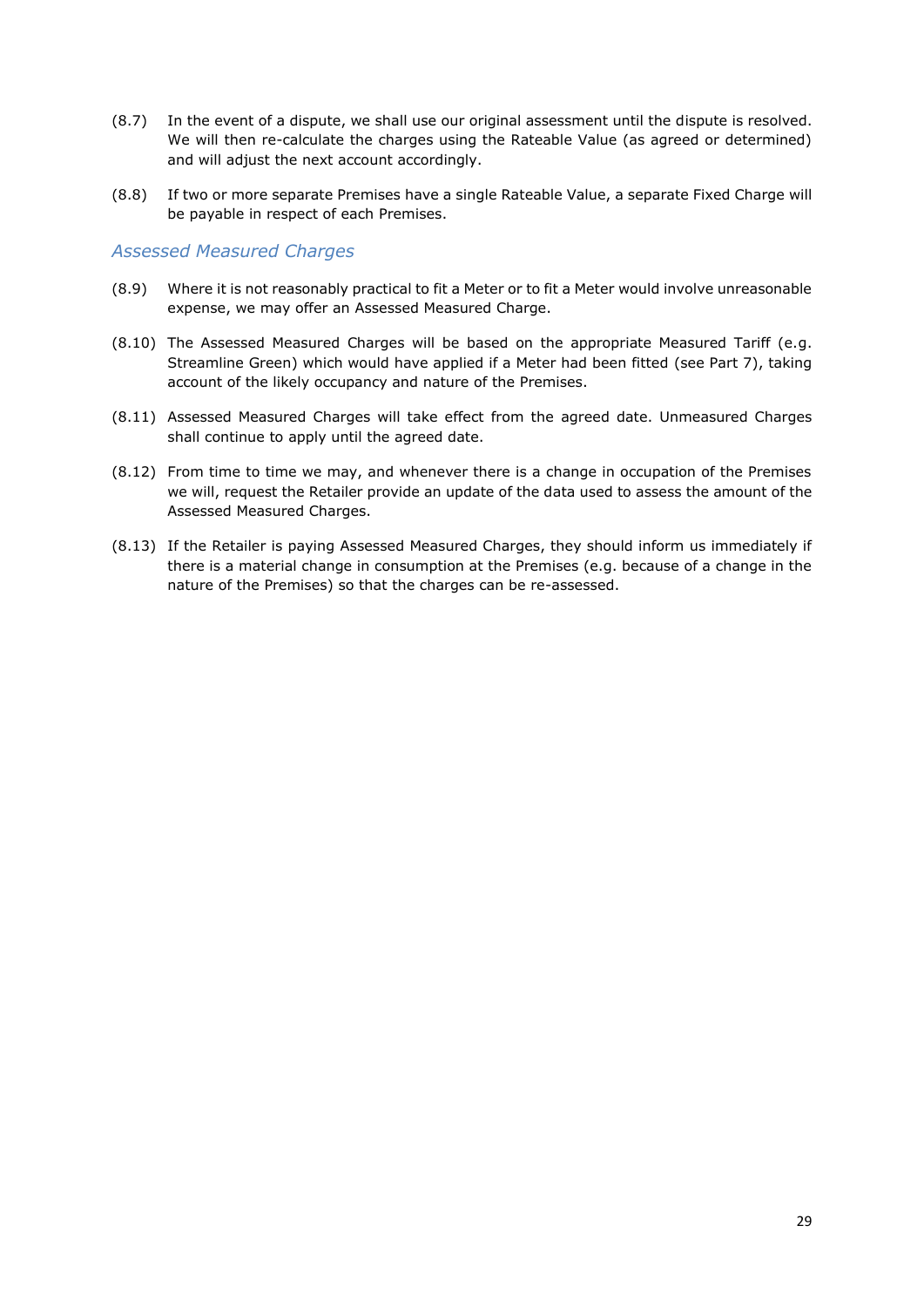## **PART 9: TRADE EFFLUENT CHARGING**

- <span id="page-30-0"></span>(9.1) Trade Effluent charges for reception, conveyance, treatment and disposal are due in respect of Premises discharging trade effluent into our sewerage network, including a connection made directly to a Sewage Treatment Works (Water Recycling Centre).
- (9.2) The written consent of Anglian Water must be obtained to discharge from Premises any trade effluent to a public sewer or directly into the Sewage Treatment Works (Water Recycling Centre). Failure to obtain permission **before** discharging trade effluent is a criminal offence and is punishable on conviction.
- (9.3) A discharge of Trade Effluent will be subject to charges from the date of commencement of the discharge.
- (9.4) Acceptance of any Charges in respect of a Trade Effluent discharge does not constitute a grant of Consent, nor does it constitute a waiver of any of our rights or remedies in respect of any discharge.

## <span id="page-30-1"></span>*Basis of Charge*

- (9.5) The appropriate Charge for Trade Effluent shall be determined according to the relevant Sewerage Services Tariff and shall comprise:
	- (i) a Trade Effluent Fixed Charge, which is payable for the Charging Year or, if appropriate, on a proportionate basis for any part thereof, for each Premises; and
	- (ii) a Volumetric Charge per cubic metre calculated using the Mogden formula:

$$
\mathcal{C} = \mathcal{R} + V \mathcal{B} + \frac{ \mathcal{O} t}{\mathcal{O} s} \mathcal{B} + \frac{St}{S s} \mathcal{S}
$$

Where:

- C the charge payable per cubic metre
- R the charge per cubic metre for the reception and conveyance of Trade Effluent
- VB the charge per cubic metre for volumetric and primary treatment for Trade Effluent discharged to a Sewage Treatment Works (Water Recycling Centre) where biological treatment is given
- Ot the chemical oxygen demand of the settled Trade Effluent expressed in milligrams per litre
- Os the mean chemical oxygen demand expressed in milligrams per litre of settled sewage at a Sewage Treatment Works (Water Recycling Centre) within the Anglian Area as assessed by us
- B the charge per cubic metre in relation to the biological oxidation of settled sewage
- St the suspended solids content of the Trade Effluent expressed in milligrams per litre
- Ss the mean suspended solids content of sewage expressed in milligrams per litre at a Sewage Treatment Works (Water Recycling Centre) within the Anglian Area as assessed by us
- S the charge per cubic metre for the treatment and disposal of primary sludge from a Sewage Treatment Works (Water Recycling Centre)
- (9.6) Alternatively, where applicable, if there is neither a Meter to measure the Water Supply to the Premises nor a sewage Meter to measure the discharge from the Premises, the Charge shall be the Trade Effluent (Water Unmeasured) Tariff or by agreement, an assessment of the Trade Effluent and Sewage volumes.
- (9.7) Where a Foul Water, Surface Water or Highway Drainage service is also provided, additional charges are payable as detailed in Part 6.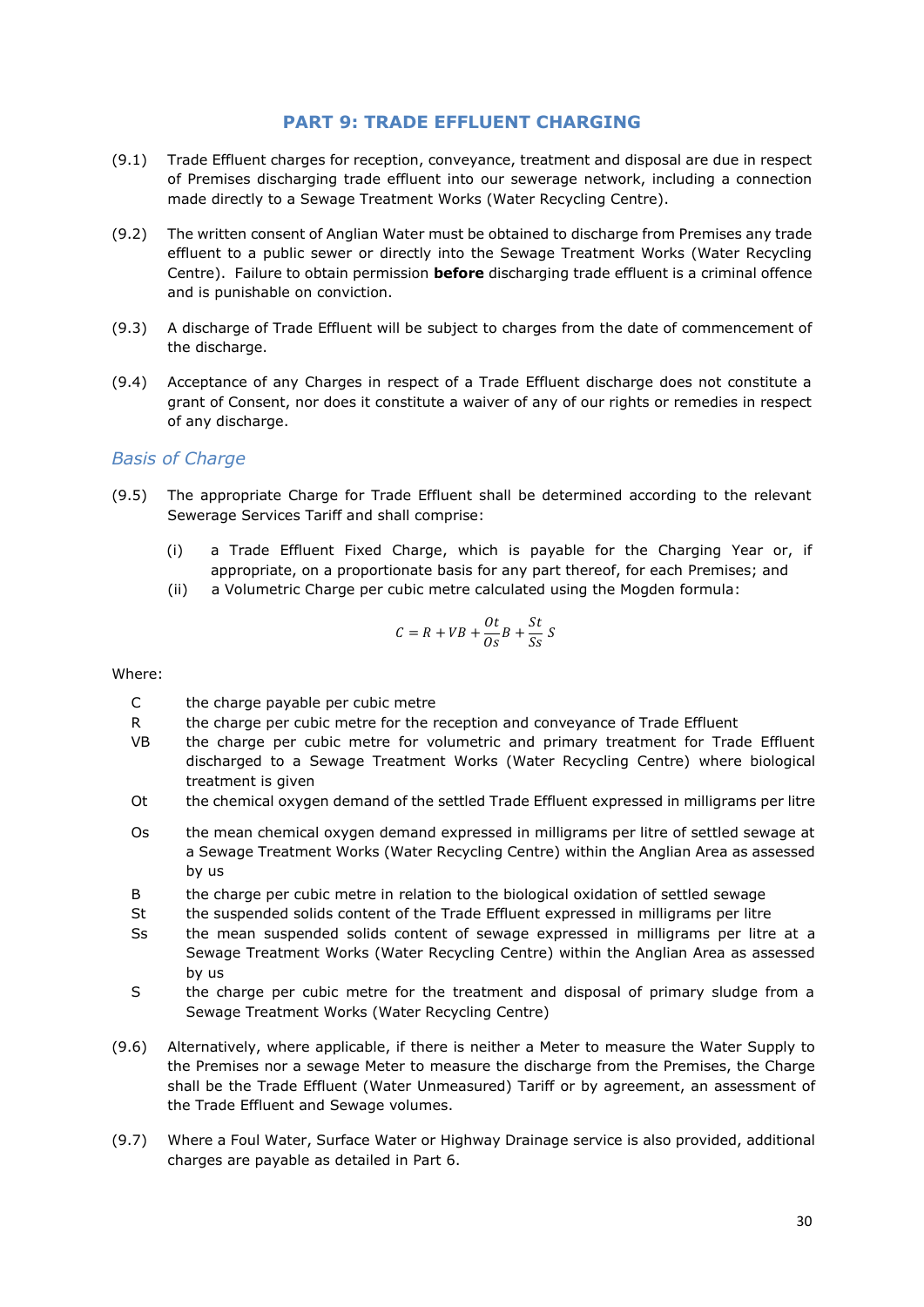## <span id="page-31-0"></span>*Volume of Trade Effluent*

- (9.8) For the purposes of calculating the charge, the volume of Trade Effluent discharged from any Premises will be based on either:
	- (i) the readings from the sewage Meter; or
	- (ii) in the absence of such a reading or the malfunctioning of such a sewage Meter, shall be assessed by us in accordance with the Trade Effluent Consent or on the basis of water usage at the Premises and any other material considerations which are notified to us. The Retailer or Customer as appropriate shall provide us with full details of the volumes of water, used water or trade effluent at the trade premises on a periodic basis.
- (9.9) Where:
	- (i) we are not satisfied that the Meter(s) accurately record the said volumes; or
	- (ii) the Retailer or Customer fails to provide us with the required meter readings;

the charge will be based on our assessment of the volume of trade effluent taking into account all relevant information.

- (9.10) Where an assessment has been made, we reserve the right to review the assessment and any allowances given, at our discretion.
- (9.11) Where the Trade Effluent Consent requires a sewage Meter, these must be installed in a manner and location we approve in accordance with the terms and conditions of the consent.

#### <span id="page-31-1"></span>*Domestic Sewage Volume Assessment*

- (9.12) Where the metered water includes domestic use that is not separately metered, the level of domestic use will be determined using standard assumptions (see below). The volume calculated will be billed on the Foul Water Volumetric Charge and be subject to an annual fixed charge.
- (9.13) Standard assumptions are based on a region wide survey and are consistent with industry standards. Unless otherwise assessed, the volume for domestic use will be taken as:
	- (i) 25 litres per employee per 8 hour shift; or
	- (ii) 50 litres per employee per 8 hour shift where the site has a canteen serving hot food; and/or
	- (iii) 140 litres per head per day where there is on-site residential accommodation
- (9.14) All multiplied by the standard return to sewer assumption.
- (9.15) Pro-rata allowances are made for part time employees.

#### *Non-Domestic Allowance*

(9.16) Where the metered water includes Trade Effluent that is not separately metered and the water is used in products, evaporates or is otherwise not discharged to the sewer, an allowance will be made against the Trade Effluent charges where evidence has been provided to our satisfaction.

## <span id="page-31-2"></span>*Strength of Trade Effluent*

(9.17) Typically, the chemical oxygen demand and the suspended solids present in any Trade Effluent shall be calculated on the basis of a Fixed Strength or a Standard Regional Strength (as defined below).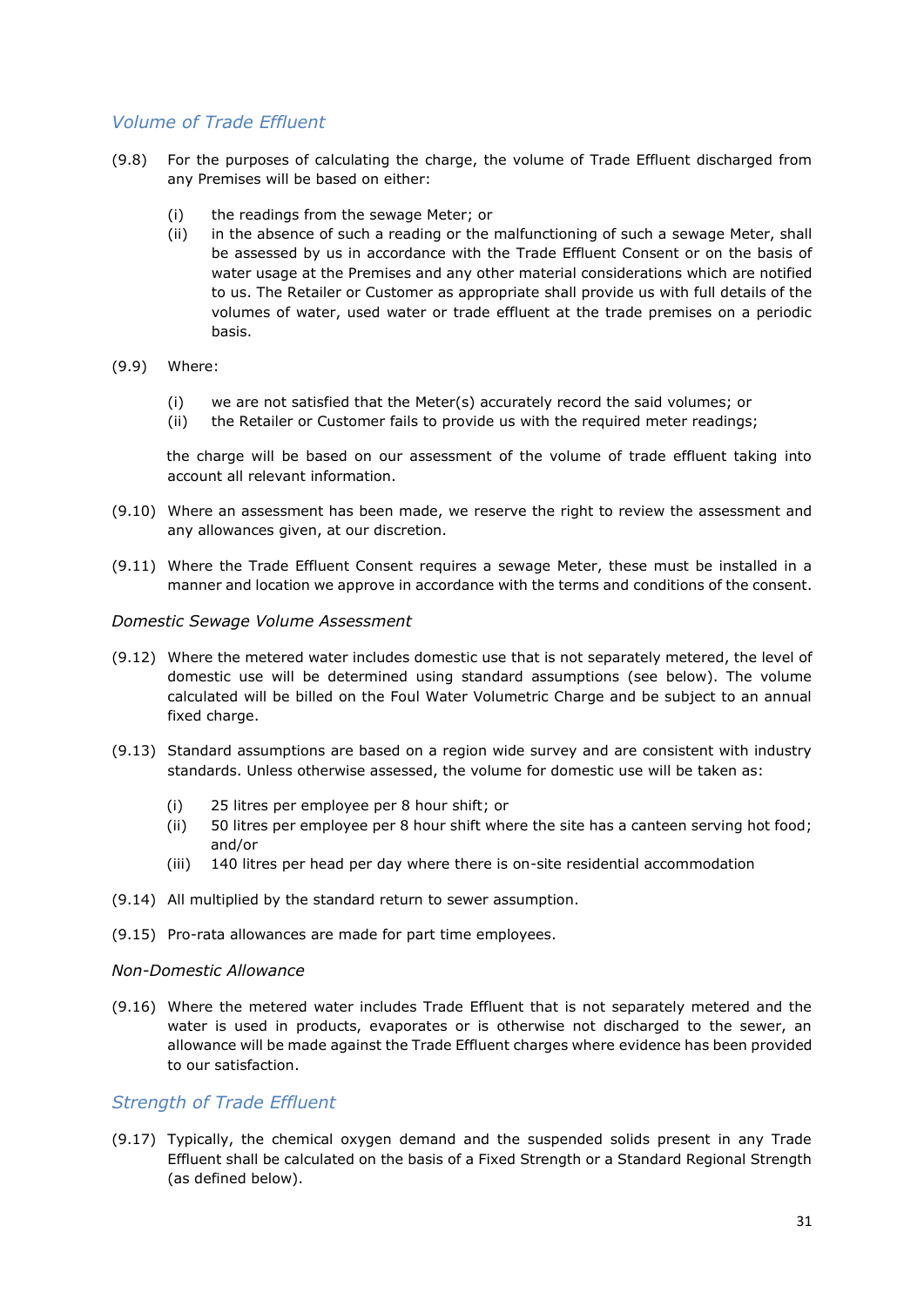(9.18) Where the Retailer or Customer disputes the Fixed Strength or Standard Regional Strength used for billing, they should support their claims with clear evidence demonstrating the alternative Strength. This evidence should include accredited laboratory-sample data spread over a time-of-day and date range to be representative of the full discharge profile.

## *Fixed Strengths*

- (9.19) The chemical oxygen demand and the suspended solids are generally fixed for the Charging Year based on an analysis of samples taken at the Premises in previous Charging Years. Where it becomes apparent that the strengths used for charging are no longer representative of the average strengths across the Charging Year then we may reassess the strengths from the date this becomes apparent.
- (9.20) For new discharges or where limited or no sampling data is available, we will either use comparative data from similar processes or use 50% of the consented chemical oxygen demand and suspended solids until such time as we have gathered sufficient samples to establish a fixed strength.
- (9.21) Where a process results in a material seasonal variation in strengths then we may reassess the chemical oxygen demand and the suspended solids to set fixed strengths representing the seasons.

## *Standard Regional Strengths*

(9.22) Standard strengths shall be applied to Trade Effluent discharges from all business types listed below and can be periodically reviewed. The business types and relevant standard strengths are as follows:

| <b>Business type</b>                                    | Average<br>$COD$ mg/l<br>(0t) | Average<br>SS mg/l<br>(St) |
|---------------------------------------------------------|-------------------------------|----------------------------|
| Swimming pools                                          | 31                            | 128                        |
| Vehicle wash                                            | 427                           | 239                        |
| Launderettes                                            | 722                           | 287                        |
| Boiler Blowdown                                         | 85                            | 35                         |
| <b>Cooling Towers</b>                                   | 74                            | 28                         |
| Air Compressor Condensate                               | 426                           | 182                        |
| Water Treatment & Softener Plants                       | 17                            | 15                         |
| Gas Holder Run Off                                      | 58                            | 12                         |
| Photographic Processes                                  | 350                           | 35                         |
| Mobile domestic wheelie bin cleaners                    | 911                           | 334                        |
| Cement, lime, plaster, ready mixed concrete manufacture | 61                            | 116                        |

# <span id="page-32-0"></span>*Non-Standard Charges*

## *Discharges Direct to Treatment Works*

(9.23) The 'R' Charge in the Mogden formula will not be applied where Trade Effluent is discharged directly into the Sewage Treatment Works (Water Recycling Centre) without passing through a public sewer, disposal main or other pipe belonging to us.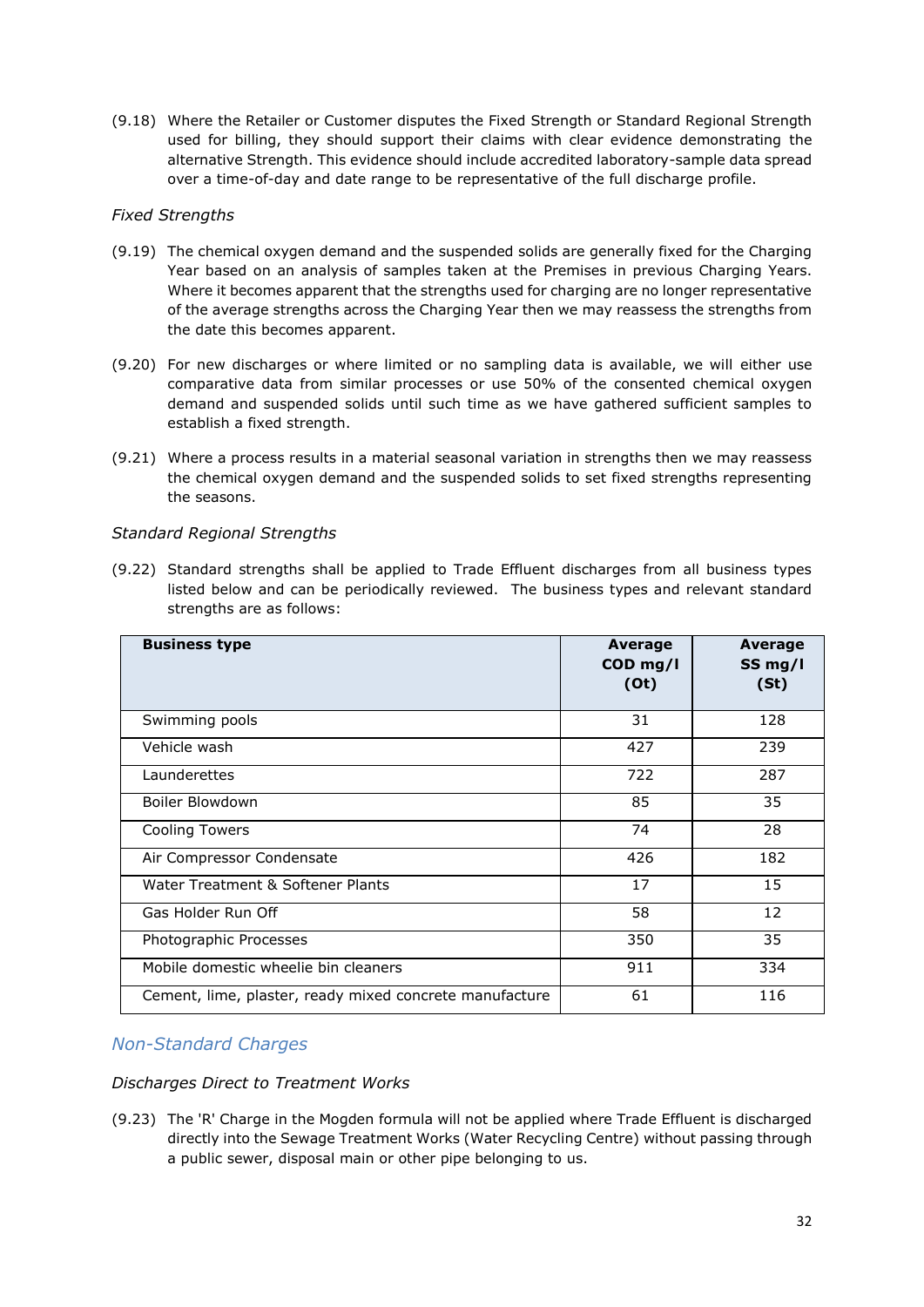## *Discharges to a Surface Water Sewer Requiring No Treatment*

- (9.24) Where Trade Effluent or Non Domestic sewage is authorised to discharge into a Public Sewer, disposal main or other pipe belonging to us and, then discharged to a local watercourse requiring no treatment by us, then for the purposes of calculating the charge, the 'R' Charge of the Mogden formula will be applied plus the associated Fixed Charge.
- (9.25) This is subject to the same conditions as Trade Effluent in all other respects.

#### *Non-Domestic Discharges*

*(9.26)* Where a discharge of sewage is neither Trade Effluent nor domestic sewage, Charges will be calculated according to the appropriate Tariff for the Fixed Charge and for the Volumetric Charges, determined in accordance with the Mogden formula in paragraph 9.5 above as if it was a discharge of Trade Effluent.

#### *Recovery of Additional Non-Standard Costs*

- (9.27) Where it can be demonstrated that a discharge of Trade Effluent caused events which resulted in us incurring extraordinary costs, i.e. costs not recovered through the standard Trade Effluent Charges, we will charge the occupier of the Premises giving rise to the discharge, or the holder of the Trade Effluent Consent, as appropriate, for such costs.
- (9.28) Extraordinary costs may relate to physical damage to assets and costs arising from cleanup or additional sampling, as a result of a non-compliant discharge. We may recover costs of pre-emptive measures taken to minimise the impact on our assets of anticipated breaches of discharge consent.

## <span id="page-33-0"></span>*Sampling*

#### *Accessible sample point*

(9.29) A safe and accessible sample point must be provided. Where we are required to take samples of the trade effluent for wholesale charging purposes and a safe and accessible sample point has not been provided by the discharger, we will raise charges based on up to 100% of the current consented chemical oxygen demand (settled) (Ot) and total suspended solids (St) values. These charges will apply until such time as a safe and accessible trade effluent monitoring point has been provided.

#### *Scheduled Sampling*

(9.30) We carry out standard scheduled sampling and analysis in accordance with our own regulatory functions. Notifications of results are normally sent by email. Should Customers require a postal notification of sample results this will be subject to a fee to cover the additional administration costs. These are detailed in Non-Primary Charges (Part 14).

## <span id="page-33-1"></span>*Applying for a Trade Effluent Discharge Consent*

- (9.31) The consent of Anglian Water must be obtained to discharge from Premises any trade effluent to a public sewer or directly into the Sewage Treatment Works (Water Recycling Centre). Failure to obtain permission **before** discharging trade effluent is a criminal offence and is punishable on conviction with a fine.
- (9.32) Charges relating to an application for consent to discharge are applicable and are detailed in Non-Primary Charges (Part 14).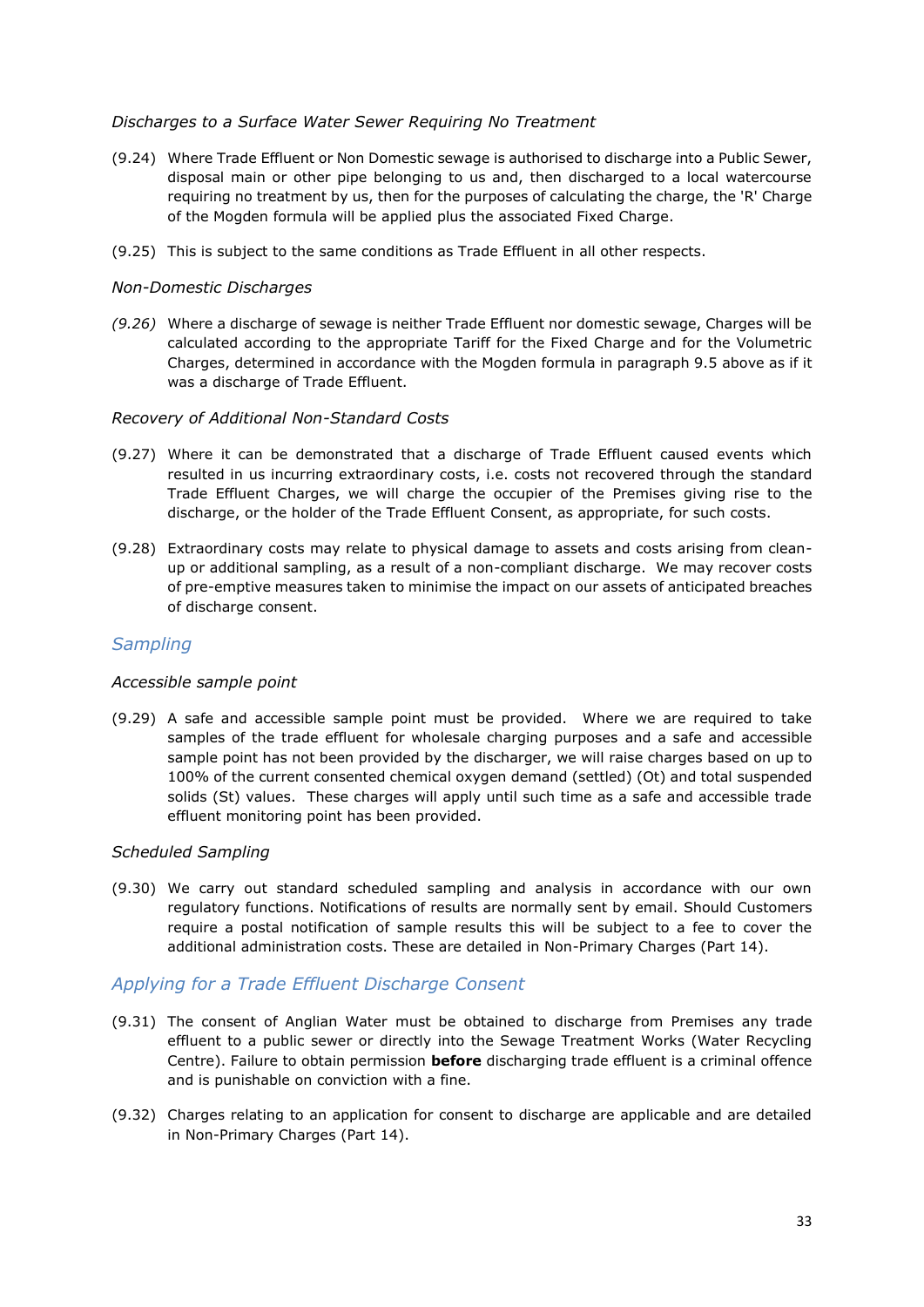(9.33) Where a Customer makes an application directly to us, or via its Retailer, for a new Trade Effluent Consent and subsequently withdraws the application, we reserve the right to recover from that Retailer or Customer as appropriate any costs we have incurred (including analysis, sampling and inspection costs) in connection with the original application.

## <span id="page-34-0"></span>*Temporary Discontinuation of Trade Effluent Charging*

#### *Temporary Discontinuation*

(9.34) We will continue to apply the Trade Effluent Fixed Charge when a discharge is temporarily discontinued as ongoing monitoring and assessment will still be carried out. For the avoidance of doubt temporary discontinuation relates only to trade effluent charges and not the consent which will remain in force.

#### *Re-activation Following Temporary Discontinuation*

(9.35) Where we approve an application from the Retailer or Customer (either unconditionally or imposing conditions) for the re-activation of a temporarily discontinued Trade Effluent discharge, the volumetric charge will be reinstated so both the volumetric and fixed charge applies.

## <span id="page-34-1"></span>*Temporary Discharges*

(9.36) Charges for Trade Effluent from temporary consents are detailed in Non-Primary Charges (Part 14).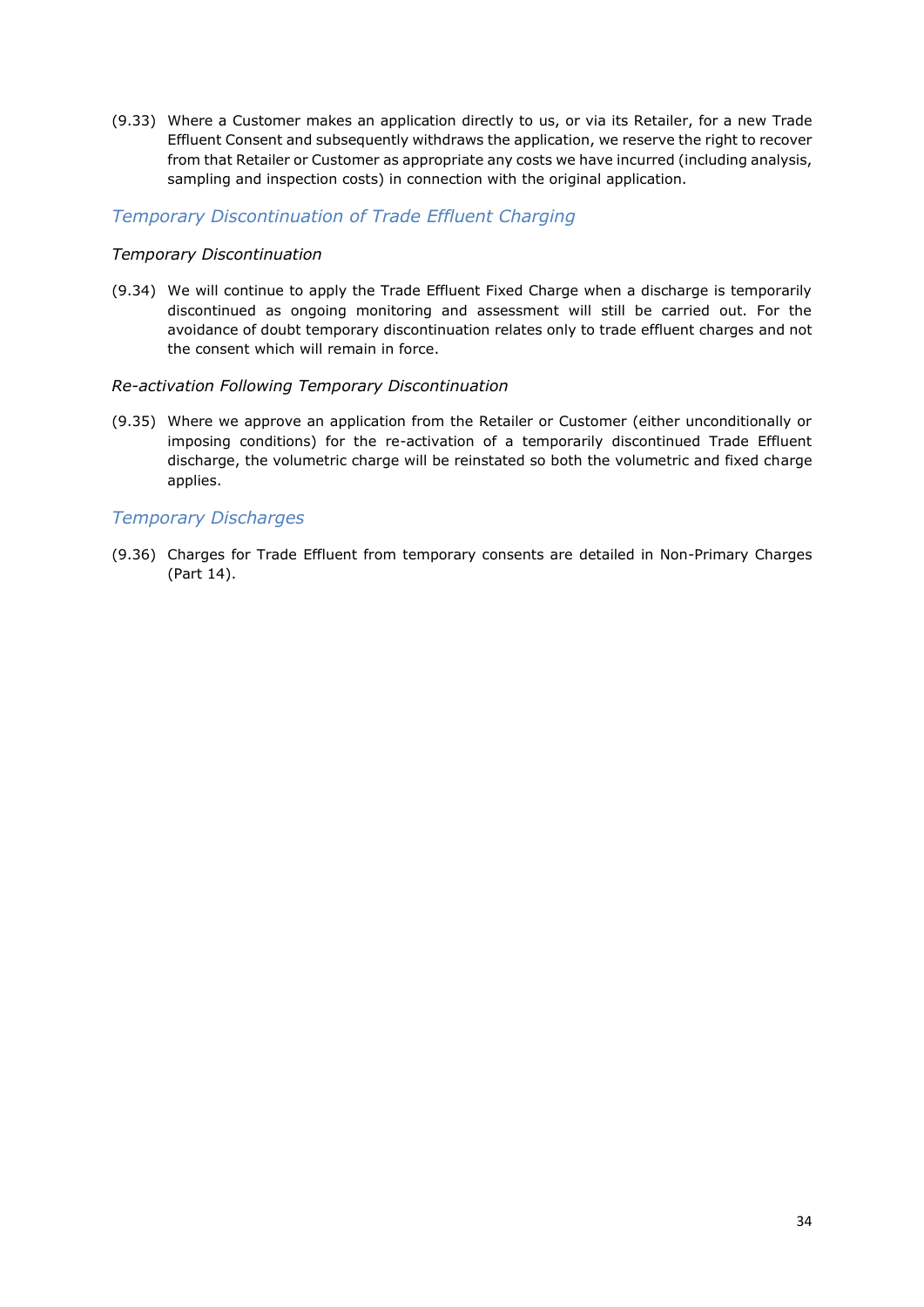## **PART 10: SPECIAL AGREEMENTS**

- <span id="page-35-0"></span>(10.1) Where we have special agreements in place with non-household customers, we will impose on Retailers only such charges as would enable the Retailer to charge for those services at the same rate or rates as would have applied under the special agreement.
- (10.2) On this basis, we have calculated a wholesale charge for each relevant agreement as set out in the Schedule of Charges.
- (10.3) The agreements are:
	- (i) Humberside Special Industrial Scheme: Agreement based on the North Lincolnshire Water Act 1969, and supplemental deeds signed in 1980 and 1987.
	- (ii) Reverse Osmosis (RO): Agreements signed in 2005 and 2012 and undertakings as to the formulation of wholesale charges given in 2020.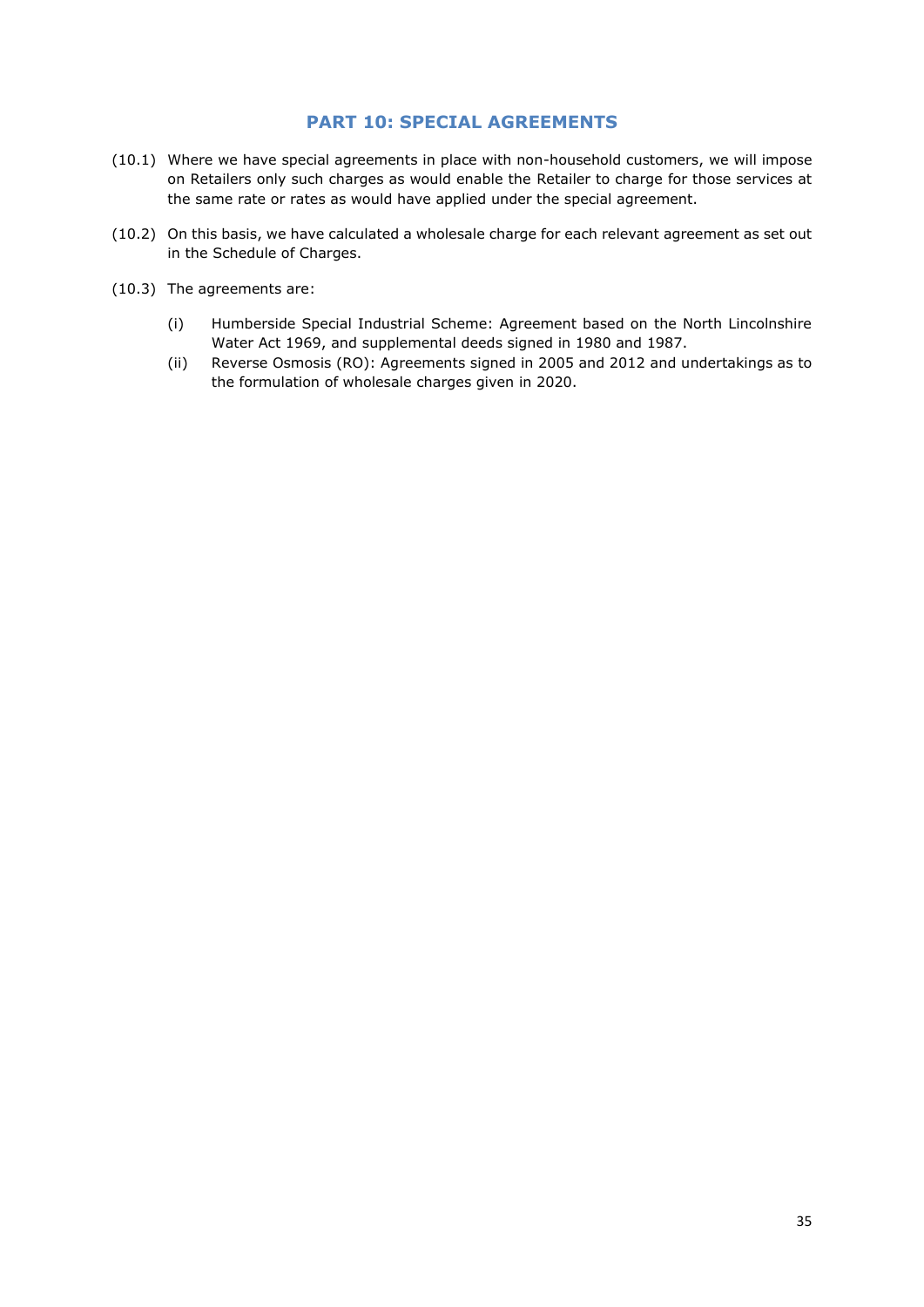# **PART 11: NETWORK ACCESS**

- (11.1) Wholesale network access charges relate to:
	- (i) Water Supply and common carriage prices in relation to the transportation and/or treatment of water services; and
	- (ii) Sewerage Services and common carriage prices in relation to the transportation and/or treatment of wastewater services.
- (11.2) For full details please see our Network Access Code:

[https://wholesale.anglianwater.co.uk/siteassets/resources/useful-documents/network-access-code-](https://wholesale.anglianwater.co.uk/siteassets/resources/useful-documents/network-access-code-2021.pdf)[2021.pdf](https://wholesale.anglianwater.co.uk/siteassets/resources/useful-documents/network-access-code-2021.pdf)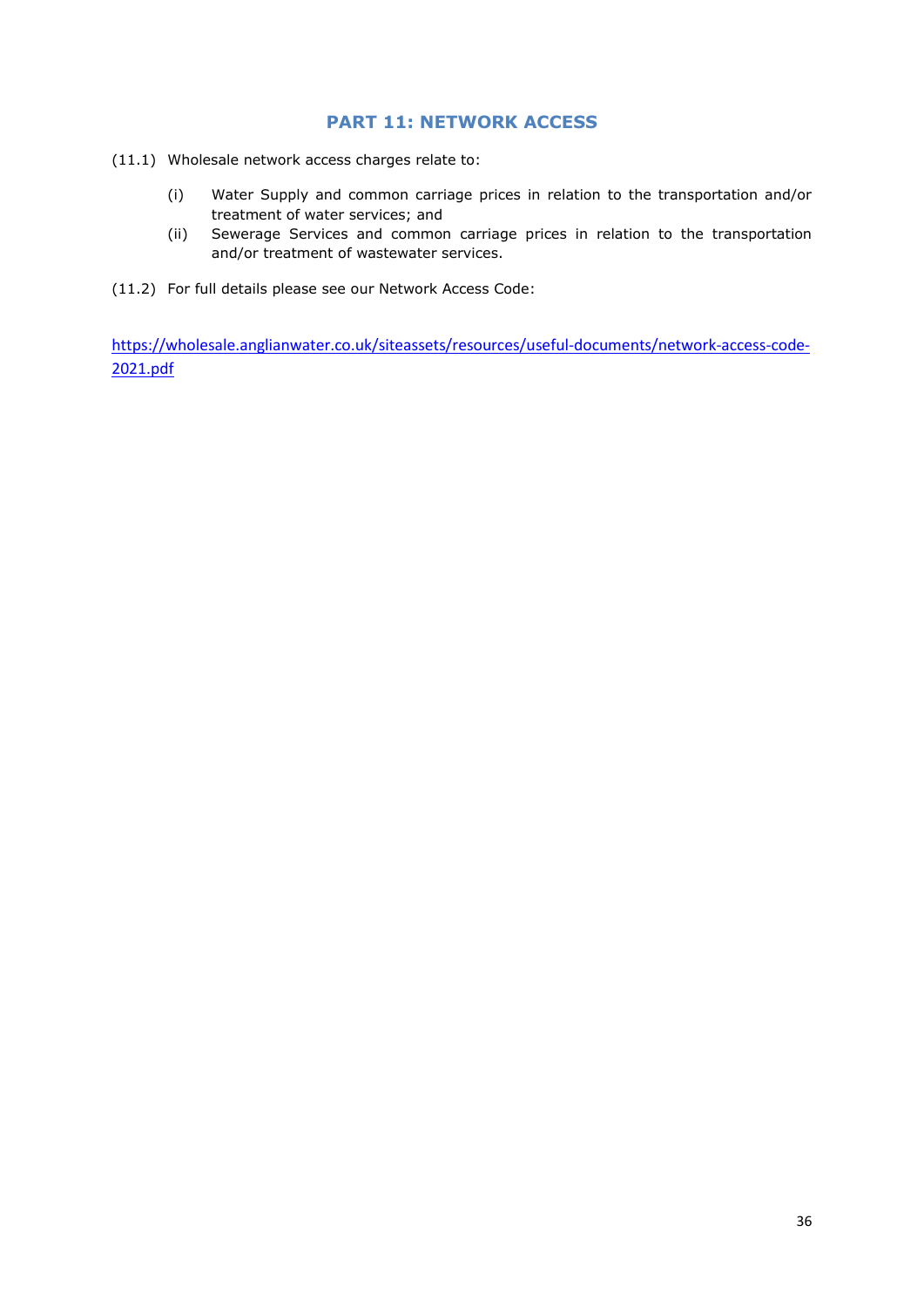# **PART 12: LEAKAGE ALLOWANCES**

- (12.1) A leakage allowance may be granted in respect of Premises on a concessionary basis.
- (12.2) Allowances will only be granted on the following basis:

|                                                                                                           | Water<br>(proportion<br>of excess)<br>$\mathbf{I}$ | <b>Sewerage</b><br>(proportion<br>of excess)<br>(ii) | Allowance applies to:                                                                  |
|-----------------------------------------------------------------------------------------------------------|----------------------------------------------------|------------------------------------------------------|----------------------------------------------------------------------------------------|
| Leak at water<br>Meter                                                                                    | 100%                                               | 100%                                                 | Full leakage period                                                                    |
| Leak identified<br>without receipt of<br>a Retailer meter<br>read                                         | $0\%$                                              | 100%                                                 | From the end of the <b>last</b> central market<br>meter read to the date of repair     |
| Leak identified as<br>a result of a<br>recent Retailer<br>meter read or<br>identified by<br>Anglian Water | $0\%$                                              | 100%                                                 | From the end of the <b>previous</b> central<br>market meter read to the date of repair |

- (i) There is no allowance for water unless the leak is on the Meter itself which for clarity is subject to satisfying clause 12.3(iii).
- (ii) No allowances will be granted once a Wasted Water Notice has been issued.
- (iii) The allowance for sewerage is applicable only if water is not returned to the sewer.
- (12.3) The allowance is not applicable if:
	- (i) the leak is caused by negligence;
	- (ii) the claim is not made within 12 weeks of the repair;
	- (iii) the leak is on internal pipework;
	- (iv) the leak is not underground, e.g. outside toilet, header tank, etc. (this is classed as private pipework).
- (12.4) We calculate the correct allowance by determining the average consumption and deducting this from the consumption recorded during the period of the leak depending on time taken for repair.
- (12.5) For further information please see the Operational Manual on our web site.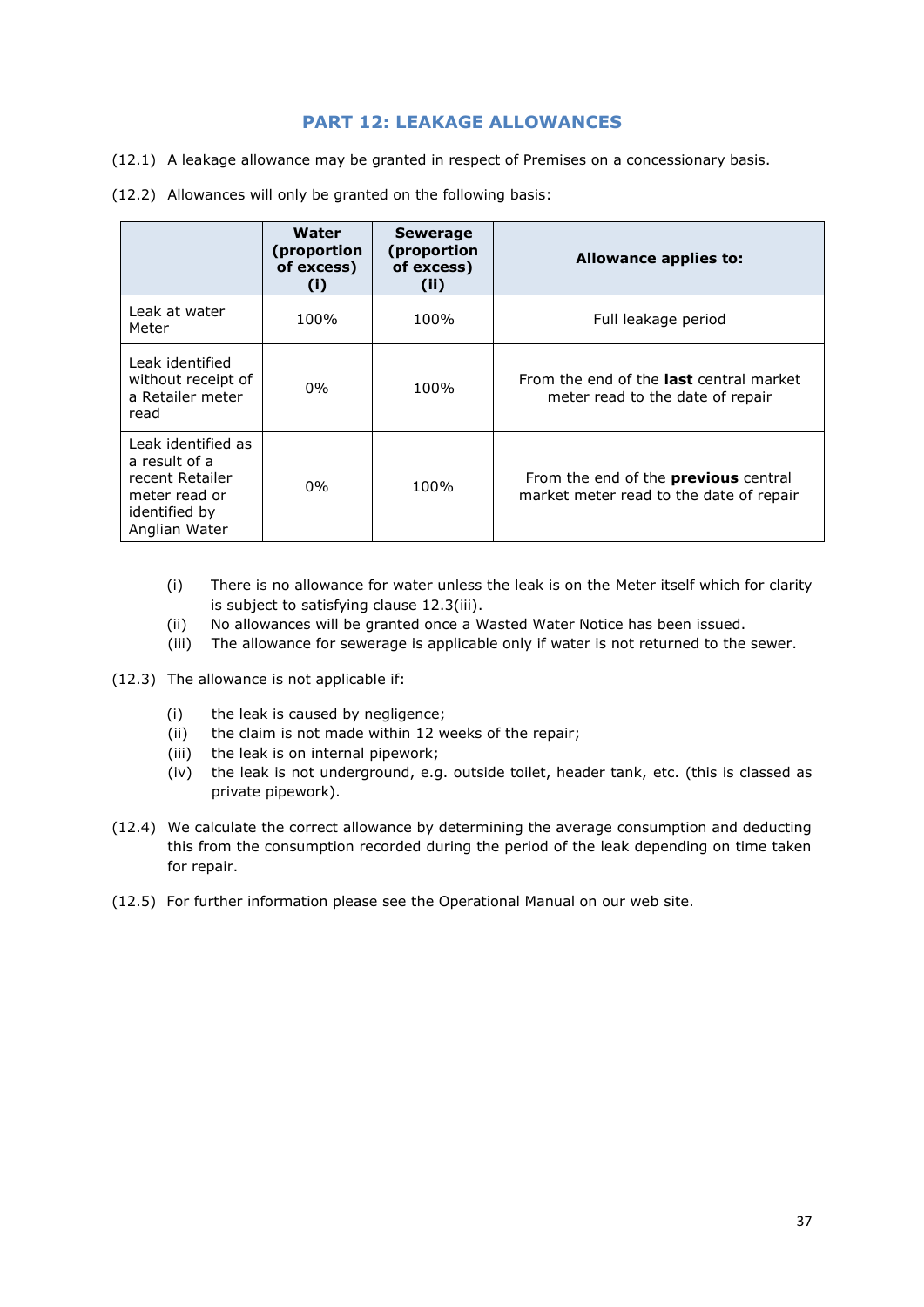# **PART 13: INCENTIVE & ACCREDITED ENTITY PAYMENTS & CONTRIBUTIONS**

## *Incentive Payment Arrangements*

#### *Gap Site Incentive Payments*

- (13.1) We have an incentive scheme for Retailers to report Gap Sites which aligns to MOSL's published document. A Gap site is defined as any Eligible Premises (excluding Premises in respect of which household charges are paid) which unknown to us, is in receipt of a Water Supply and where no Supply Points or incomplete Supply Points are registered in relation to such Eligible Premises in the Supply Point Register. Further information is available on our Gap Site Incentive guidance document on our web site.
- (13.2) In line with MOSL's published document where a Retailer submits a request for a Gap Site but on investigation the request is found to be incorrect, for example because the premises is not in our area of appointment or is not an eligible premises by reference to the Eligibility Guidance, an Erroneous Gap Site charge will be applied (see Part 14).

| Gap Site Incentive Payments (minimum) | £350.00 |
|---------------------------------------|---------|
|---------------------------------------|---------|

#### *Gap Sites identified by Anglian Water*

(13.3) Where we have confirmed a Gap Site is in our area for which we are responsible, we will take action to notify the Market Operator and also visit the Eligible Premises to conduct any further verification of Service Components being provided.

#### *Change of use*

(13.4) Where a Premises has been identified as non-household but is set up as household, a Change of Use payment will be applied if the Customer has been operating the Premises in a nonhousehold capacity for more than sixty Business Days.

| Change of Use Payment - per Premises | £1.50 |
|--------------------------------------|-------|
|--------------------------------------|-------|

# *Contribution Offer*

- (13.5) We may make a Contribution Offer, on request from the Retailer, to assist with any works required to make the installation of a meter at an Unmeasured Premises practical. This situation may arise, for example, where the Retailer wishes to have a Meter installed in relation to an Eligible Premises which received an Unmeasured Supply, where it has previously been deemed to be impractical to install a Meter.
- (13.6) In the process of reviewing the Retailer's application for a Contribution Offer, we may determine that a change is required to the Service Component and/or Tariff and will provide details to the Retailer.

#### *Accredited Entity Contributions*

- (13.7) When the Retailer takes services from an Accredited Entity whose services shall not be Wholesale Services provided by us pursuant to the Wholesale Contract:
	- (i) the Accredited Entity must have entered into an agreement with us for undertaking such activities; and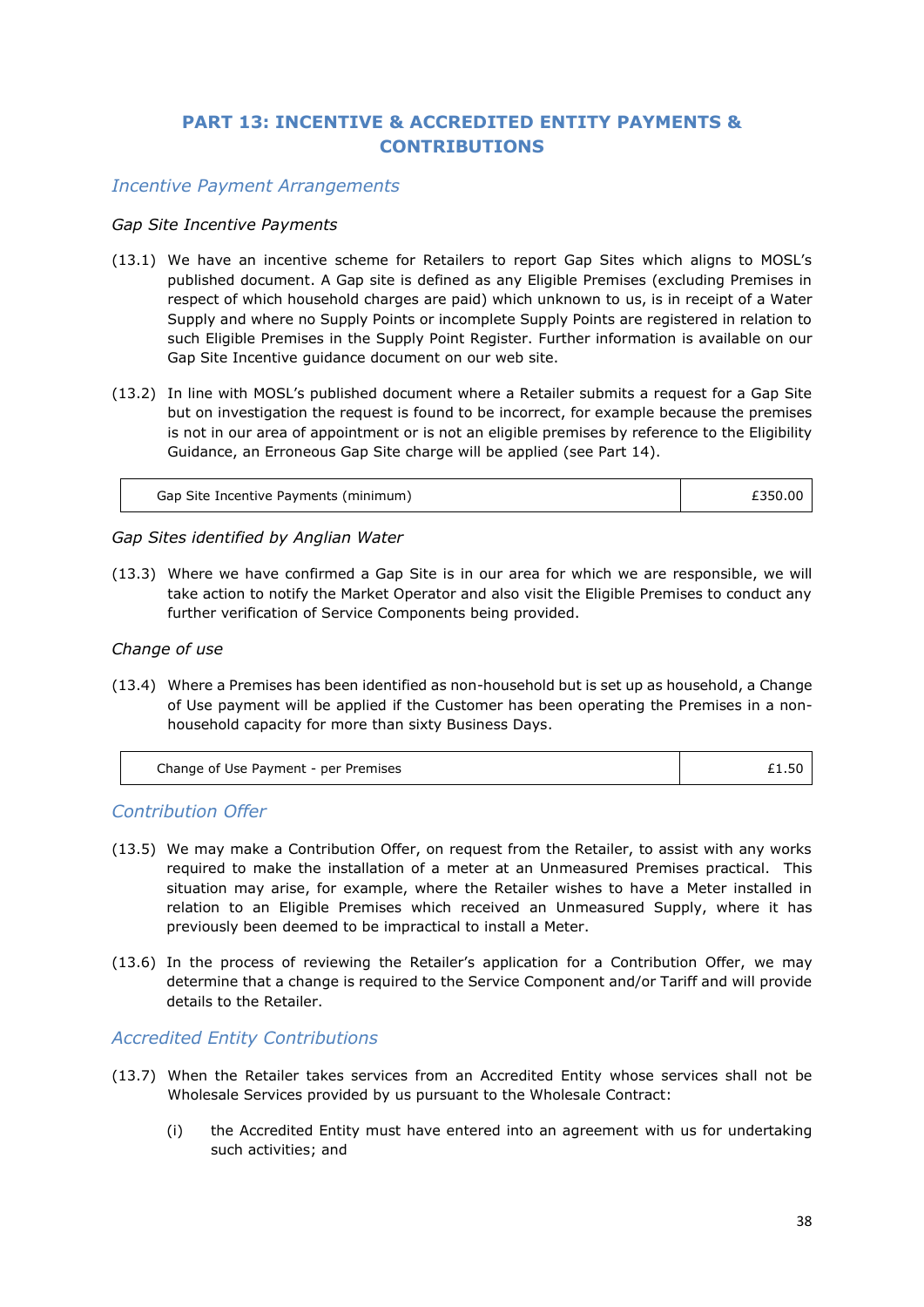(ii) contribution payments will only be made where the Accredited Entity has been approved under our accreditation scheme and the service activity is included in the scope of work as set out in the Accredited Entity scheme and our Addendum to the Generic Code of Practice document.

### *Metering*

(13.8) All Metering Activity must be carried out in accordance with any approval criteria issued by us, including all applicable standards and procedures as set out in our accreditation scheme. This may include arrangements for removal of any data logging equipment.

### *Meter Installations*

(13.9) This contribution relates to work undertaken under the following Non-Household Market Process only – B2: Installation of a Meter performed by an Accredited Entity.

| Boundary Box          | £62.00  |
|-----------------------|---------|
| <b>Internal Meter</b> | £188.00 |
| Dig - Unmade          | £310.00 |
| Dig - Footway         | £423.00 |
| Dig - Carriageway     | £570.00 |

### *Meter Exchange*

(13.10) This contribution relates to work undertaken under the following Non-Household Market Process only – B6: Repair or replacement of a faulty Meter performed by an Accredited Entity.

| Boundary Box                               | £28.00  |
|--------------------------------------------|---------|
| <b>Internal Meter</b>                      | £142.00 |
| Dig - Unmade                               | £277.00 |
| Dig - Footway                              | £395.00 |
| Dig - Carriageway                          | £541.00 |
| No Dig - <32mm (All Surfaces)              | £153.00 |
| Dig - Chamber 32mm to 150mm (All Surfaces) | £435.00 |
| Mechanism Only - >40mm (All Surfaces)      | £427.00 |

#### *Meter Relocation*

(13.11) This contribution relates to work undertaken under the following Non-Household Market Process only – B8: Retailer requested change to size or location of Meter performed by an Accredited Entity (other than a replacement following a fault). This payment will only be paid for accepted Meter relocations due to safety issues.

| Boundary<br>Box |  |
|-----------------|--|
|                 |  |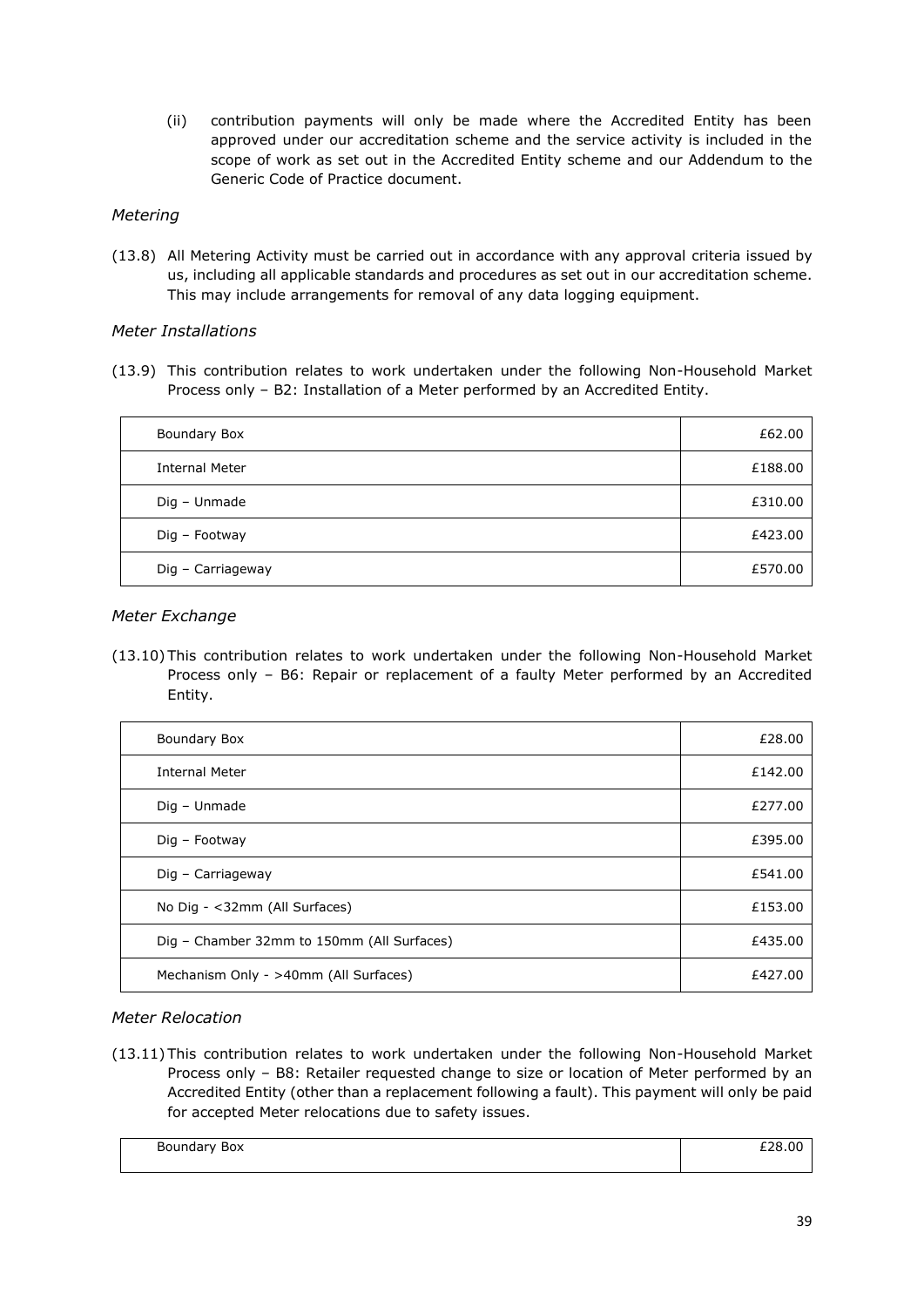| <b>Internal Meter</b>                      | £142.00 |
|--------------------------------------------|---------|
| Dig - Unmade                               | £277.00 |
| Dig - Footway                              | £395.00 |
| Dig - Carriageway                          | £541.00 |
| No Dig - <32mm (All Surfaces)              | £153.00 |
| Dig - Chamber 32mm to 150mm (All Surfaces) | £435.00 |
| Mechanism Only - >40mm (All Surfaces)      | £427.00 |

#### *Meter Change of Size or Type*

(13.12) We will not make a Contribution payment for Meter changes of size or type as any change deemed acceptable would be a chargeable service to the Retailer if we undertook the work.

### *Meter Accuracy Test*

- (13.13) We undertake all Meter accuracy tests off-site. This contribution relates to work undertaken under the following Non-Household Market Process only – B4: Meter accuracy test performed by an Accredited Entity.
- (13.14) Where a test is undertaken at the request of the Retailer and the Meter on being tested falls within the prescribed limits of error, then no Contribution payment will be made and the Retailer will be charged for the Meter test.
- (13.15) If the test shows the Meter to be operating incorrectly a contribution payment will be made.
- (13.16) The table below relates to the contribution we will make following an Accredited Entity undertaking the relevant work. The test fee is not included in these contributions and will be charged to the Retailer, if applicable, at cost.

| Boundary Box                               | £28.00  |
|--------------------------------------------|---------|
| <b>Internal Meter</b>                      | £142.00 |
| Dig - Unmade                               | £277.00 |
| Dig - Footway                              | £395.00 |
| Dig - Carriageway                          | £541.00 |
| No Dig - < 32mm (All Surfaces)             | £153.00 |
| Dig - Chamber 32mm to 150mm (All Surfaces) | £435.00 |
| Mechanism Only - >40mm (All Surfaces)      | £427.00 |

# *Temporary Disconnection*

(13.17) We will not make a Contribution payment for Temporary Disconnections for non-payment as this would be a chargeable service to the Retailer if we undertook the work.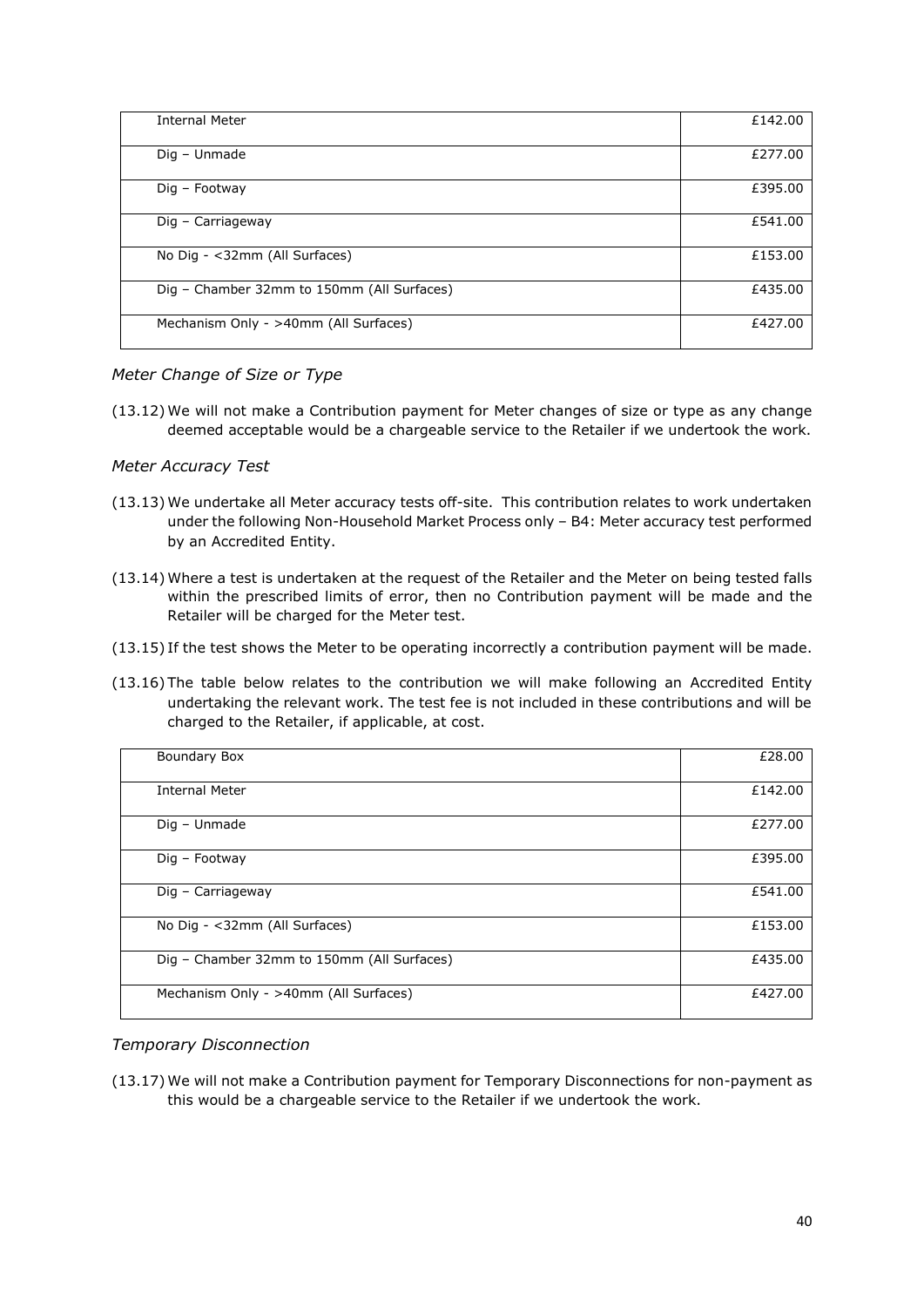## *Permanent Disconnection*

(13.18) We will not make a Contribution payment for the Permanent Disconnections of any premises at the request of the Retailer. This work is not included in the scope of work for Accredited Entities.

### *Reconnection Charges (following temporary disconnection)*

(13.19) We will not make a Contribution payment for the Reconnection of any premises following a temporary disconnection at the request of the Retailer, as this would be a chargeable service to the Retailer if we undertook the work.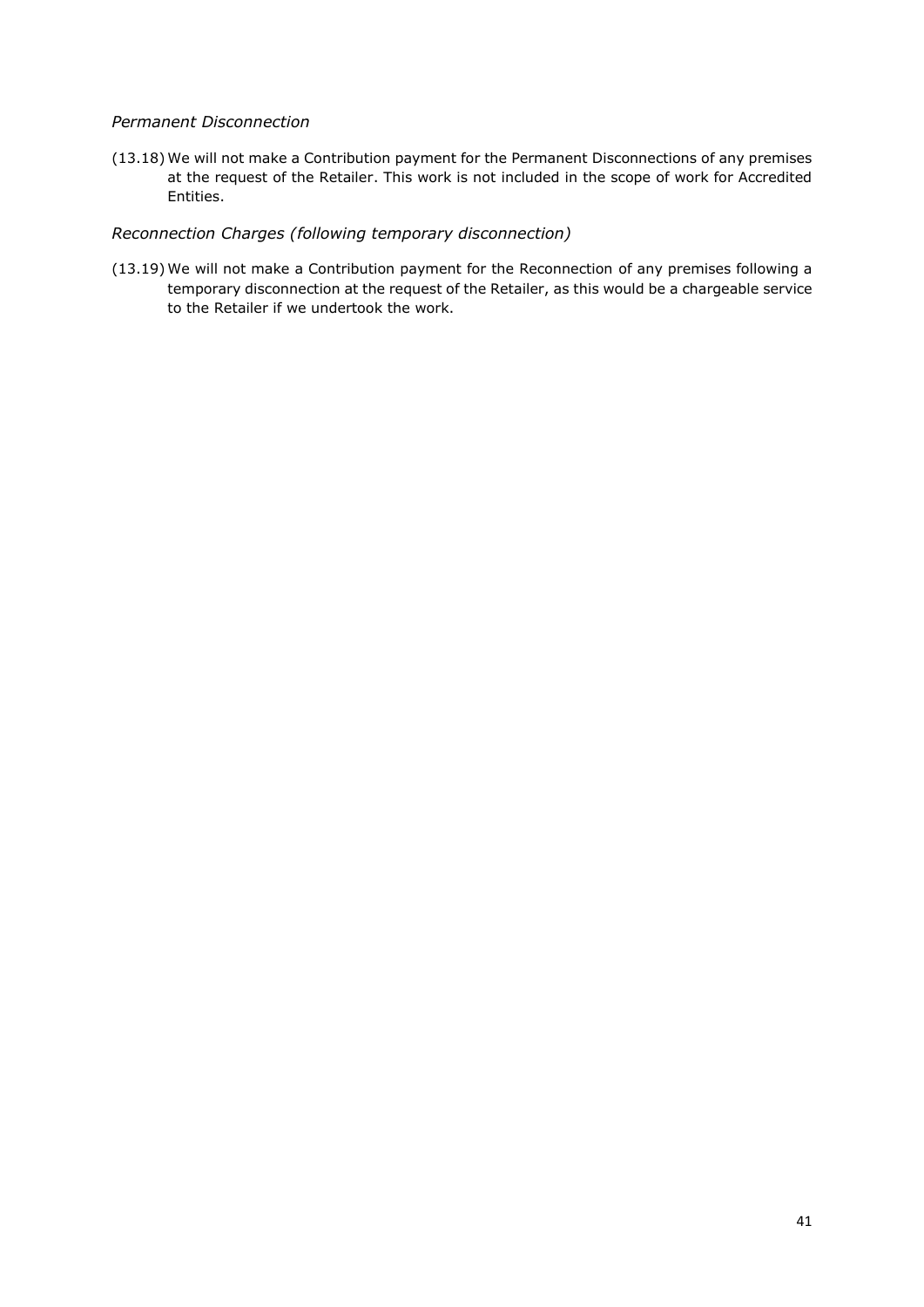# **PART 14: NON-PRIMARY CHARGES**

- (14.1) These charges apply where:
	- (i) a retailer asks us to carry out work at Premises;
	- (ii) an individual asks us to carry out work at Premises other than via a Retailer;
	- (iii) we are required by statute or regulation to carry out work at a Premises.

and are payable by the Retailer, the individual requesting that service, or the person responsible under statute or regulation for the charges incurred. The standard charges set out are based on the work being carried out during normal working hours under standard conditions unless stated otherwise. In other instances we reserve the right to charge on an at cost basis including for those services where a charge is not otherwise levied in the normal course of business.

#### *Warrant of Entry*

(14.2) Where it is necessary for us to obtain a 'Warrant of Entry' from the Magistrates' Court in order to carry out work, we will recover the costs associated with this from the Retailer.

| $\sim$ $-$<br>Warrant of Entry | coc1<br>wou |
|--------------------------------|-------------|
|                                |             |
|                                |             |

*Verification of Service and Provision of Information*

*Verification of service provision* 

- (14.3) Where a Retailer considers that a Supply Point is being charged for a service not received or that the details held by the Market Operator are incorrect or incomplete, it may request that we verify the service provided or provide further information.
- (14.4) Where we have been requested by a Retailer to verify a service provision that on investigation is found to be valid, a charge will be made.
- (14.5) Where we can provide the necessary evidence without a site visit, the verification only charge will apply. Where a site visit is required this will be charged in addition to the verification only charge.

| Verification of service provision (without site visit) | £17.00  |
|--------------------------------------------------------|---------|
|                                                        |         |
|                                                        |         |
|                                                        |         |
| Verification of service provision site visit           | £100.00 |
|                                                        |         |
|                                                        |         |
| Additional site visits                                 | At cost |
|                                                        |         |
|                                                        |         |
|                                                        |         |

*Gap Sites*

(14.6) Where a Retailer submits a request for a Gap Site but on investigation the request is found to be incorrect, for example because the Premises are not in our area of appointment or are not eligible Premises by reference to the Eligibility Guidance, an Erroneous Gap Site charge will be applied.

| Erroneous Gap Site - per Premises<br>7.00 |
|-------------------------------------------|
|-------------------------------------------|

*Online Portal Access*

(14.7) Access to the Wholesale Service Centre online portal will be provided to Retailers in line with our Bilateral Policy. If a Retailer requires additional access above that defined in the Policy,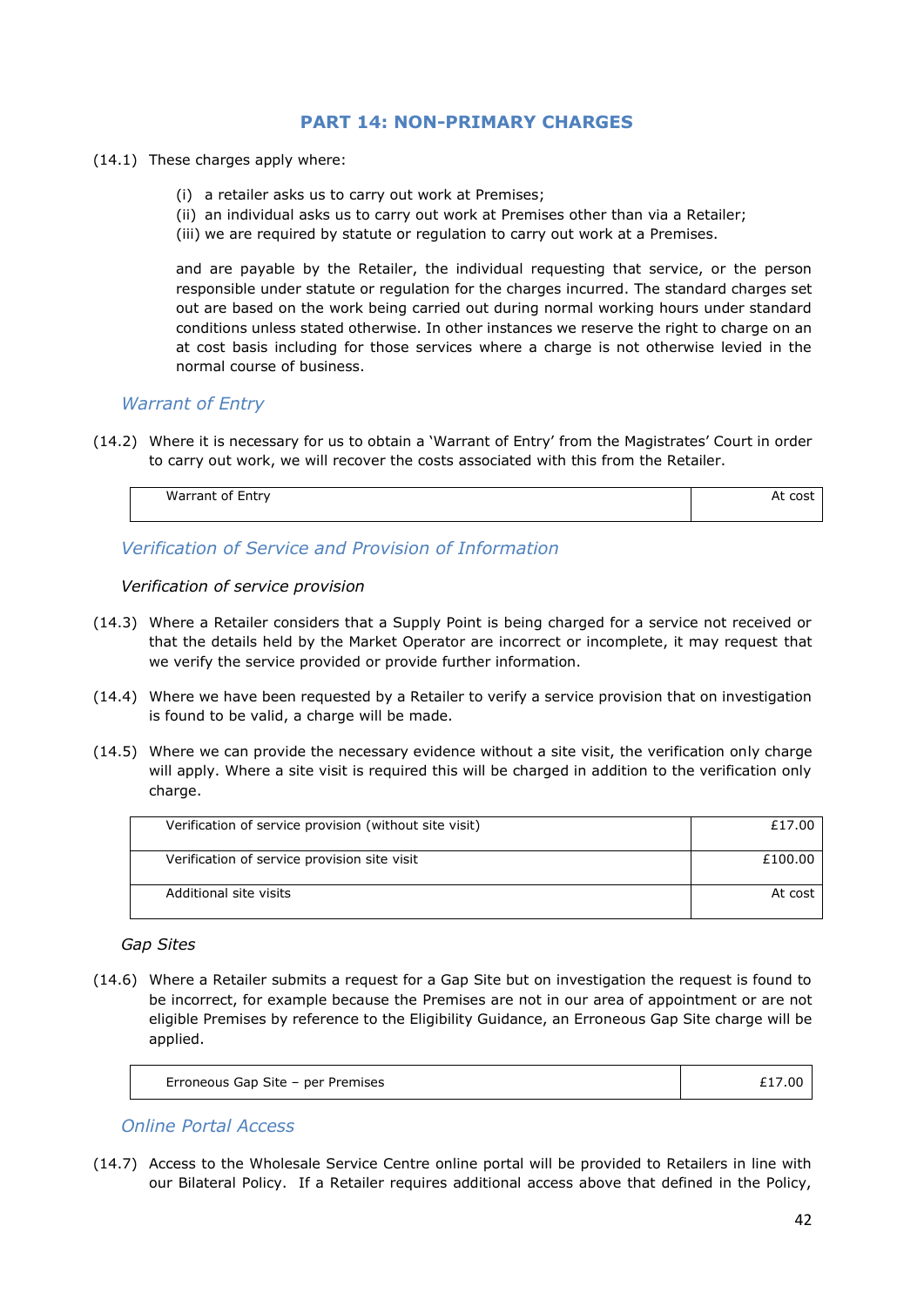this will be made available at the cost of the Retailer. The current cost for additional licences can be found in the Policy. Please note, additional portal licences are charged annually.

<https://wholesale.anglianwater.co.uk/siteassets/resources/wholesale-bilaterals-policy.pdf>

#### *New registration requests*

(14.8) The new Registration of a Supply Point or addition of Service Components may be initiated by us or requested by the Retailer and has no associated charge where it is found that a data change or market update is required. Where a Retailer submits a request for a new Registration of a Supply Point or addition of Service Components and on investigation we find that a change in the Market Data is not required, the Verification of Service Provision charge will be applied.

#### *De-registration requests*

- (14.9) The Deregistration of a Supply Point or removal of a Service Component may be required because it has been incorrectly Registered (for example, it is a duplicate Supply Point) or was Registered in error or because there has been a change in circumstances and is the responsibility of Anglian Water.
- (14.10) The Deregistration of a Supply Point or removal of Service Components may be initiated by us or requested by the Retailer and has no associated charge where the details held by the Market Operator are proven to be incorrect. Where a deregistration is requested but on investigation the service registered is found to be correct, the Verification of Service Provision charge will be applied.

#### *Provision of Information*

(14.11) Where a Retailer requests information that is not available in the Market Operator's systems but is held by us then the provision of such information will be charged on an at cost basis.

| Provision of information (for locating, retrieving and extracting the information | £43.00 |
|-----------------------------------------------------------------------------------|--------|
| requested) – per hour                                                             |        |
|                                                                                   |        |

- (14.12) No charge will be levied for the provision of Logger Data through our nominated route where the logger is fitted for purposes of charging for the MDD component of the Profile tariff. For clarity where a party requests alternative arrangements or additional data this will be charged at cost.
- (14.13) No charge will be levied for standard AMI Smart Meter data, however, any data request above the standard will attract a charge which will be at cost.

#### *Assisting a Retailer's Accredited Entity*

- (14.14) Retailers may request assistance from us to facilitate activities using an Accredited Entity. Where such a request is made the Retailer will be liable for the relevant charges as set out.
- (14.15) An abortive visit will be charged if we attend site to provide assistance and the Accredited Entity is not ready.

| Assistance during normal working hours - per hour | £98.00 |
|---------------------------------------------------|--------|
|                                                   |        |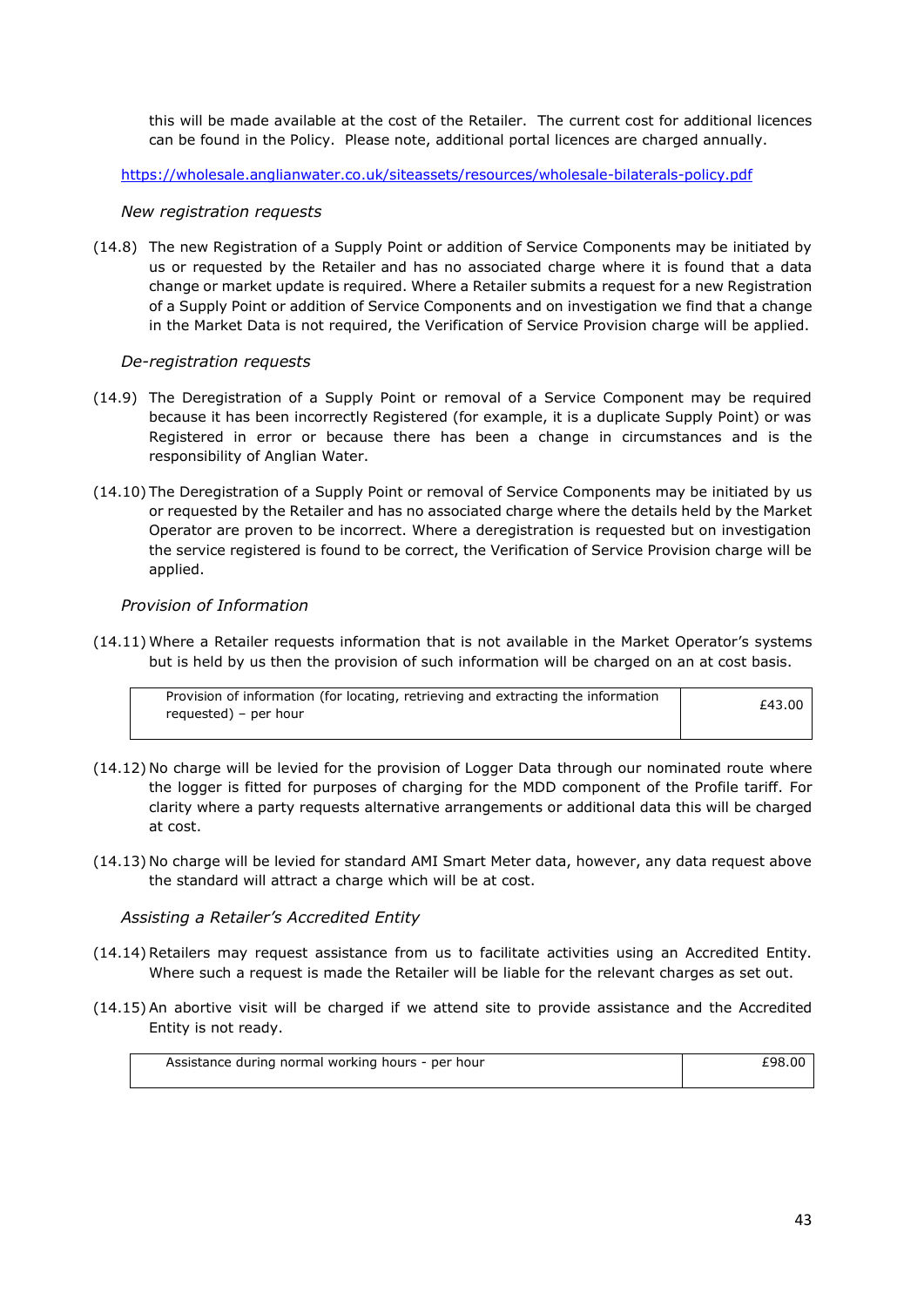# *Disconnection and Reconnection Services*

#### *Temporary Disconnection*

(14.16) A Temporary Disconnection is any physical disconnection of the Water Supply that is not a permanent disconnection and may subsequently be reconnected without a new connection being made.

| Disconnection or cut-off of any premises (other than premises specified in<br>Schedule 4A of the Act) at the request of the Retailer for non-payment of water<br>charges, during normal working hours | £170.00   |
|-------------------------------------------------------------------------------------------------------------------------------------------------------------------------------------------------------|-----------|
| Disconnection or cut-off of any premises at the request of the Retailer or<br>Customer, during normal working hours, other than for non-payment                                                       | No charge |

*Abortive Visits for Disconnection (for non-payment)*

(14.17) Where we have dispatched personnel or agents to the Eligible Premises to carry out a disconnection for non-payment (following the appropriate notice) and the Customer pays the overdue amount to the Retailer between such dispatch and actual disconnection, the Retailer will be charged for the abortive costs of deploying such personnel.

| Abortive Visits for Disconnection | 00 |
|-----------------------------------|----|
|                                   |    |

### *Abortive Visits for Disconnection (other than non-payment)*

(14.18) If our personnel or agents are unable to undertake a disconnection due to the actions of the Retailer or the Customer (other than for non-payment), the Retailer or Customer as appropriate will be liable to pay the abortive costs of deploying the relevant personnel.

| Abortive Visits for Disconnection |  |
|-----------------------------------|--|
|                                   |  |

*Disconnection performed by Anglian Water for Illegal Use*

- (14.19) Illegal use of the Water Supply may include, for example, theft by bypassing or tampering with a Meter or making an unauthorised connection to the Meter. If we take the matter to court, we may seek to recover from the Customer our costs incurred in dealing with the illegal use.
- (14.20) Where the use was illegal because of an act or omission of the Retailer, we may take appropriate steps against it, which may include seeking to recover from the Retailer our costs incurred in dealing with the illegal use.

*Disconnection performed by Anglian Water for breach of Water Fittings Regulation*

(14.21) Where we become aware (including from the Retailer) of breaches of the Water Supply (Water Fittings) Regulations 1999 (Water Fittings Regulations) or equivalent regulations made under section 74 of the Act, we may make arrangements with the Customer directly to visit the Eligible Premises and make a Disconnection for breach of the Water Fittings Regulations. Alternatively, we may make an unannounced and/or unplanned visit to Eligible Premises to take any action that we are empowered to undertake.

| Disconnection for breach of the Water Fittings Regulations | £170.00 |
|------------------------------------------------------------|---------|
|                                                            |         |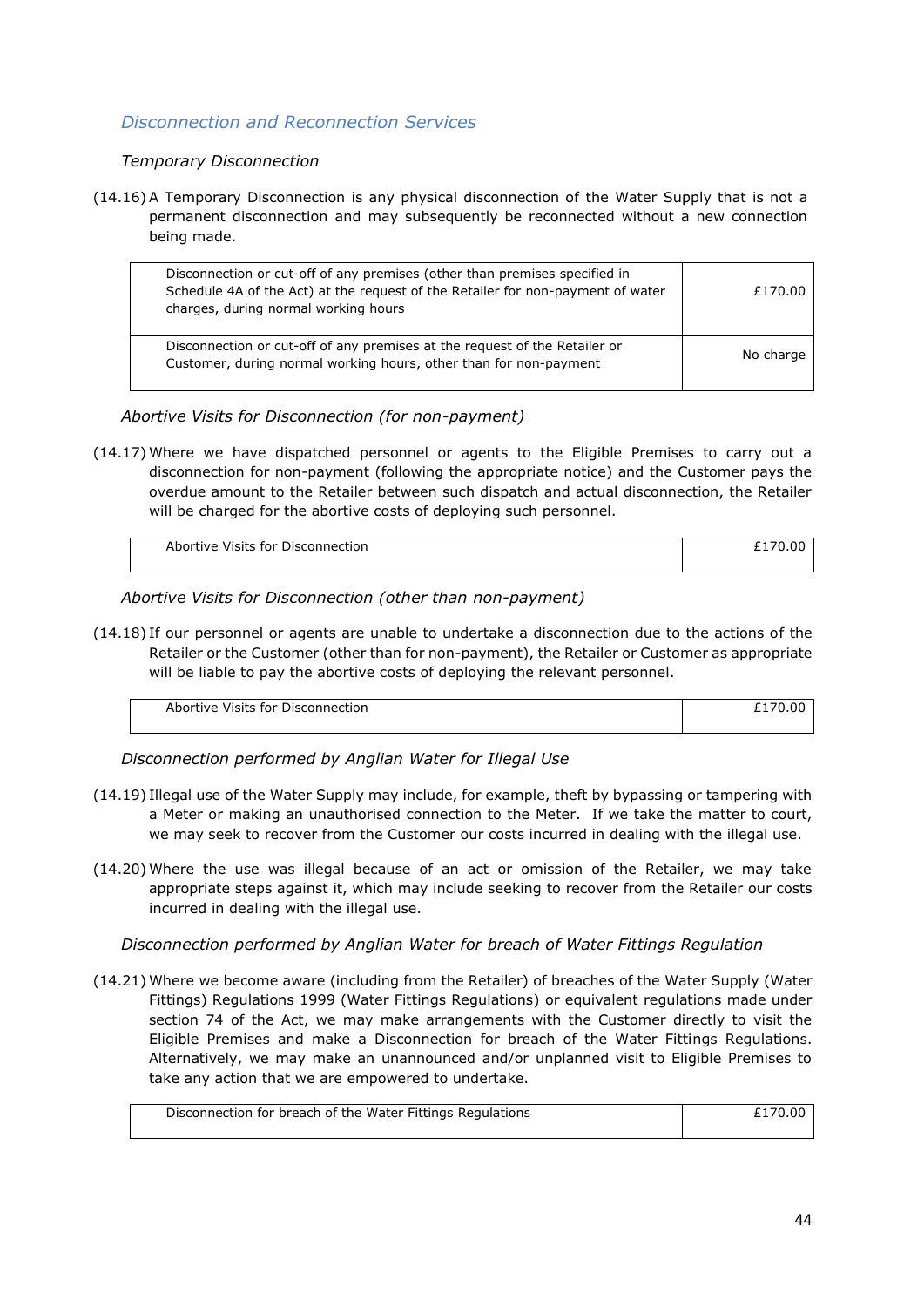*Permanent Disconnection*

(14.22) Where a Retailer or Customer requests that we carry out a permanent disconnection, there will be no charge for this service.

| Permanent Disconnection requested by the Retailer or Customer | No charge |
|---------------------------------------------------------------|-----------|

*Reconnection Charges (following temporary disconnection)*

- (14.23) Temporary Disconnections may be reconnected by us or by an Accredited Entity (if instructed by the Retailer) on request of the Retailer or Customer.
- (14.24) Reconnections performed by us may also follow the rectification of a breach of the Water Fittings Regulations and a temporary Disconnection requested by the Customer.

| Reconnection following temporary disconnection, during normal working hours                           | £339.00 |
|-------------------------------------------------------------------------------------------------------|---------|
| Reconnection following disconnection for non-payment of water charges, during<br>normal working hours | £339.00 |

#### *Abortive Visits for Reconnection*

(14.25) Where personnel have been dispatched to the Premises to carry out a reconnection and are unable to complete work due to the actions of the Retailer or the Customer, the Retailer or Customer as appropriate will be liable to pay the abortive costs of deploying such personnel.

| Abortive Visits for Reconnection |  |
|----------------------------------|--|
|                                  |  |

*Water fittings inspections*

*Breaches of Water Fittings Regulations and section 73 to 75 of the Water Industry Act 1991*

(14.26) Where we carry out a water fittings compliance visit and identify breaches of the Water Fittings Regulations and or sections 73 to 75 of the Water Industry Act 1991 we will notify the Customer directly or through the Retailer of the breaches of the Water Fittings legislation. If we make further inspections to assess compliance we will charge for the re-inspections.

| Site visit inspection confirming adherence within legislation                              | No charge |
|--------------------------------------------------------------------------------------------|-----------|
| Repeat site visit inspection to assess for compliance of the Water Fittings<br>Regulations | £110.00   |

- (14.27) Where the remedial work is not completed by the agreed date, or date stipulated in a subsequent notice served under section  $75(2)(b)$  of the Act, we will arrange for the work to be carried out. In such cases we will recover from the Customer or Retailer as appropriate all costs reasonably incurred in carrying out the remedial work including, labour materials and plant. We will not produce a quotation for this work before work commences and will charge these costs to the Customer or Retailer as appropriate once the work is complete.
- (14.28) Where it is necessary for us to obtain a 'Warrant of Entry' from the Magistrates' Court in order to carry out the work, we will also recover the costs associated with this.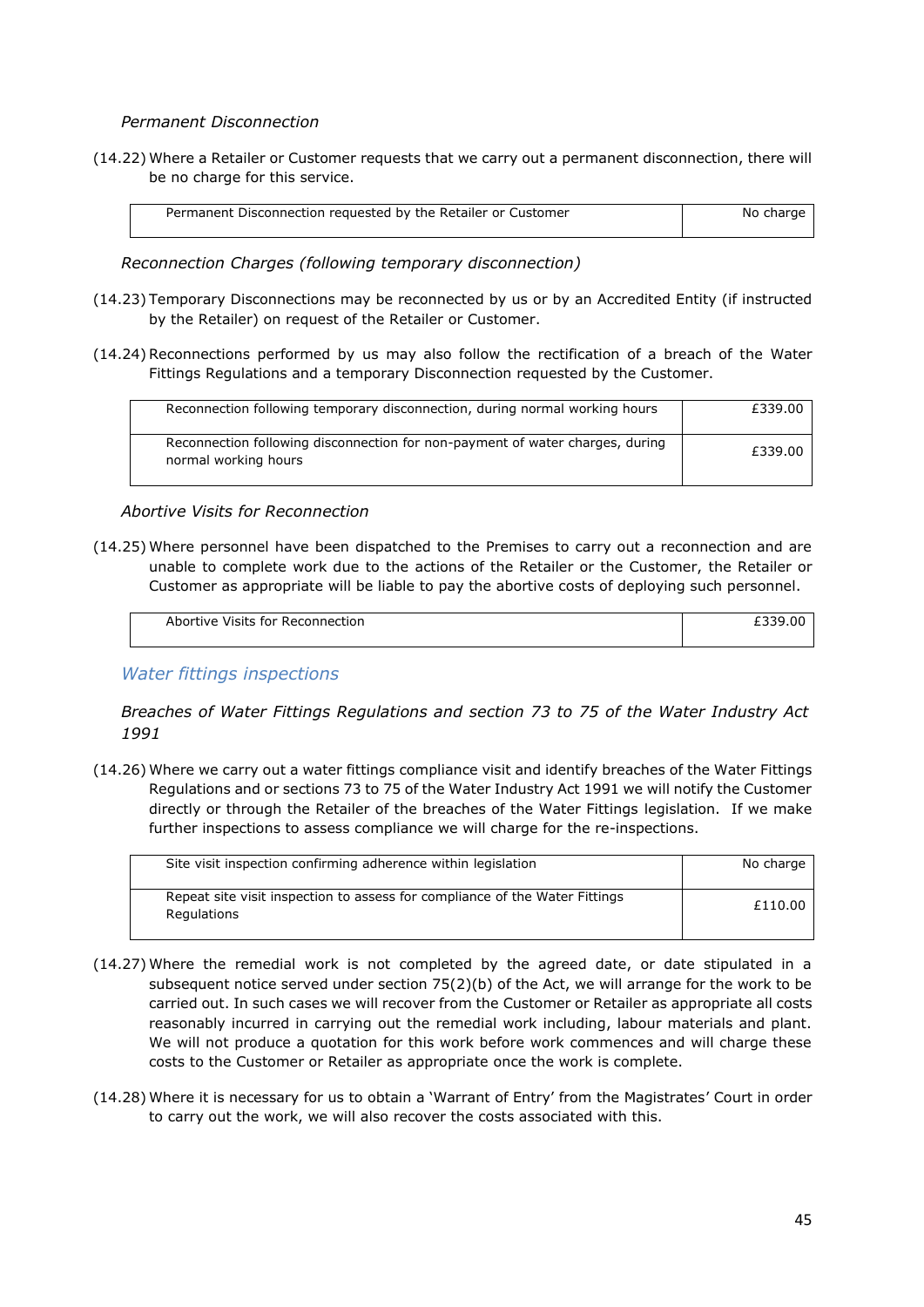#### *Valve Service Test*

(14.29) Where we are required to carry out a yearly valve service test under the Water Fittings Regulations a charge will be made.

| Charge for carrying out an annual test on valve | 0.00.30 |
|-------------------------------------------------|---------|
|                                                 |         |

# *Metering Services*

#### *Change of Meter size*

(14.30) Where a Retailer requests we change a water Meter that services a Supply Point(s) registered to them, the Retailer can request we undertake a site survey to establish if the exchange is viable and, where viable, the costs of exchanging the Meter, or instruct us to exchange the Meter without a separate survey. The Retailer is liable for the cost of any survey as well as the exchange where they request a change of Meter.

(14.31) The available choice of Meter model/type is determined by our existing procurement policy.

| Capacity modelling requests associated with change of Meter size: Meters 40mm and<br>above |         |
|--------------------------------------------------------------------------------------------|---------|
| Survey charge                                                                              | £100.00 |
| Capacity modelling charge                                                                  | £496.00 |
| Meter re-size                                                                              | At cost |
| Capacity modelling requests associated with change of Meter size: Meters below 40mm        |         |
| Survey charge                                                                              | £100.00 |
| Meter re-size                                                                              | At cost |

#### *Meter relocation*

(14.32) Where a Retailer requests we relocate a water Meter that services a Supply Point(s) registered to them, the Retailer can request we undertake a site survey to establish if the alternate location is viable and, where viable, the costs of the Meter relocation. If the Retailer chooses not to proceed with the relocation once the survey has been completed the Retailer remains liable for the cost of the survey.

| Survey to check Meter can be repositioned in accordance with regulation 5 of<br>the Water (Meters) Regulations 1988 | £100.00 |
|---------------------------------------------------------------------------------------------------------------------|---------|
| Relocation - Internal to internal only                                                                              | £353.00 |
| Relocation - Internal to external, External to external or External to internal                                     | £510.00 |
| Out-reader replacement                                                                                              | At cost |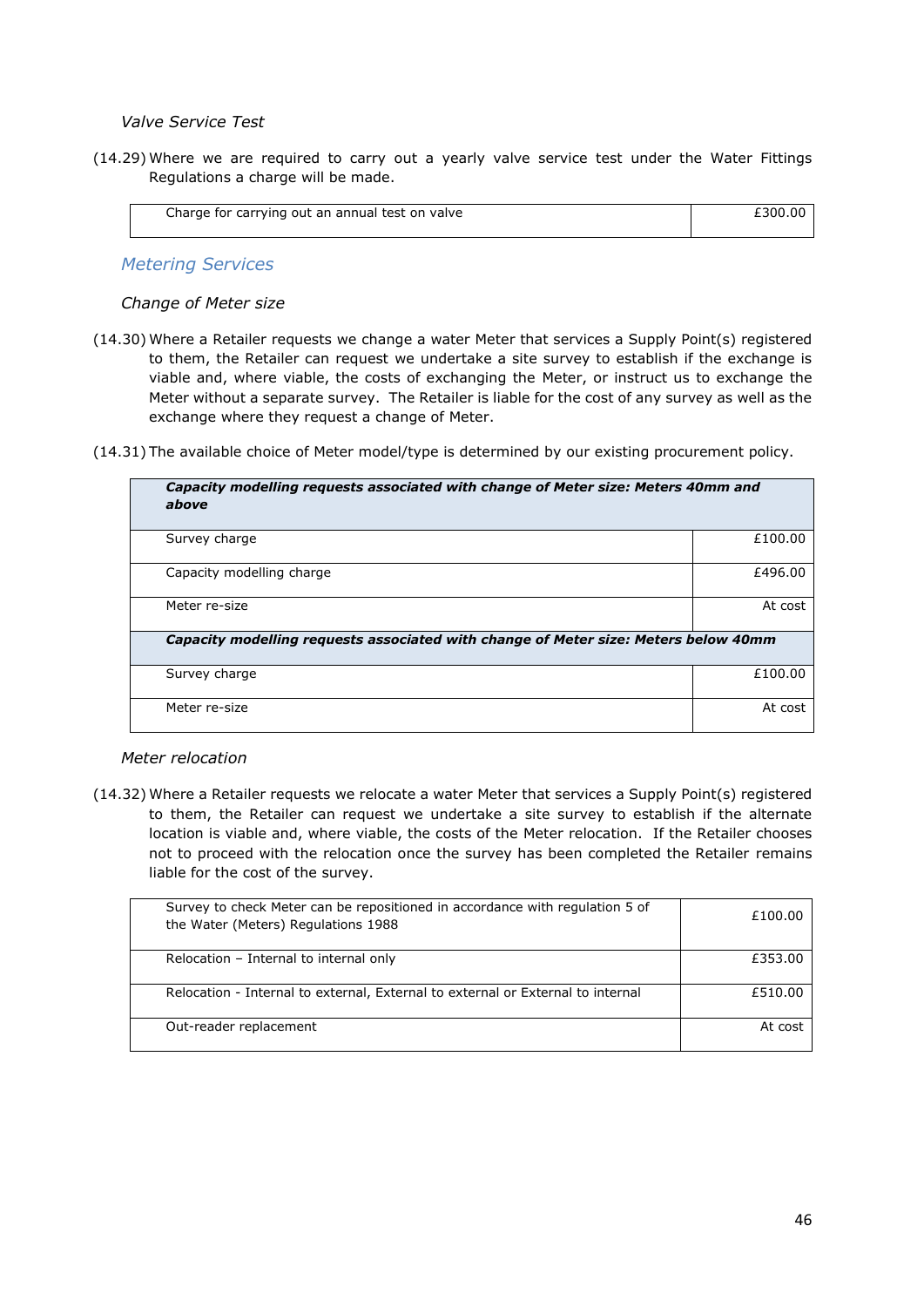*Meter Accuracy Test*

- (14.33) Where a test is undertaken at the request of the Retailer and the Meter on being tested falls within the prescribed limits of error, the Retailer shall pay the charge set out below which, for the avoidance of doubt, includes the cost of the replacement meter.
- (14.34) If the test shows the Meter to be operating incorrectly, we will not apply a testing or replacement charge and we will adjust usage charges in accordance with the Meter Regulations.

| Off-site testing for Meters up to and including 20mm | £236.00   |
|------------------------------------------------------|-----------|
| Off-site testing for Meters 21 to 40mm               | £633.00   |
| Off-site testing for Meters 41 to 80mm               | £993.00   |
| Off-site testing for Meters 81 to 150mm              | £1,556.00 |
| Off-site testing for Meters greater than 150mm       | At cost   |

*Replacement or Repair of Apparatus*

(14.35) Charges will apply when damage has occurred to apparatus, including a meter box and/or Meter, that does not result from normal wear and tear and a replacement is required.

| Replace Meter box unit by excavation to remove old box and fit new box | At cost |
|------------------------------------------------------------------------|---------|
| Replace Meter                                                          | At cost |
| Other                                                                  | At cost |

#### *Meter Logging*

- (14.36) No data logger may be fitted to a Meter without our prior consent. Further details of our terms and conditions for the installation of Retailer or Customer equipment can be found on our website.
- (14.37) Requests from a Retailer (or third parties working on behalf of Retailers) or a Customer for permission to install data loggers to Meters are subject to an application charge. There is a standard charge for a single meter survey and application (labour) to fit a pulse unit and/or splitter cable. The pulse unit and/or splitter cable will be charged at cost.
- (14.38) Requests for permission to install loggers to multiple meters at the same premises will be carried out at cost and we will provide a quote for this work.
- (14.39) Where a Retailer or Third Party or Customer has fitted a meter logger themselves without prior consent from us or we have already fitted our own meter logger, a survey and installation charge will apply.

| Meter Logging Application                                                 | £17.00  |
|---------------------------------------------------------------------------|---------|
| Meter Logging standard single site meter survey and installation (labour) | £93.00  |
| Meter Logging multiple meter installation                                 | At cost |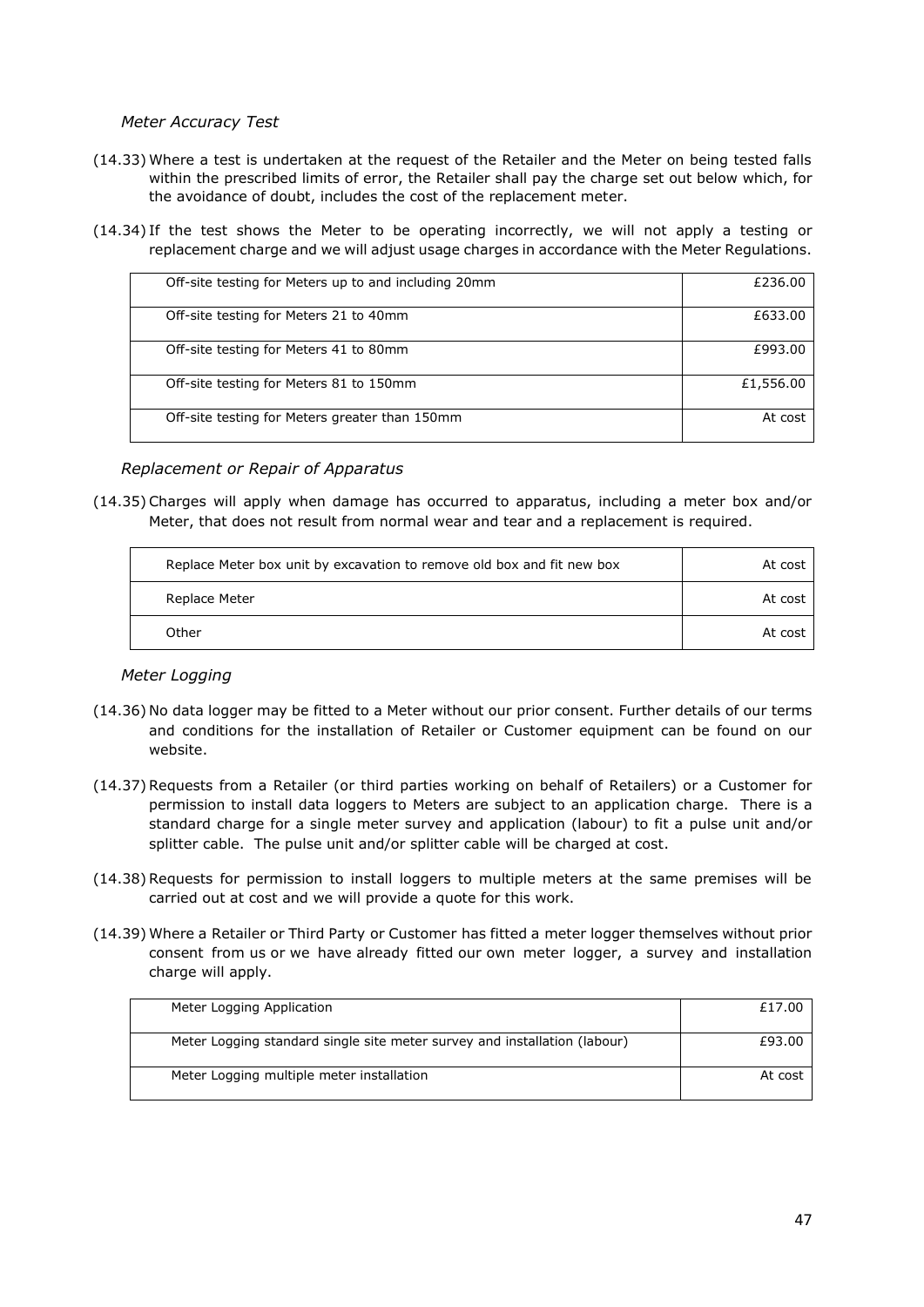#### *Abortive Visits for Metering Services*

(14.40) Where personnel have been dispatched to the Premises to carry out metering services and either the Retailer or Customer cancel the job or we are unable to complete work due to the actions of the Retailer or the Customer, the Retailer or Customer as appropriate will be liable to pay the abortive costs of deploying such personnel.

| Abortive Visits for Metering Services |  |
|---------------------------------------|--|
|                                       |  |

*Out of Hours Metering Services*

(14.41) We will only undertake work out of normal business hours where the Customer can demonstrate an unavoidable business need. An additional charge will be made for services delivered out of normal business hours to reflect the higher costs incurred by us where we are able to provide this non-standard level of service. See our Wholesale Operational Manual (available on our website) for details on our policy for the provision of out of hours services.

| Additional charge for services provided out of normal business hours | £218.00 |
|----------------------------------------------------------------------|---------|

#### Meter Exchange

- (14.42) We may offer an out of hours meter exchange service to assist Customers where restrictions otherwise exist to enabling access to a site and/or to isolate the supply during Normal Working Hours. This service is chargeable and the meter exchange needs to meet certain criteria to qualify for this service offering.
- (14.43) We may consider a job to qualify for an out of Normal Working Hours service if:
	- (i) the current meter in situ is 40mm or above in size.
	- (ii) the Meter exchange survey is completed during Normal Working Hours
	- (iii) the meter exchange work is for a full exchange (on occasion we may just change the internal mechanism of the meter which limits the disruption to the Premise)
	- (iv) the work is completed within an 8 week timescale from acceptance of the request.
- (14.44)Conformation that the exchange can be completed out of Normal Working Hours will be confirmed on the initial survey within 10 days of the initial request.
- (14.45) Standard English bank holidays are classed as non-working days so Meter Exchanges will not be provided on these days.

#### *Water Services*

#### *Water for Building Work*

#### New Connection for Building Water

(14.46) Water supplies to a site which is being prepared for development (e.g. grouting) will be metered. This will include Building Water for the construction of premises which will ultimately become either Eligible Premises or other premises, including Household Premises, or a combination of both. In any event, any New Supply Point having Building Water will be registered in accordance with the Market Terms.

As part of the supply connections terms and conditions it is a requirement of the applicant to notify us prior to any Temporary Building Supply being made permanent. Failure to do so will result in additional costs to ensure compliance.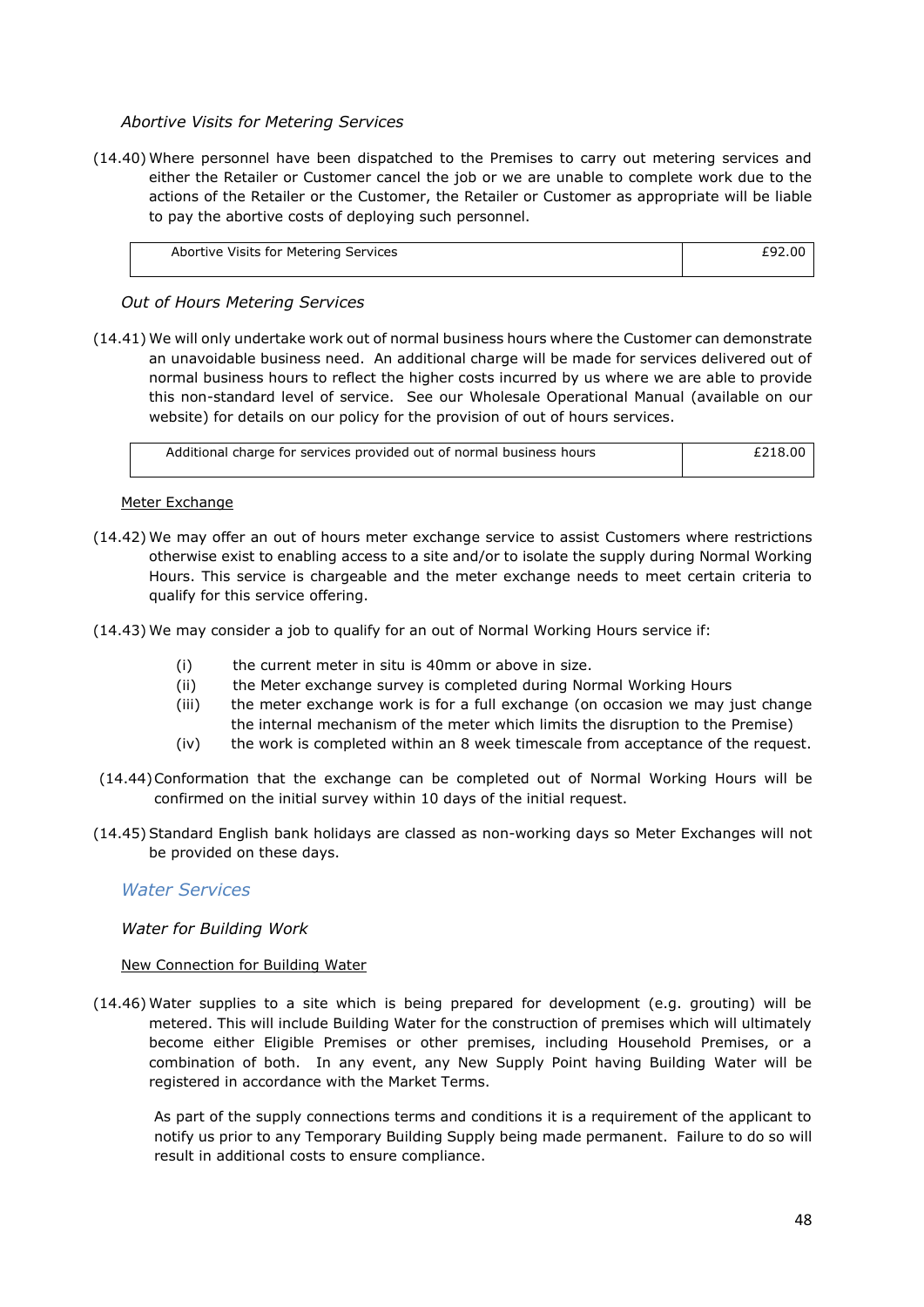| Repeat site visit to assess compliance of the Water Fittings Regulations | £110.00 |
|--------------------------------------------------------------------------|---------|
|                                                                          |         |

Replacement of lead service pipes

(14.47) The replacement of lead service pipes is provided free of charge, following an application and confirmation that the customer side lead pipe has also been removed.

*Fire Hydrants* 

(14.48) Where appropriate, in accordance with sections 57 and 58 of the Act, standard charges will be payable for the installation, removal or maintenance of a fire hydrant.

#### Installation at the request of a Retailer or third party

| New hydrant wash out on new main   | £476.00 |
|------------------------------------|---------|
| Installation on all new mains      | £857.00 |
| Installation on all existing mains | At cost |

(14.49) Where a washout has been installed by us and is adopted by a Fire Authority as a fire hydrant on a shared basis, the charge will be 50% of the charge noted above.

Fire Hydrant Charges – Repair

| Hydrant (repair/replace)         | £857.00 |
|----------------------------------|---------|
| Chamber (repair/replace)         | £472.00 |
| Cover and Frame (repair/replace) | £449.00 |
| Post/Plate/Minor in situ works   | £245.00 |

#### Fire Hydrant Charges – Conversion & Removal

- (14.50) The conversion to washout applies when the Fire Authority no longer requires the Hydrant, but the Company decides to retain the asset as a washout. The charge will be 50% of the installation on new mains charge, as noted above.
- (14.51) Permanent abandonment will apply when neither the Fire Authority nor the Company has any use for the hydrant as an asset and the tee is removed from the main.

| Convert fire hydrant to washout | See above |
|---------------------------------|-----------|
|                                 |           |
|                                 |           |
|                                 |           |
| Abandonment / Permanent removal | At cost   |
|                                 |           |
|                                 |           |
|                                 |           |
| Conversion - repairs required   | £449.00   |
|                                 |           |
|                                 |           |
| Conversion - over 250mm         | At cost   |
|                                 |           |
|                                 |           |
|                                 |           |

#### *Flow and Pressure Tests*

(14.52) A charge at cost will be made for the testing and provision of flow and pressure information where requested for information purposes, such as insurance requirements or the installation of fire sprinkler systems etc.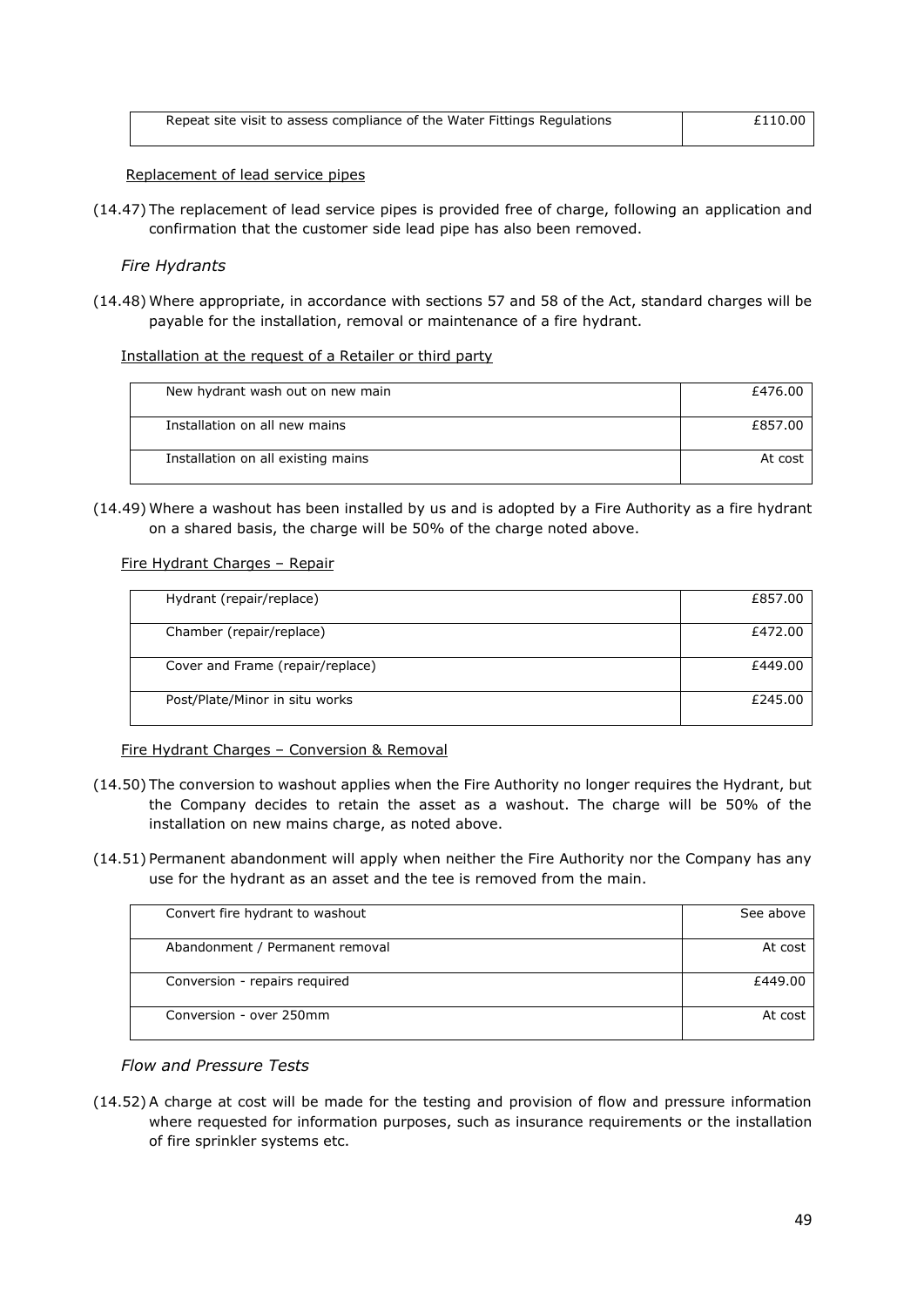#### *Provision and Use of Standpipes*

- (14.53) All standpipes are metered. A meter reading from a standpipe is required within 5 business days of the end of each calendar month. The meter reading from the standpipe will be used to calculate and invoice the Volumetric Charge. In the event that either (i) the meter readings are not provided or no automated meter reading is available or (ii) the meter is faulty or damaged, then the Volumetric Charge will be calculated using the greater of:
	- (a) An assumed volume as indicated on the standpipe application form of
		- $(i)$  5m<sup>3</sup> per day if a low volume user; or
		- (ii)  $10m<sup>3</sup>$  per day if a medium volume user; or
		- (iii)  $20m^3$  per day if a high volume user.

(b) the average monthly volume based upon the last 3 complete calendar months, where that standpipe is used by the same user, provided that we have accurate meter readings from the use of the standpipe supplied for the previous 3 calendar months

Where such previous meter readings / usage data for that standpipe by the same standpipe user is not available from the meter on the standpipe, then we shall be entitled to invoice the Volumetric Charge using the assumed volume.

(14.54) Hire agreements continue for a maximum of 12 months only.

| Standpipe Charges - up to and including 25mm (internal diameter) |                                       |
|------------------------------------------------------------------|---------------------------------------|
| Weekly Rate                                                      | £33.50                                |
| Six Monthly Rate                                                 | £570.00                               |
| Annual Rate                                                      | £950.00                               |
| And                                                              |                                       |
| Standard Volumetric charge (per m <sup>3</sup> of water used)    | Dependant<br>on area. See<br>Part 19. |

| Standpipe Charges - over 25mm (internal diameter)   |                                       |
|-----------------------------------------------------|---------------------------------------|
| Weekly Rate                                         | £56.00                                |
| Six Monthly Rate                                    | £720.00                               |
| Annual Rate                                         | £1,300.00                             |
| And                                                 |                                       |
| Standard Volumetric charge (per $m3$ of water used) | Dependant<br>on area. See<br>Part 19. |

# *Sewerage Services*

*Septic Tanks and Cesspools*

(14.55) A charge is made for the treatment and disposal of septic tank and cesspool contents.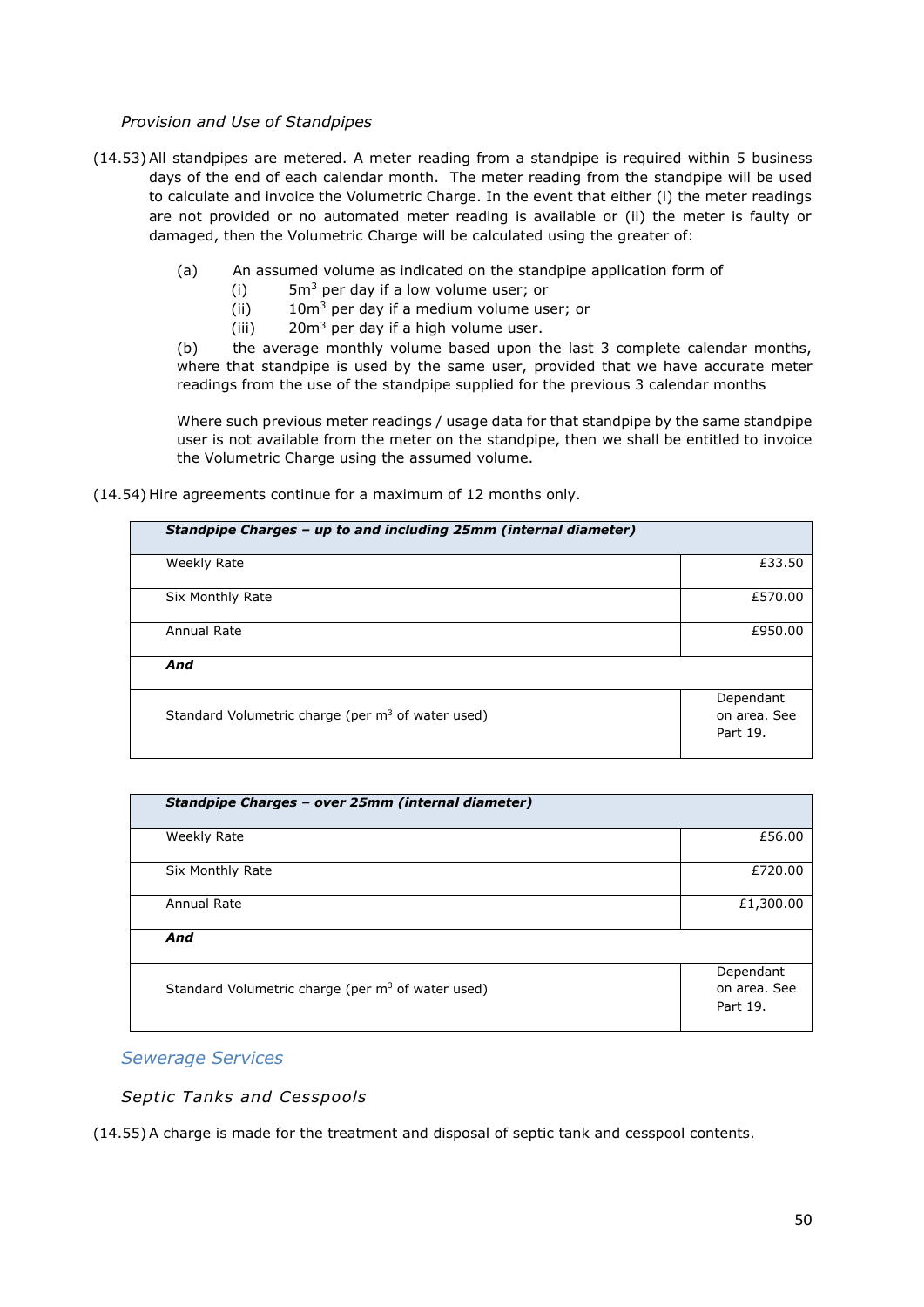(14.56) The charge consists of a Volumetric Charge per  $m<sup>3</sup>$  of the septic tank/cesspool volume and a Fixed Charge per invoice.

| Treatment of septic tanks & cesspool charges per m <sup>3</sup> | £10.65 |
|-----------------------------------------------------------------|--------|
| Fixed Charge per invoice                                        | £6.50  |

#### *Tankered Non-Domestic Discharges*

(14.57) No non-domestic discharges from road tankers are accepted at our facilities.

#### *Other Services*

#### *Final Effluent*

(14.58) Supplies of Final Effluent are available from a limited number of works subject to agreement.

#### Application Charge

- (14.59) A Final Effluent agreement is subject to an application charge having completed a Final Effluent application form. All agreements last for a maximum of three years after which customers would need to reapply.
- (14.60) The applicant is required to demonstrate that they have consulted with the requisite external bodies, including written evidence of the Environment Agency's agreement for the use of the material.

| Standard Application Charge              | £193.00 |
|------------------------------------------|---------|
| Bespoke Application Charge               | £386.00 |
| Legal Agreement Survey                   | At cost |
| Legal Agreement Preparation              | At cost |
| Sampling of Final Effluent for Applicant | At cost |
| Renewal Application (no material change) | £55.00  |

#### Supply Volumes

- (14.61) Subject to agreement, supplies may be available as a direct connection from the Sewage Treatment Works (Water Recycling Centre) or via tankering.
- (14.62) A direct connection from the Sewage Treatment Works (Water Recycling Centre) is subject to design approval by us and requires an appropriate Meter (which would remain our property and be located at the centre).
- (14.63) Supplies to Tankers are only available at specific points at Sewage Treatment Works (Water Recycling Centres) and all access to sites is subject to agreement with operational teams.

#### Supply Charge

(14.64) Where we incur capital costs that are reasonably attributable to the Final Effluent supply, a Capital Contribution will be required. This would include the cost of an appropriate Meter and pump and must be paid prior to commencing the relevant works.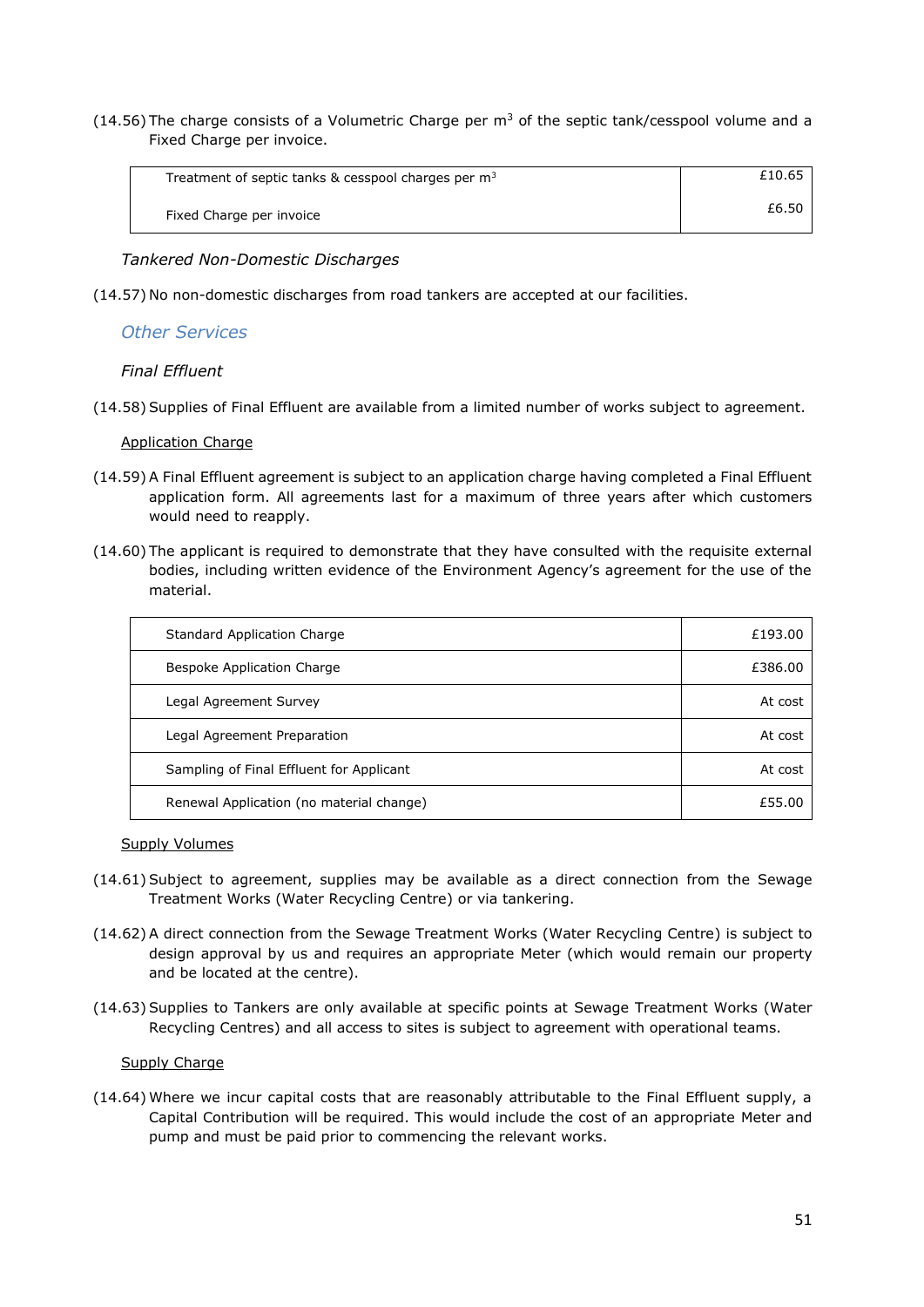(14.65) Charges for the supply of Final Effluent consist of a volumetric charge per  $m<sup>3</sup>$  of Final Effluent and a Fixed or (Minimum) Charge.

| Fixed Charge p.a.                                                | £388.50           |
|------------------------------------------------------------------|-------------------|
| Volumetric Charge per m <sup>3</sup> ; and                       | 9.47 <sub>p</sub> |
| Volumetric Charge per $m3$ (where pumping is required)           | At cost           |
| Minimum charge per month (or per bill for short term agreements) | £32.40            |

*Trade Effluent Services*

*Application for consent (or Variation of consent) to discharge Trade Effluent*

- (14.66) We grant Trade Effluent Consents under our powers set out in the Water Industry Act. The consent contains a number of conditions including those that control the quality and quantity of the discharge and limit or require elimination of any harmful substances.
- (14.67) Charges for the Application for, or Variation in the terms of, consent to discharge Trade Effluent include Trade Effluent Consents, Time Limited Consents and Letters of Authorisation. Please note that all discharge agreements are charged at cost.
- (14.68) The standard application fee applies to low risk discharges where standard Consent conditions are generally applied. For example Trade effluent discharges from vehicle washes, launderettes or swimming pools will normally be charged a standard application fee.
- (14.69) The bespoke application fee applies to higher risk discharges which generally require further evaluation and the application of bespoke Consent conditions. For example Trade effluent discharges from food and drink production, engineering, electroplating, landfill operations or temporary land reclamation/remediation services will normally be charged a bespoke application fee.
- (14.70) Both of the above process lists are not exhaustive and each case will be evaluated on a case by case basis. The Retailer and/or Customer as appropriate will be notified of the indicative charge on receipt of the application. Where more samples are required additional charges may be incurred.

| Application For Trade Effluent Consent To Discharge - Group 1 (no sample or analysis)                   |         |
|---------------------------------------------------------------------------------------------------------|---------|
| Standard                                                                                                | £181.00 |
| <b>Bespoke</b>                                                                                          | £319.00 |
| Application For Trade Effluent Consent To Discharge - Group 2 (one sample and analysis)                 |         |
| Standard                                                                                                | £226.00 |
| Bespoke                                                                                                 | £364.00 |
| Application For Trade Effluent Consent To Discharge - Group 3 (one sample and more<br>complex analysis) |         |
| Standard                                                                                                | £534.00 |
| <b>Bespoke</b>                                                                                          | £672.00 |

(14.71) Where a Customer makes an application directly to us, or via its Retailer, for a new Trade Effluent Consent and subsequently withdraws the application, we reserve the right to recover from that Retailer or Customer as appropriate, any costs we have incurred to date (including analysis, sampling and inspection costs) in connection with the original application.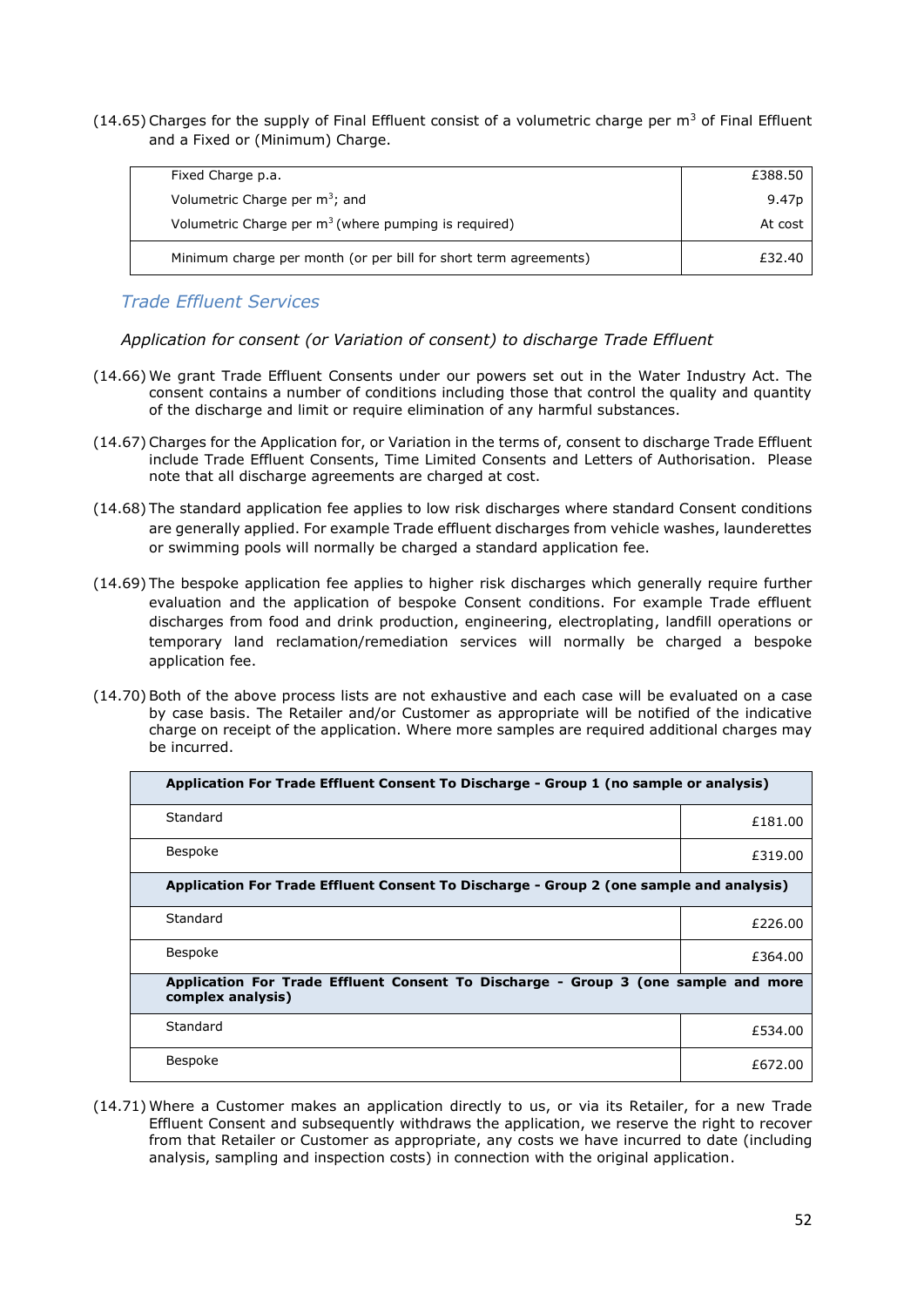### *Administrative Variation to Trade Effluent Consent, Agreement or Permit*

(14.72) Where the Retailer or Customer as appropriate, requests an administrative change to the Trade Effluent Consent, the following charge will apply.

| Administration Charge | £104.00 |
|-----------------------|---------|
|                       |         |

### *Additional administrative charge for non-receipt of a Trade Effluent Notice*

(14.73) This charge covers additional administrative costs associated with pursuing an application for an unconsented discharge or where the discharge is consented but where a change has occurred that requires a variation to the Trade Effluent Consent but no Trade Effluent Notice has been received. Where no Trade Effluent Notice has been received following the initial request and a subsequent reminder, a notification of intent to vary will be issued and a Variation of Consent charge and Administrative charge will be due.

| Administration Charge - reminder                                              | £28.00 |
|-------------------------------------------------------------------------------|--------|
| Administration Charge - notification of intent to vary Trade Effluent Consent | £28.00 |

#### *Terminations*

(14.74) In those cases where the discharge of trade effluent has permanently ceased, the Retailer should ensure that an application for a termination is served at the earliest opportunity. Under certain circumstances Anglian Water may terminate the consent, for example where a form has been requested but not received or for operational and/or environmental reasons. Please note that any relevant charges will continue to be applied until such time as the termination document is issued.

#### *Temporary Trade Effluent Discharges*

- (14.75) The appropriate Charge for Trade Effluent from temporary Consents will comprise:
	- (i) a Trade Effluent Fixed Charge per Premises per temporary period; and
	- (ii) a Volumetric Charge per cubic metre.
- (14.76) The Volumetric Charge will be based on one of five bands depending on the strength of the discharge. The band will be assessed at the time of the application and be based on the Consent conditions.
- (14.77) The Trade Effluent volume will be based on either:
	- (i) the readings from the sewage Meter; or
	- (ii) in the absence of such a reading or the malfunctioning of such a sewage Meter, shall be assessed by us in accordance with the Consent or on the basis of water usage at the Premises and any other material considerations which the Consumer has notified to us.

| Band 0 - Volumetric Charge per $m3$           | 28.39 <sub>p</sub> |
|-----------------------------------------------|--------------------|
| Band 1 - Volumetric Charge per $m3$           | 87.76p             |
| Band 2 - Volumetric Charge per $m3$           | 166.24p            |
| Band 3 - Volumetric Charge per m <sup>3</sup> | 319.73p            |
| Band 4 - Volumetric Charge per $m3$           | 8,422.28p          |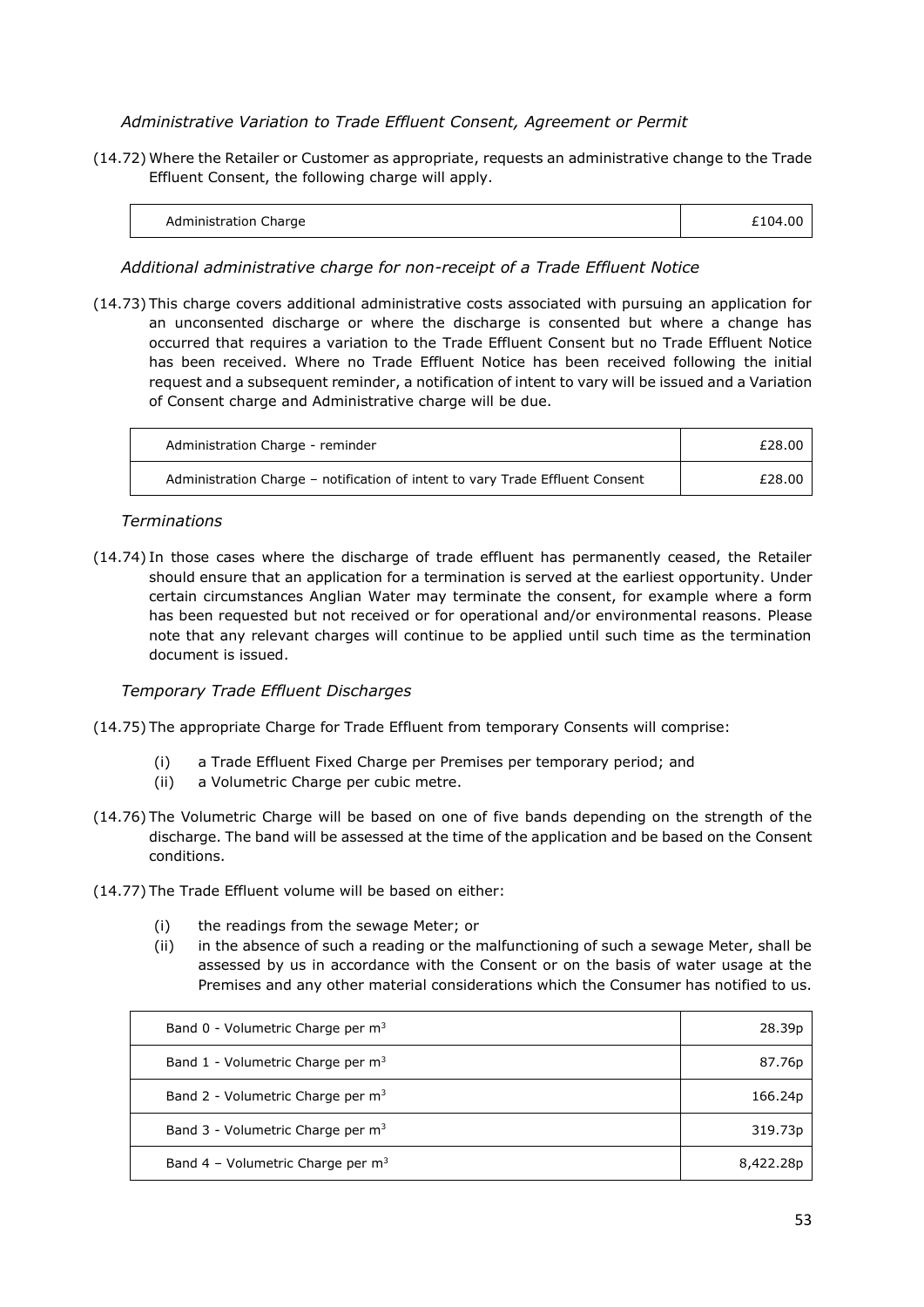| Fixed Charge per temporary period | £10.50 |
|-----------------------------------|--------|
|                                   |        |

### *Sampling*

### Scheduled Sampling

(14.78) We carry out standard scheduled sampling and analysis in accordance with our own regulatory functions and inform the Retailer or Customer of sample results via email. Should Customers require a postal notification of sample results this will be subject to a fee to cover the additional administration costs.

| Postal Notification of Sample Results (per copy) | £12.50 |
|--------------------------------------------------|--------|
|                                                  |        |

#### Non-routine Sampling

(14.79) Anglian Water does not undertake additional sampling and analysis on behalf of Customers and/or Retailers. Should a Customer and/or Retailer require any additional sampling and analysis of a Trade Effluent, e.g. for the purposes of wholesale charge calculation and/or formal compliance assessment, they must ensure that it is carried out with the written agreement of Anglian Water and, unless otherwise agreed, using a sampling and analytical process accredited in accordance with a minimum standard of ISO 17025.

### *Provision of information*

(14.80) Fees may apply for responding to general enquiries from a Retailer or Customer (see Provision of Information in 14.5 and 14.11 above).

# *Requisition of Information in accordance with the Environmental Information Regulations 2004*

(14.81) This includes trade effluent sample results requested by Retailers or their non-household customers for any period prior to 01 April 2017 and also for any data requested in addition to that provided under the Market Codes for the period 01 April 2017 onwards.

| Extraction charge (for searching or for searching and extracting the information<br>requested) | £25.00 per<br>hour |
|------------------------------------------------------------------------------------------------|--------------------|
| Printing/copying charge (of information requested)                                             | 10p per page       |
| Postage charge (sent 2nd class)                                                                | At cost            |

*Requisition of Information from the Trade Effluent Register*

(14.82) This includes copies of Consents requested by the discharger or Retailers on behalf of their customer.

| Extraction charge (for searching or for searching and extracting the information<br>requested) | £25.00 per<br>hour |
|------------------------------------------------------------------------------------------------|--------------------|
| Printing/copying charge (of information requested)                                             | 10p per page       |
| Postage charge (sent 2nd class)                                                                | At cost            |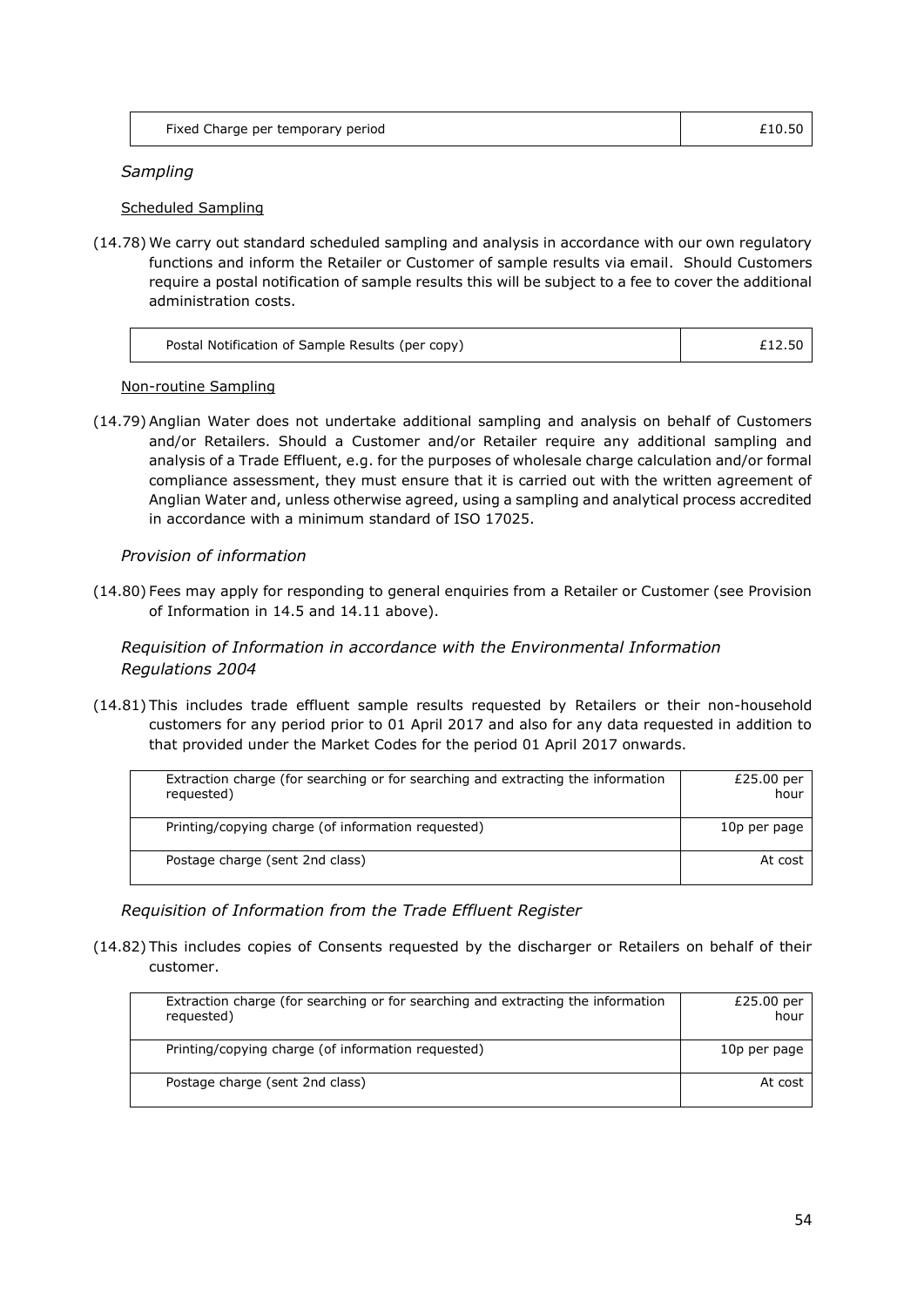#### *Additional costs including Environment Agency Applications*

- (14.83) Where a proposed new or amended discharge of trade effluent (or other non-domestic discharge) requires us to formally submit an application to the Environment Agency for a Sewage Treatment Works (Water Recycling Centre) permit variation, for example where the discharge could result in significant environmental impact or where the Sewage Treatment Works permit needs to be changed from a 'Descriptive' to 'Numeric' type, we reserve the right to charge the full cost of the pre-application work, and the application fee and associated costs to the Retailer or Customer as appropriate.
- (14.84) Where a new trade effluent (or other non-domestic) discharge is proposed or an existing unregulated trade effluent (or other non-domestic) discharge is identified by Anglian Water discharging into a Sewage Treatment Works (Water Recycling Centre) currently regulated by the Environment Agency under a Descriptive permit (or other form of low risk permit including exemptions) we will, in addition to the application fee referred to above, look to recover any other significant additional costs, for example capital works.
- (14.85) Where a new or existing trade effluent (or other non-domestic) discharge requires significant additional modelling or other assessment work, either undertaken within Anglian Water and/or by a third party on behalf of Anglian Water, irrespective of whether this is as a result of a formal trade effluent consent application (including consent variations, agreements and other forms of permit) or a general enquiry (e.g. a tentative request), all associated costs will be passed back to the Customer/Retailer.
- (14.86) Some industrial installations require an Environmental Permit from the Environment Agency in order to operate certain processes. To obtain a permit the customer may require information from us regarding the sewerage system, including the Sewage Treatment Works (Water Recycling Centre), so that the level of treatment and the fate of certain substances can be assessed.

| Standard fee for provision of information | £221.00 |
|-------------------------------------------|---------|
|                                           |         |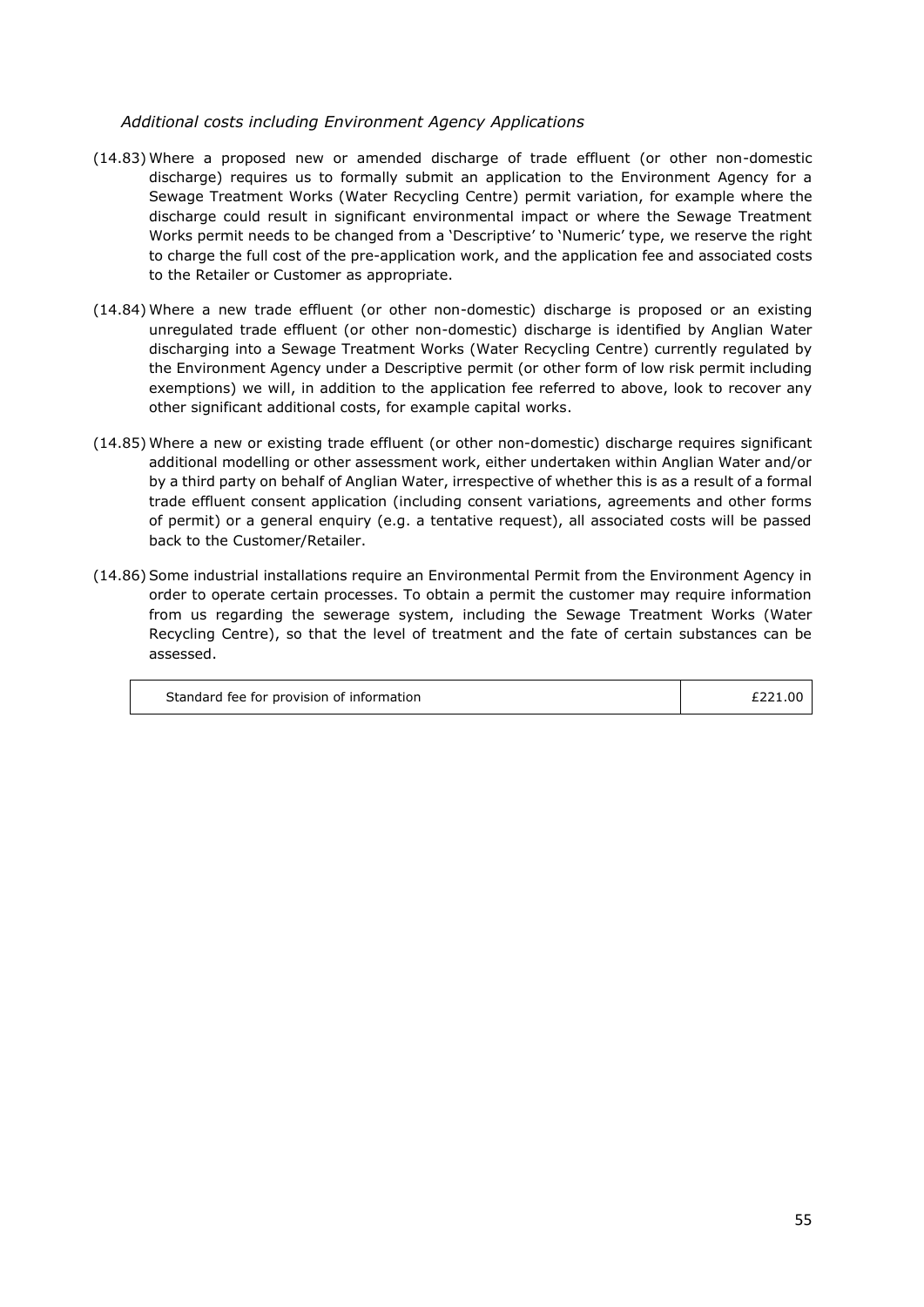# **PART 15: DEVELOPER CHARGING ARRANGEMENTS**

- (15.1) Charges relating to new development and associated miscellaneous services are detailed in the Developer Charging Arrangements document. Most of these charges are raised under specific statutory provisions in the Act. A minority of these changes are not made under specific statutory provisions and therefore also require validation by referencing them in the main Charges Scheme. We are also referencing them briefly in this Charges Schedule because:
	- (i) We are required to ensure that prices are in accordance with rules which may be produced by the Authority; and
	- (ii) for the purpose of convenience, whereas the detail is published in one place (the Developer Charging Arrangements), we seek to provide information as to their location in other places that they may be sought, such as this Charges Schedule.
- (15.2) In addition to water and/or sewerage connections, the Infrastructure Charges are also payable for all new domestic use connections.
- (15.3) The following charges are in the Developer Charging Arrangements document.

<https://www.anglianwater.co.uk/developers/development-services/services-and-charges/>

#### *Water Mains*

*Survey & Preparation of Design Diversion of an existing water main Remobilisation*

*Self-Lay*

*Self-lay of water mains and Self-lay services*

*Water Connections*

*Water Connection Charges*

## *Use of approved plumbers/underground installers/site agents*

#### *Drainage Charges*

*Sewer connection vetting and administration fee Adoption of lateral drain vetting and administration fee Highway drainage connection Building over or near to a public sewer Adoption of New Sewers (Section 104) Adoption of Existing Sewers (Section 102) Diversion of Existing Sewers (Section 185) Sewer Requisition (Section 30) Sewer CCTV Review Fee* 

# *Other*

*Pre-Development Enquiries Traffic Management*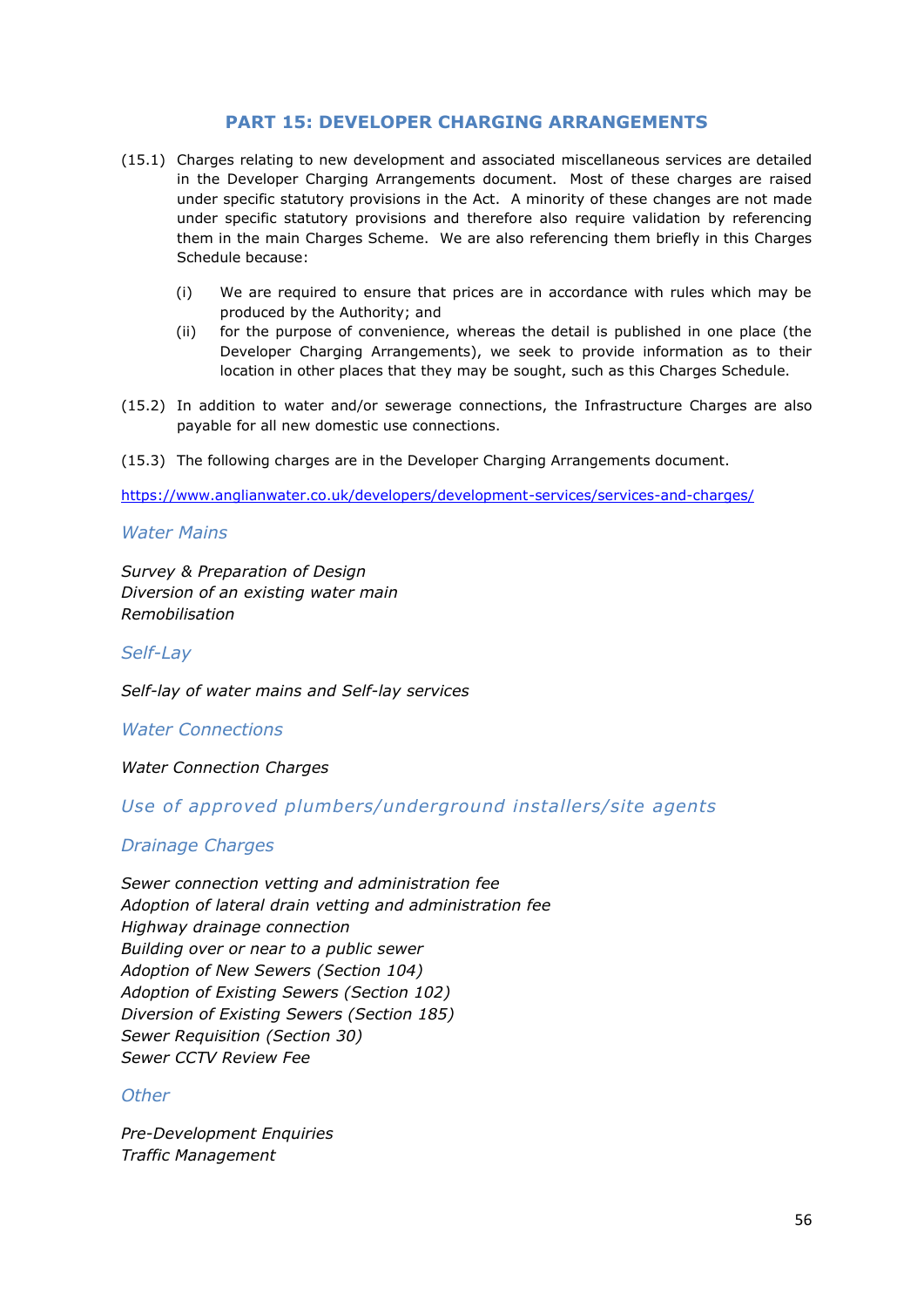# **PART 16: INFRASTRUCTURE CHARGES**

- (16.1) Infrastructure Charges are made under section 146 of the Act.
- (16.2) Infrastructure Charges for Water Supply and Sewerage Services are payable for each new Supply Point connected to our Water Supply or public sewerage network of Premises which have not previously had a Water Supply or Sewerage connection provided by us or another undertaker for domestic Water Supply or Sewerage Services purposes, as the case may be.
- (16.3) These charges, along with those relating to new development and associated miscellaneous services, are detailed in the Developer Charging Arrangements document and validated by referencing them in the main Charges Scheme. We are also referencing them briefly in this Charges Schedule because:
	- (i) We are required to ensure that charges are in accordance with rules which may be produced by the Authority; and
	- (ii) for the purpose of convenience, whereas the detail is published in one place (the Developer Charging Arrangements), we seek to provide information as to their location in other places that they may be sought, such as this Charges Schedule.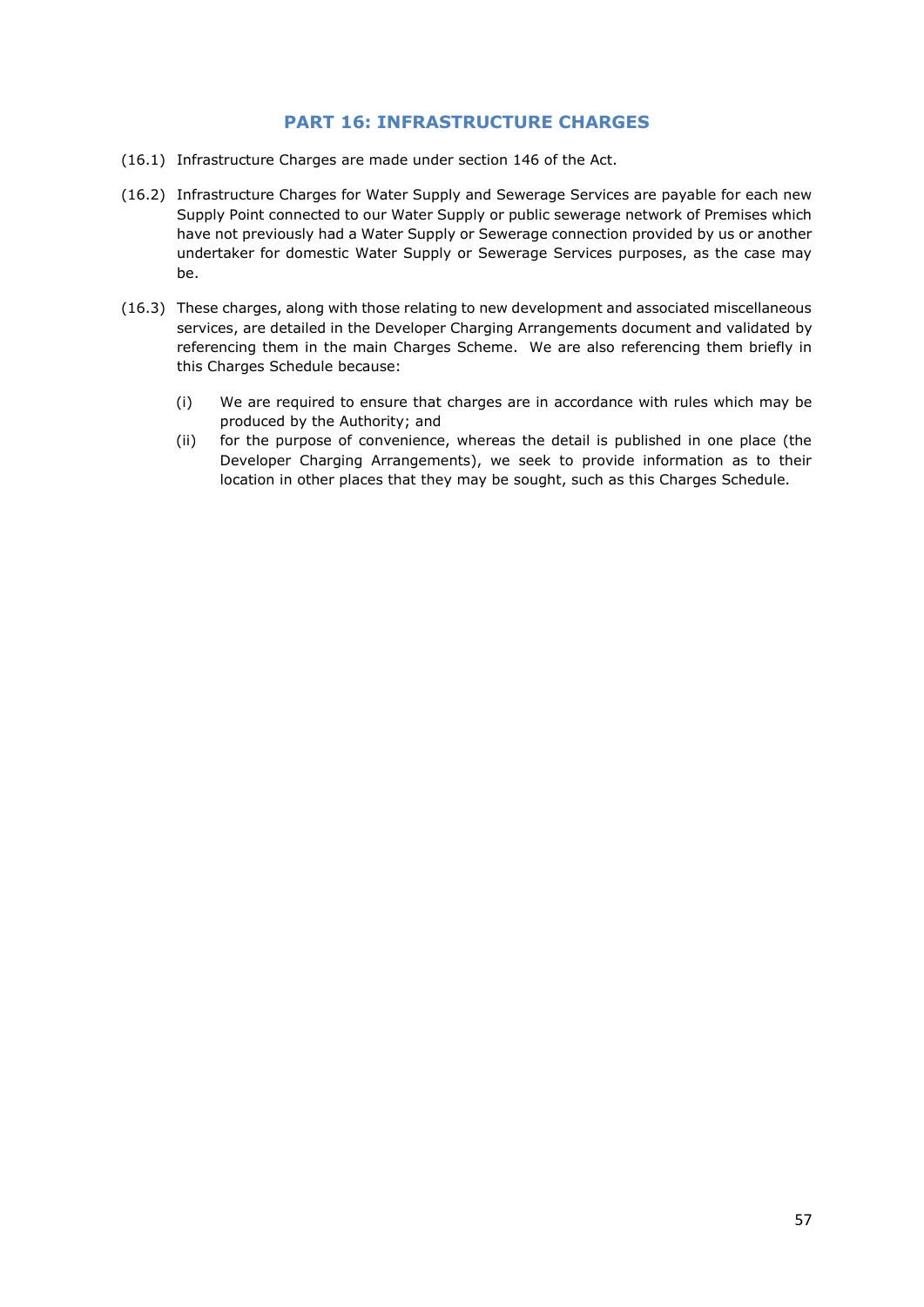# **PART 17: CAPITAL CONTRIBUTIONS**

# *Charging Criteria*

- (17.1) Full reimbursement of the capital costs of construction will be a condition of fulfilling the Customer's requirement where:
	- (i) a new or additional supply of water for non-domestic purposes and/or a trade effluent discharge and/or a non-domestic sewage discharge is required;
	- (ii) in the course of making the requisite capacity available, we have incurred or will incur, capital costs that are reasonably attributable to the new requirements; and
	- (iii) the capital costs have not been recovered from or attributed to an existing development or applicant.
- (17.2) Partial reimbursement is required where a Customer requisitions a water main, sewer or lateral drain for domestic purposes and details of the capital contribution in these cases can be found in the Developer Charging Arrangements:

<https://www.anglianwater.co.uk/developers/>

(17.3) Further details can be found in our Capital Contributions policy on our website.

#### *Timing of Capital Contribution*

(17.4) In all cases, Capital Contributions must be paid prior to commencing the relevant works.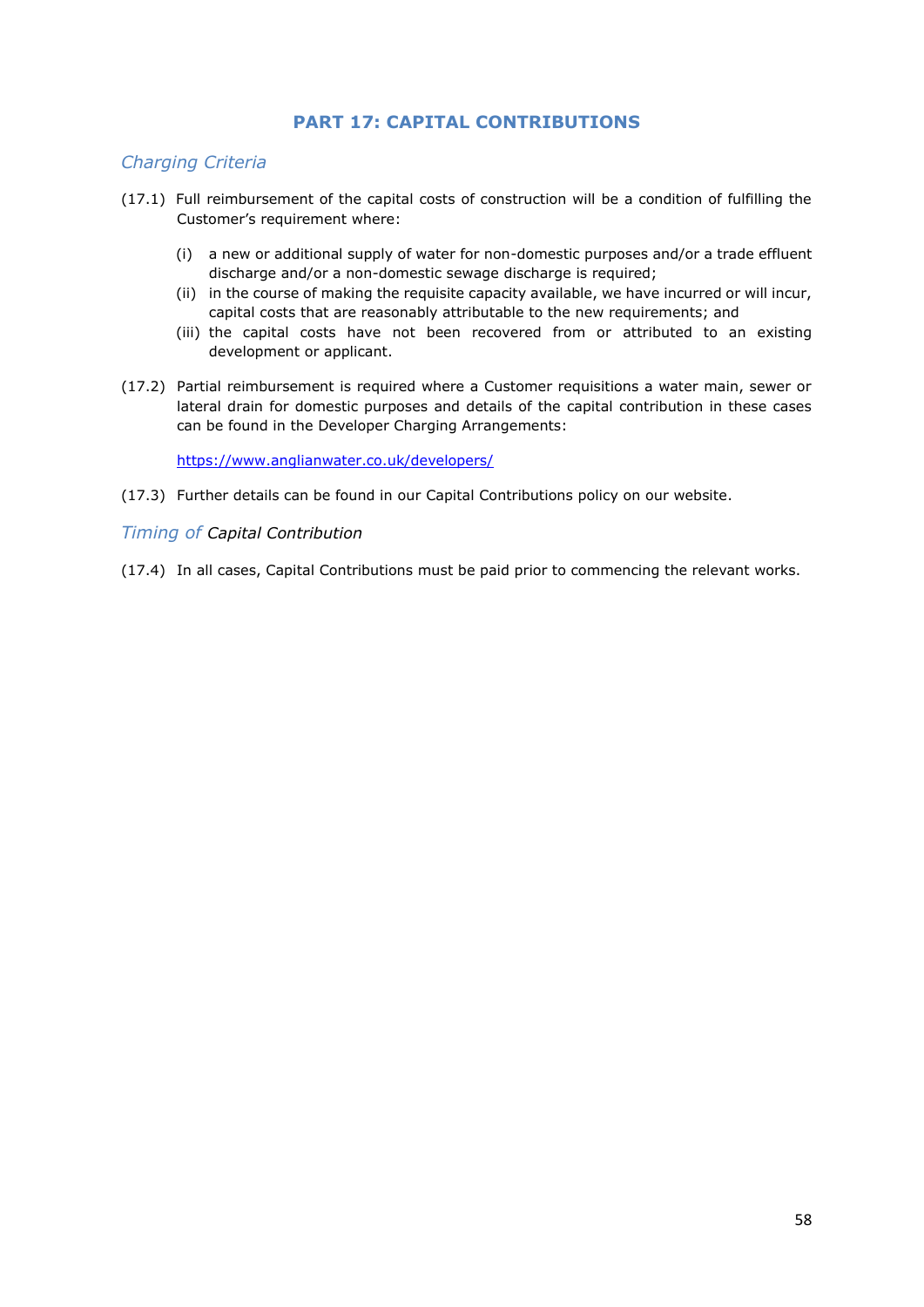# **PART 18: PAYMENT OF CHARGES**

### *Payment Terms*

#### *For Retailers*

- (18.1) The Wholesale-Retail Code contains the billing and payment terms in Part 2 Business Terms (Part D: Charges) which are referred to in, and form part of, the Wholesale Contract.
- (18.2) For non-primary charges which are not settled through the Market Operator and are due to us under the Wholesale Contract or the Wholesale-Retail Code, we shall submit invoices to the Retailer for the total amount properly payable, and provide a statement in such detail and with such documentation as are necessary to verify the same.
- *For Primary Charges and Non-Primary Charges not settled through the Market Operator*
- (18.3) Charges are payable in full within 14 days of receipt of the invoice.
- (18.4) If payment is not received by the Due Date, interest, where appropriate, will be charged on the outstanding balance at the rate set out in the Late Payment of Commercial Debts (Interest) Act 1998.

### *Payment Methods*

(18.5) We offer a range of payment methods. Full details are set out on our website.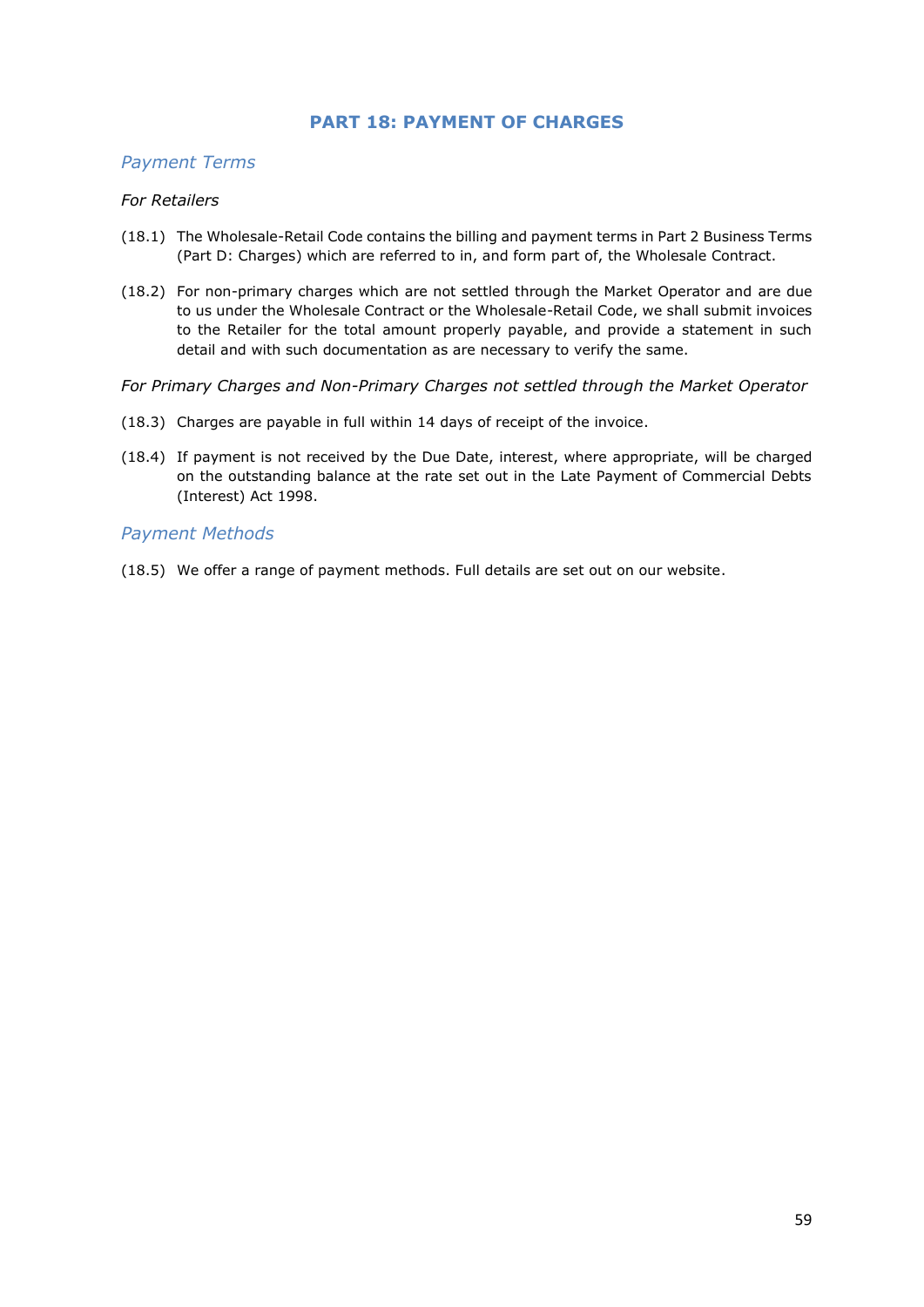# **PART 19: SCHEDULE OF NON-HOUSEHOLD CHARGES**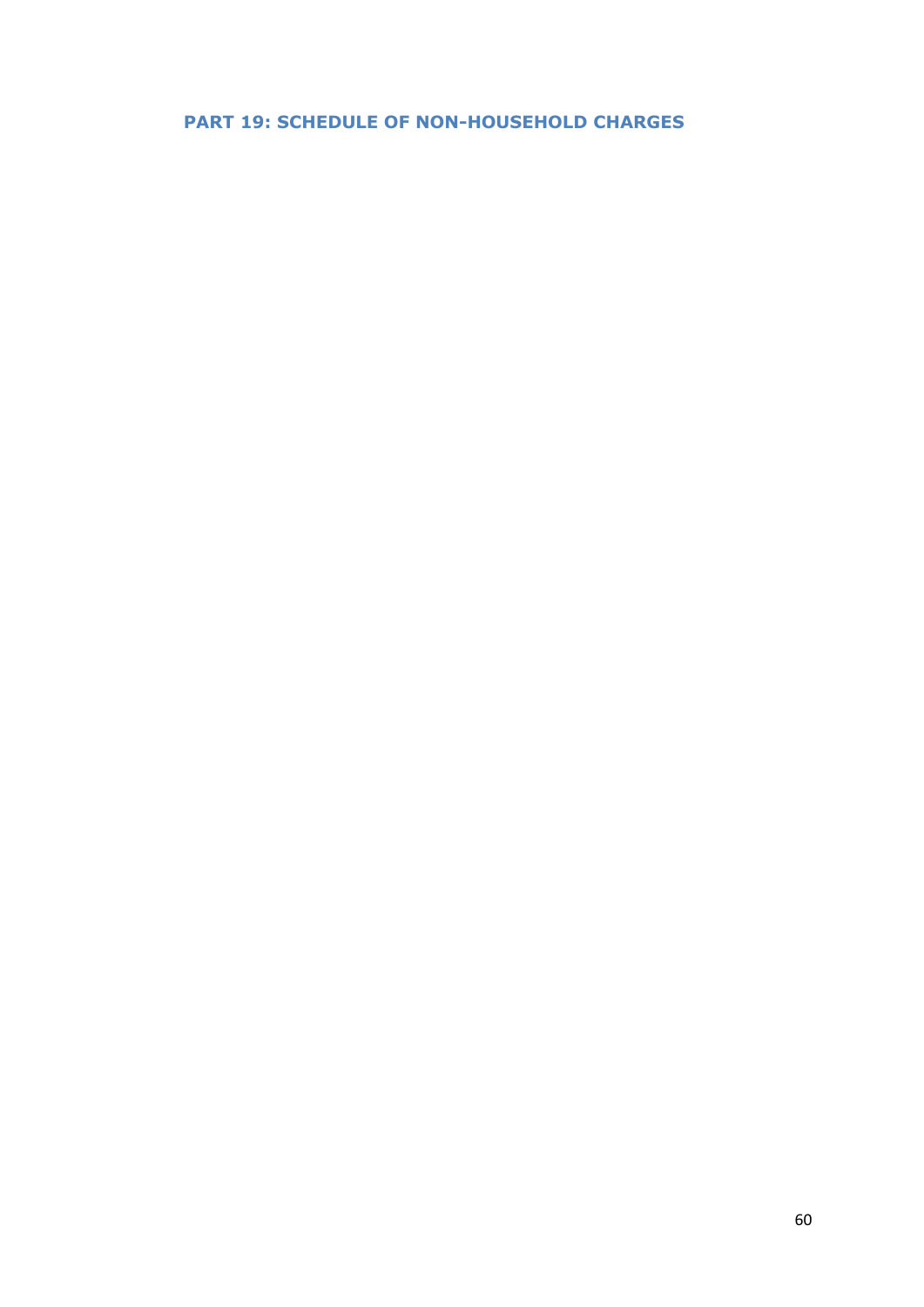# **i. NON-HOUSEHOLD - Unmeasured Water Charges**

|                                         | <b>Potable</b><br>Water |
|-----------------------------------------|-------------------------|
| Rateable Value up to £1,000 (inclusive) |                         |
| Fixed Charge                            | £247.80                 |
| Charge per £ of RV                      | 15.58p                  |
| Rateable Value from £1,001 to £5,000    |                         |
| Fixed Charge                            | £495.60                 |
| Charge per $E$ of RV                    | 15.58p                  |
| Rateable Value above £5,000             |                         |
| Fixed Charge                            | £1,239.00               |
| Charge per £ of RV                      | 15.58p                  |
| <b>Zero or No Rateable Value</b>        |                         |
| Fixed Charge                            | £247.80                 |

# **ii. NON-HOUSEHOLD - Unmeasured Sewerage Charges**

|                                         | Foul<br>Water<br><b>Drainage</b> | <b>Surface</b><br>Water<br><b>Drainage</b> | <b>Highway</b><br><b>Drainage</b> | Foul<br>Water,<br><b>Surface</b><br>Water &<br><b>Highway</b><br><b>Drainage</b> | Foul<br>Water &<br><b>Highway</b><br><b>Drainage</b> | <b>Surface</b><br>Water &<br><b>Highway</b><br><b>Drainage</b> |
|-----------------------------------------|----------------------------------|--------------------------------------------|-----------------------------------|----------------------------------------------------------------------------------|------------------------------------------------------|----------------------------------------------------------------|
| Rateable Value up to £1,000 (inclusive) |                                  |                                            |                                   |                                                                                  |                                                      |                                                                |
| Fixed Charge                            | £218.80                          | £39.00                                     | £21.00                            | £278.80                                                                          | £239.80                                              | £60.00                                                         |
| Charge per £ of RV                      | 15.83p                           | n/a                                        | n/a                               | 15.83p                                                                           | 15.83p                                               | n/a                                                            |
| Rateable Value from £1,001 to £5,000    |                                  |                                            |                                   |                                                                                  |                                                      |                                                                |
| <b>Fixed Charge</b>                     | £437.60                          | £39.00                                     | £21.00                            | £497.60                                                                          | £458.60                                              | £60.00                                                         |
| Charge per £ of RV                      | 15.83p                           | n/a                                        | n/a                               | 15.83p                                                                           | 15.83p                                               | n/a                                                            |
| Rateable Value above £5,000             |                                  |                                            |                                   |                                                                                  |                                                      |                                                                |
| Fixed Charge                            | £1,094.00                        | £39.00                                     | £21.00                            | £1,154.00                                                                        | £1,115.00                                            | £60.00                                                         |
| Charge per £ of RV                      | 15.83p                           | n/a                                        | n/a                               | 15.83p                                                                           | 15.83p                                               | n/a                                                            |
| Zero or No Rateable Value               |                                  |                                            |                                   |                                                                                  |                                                      |                                                                |
| <b>Fixed Charge</b>                     | £218.80                          | £39.00                                     | £21.00                            | £278.80                                                                          | £239.80                                              | £60.00                                                         |

<sup>1</sup> Separate charges for Foul Water, Surface Water and Highway Drainage are provided for information purposes only. One of the service combinations above will apply and be billed for each Premises depending on the services received.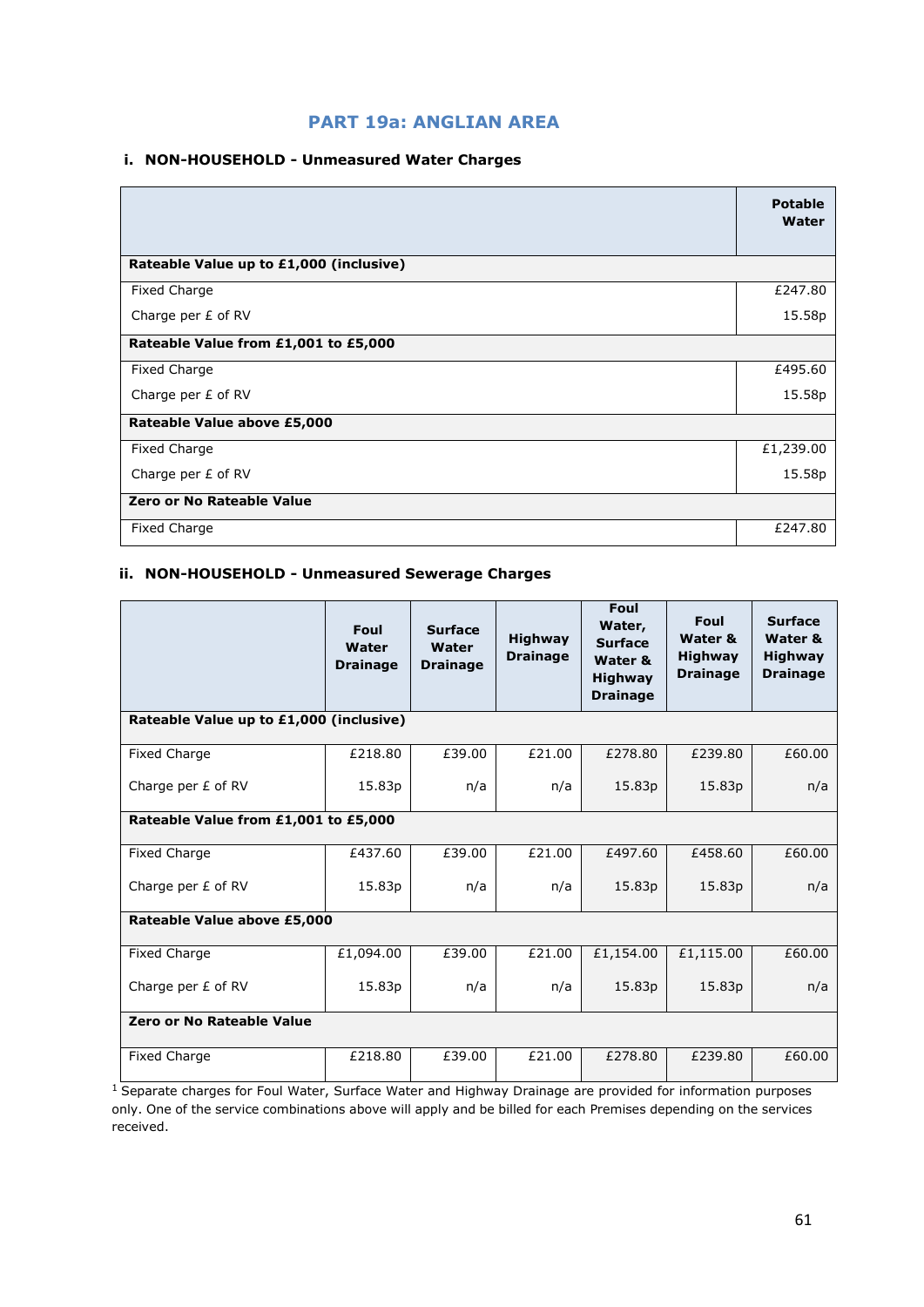### **iii. NON-HOUSEHOLD - Measured Water Charges**

|                                                | <b>Potable Water</b> | <b>Non Potable</b><br>Water |
|------------------------------------------------|----------------------|-----------------------------|
| <b>Streamline Green</b>                        | <0.5Ml pa            | n/a                         |
| Fixed Charge                                   | £7.25                | n/a                         |
| Volumetric Charge per m <sup>3</sup>           | 145.10p              | n/a                         |
| <b>Streamline Orange</b>                       | 0.5 to 5.0Ml pa      | <5.0Ml pa                   |
| Fixed Charge                                   | $\overline{£62.00}$  | £62.00                      |
| Volumetric Charge per m <sup>3</sup>           | 134.20p              | 120.07p                     |
| <b>Streamline Blue</b>                         | 5.0 to 10.0Ml pa     | 5.0 to 10.0Ml pa            |
| Fixed Charge                                   | £419.00              | £419.00                     |
| Volumetric Charge per m <sup>3</sup>           | 127.06p              | 113.92p                     |
| <b>Profile</b>                                 | 10.0 to 25.0 Ml pa   | 10.0 to 25.0Ml pa           |
| Fixed Charge                                   | £450.00              | £450.00                     |
| Volumetric Charge per m <sup>3</sup>           | 94.95p               | 85.23p                      |
| Maximum Daily Demand Charge per m <sup>3</sup> | £73.50               | £66.25                      |
| <b>Profile Plus</b>                            | >25.0Ml pa           | >25.0 to 1,000.0Ml pa       |
| Fixed Charge                                   | £927.00              | £927.00                     |
| Volumetric Charge per m <sup>3</sup>           | 57.66p               | 51.89p                      |
| Maximum Daily Demand Charge per m <sup>3</sup> | £137.00              | £123.25                     |
| <b>Profile Interruptible</b>                   | $>35.0$ Ml pa        | n/a                         |
| Fixed Charge                                   | £4,142.00            | n/a                         |
| Volumetric Charge per m <sup>3</sup>           | 46.89p               | n/a                         |
| Maximum Daily Demand Charge per m <sup>3</sup> | £145.25              | n/a                         |
| <b>Profile Industrial</b>                      | n/a                  | >1,000.0Ml pa               |
| Fixed Charge                                   | n/a                  | £203,925.00                 |
| Volumetric Charge per m <sup>3</sup>           | n/a                  | 30.27p                      |
| Maximum Daily Demand Charge per m <sup>3</sup> | n/a                  | £127.25                     |

The volume bands provided are for indicative purposes only and should be read in conjunction with Part 7.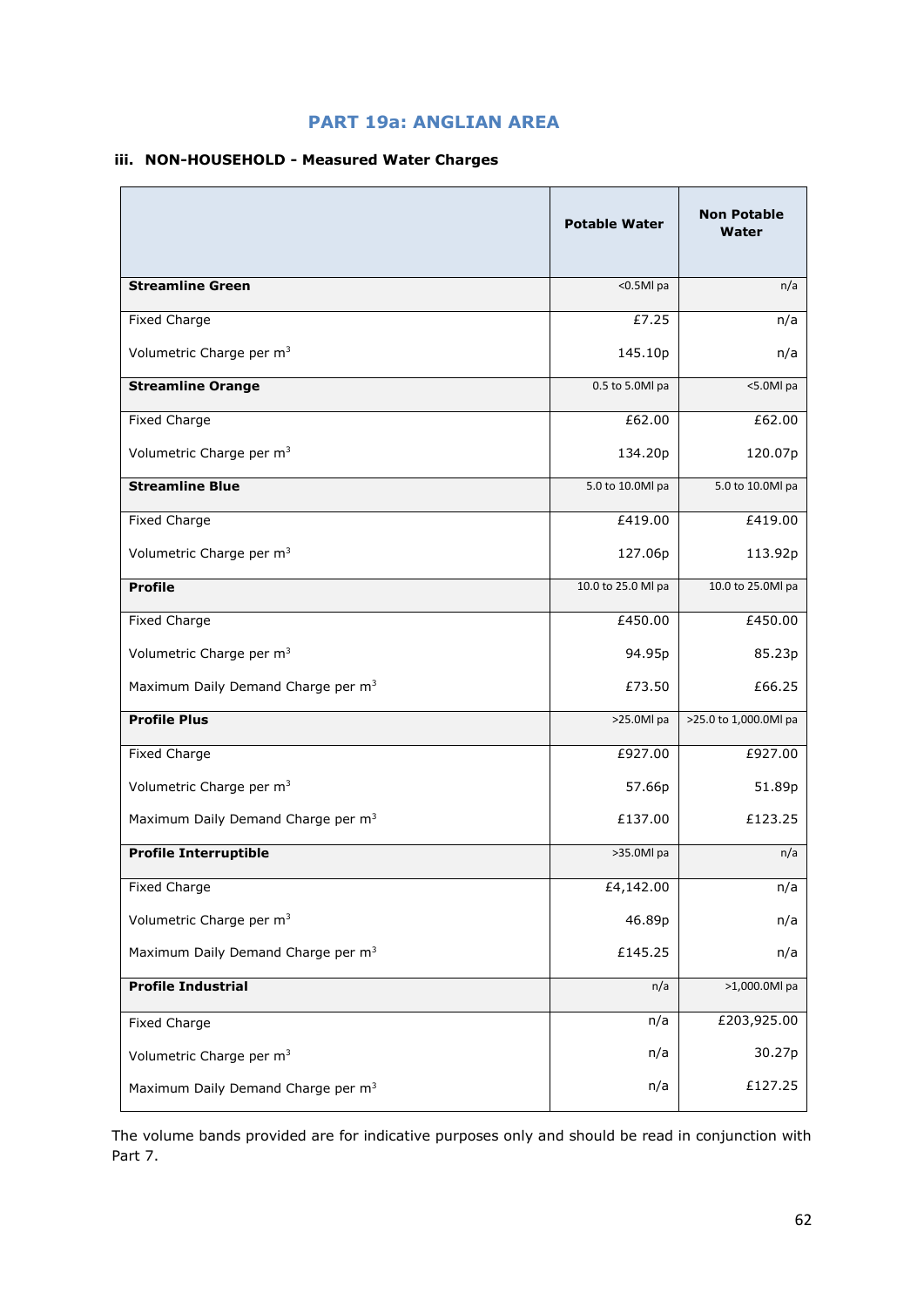#### **iv. NON-HOUSEHOLD - Measured Sewerage Charges**

|                               | Foul<br>Water<br><b>Drainage</b> | <b>Surface</b><br>Water<br><b>Drainage</b> | <b>Highway</b><br><b>Drainage</b> | Foul<br>Water,<br><b>Surface</b><br>Water &<br><b>Highway</b><br><b>Drainage</b> | Foul<br>Water &<br><b>Highway</b><br><b>Drainage</b> | <b>Surface</b><br>Water &<br><b>Highway</b><br><b>Drainage</b> |
|-------------------------------|----------------------------------|--------------------------------------------|-----------------------------------|----------------------------------------------------------------------------------|------------------------------------------------------|----------------------------------------------------------------|
| <b>Streamline Green</b>       |                                  |                                            | <0.5Ml pa                         |                                                                                  |                                                      |                                                                |
| <b>Fixed Charge</b>           | £5.25                            | £39.00                                     | £21.00                            | £65.25                                                                           | £26.25                                               | £60.00                                                         |
| Volumetric<br>Charge per $m3$ | 169.74p                          | n/a                                        | n/a                               | 169.74p                                                                          | 169.74p                                              | n/a                                                            |
| <b>Streamline Orange</b>      | 0.5 to 5.0Ml pa                  |                                            |                                   |                                                                                  |                                                      |                                                                |
| <b>Fixed Charge</b>           | £27.00                           | £56.00                                     | £21.00                            | £104.00                                                                          | £48.00                                               | £77.00                                                         |
| Volumetric<br>Charge per $m3$ | 165.00p                          | n/a                                        | n/a                               | 165.00p                                                                          | 165.00p                                              | n/a                                                            |
| <b>Streamline Blue</b>        |                                  |                                            | 5.0 to 25.0Ml pa                  |                                                                                  |                                                      |                                                                |
| <b>Fixed Charge</b>           | £234.00                          | £140.00                                    | £21.00                            | £395.00                                                                          | £255.00                                              | £161.00                                                        |
| Volumetric<br>Charge per $m3$ | 160.40p                          | n/a                                        | n/a                               | 160.40p                                                                          | 160.40p                                              | n/a                                                            |
| <b>Profile Plus</b>           | >25.0Ml pa                       |                                            |                                   |                                                                                  |                                                      |                                                                |
| <b>Fixed Charge</b>           | £1,321.00                        | £1,350.00                                  | £21.00                            | £2,692.00                                                                        | £1,342.00                                            | £1,371.00                                                      |
| Volumetric<br>Charge per $m3$ | 155.57p                          | n/a                                        | n/a                               | 155.57p                                                                          | 155.57p                                              | n/a                                                            |

1Separate charges for Foul Water, Surface Water and Highway Drainage are provided for information purposes only. One of the service combinations will apply and be billed for each premises depending on the services received.

The volume bands provided are for indicative purposes only and should be read in conjunction with Part 7.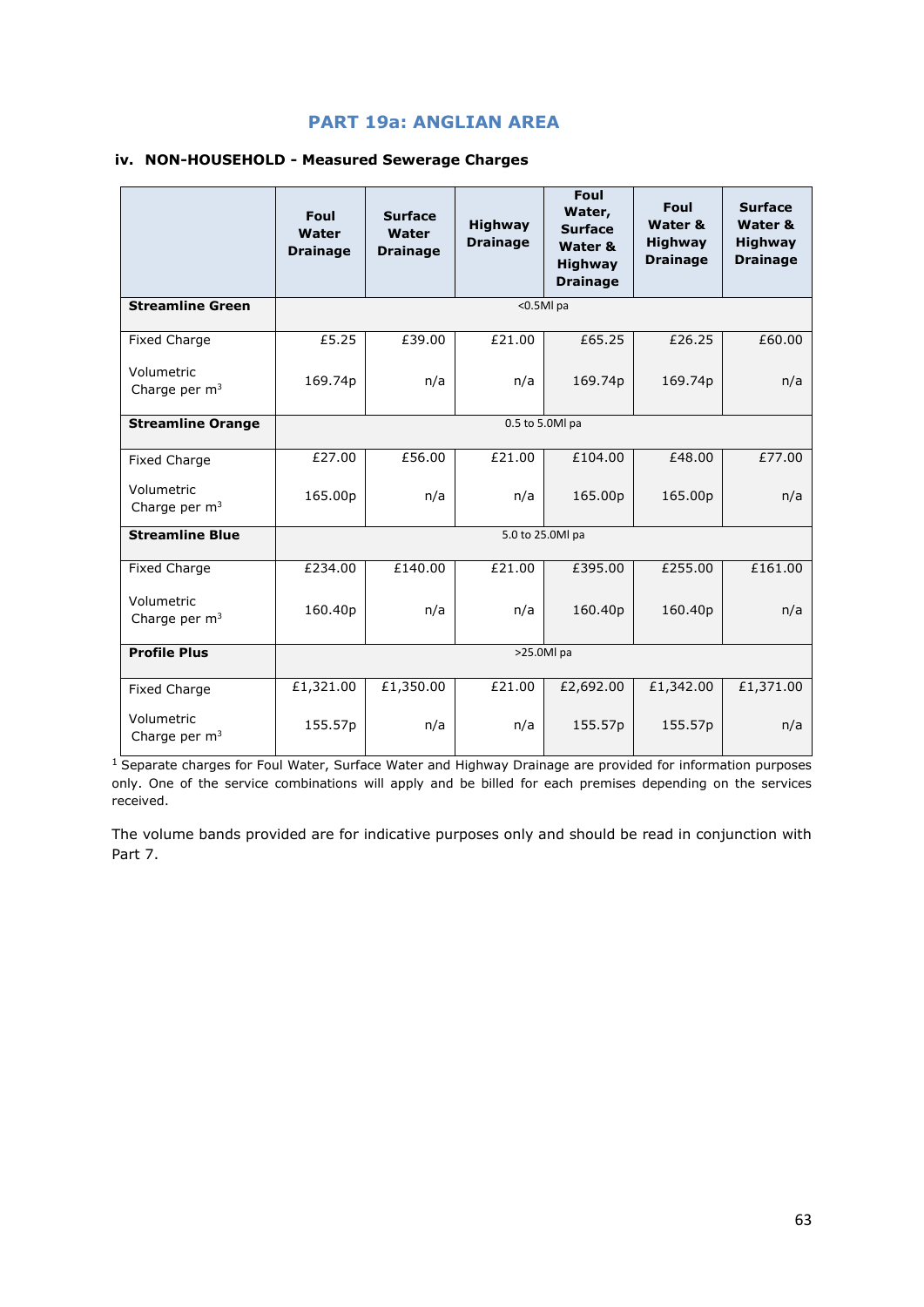### **v. NON-HOUSEHOLD – Trade Effluent Charges**

|                          | <b>Reception</b><br>&<br>Conveyance | <b>Volumetric</b><br>& Primary<br><b>Treatment</b> | <b>Biological</b>  | Sludge             | <b>Fixed</b><br>Charge |
|--------------------------|-------------------------------------|----------------------------------------------------|--------------------|--------------------|------------------------|
|                          | (R)<br>per m3                       | (VB)<br>per m3                                     | (B)<br>per mg/l    | (S)<br>per mg/l    | p.a.                   |
| <b>Streamline Green</b>  | 28.39p                              | 51.31p                                             | 51.80p             | 26.81p             | £10.00                 |
| $(0.5Ml pa)$             |                                     |                                                    |                    |                    |                        |
| <b>Streamline Orange</b> | 28.39 <sub>p</sub>                  | 49.83p                                             | 49.21 <sub>p</sub> | 25.94 <sub>p</sub> | £20.00                 |
| $(0.5$ to 5.0Ml pa)      |                                     |                                                    |                    |                    |                        |
| <b>Streamline Blue</b>   | 28.39p                              | 48.32p                                             | 47.25p             | 25.45p             | £75.00                 |
| (5.0Ml to 25.0Ml pa)     |                                     |                                                    |                    |                    |                        |
| <b>Profile Plus</b>      | 28.39p                              | 43.54p                                             | 41.58p             | 22.60p             | £125.00                |
| $(>25.0Ml$ pa)           |                                     |                                                    |                    |                    |                        |

The volume bands are for indicative purposes only. The appropriate tariff will depend on the services received and the loads discharged.

#### **Unmeasured Trade Effluent Example 2017.00 E** 217.00

Regional average strength (Os) 603mg/l

Regional average strength (Ss) 393mg/l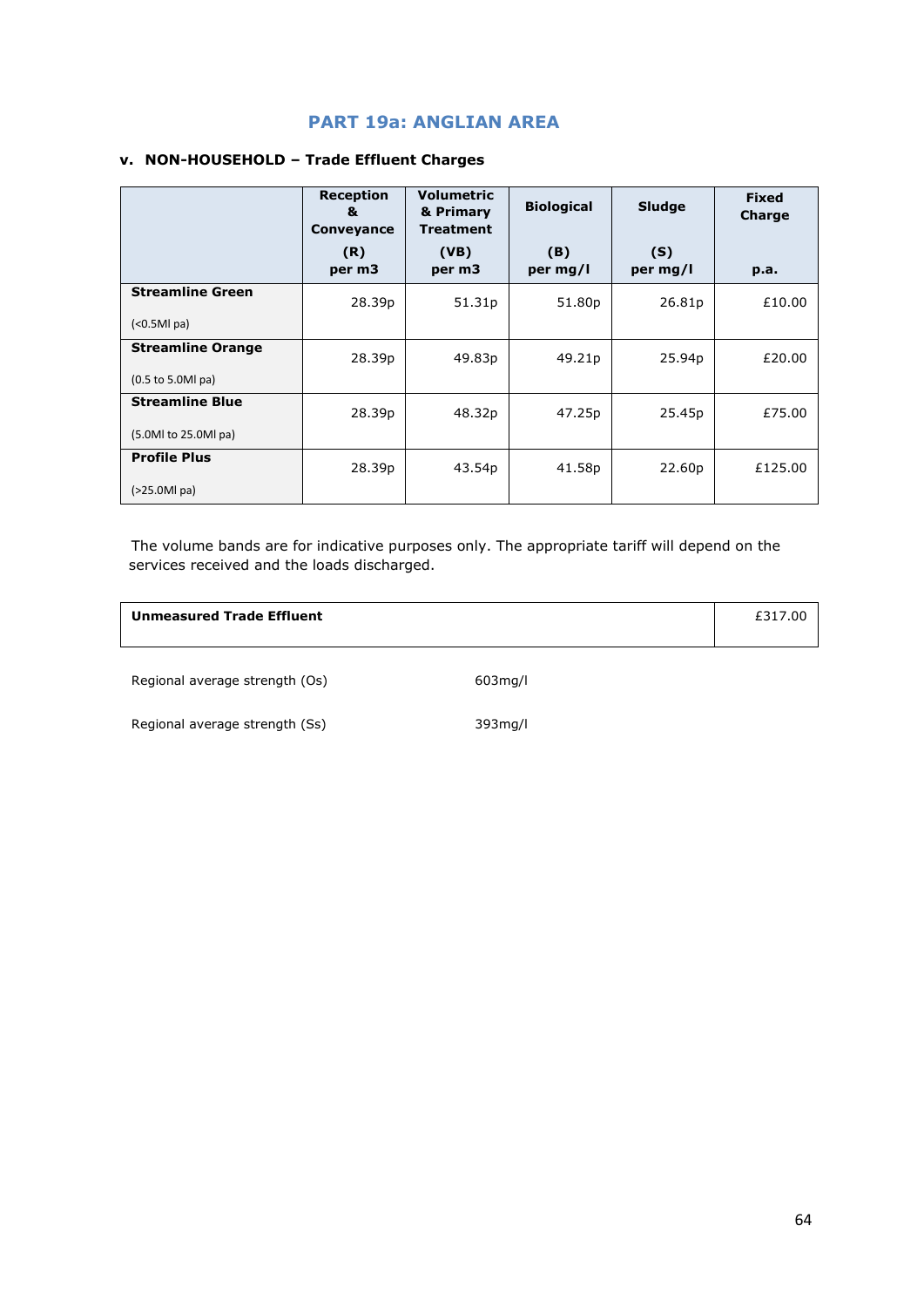# **PART 19b: HARTLEPOOL AREA**

#### **i. NON-HOUSEHOLD - Unmeasured Water Charges**

|                       | <b>Potable Water</b> |
|-----------------------|----------------------|
| <b>Unmeasured HTL</b> |                      |
| Fixed Charge          | £125.40              |
| Charge per £ of RV    | n/a                  |

## **ii. NON-HOUSEHOLD - Unmeasured Sewerage Charges**

Sewerage services are provided by Northumbrian Water Ltd.

#### **iii. NON-HOUSEHOLD - Measured Water Charges**

|                                                | <b>Potable Water</b> |
|------------------------------------------------|----------------------|
| <b>Streamline HTL</b>                          | <50.0Ml pa           |
| Fixed Charge                                   | £7.25                |
| Volumetric Charge per m <sup>3</sup>           | 100.42p              |
| <b>Profile HTL</b>                             | >50.0Ml pa           |
| <b>Fixed Charge</b>                            | £3,100.00            |
| Volumetric Charge per m <sup>3</sup>           | 33.47p               |
| Maximum Daily Demand Charge per m <sup>3</sup> | £79.00               |

The volume bands provided are for indicative purposes only and should be read in conjunction with Part 7.

#### **iv. NON-HOUSEHOLD - Measured Sewerage Charges**

Sewerage services are provided by Northumbrian Water Ltd.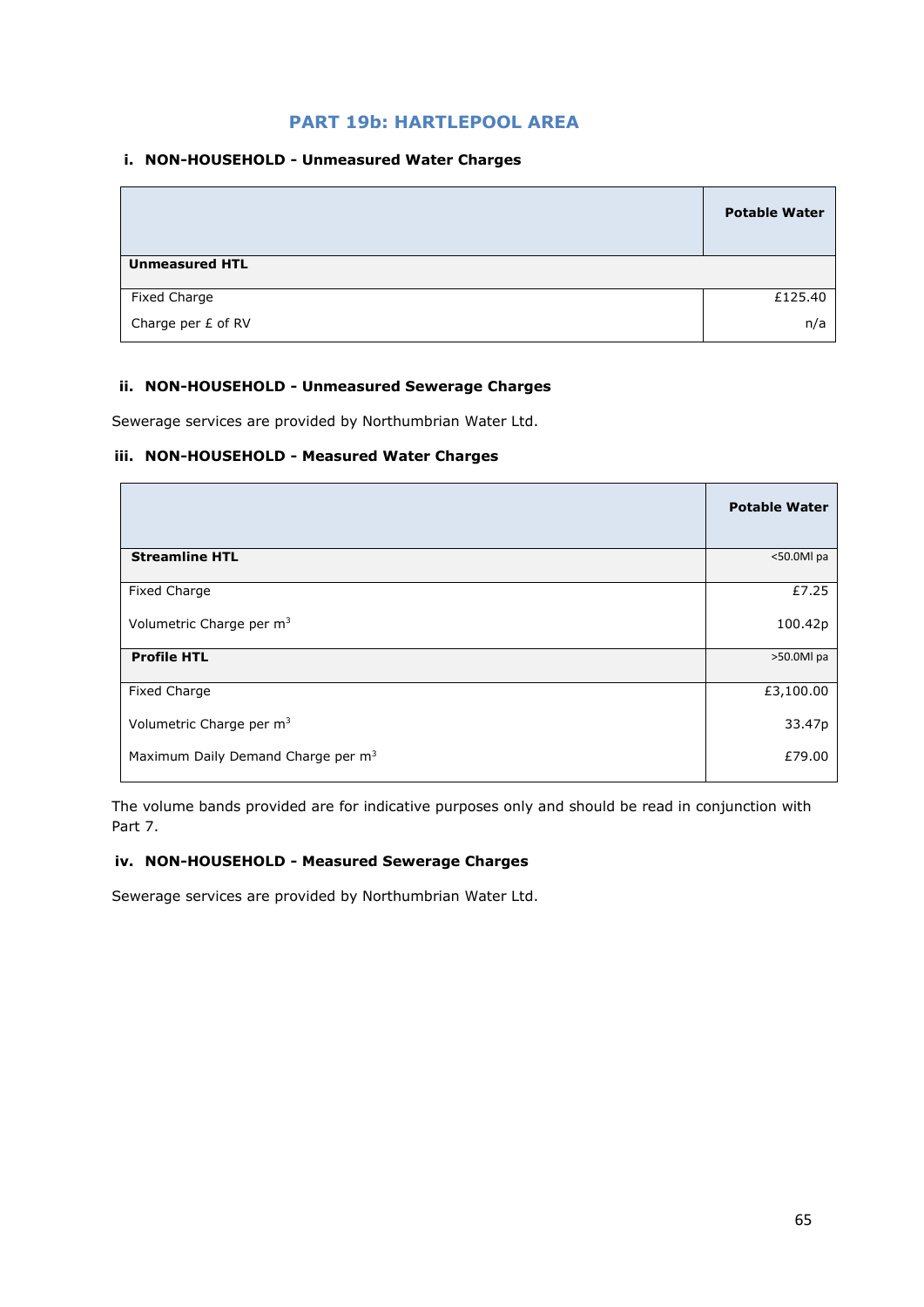# **PART 19c: FINNINGLEY AREA**

#### **i. NON-HOUSEHOLD - Unmeasured Water Charges**

Water services are provided by Yorkshire Water Services Ltd.

#### **ii. NON-HOUSEHOLD - Unmeasured Sewerage Charges**

|                       | <b>Foul Water</b><br><b>Drainage</b> | <b>Highway</b><br><b>Drainage</b> | Foul<br>Water &<br><b>Highway</b><br><b>Drainage</b> |
|-----------------------|--------------------------------------|-----------------------------------|------------------------------------------------------|
| <b>Unmeasured FIN</b> |                                      |                                   |                                                      |
| <b>Fixed Charge</b>   | £73.00                               | £21.00                            | £94.00                                               |
| Charge per £ of RV    | 36.51p                               | n/a                               | 36.51p                                               |

 $1$  Separate charges for Foul Water and Highway Drainage are provided for information purposes only. The service combination will apply and be billed to each Premises.

### **iii. NON-HOUSEHOLD - Measured Water Charges**

Water services are provided by Yorkshire Water Services Ltd.

#### **iv. NON-HOUSEHOLD - Measured Sewerage Charges**

|                                      | <b>Foul Water</b><br><b>Drainage</b> | <b>Highway</b><br><b>Drainage</b> | Foul<br>Water &<br><b>Highway</b><br><b>Drainage</b> |
|--------------------------------------|--------------------------------------|-----------------------------------|------------------------------------------------------|
| <b>Streamline FIN</b>                |                                      |                                   |                                                      |
| Fixed Charge                         | £5.00                                | £21.00                            | £26.00                                               |
| Volumetric Charge per m <sup>3</sup> | 99.79p                               | n/a                               | 99.79p                                               |

<sup>1</sup> Separate charges for Foul Water and Highway Drainage are provided for information purposes only. The service combination will apply and be billed to each Premises.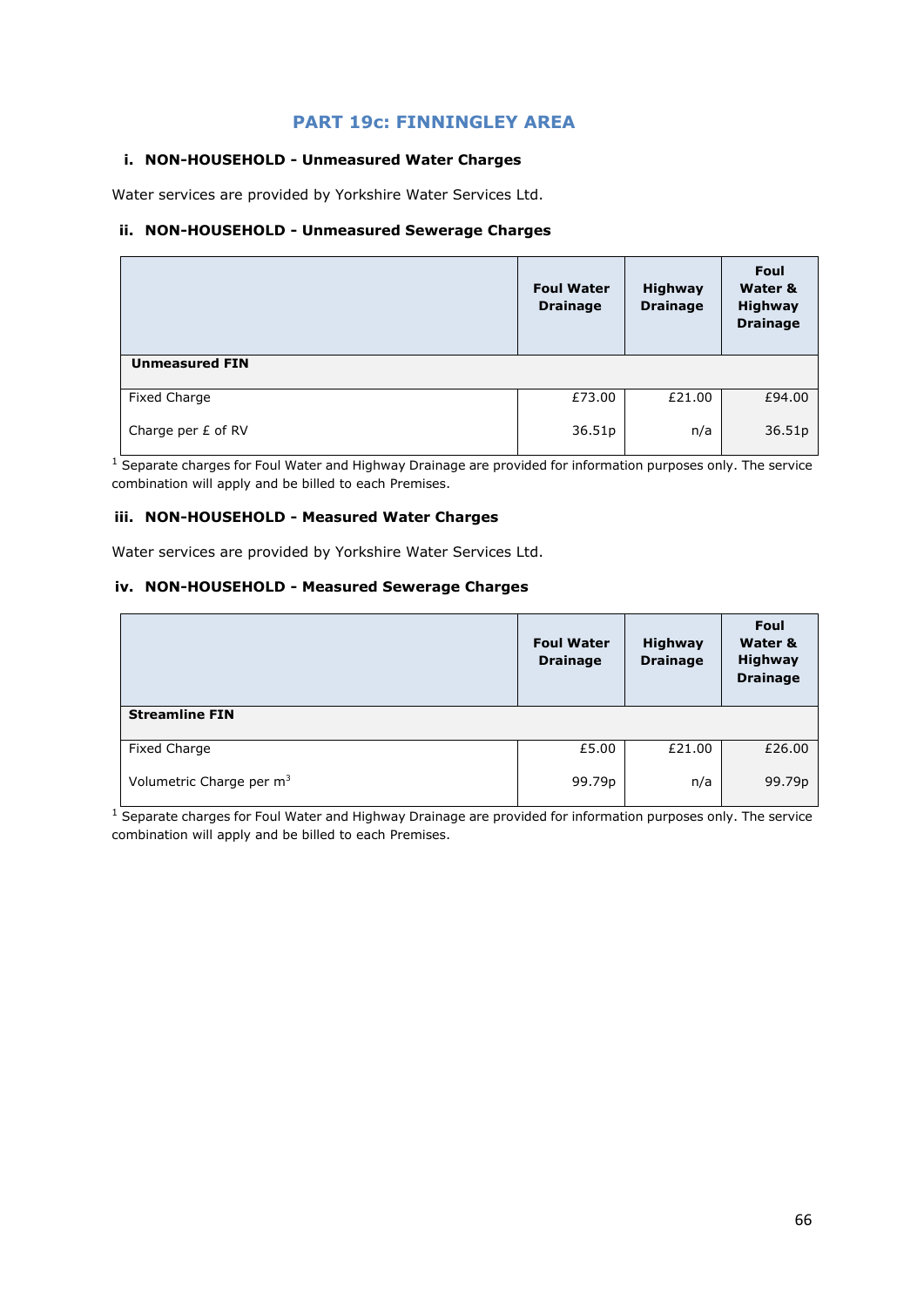# **PART 19d: NORTHSTOWE AREA**

### **i. NON-HOUSEHOLD - Measured Water Charges**

|                                  | <b>Potable Water</b> |
|----------------------------------|----------------------|
| <b>Standing Charges</b>          |                      |
| 15mm to 50mm Meter               | £23.06               |
| 51mm to 80mm Meter               | £126.33              |
| 81mm to 100mm Meter              | £136.97              |
| 80mm inferential Meter           | £126.33              |
| 100mm inferential Meter and over | £172.25              |

| <b>Streamline CBG</b>                | $<$ 150.0Ml |
|--------------------------------------|-------------|
|                                      |             |
| <b>Standing Charge</b>               | As above    |
| Volumetric Charge per m <sup>3</sup> | 91.72p      |
| <b>Profile C150</b>                  | $>150.0$ M  |
|                                      |             |
| <b>Standing Charge</b>               | As above    |
| Volumetric Charge per m <sup>3</sup> | 72.49p      |

The annual volume bands provided are for indicative purposes only and should be read in conjunction with Part 7.

### **ii. NON-HOUSEHOLD – Measured Sewerage Charges**

See Anglian Area Sewerage Charges in Part 19a of the Schedule of Charges.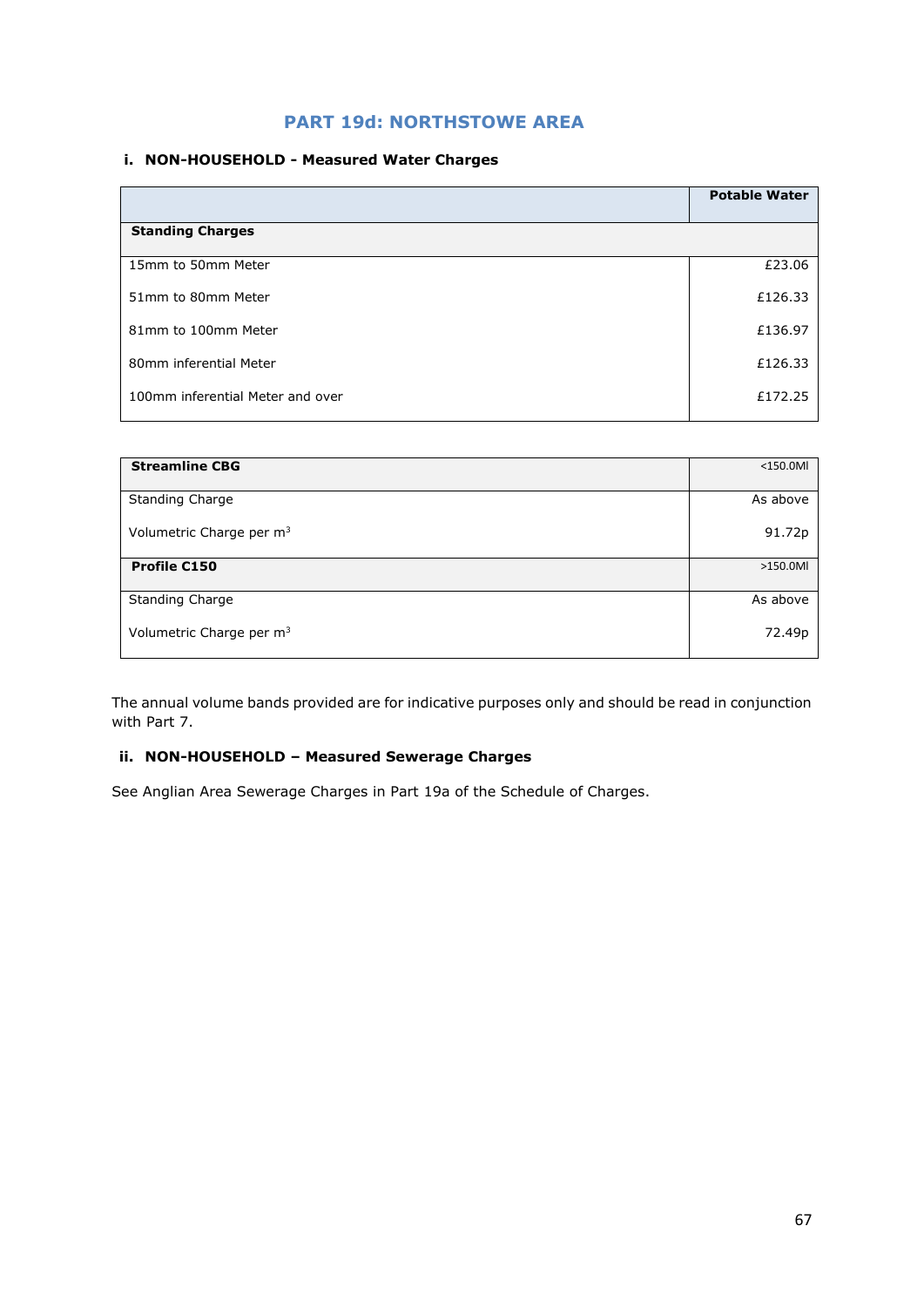# **PART 19e: WOODS MEADOW & FLIXTON AREA**

#### **i. NON-HOUSEHOLD – Measured Water Charges**

|                         | <b>Potable Water</b> |
|-------------------------|----------------------|
| <b>Standing Charges</b> |                      |
| 15mm to 20mm Meter      | £21.10               |
| 25mm to 30mm Meter      | £35.20               |
| 35mm Meter              | £52.80               |
| 40mm Meter              | £70.33               |
| 50mm Meter              | £175.83              |
| 65mm Meter and over     | £527.50              |
|                         |                      |

| <b>Streamline SFK</b>                | $<$ 20.0Ml      |
|--------------------------------------|-----------------|
| Standing Charge                      | As above        |
|                                      |                 |
| Volumetric Charge per m <sup>3</sup> | 147.72p         |
|                                      |                 |
| <b>Profile S20</b>                   | 20.0 to 50.0Ml  |
| Standing Charge                      | As above        |
| Fixed Charge                         | £1,474.60       |
| Volumetric Charge per m <sup>3</sup> | 140.33p         |
|                                      |                 |
| <b>Profile S50</b>                   | 50.0 to 175.0Ml |
|                                      |                 |
| Standing Charge                      | As above        |
| Fixed Charge                         | £7,383.95       |
|                                      |                 |
| Volumetric Charge per m <sup>3</sup> | 128.52p         |
| <b>Profile S175</b>                  | $>175.0$ MI     |
|                                      |                 |
| Standing Charge                      | As above        |
| Fixed Charge                         | £28,068.50      |
|                                      |                 |
| Volumetric Charge per m <sup>3</sup> | 116.70p         |
|                                      |                 |

The annual volume bands provided are for indicative purposes only and should be read in conjunction with Part 7.

#### **ii. NON-HOUSEHOLD - Measured Sewerage Charges**

See Anglian Area Sewerage Charges in Part 19a of the Schedule of Charges.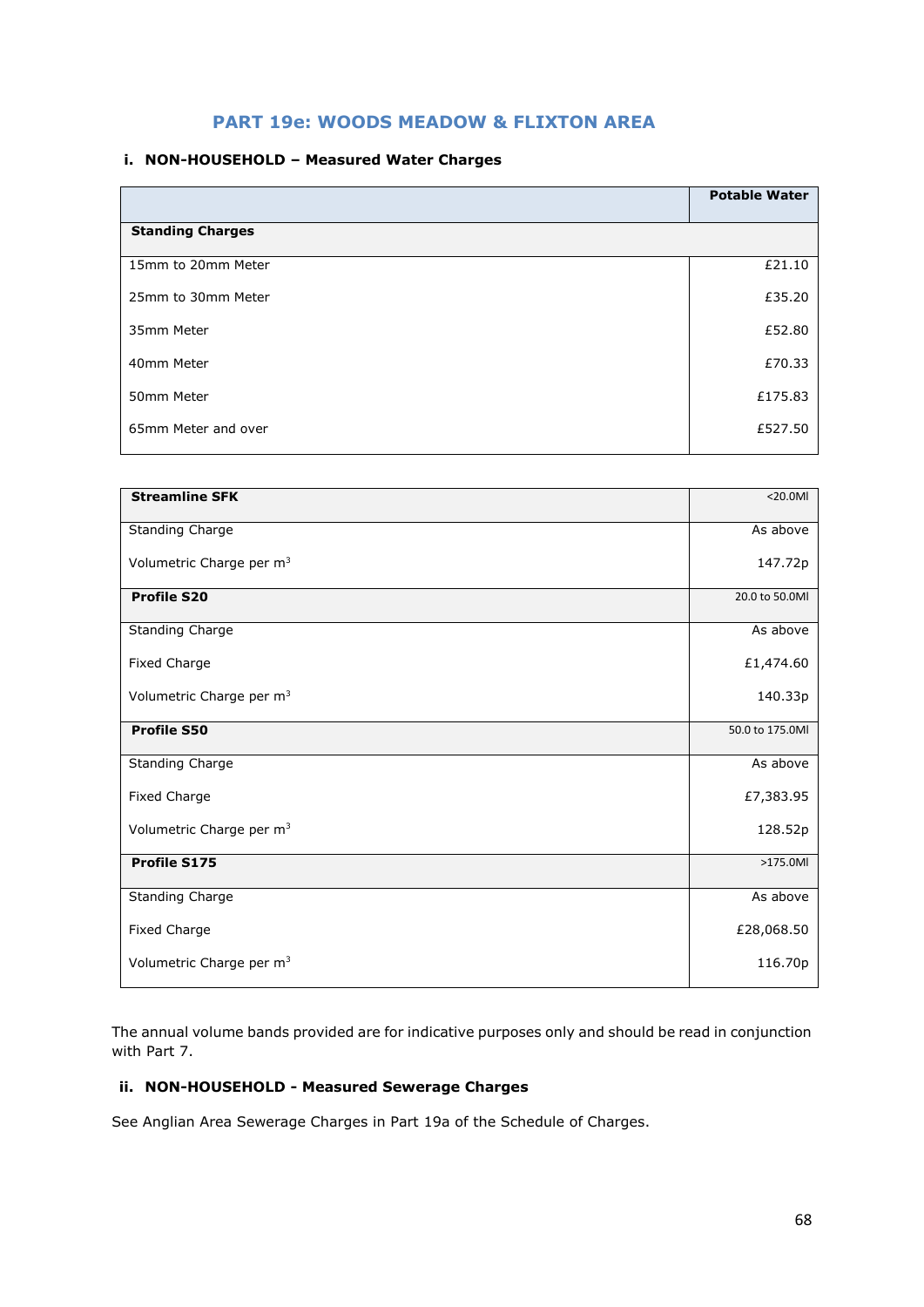# **PART 19f: SPECIAL AGREEMENTS**

### **i. NON-HOUSEHOLD – Humberside Special Industrial Scheme**

|                                      | <b>Potable Water</b> |
|--------------------------------------|----------------------|
| <b>ANHPOT1</b>                       |                      |
| Reservation Charge                   | £168,348.00          |
| Volumetric Charge per m <sup>3</sup> | 39.37p               |
| <b>ANHPOT2</b>                       |                      |
| Reservation Charge                   | £63,224.00           |
| Volumetric Charge per m <sup>3</sup> | 39.37p               |
| <b>ANHPOT3</b>                       |                      |
| Reservation Charge                   | £202,107.00          |
| Volumetric Charge per m <sup>3</sup> | 39.37p               |

# **ii. NON-HOUSEHOLD – Reverse Osmosis (RO)**

|                                                                   | <b>Reverse</b><br><b>Osmosis</b> |
|-------------------------------------------------------------------|----------------------------------|
| <b>ANHNONPOT1</b>                                                 |                                  |
| Fixed Charge                                                      | Subject to                       |
| Volumetric Charge                                                 | renegotiation                    |
| <b>ANHNONPOT2</b>                                                 |                                  |
| <b>Potable Water</b>                                              |                                  |
| <b>Fixed Charge</b>                                               | See Profile<br>(Hartlepool)      |
| Volumetric Charge per m <sup>3</sup>                              | (part 19b)                       |
| Maximum Daily Demand Charge per m <sup>3</sup>                    |                                  |
|                                                                   | Plus                             |
| Water Lost Through Process - Volumetric Charge per m <sup>3</sup> | Subject to<br>renegotiation      |
|                                                                   | Plus                             |
| <b>Reverse Osmosis (RO)</b>                                       |                                  |
| <b>Fixed Charge</b>                                               | Subject to                       |
| Volumetric Charge per m <sup>3</sup>                              | renegotiation                    |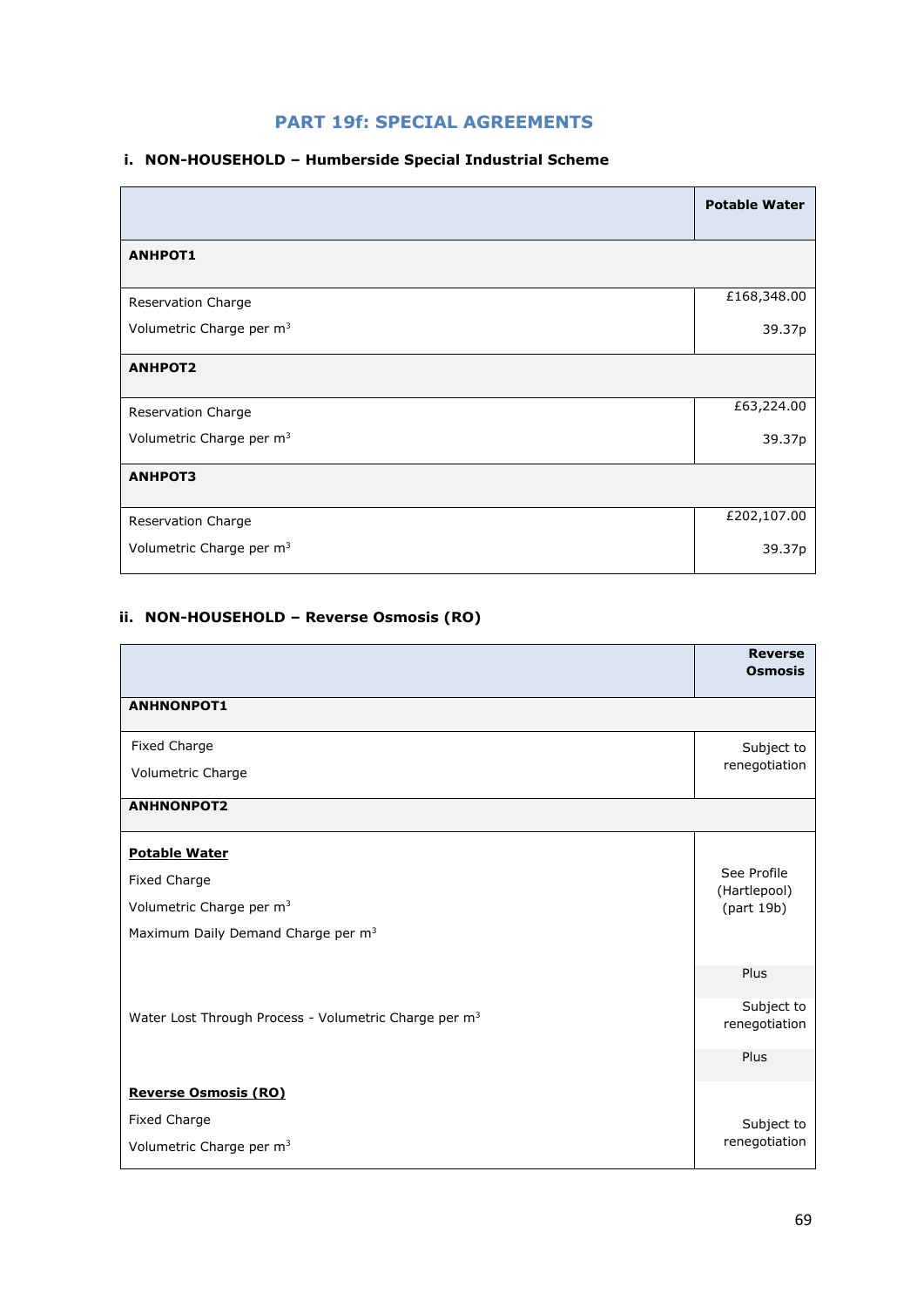# **PART 20: SCHEDULE OF HOUSEHOLD CHARGES**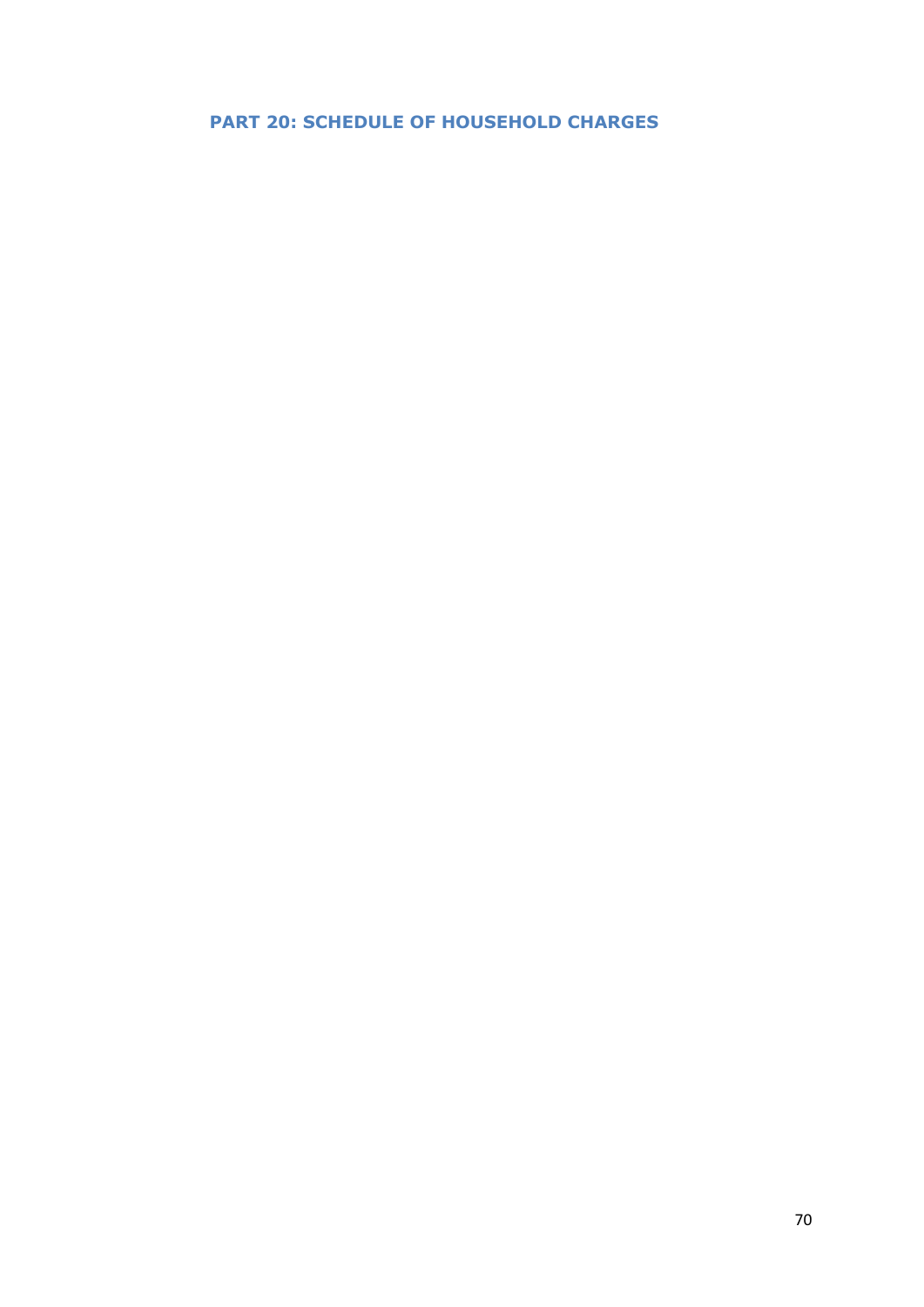### **i. HOUSEHOLD - Unmeasured Water Charges**

|                                         | <b>Potable</b><br>Water |  |  |  |
|-----------------------------------------|-------------------------|--|--|--|
| Rateable Value up to £1,000 (inclusive) |                         |  |  |  |
| Fixed Charge                            | £247.80                 |  |  |  |
| Charge per £ of RV                      | 15.58p                  |  |  |  |
| Rateable Value from £1,001 to £5,000    |                         |  |  |  |
| Fixed Charge                            | £495.60                 |  |  |  |
| Charge per £ of RV                      | 15.58p                  |  |  |  |
| Rateable Value above £5,000             |                         |  |  |  |
| Fixed Charge                            | £1,239.00               |  |  |  |
| Charge per $E$ of RV                    | 15.58p                  |  |  |  |
| <b>Zero or No Rateable Value</b>        |                         |  |  |  |
| Fixed Charge                            | £247.80                 |  |  |  |

### **ii. HOUSEHOLD - Unmeasured Sewerage Charges**

|                                         | Foul<br>Water<br><b>Drainage</b> | <b>Surface</b><br>Water<br><b>Drainage</b> | <b>Highway</b><br><b>Drainage</b> | Foul<br>Water,<br><b>Surface</b><br>Water &<br><b>Highway</b><br><b>Drainage</b> | Foul<br>Water &<br><b>Highway</b><br><b>Drainage</b> | <b>Surface</b><br>Water &<br><b>Highway</b><br><b>Drainage</b> |  |  |
|-----------------------------------------|----------------------------------|--------------------------------------------|-----------------------------------|----------------------------------------------------------------------------------|------------------------------------------------------|----------------------------------------------------------------|--|--|
| Rateable Value up to £1,000 (inclusive) |                                  |                                            |                                   |                                                                                  |                                                      |                                                                |  |  |
| Fixed Charge                            | £218.80                          | £39.00                                     | £21.00                            | £278.80                                                                          | £239.80                                              | £60.00                                                         |  |  |
| Charge per $E$ of RV                    | 15.83p                           | n/a                                        | n/a                               | 15.83p                                                                           | 15.83p                                               | n/a                                                            |  |  |
| Rateable Value from £1,001 to £5,000    |                                  |                                            |                                   |                                                                                  |                                                      |                                                                |  |  |
| <b>Fixed Charge</b>                     | £437.60                          | £39.00                                     | £21.00                            | £497.60                                                                          | £458.60                                              | £60.00                                                         |  |  |
| Charge per £ of RV                      | 15.83p                           | n/a                                        | n/a                               | 15.83p                                                                           | 15.83p                                               | n/a                                                            |  |  |
| Rateable Value above £5,000             |                                  |                                            |                                   |                                                                                  |                                                      |                                                                |  |  |
| Fixed Charge                            | £1,094.00                        | £39.00                                     | £21.00                            | £1,154.00                                                                        | £1,115.00                                            | £60.00                                                         |  |  |
| Charge per £ of RV                      | 15.83p                           | n/a                                        | n/a                               | 15.83p                                                                           | 15.83p                                               | n/a                                                            |  |  |
| Zero or No Rateable Value               |                                  |                                            |                                   |                                                                                  |                                                      |                                                                |  |  |
| <b>Fixed Charge</b>                     | £218.80                          | £39.00                                     | £21.00                            | £278.80                                                                          | £239.80                                              | £60.00                                                         |  |  |

<sup>1</sup> Separate charges for Foul Water, Surface Water and Highway Drainage are provided for information purposes only. One of the service combinations will apply and be billed for each Premises depending on the services received.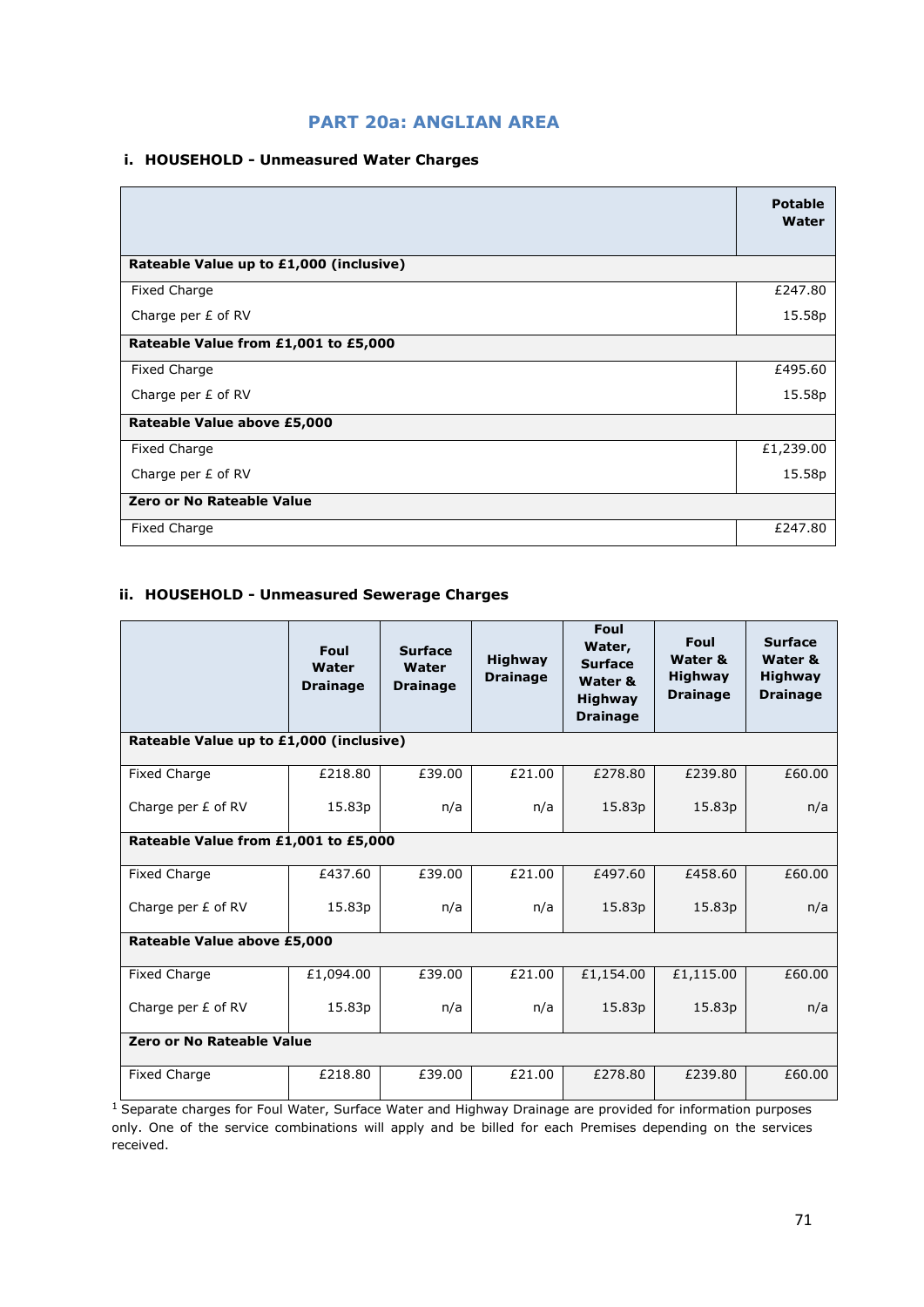### **PART 20a: ANGLIAN AREA**

#### **iii. HOUSEHOLD - Measured Water Charges**

|                                      | <b>Potable</b><br>Water |
|--------------------------------------|-------------------------|
| <b>Standard</b>                      |                         |
| Fixed Charge                         | £4.40                   |
| Volumetric Charge per m <sup>3</sup> | 167.00p                 |

### **iv. HOUSEHOLD - Measured Sewerage Charges**

|                               | Foul<br>Water<br><b>Drainage</b> | <b>Surface</b><br>Water<br><b>Drainage</b> | <b>Highway</b><br><b>Drainage</b> | Foul<br>Water,<br><b>Surface</b><br>Water &<br><b>Highway</b><br><b>Drainage</b> | Foul<br>Water &<br><b>Highway</b><br><b>Drainage</b> | <b>Surface</b><br>Water &<br><b>Highway</b><br><b>Drainage</b> |
|-------------------------------|----------------------------------|--------------------------------------------|-----------------------------------|----------------------------------------------------------------------------------|------------------------------------------------------|----------------------------------------------------------------|
| <b>Standard</b>               |                                  |                                            |                                   |                                                                                  |                                                      |                                                                |
| <b>Fixed Charge</b>           | £4.70                            | £39.00                                     | £21.00                            | £64.70                                                                           | £25.70                                               | £60.00                                                         |
| Volumetric<br>Charge per $m3$ | 169.74p                          | n/a                                        | n/a                               | 169.74p                                                                          | 169.74p                                              | n/a                                                            |

<sup>1</sup> Separate charges for Foul Water, Surface Water and Highway Drainage are provided for information purposes only. One of the service combinations above will apply and be billed for each Premises depending on the services received.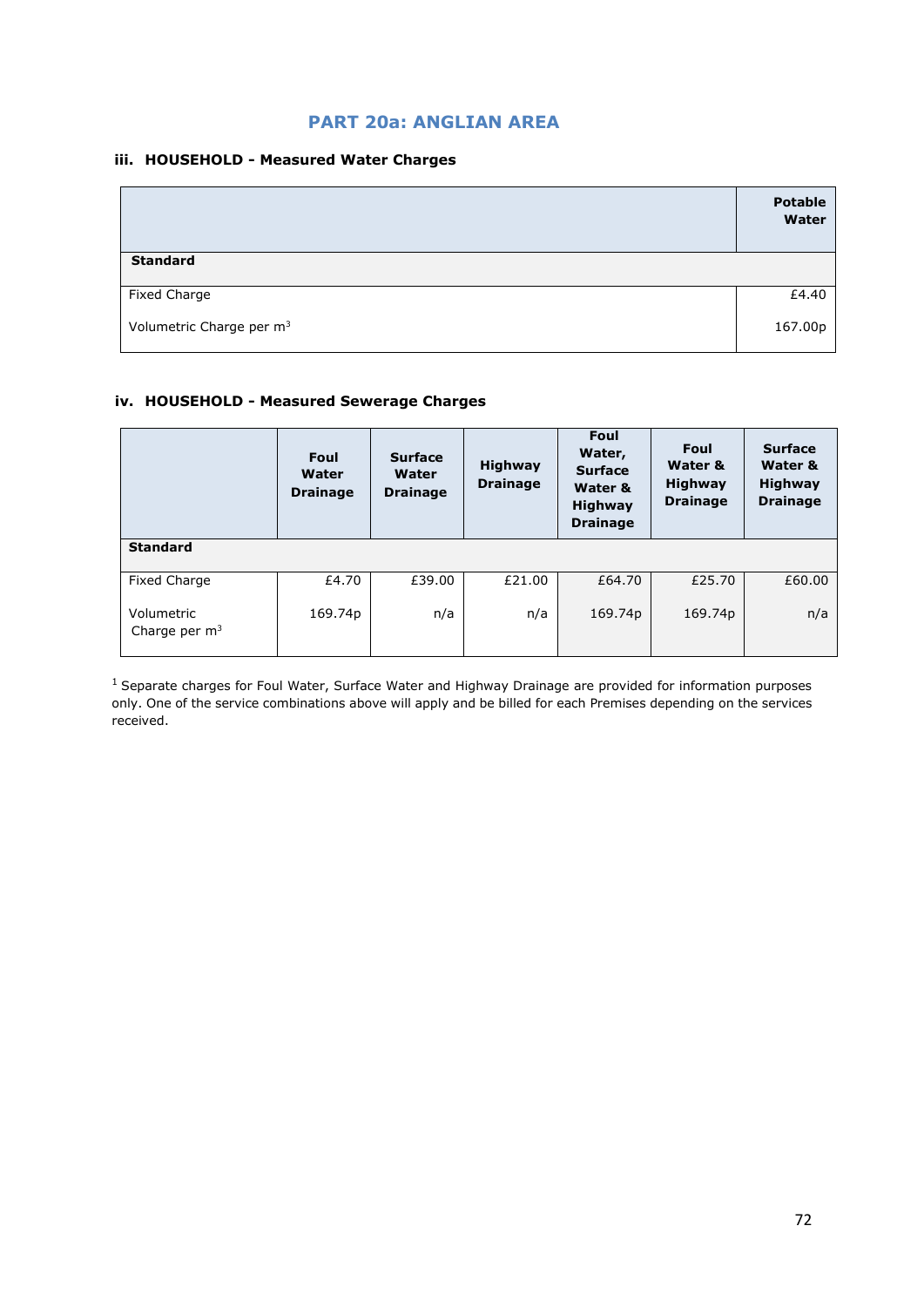### **PART 20b: HARTLEPOOL AREA**

#### **i. HOUSEHOLD - Unmeasured Water Charges**

|                    | <b>Potable</b><br>Water |
|--------------------|-------------------------|
| <b>Unmeasured</b>  |                         |
| Fixed Charge       | £125.40                 |
| Charge per £ of RV | n/a                     |

#### **ii. HOUSEHOLD - Unmeasured Sewerage Charges**

Sewerage services are provided by Northumbrian Water Ltd.

#### **iii. HOUSEHOLD - Measured Water Charges**

|                                      | <b>Potable</b><br>Water |
|--------------------------------------|-------------------------|
| <b>Standard</b>                      |                         |
| <b>Fixed Charge</b>                  | £6.35                   |
| Volumetric Charge per m <sup>3</sup> | 110.74p                 |

#### **iv. HOUSEHOLD - Measured Sewerage Charges**

Sewerage services are provided by Northumbrian Water Ltd.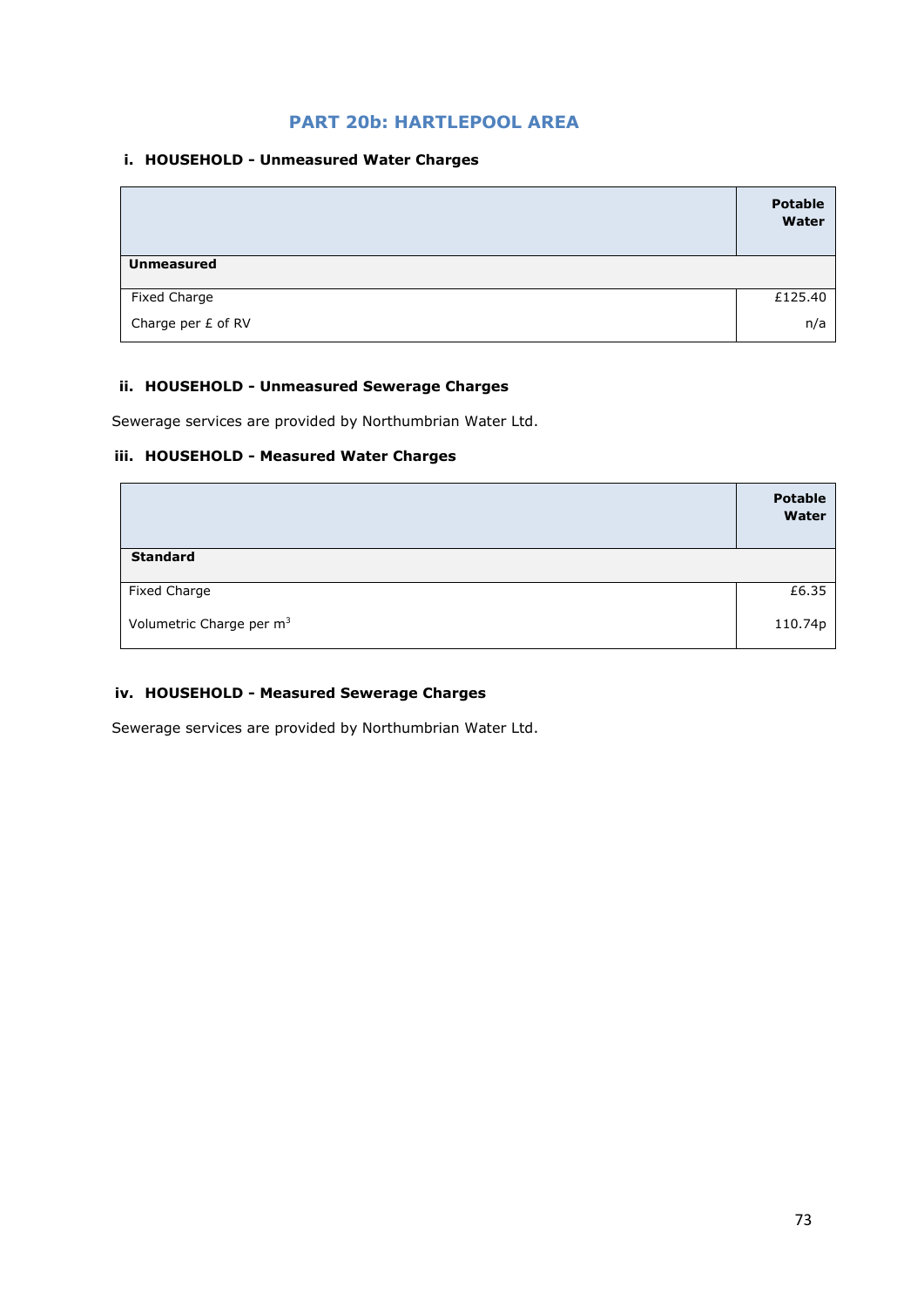### **PART 20c: FINNINGLEY AREA**

#### **i. HOUSEHOLD - Unmeasured Water Charges**

Water services are provided by Yorkshire Water Services Ltd.

#### **ii. HOUSEHOLD - Unmeasured Sewerage Charges**

|                    | <b>Foul Water</b><br><b>Drainage</b> | <b>Highway</b><br><b>Drainage</b> | <b>Foul Water</b><br>& Highway<br><b>Drainage</b> |
|--------------------|--------------------------------------|-----------------------------------|---------------------------------------------------|
| <b>Unmeasured</b>  |                                      |                                   |                                                   |
| Fixed Charge       | £73.00                               | £21.00                            | £94.00                                            |
| Charge per £ of RV | 36.51p                               | n/a                               | 36.51p                                            |

<sup>1</sup> Separate charges for Foul Water and Highway Drainage are provided for information purposes only. The service combination above will apply and be billed to each Premises.

### **iii. HOUSEHOLD - Measured Water Charges**

Water services are provided by Yorkshire Water Services Ltd.

#### **iv. HOUSEHOLD - Measured Sewerage Charges**

|                                      | <b>Foul Water</b><br><b>Drainage</b> | Highway<br><b>Drainage</b> | <b>Foul Water</b><br>& Highway<br><b>Drainage</b> |
|--------------------------------------|--------------------------------------|----------------------------|---------------------------------------------------|
| <b>Standard</b>                      |                                      |                            |                                                   |
| <b>Fixed Charge</b>                  | £4.70                                | £21.00                     | £25.70                                            |
| Volumetric Charge per m <sup>3</sup> | 99.79p                               | n/a                        | 99.79p                                            |

<sup>1</sup> Separate charges for Foul Water and Highway Drainage are provided for information purposes only. The service combination above will apply and be billed to each Premises.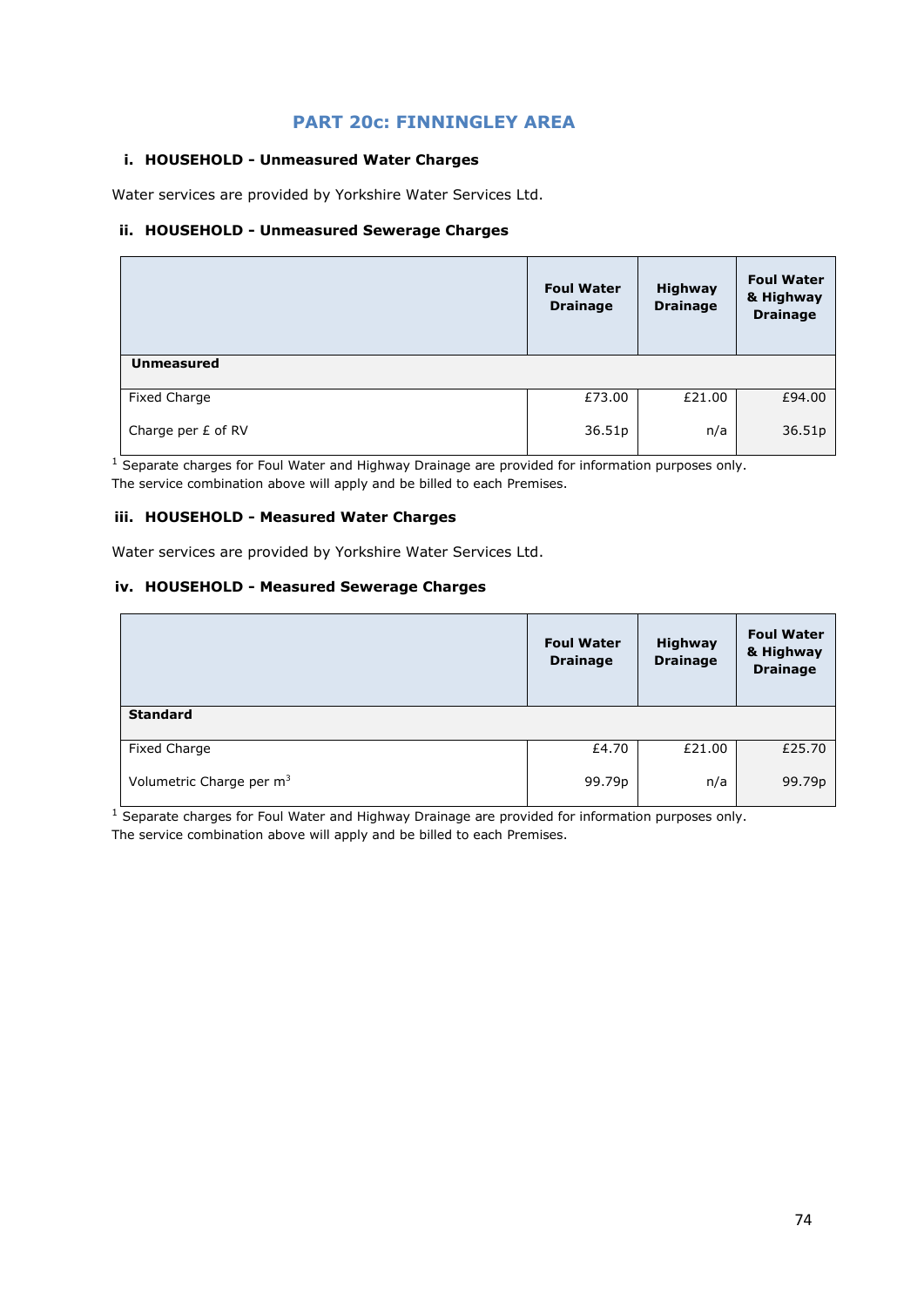## **PART 20d: NORTHSTOWE AREA**

#### **i. HOUSEHOLD - Measured Water Charges**

|                                      | <b>Potable</b><br>Water |
|--------------------------------------|-------------------------|
| Everyday                             |                         |
| <b>Standing Charge</b>               | £23.06                  |
| Volumetric Charge per m <sup>3</sup> | 91.72p                  |

### **ii. HOUSEHOLD - Measured Sewerage Charges**

See Anglian Area Sewerage Charges in Part 20a of the Schedule of Charges.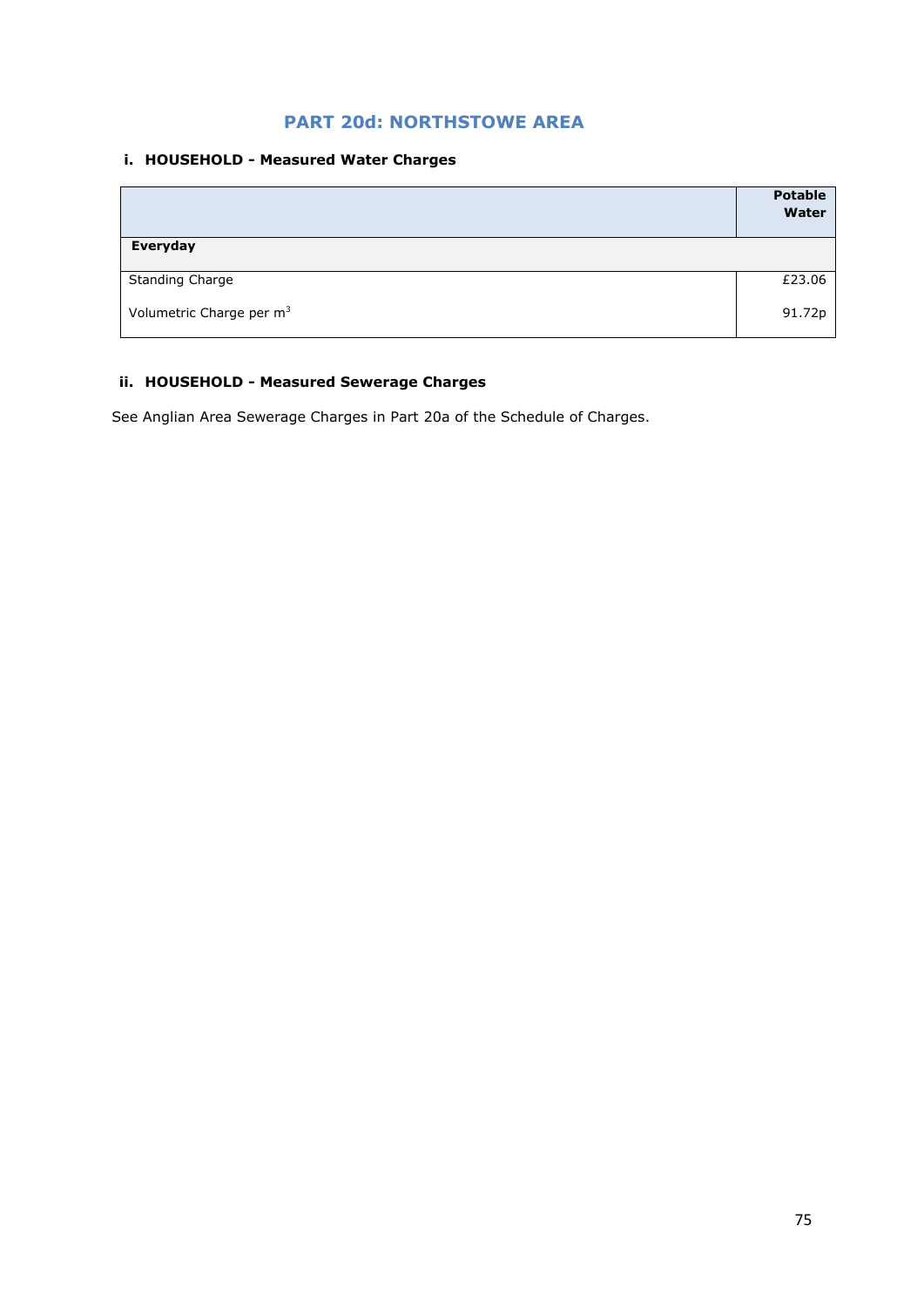## **PART 20e: WOODS MEADOW AREA**

#### **i. HOUSEHOLD - Measured Water Charges**

|                                      | <b>Potable</b><br>Water |
|--------------------------------------|-------------------------|
| Everyday                             |                         |
| <b>Standing Charge</b>               | £21.10                  |
| Volumetric Charge per m <sup>3</sup> | 139.74p                 |

### **ii. HOUSEHOLD - Measured Sewerage Charges**

See Anglian Area Sewerage Charges in Part 20a of the Schedule of Charges.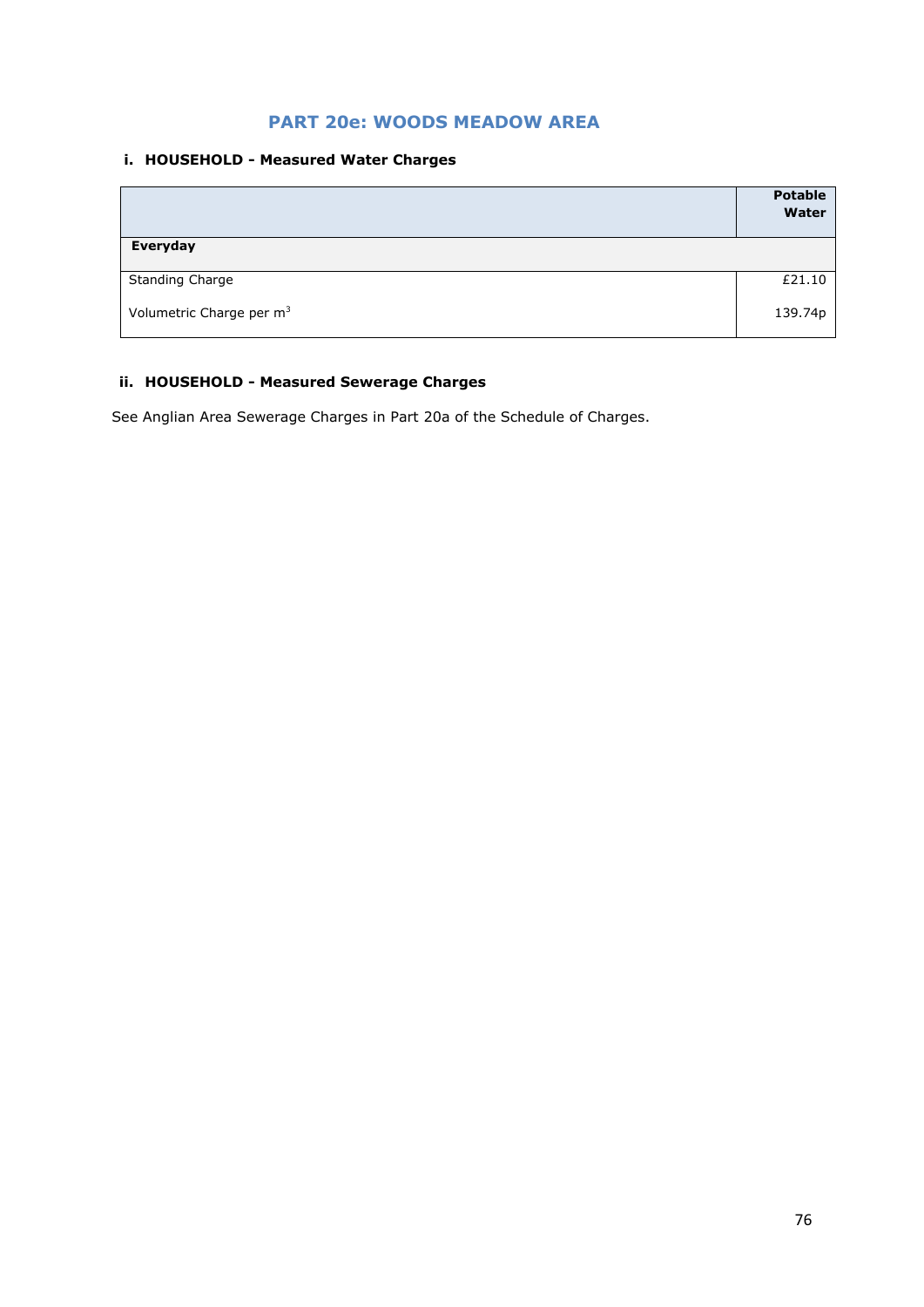## **PART 21: SCHEDULE OF CMOS TARIFF CODES**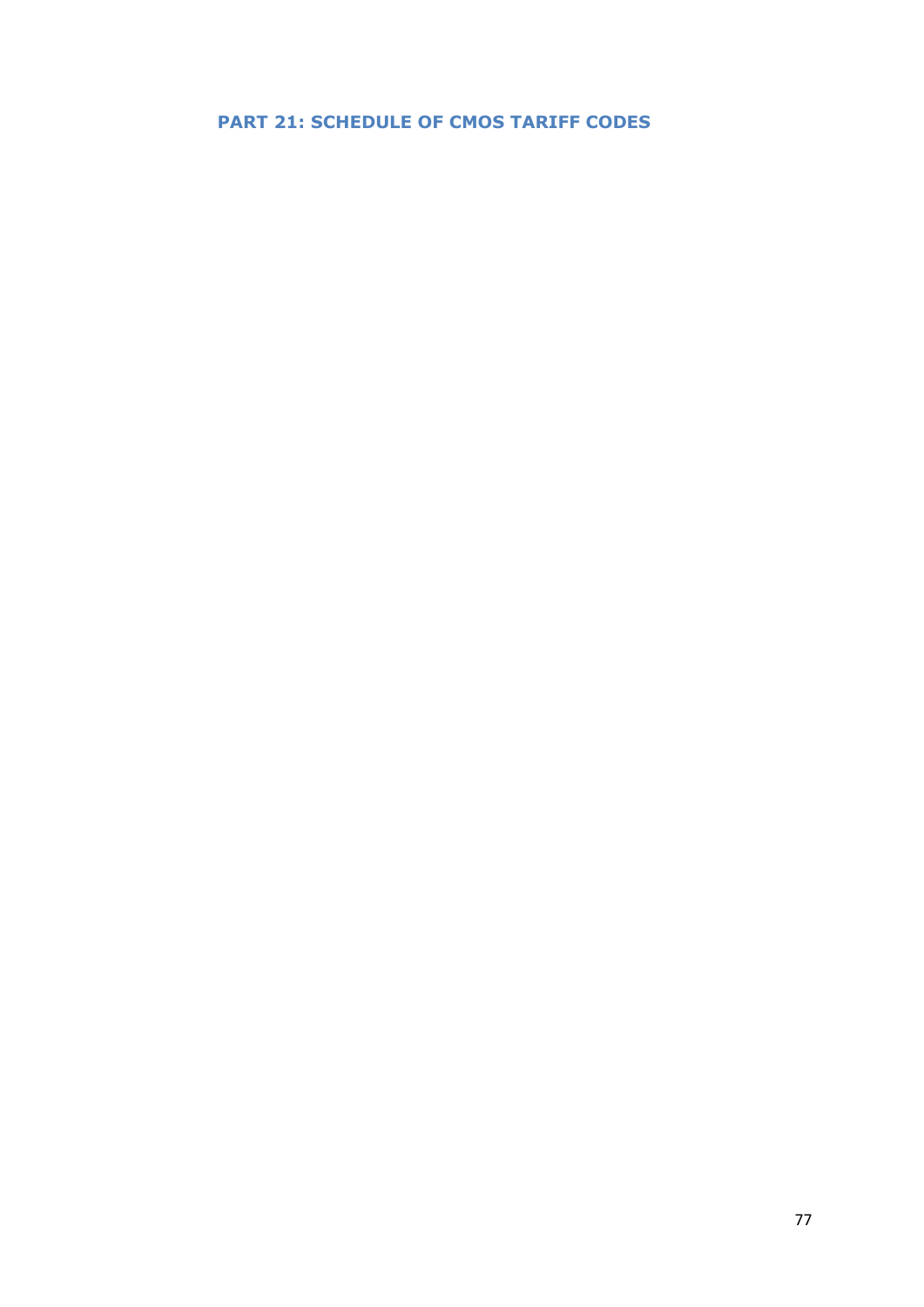## **PART 21a (ANGLIAN AREA)**

|                                         | <b>Potable</b> | Non-potable |
|-----------------------------------------|----------------|-------------|
| <b>Unmeasured Water</b>                 |                |             |
| Rateable Value up to £1,000 (inclusive) | AWUSDWP1       | n/a         |
| Rateable Value from £1,001 to £5,000    | AWUSDWP2       | n/a         |
| Rateable Value above £5,000             | AWUSDWP3       | n/a         |
| Zero or No Rateable Value               | AWUCZWP        | n/a         |
| Streamline Green Assessed               | AWUSGWP        | n/a         |

|                                         | <b>Foul Water &amp;</b><br><b>Surface Water</b><br><b>Drainage</b> | <b>Foul Water</b> | <b>Surface Water</b><br><b>Drainage</b> |
|-----------------------------------------|--------------------------------------------------------------------|-------------------|-----------------------------------------|
| <b>Unmeasured Sewerage</b>              |                                                                    |                   |                                         |
| Rateable Value up to £1,000 (inclusive) | AWUSDFS1                                                           | AWUSDFO1          | AWUSDSO                                 |
| Rateable Value from £1,001 to £5,000    | AWUSDES2                                                           | AWUSDE02          | AWUSDSO                                 |
| Rateable Value above £5,000             | AWUSDFS3                                                           | AWUSDFO3          | AWUSDSO                                 |
| Zero or No Rateable Value               | <b>AWUCZWFS</b>                                                    | AWUCZWFO          | AWUCZWSO                                |
| Streamline Green Assessed               | AWUSGFS                                                            | AWUSGFO           | <b>AWUSGSO</b>                          |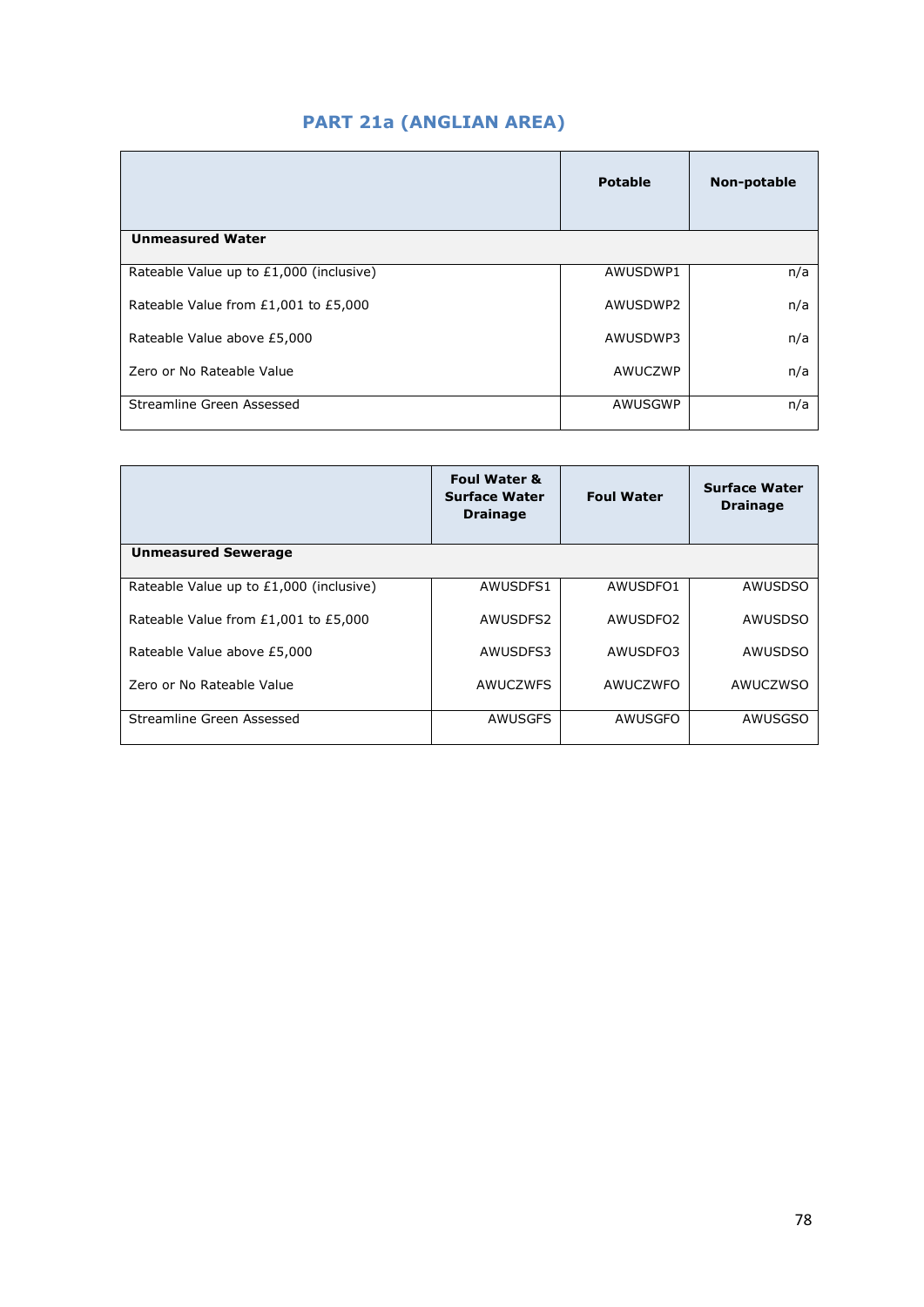## **PART 21a (ANGLIAN AREA)**

|                        | <b>Potable</b> | Non-potable |
|------------------------|----------------|-------------|
| <b>Measured Water</b>  |                |             |
| Streamline Green       | AWMSGWP        | n/a         |
| Streamline Orange      | AWMSOWP        | AWMSOWN     |
| <b>Streamline Blue</b> | AWMSBWP        | AWMSBWN     |
| Profile                | AWMIN10WP      | AWMIN10WN   |
| Profile Plus           | AWMINPPWP      | AWMINPPWN   |
| Profile Interruptible  | AWMIIWP        | n/a         |
| Profile Industrial     | n/a            | AWMIPWN     |
|                        |                |             |

|                          | <b>Foul Water &amp;</b><br><b>Surface Water</b><br><b>Drainage</b> | <b>Foul Water</b> | <b>Surface Water</b><br><b>Drainage</b> |
|--------------------------|--------------------------------------------------------------------|-------------------|-----------------------------------------|
| <b>Measured Sewerage</b> |                                                                    |                   |                                         |
| Streamline Green         | AWMSGFS                                                            | <b>AWMSGFO</b>    | <b>AWMSGSO</b>                          |
| Streamline Orange        | AWMSOFS                                                            | AWMSOFO           | <b>AWMSOSO</b>                          |
| Streamline Blue          | <b>AWMSBFS</b>                                                     | <b>AWMSBFO</b>    | <b>AWMSBSO</b>                          |
| Profile Plus             | <b>AWMPPFS</b>                                                     | <b>AWMPPFO</b>    | <b>AWMPPSO</b>                          |

|                         | <b>Trade Effluent</b> |
|-------------------------|-----------------------|
| Streamline Green        | TE_GREEN              |
| Streamline Orange       | TE_ORANGE             |
| Streamline Blue         | TE_BLUE               |
| Profile Plus            | TE INDUS              |
| Unmeasured Fixed Charge | TE MINIMUM            |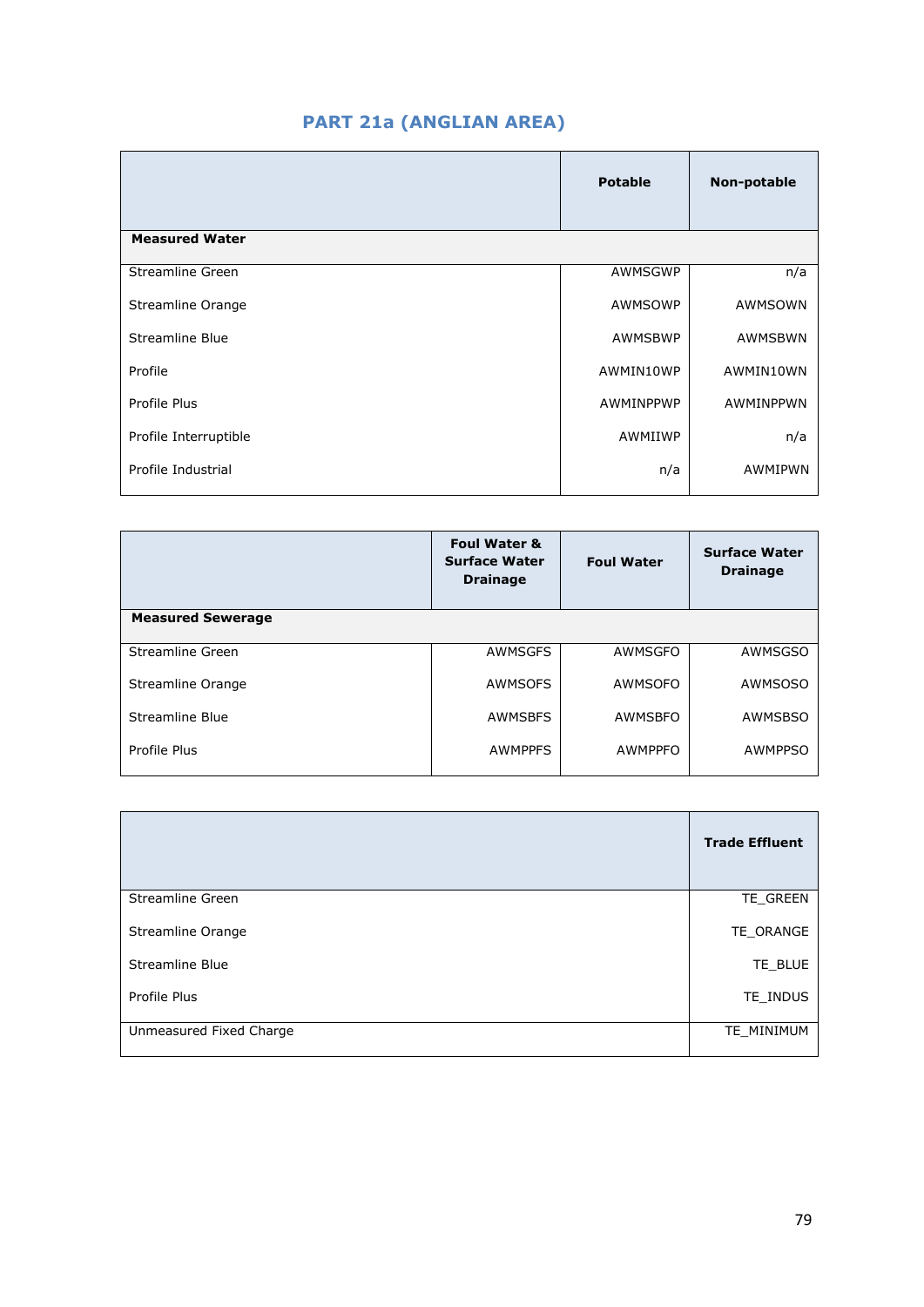## **PART 21b (HARTLEPOOL AREA)**

|                         | <b>Potable</b> | <b>Non-potable</b> |
|-------------------------|----------------|--------------------|
| <b>Unmeasured Water</b> |                |                    |
| Unmeasured HTL          | <b>HPUWWP</b>  | n/a                |
| Streamline HTL Assessed | <b>HPAWSWP</b> | n/a                |

|                       | <b>Potable</b> | <b>Non-potable</b> |
|-----------------------|----------------|--------------------|
| <b>Measured Water</b> |                |                    |
| Streamline HTL        | <b>HPMWSWP</b> | n/a                |
| Profile HTL           | <b>HPMWPWP</b> | n/a                |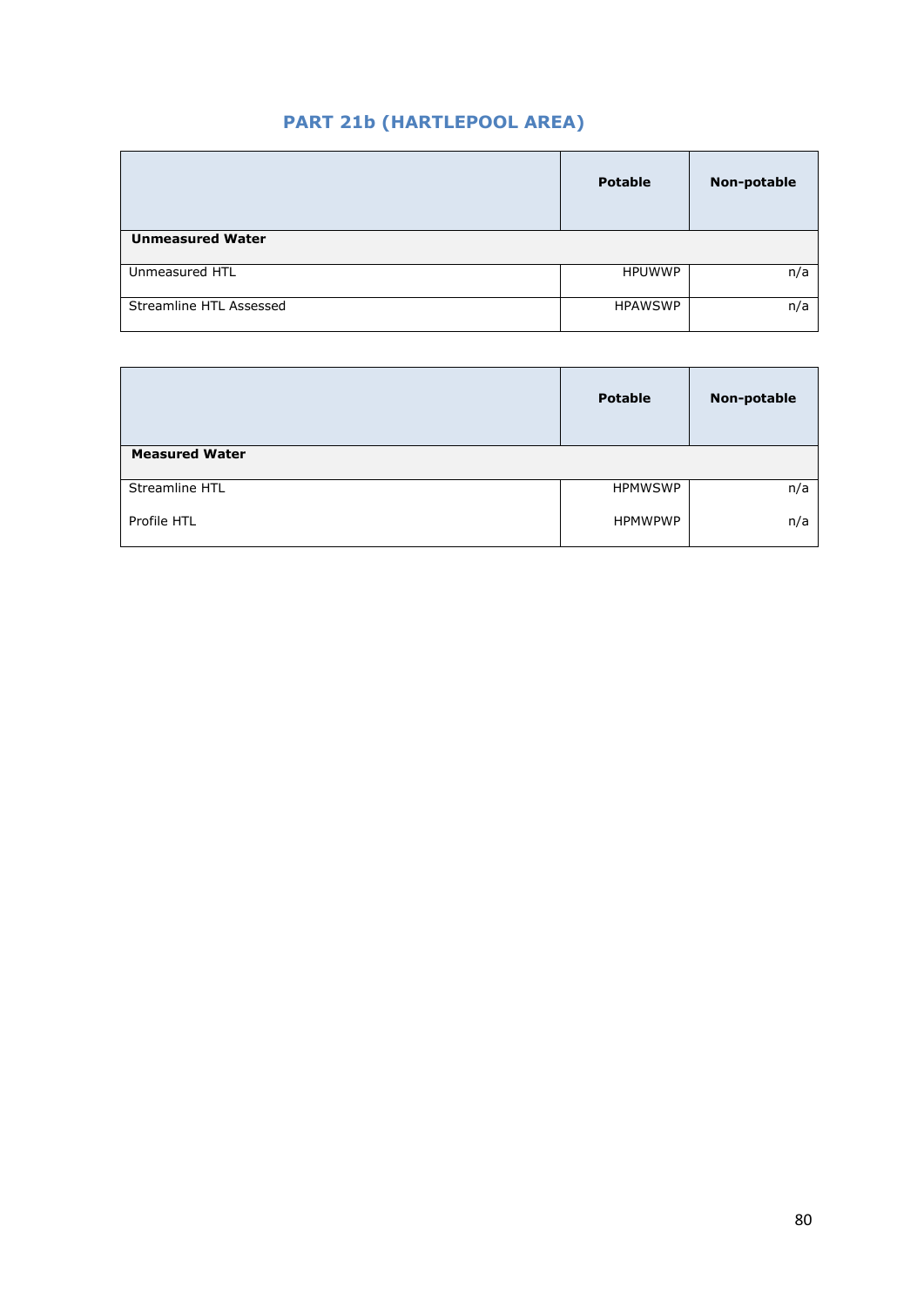## **PART 21c (FINNINGLEY AREA)**

|                            | <b>Foul Water &amp;</b><br><b>Surface Water</b><br><b>Drainage</b> | <b>Foul Water</b> | <b>Surface Water</b><br><b>Drainage</b> |
|----------------------------|--------------------------------------------------------------------|-------------------|-----------------------------------------|
| <b>Unmeasured Sewerage</b> |                                                                    |                   |                                         |
| Unmeasured FIN             | n/a                                                                | AWUFINSFO         | n/a                                     |

|                          | <b>Foul Water &amp;</b><br><b>Surface Water</b><br><b>Drainage</b> | <b>Foul Water</b> | <b>Surface Water</b><br><b>Drainage</b> |
|--------------------------|--------------------------------------------------------------------|-------------------|-----------------------------------------|
| <b>Measured Sewerage</b> |                                                                    |                   |                                         |
| Streamline FIN           | n/a                                                                | AWMFINSFO         | n/a                                     |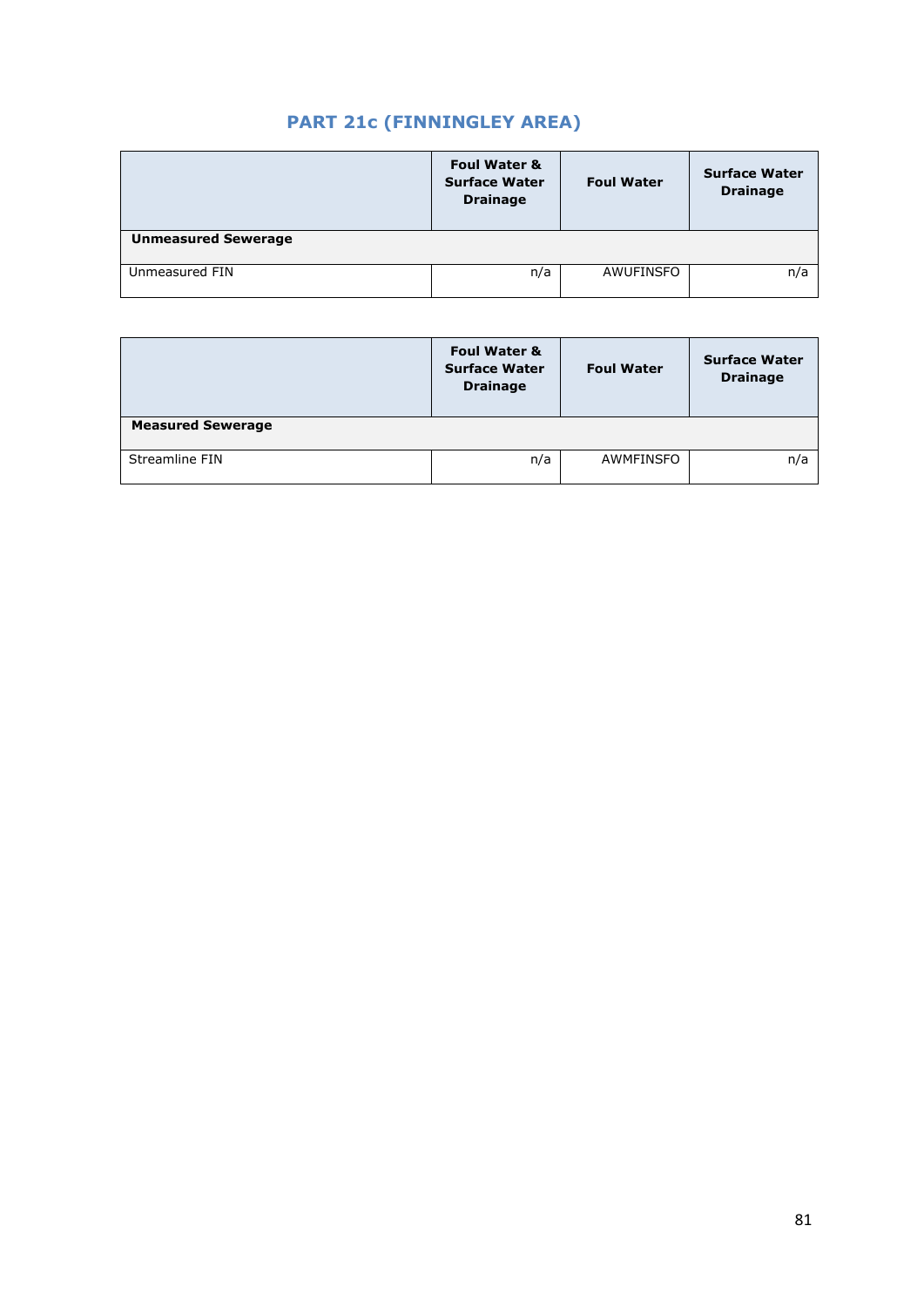## **PART 21d (NORTHSTOWE AREA)**

|                                            | <b>Potable</b>   | Non-potable |
|--------------------------------------------|------------------|-------------|
| <b>Measured Water</b>                      |                  |             |
| <b>Streamline CBG</b>                      | AWMNSWSCBGWP     | n/a         |
| Profile C150                               | AWMNSWSPC150WP   | n/a         |
| <b>Measured Water (Inferential Meters)</b> |                  |             |
| <b>Streamline CBG</b>                      | AWMNSWSCBGINFWP  | n/a         |
| Profile C150                               | AWMNSWPC150INFWP | n/a         |